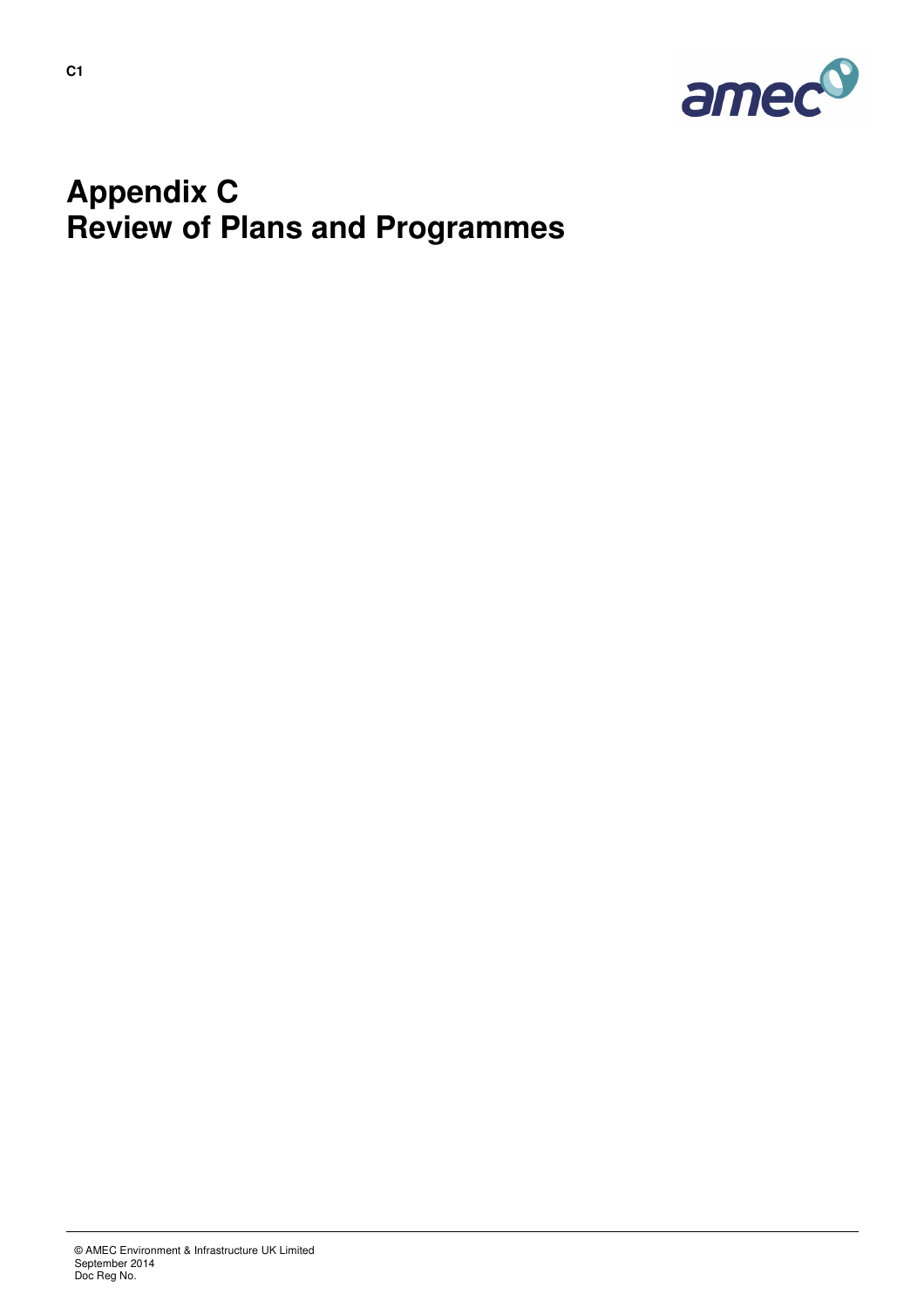<span id="page-1-0"></span>

| Key Objectives relevant to plan and SA                  | Key Targets and Indicators relevant to the plan and SA            | Implications for the Plan                  | Implications for SA                   |
|---------------------------------------------------------|-------------------------------------------------------------------|--------------------------------------------|---------------------------------------|
| <b>INTERNATIONAL/EUROPEAN CONTEXT</b>                   |                                                                   |                                            |                                       |
|                                                         |                                                                   |                                            |                                       |
| The Johannesburg Declaration on Sustainable Development |                                                                   |                                            |                                       |
| States a commitment to building a humane,               | <b>Key commitments</b>                                            | Plan policies to support                   | ↘<br>Check that the                   |
| equitable and caring global society                     | Sustainable production and consumption<br>⋗                       | overall objectives                         | commitments are reflected             |
|                                                         | Renewable energy and energy efficiency                            |                                            | in the sustainability                 |
|                                                         | Produce chemicals in ways that do not lead to significant adverse |                                            | appraisal framework                   |
|                                                         | effects on human health and the environment                       |                                            |                                       |
|                                                         | Develop integrated water resources management and water           |                                            |                                       |
|                                                         | efficiency plans by 2005                                          |                                            |                                       |
| <b>Kyoto Climate Change Protocol</b>                    |                                                                   |                                            |                                       |
| Established to limit the emissions of                   | Reduce greenhouse gas emissions by 5% of 1990 levels by 2008-     | Consider how the plan can<br>➤             | Check that the                        |
| greenhouse gases                                        | 12                                                                | contribute to the                          | requirements of the                   |
|                                                         | UK has an agreement to reduce greenhouse gas emissions by         | objectives and targets of                  | protocol are reflected in the         |
|                                                         | 12.5% below 1990 levels by 2008-12 and a national goal to a 20%   | the protocol                               | sustainability appraisal              |
|                                                         | reduction in carbon dioxide emissions below 1990 levels by 2010   |                                            | framework                             |
| <b>UN Convention on Human Rights</b>                    |                                                                   |                                            |                                       |
| Details the basic civil and political rights of         | The rights of an individual to:                                   | Ensure the plan does not<br>➤              | Ensure the SA does not                |
| lindividuals and nations                                | Legal recourse when their rights have been violated, even if the  | violate any human rights                   | violate any human rights              |
|                                                         | violator was acting in an official capacity                       |                                            |                                       |
|                                                         | The right to privacy and protection of privacy by law             |                                            |                                       |
|                                                         | Freedom of opinion and expression                                 |                                            |                                       |
|                                                         | Freedom of assembly and association                               |                                            |                                       |
| The Cancun Agreement (2011)                             |                                                                   |                                            |                                       |
| Shared vision to keep global temperature rise           | No targets or indicators<br>➤                                     | $\triangleright$ The Local Plan should aim | The SA assessment<br>$\triangleright$ |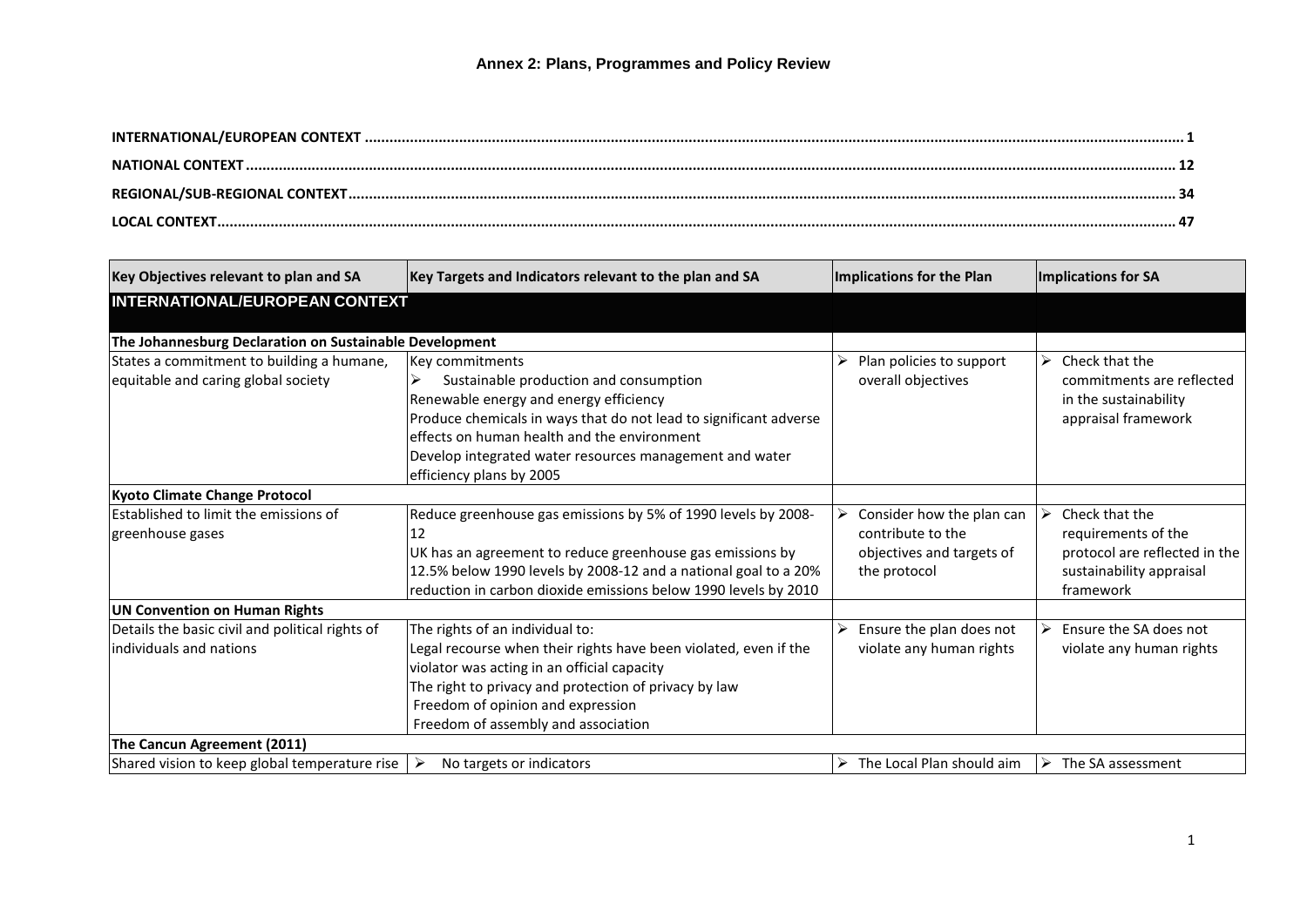| Key Objectives relevant to plan and SA                          | Key Targets and Indicators relevant to the plan and SA                                                                                                                    | <b>Implications for the Plan</b> | Implications for SA                |
|-----------------------------------------------------------------|---------------------------------------------------------------------------------------------------------------------------------------------------------------------------|----------------------------------|------------------------------------|
| to below two degrees Celsius, with objectives                   |                                                                                                                                                                           | to reduce emissions              | framework should include           |
| to be reviewed as to whether it needs to be                     |                                                                                                                                                                           |                                  | greenhouse emissions               |
| strengthened in future on the basis of the                      |                                                                                                                                                                           |                                  |                                    |
| best scientific knowledge available,                            |                                                                                                                                                                           |                                  |                                    |
| European Spatial Development Perspective 97/150/EC              |                                                                                                                                                                           |                                  |                                    |
| Based on the EU aim of achieving a balanced                     | Economic and social cohesion                                                                                                                                              | The LDF policies should          | Check that objectives are<br>➤     |
| and sustainable development, in particular by                   | Conservation of natural resources and cultural heritage                                                                                                                   | provide a sustainable            | reflected in sustainability        |
| strengthening economic and social cohesion                      | More balanced competitiveness of the European                                                                                                                             | spatial vision                   | appraisal framework                |
|                                                                 | To achieve more spatially balanced development, these goals                                                                                                               |                                  |                                    |
|                                                                 | must be pursued simultaneously in all regions of the EU and their                                                                                                         |                                  |                                    |
|                                                                 | interactions taken into account territory                                                                                                                                 |                                  |                                    |
|                                                                 | A Resource- Efficient Europe- Flagship Initiative Under the Europe 2020 Strategy, Communication from the Commission to the European Parliament, the Council, the European |                                  |                                    |
|                                                                 | Economic and Social Committee and the Committee of the Regions (COM 2011/21) - European Commission (2011)                                                                 |                                  |                                    |
| This flagship initiative aims to create a                       | Each Member State has a target calculated according to the share                                                                                                          | The LDF policies should<br>➤     | $\triangleright$ The SA assessment |
| framework for policies to support the shift                     | of energy from renewable sources in its gross final consumption                                                                                                           | take into account the            | framework should include           |
| towards a resource-efficient and low carbon                     | for 2020. The UK is required to source 15% of energy needs                                                                                                                | objectives of the Flagship       | objectives, indicators and         |
| economy which will help to:                                     |                                                                                                                                                                           | Initiative                       | targets that relate to             |
| Boost economic performance while<br>➤                           |                                                                                                                                                                           |                                  | resource use                       |
| reducing resource use;                                          |                                                                                                                                                                           |                                  |                                    |
| $\blacktriangleright$<br>Identify and create new opportunities  |                                                                                                                                                                           |                                  |                                    |
| for economic growth and greater                                 |                                                                                                                                                                           |                                  |                                    |
| innovation and boost the EU's                                   |                                                                                                                                                                           |                                  |                                    |
| competitiveness                                                 |                                                                                                                                                                           |                                  |                                    |
| $\blacktriangleright$<br>Ensure security of supply of essential |                                                                                                                                                                           |                                  |                                    |
| resources; and                                                  |                                                                                                                                                                           |                                  |                                    |
| $\blacktriangleright$<br>Fight against climate change and limit |                                                                                                                                                                           |                                  |                                    |
| the environmental impacts of resource                           |                                                                                                                                                                           |                                  |                                    |
| use                                                             |                                                                                                                                                                           |                                  |                                    |
|                                                                 | EC Directive on the Conservation of Natural Habitats of Wild Fauna and Flora (92/43/EEC, 1992)                                                                            |                                  |                                    |
| Member states are required to take legislative $\triangleright$ | No targets                                                                                                                                                                | The LDF policies should<br>≻     | The SA will take into<br>≻         |
| and administrative measures to maintain and                     |                                                                                                                                                                           | protect and enhance habitats     | account the conservation status    |
| restore natural habitats and wild species at a                  |                                                                                                                                                                           | and conservation in the City of  | of areas in the City of York and   |
| favourable conservation status in the                           |                                                                                                                                                                           | York area                        | will seek to identify measures to  |
| community.                                                      |                                                                                                                                                                           |                                  | further maintain and restore       |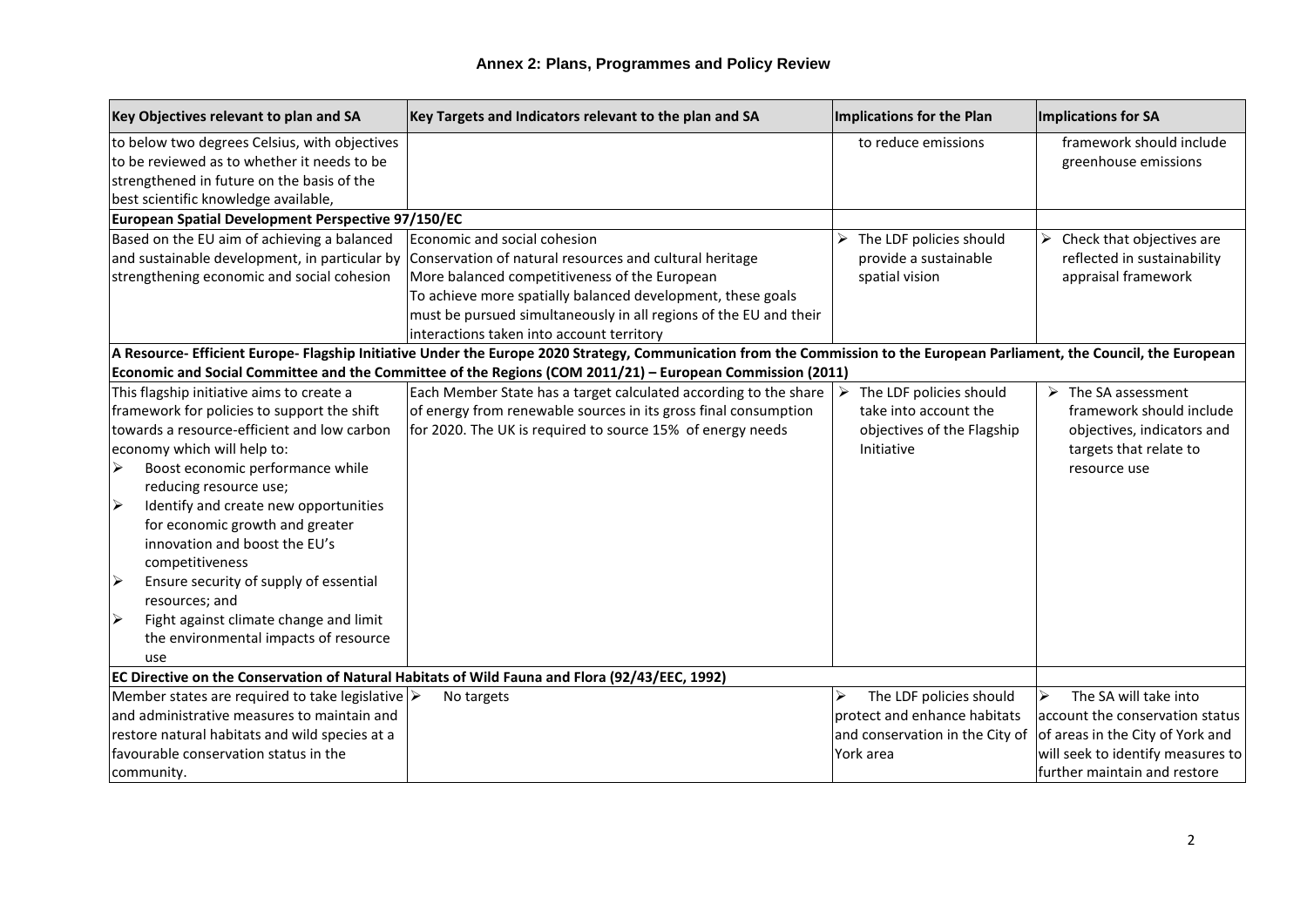| Key Objectives relevant to plan and SA                                  | Key Targets and Indicators relevant to the plan and SA                              | Implications for the Plan     | Implications for SA                     |
|-------------------------------------------------------------------------|-------------------------------------------------------------------------------------|-------------------------------|-----------------------------------------|
|                                                                         |                                                                                     |                               | natural habitats                        |
| An assessment of the impact and implications                            |                                                                                     |                               |                                         |
| of any plan or project that is likely to have a                         |                                                                                     |                               |                                         |
| significant impact on a designated site.                                |                                                                                     |                               |                                         |
| European Directive on the Conservation of Wild Birds (79/409/EEC, 1979) |                                                                                     |                               |                                         |
| Member States have a duty to sustain                                    | ➤<br>No targets                                                                     | Plan policies to support<br>↘ | The SA will consider the<br>➤           |
| populations of naturally occurring wild birds                           |                                                                                     | overall objectives and        | impacts of the LDF on wild bird         |
| by sustaining areas of habitats in order to                             |                                                                                     | requirements of the Directive | populations. The requirements           |
| maintain populations at ecologically and                                |                                                                                     |                               | of the Directive should be              |
| scientifically sound levels. This applies to                            |                                                                                     |                               | reflected in the SA framework.          |
| birds, their eggs, nests and habitats.                                  |                                                                                     |                               |                                         |
| European Directive Nitrates (91/676/EEC)                                |                                                                                     |                               |                                         |
| Reducing water pollution caused or induced                              | Provides for the identification of vulnerable areas<br>➤                            | Plan policies to support<br>↘ | Check that the<br>$\blacktriangleright$ |
| by nitrates from agricultural sources; and                              |                                                                                     | overall objectives and        | requirements of the Directive           |
| Prevent further such pollution                                          |                                                                                     | requirements of the Directive | are reflected in the                    |
|                                                                         |                                                                                     |                               | <b>Sustainability Framework</b>         |
| European Directive Water Framework (2000/60/EC)                         |                                                                                     |                               |                                         |
| Enhance waterways and wetlands throughout $\cdot$                       | Requires all inland and coastal waters to reach "good status"  .                    | Plan policies to support      | The SA will include                     |
| Europe                                                                  | by 2015                                                                             | overall objectives and        | objectives for water quality and        |
| Make sure we use water in a sustainable way                             |                                                                                     | requirements of the Directive | ecological status of inland water       |
| Reduce groundwater pollution                                            |                                                                                     |                               | bodies and supply issues.               |
| Lessen the effects of floods and droughts                               |                                                                                     |                               |                                         |
| Protect and restore aquatic ecosystem.                                  |                                                                                     |                               |                                         |
| Requires the Environment Agency to prepare                              |                                                                                     |                               |                                         |
| and publish River Basin Management Plans                                |                                                                                     |                               |                                         |
| (RBMPS) by 2009 to promote sustainable                                  |                                                                                     |                               |                                         |
| water management                                                        |                                                                                     |                               |                                         |
| Floods Directive 2007/60/EC                                             |                                                                                     |                               |                                         |
| Aims to provide a consistent approach to                                | The approach is based on a 6 year cycle of planning which includes $\triangleright$ | Local Plan should             | Ensure the SA Framework                 |
| managing flood risk across Europe                                       | the publication of Preliminary Flood Risk Assessments, hazard and                   | recognise that                | considers flood risk.                   |
|                                                                         | risk maps and flood risk management plans. The Directive is                         | development can impact        |                                         |
|                                                                         | transposed into English law by the Flood Risk Regulations 2009.                     | vulnerability to flooding     |                                         |
|                                                                         |                                                                                     | and increase risk due to      |                                         |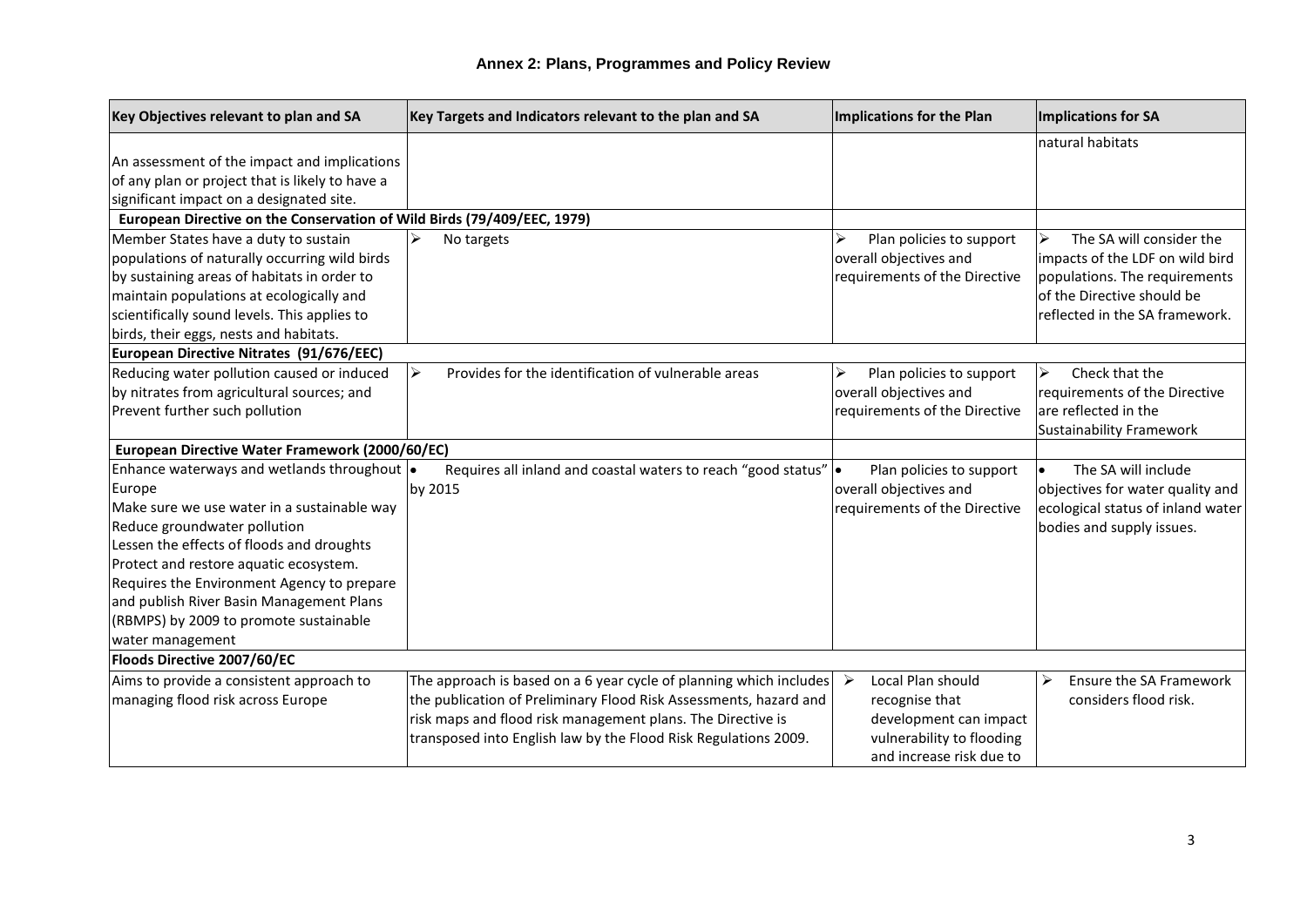| Key Objectives relevant to plan and SA                                                                                                                                                                    | Key Targets and Indicators relevant to the plan and SA                                                                                                                                                                                                                                                                                                                                                                                                                                                                                            | Implications for the Plan                                                                                                                                  | Implications for SA                                                                                                                                    |
|-----------------------------------------------------------------------------------------------------------------------------------------------------------------------------------------------------------|---------------------------------------------------------------------------------------------------------------------------------------------------------------------------------------------------------------------------------------------------------------------------------------------------------------------------------------------------------------------------------------------------------------------------------------------------------------------------------------------------------------------------------------------------|------------------------------------------------------------------------------------------------------------------------------------------------------------|--------------------------------------------------------------------------------------------------------------------------------------------------------|
|                                                                                                                                                                                                           |                                                                                                                                                                                                                                                                                                                                                                                                                                                                                                                                                   | climate change.                                                                                                                                            |                                                                                                                                                        |
|                                                                                                                                                                                                           | European Directive Waste Framework (Directive 75/442/EEC, 2006/12/EC 2008/98/EC as amended)                                                                                                                                                                                                                                                                                                                                                                                                                                                       |                                                                                                                                                            |                                                                                                                                                        |
| Waste is to be disposed of without causing<br>danger to humans, the environment, the<br>countryside or places of interest<br>Noise and odour to be minimised                                              | Promotes the development of clean technology to process waste,<br>promoting recycling and re-use.<br>The Directive contains a range of provision including:<br>Setting up separate collections of waste for the relevant<br>➤<br>recycling sectors<br>To increase the re-use and recycling of waste materials from<br>➤<br>households to a minimum of 50% by weight in 2020<br>➤<br>To increase the re-use, recycling and other material recovery<br>of non-hazardous construction and demolition waste to a<br>minimum of 70% by weight by 2020. | Plan policies to support<br>overall objectives and<br>requirements of the Directive                                                                        | Check that the<br>↘<br>requirements of the Directive<br>are reflected in the<br>Sustainability Framework                                               |
| European Directive EIA (97/11/E)                                                                                                                                                                          |                                                                                                                                                                                                                                                                                                                                                                                                                                                                                                                                                   |                                                                                                                                                            |                                                                                                                                                        |
| Requires assessment of the effect of<br>certain public and private projects on the<br>environment                                                                                                         | No targets<br>➤                                                                                                                                                                                                                                                                                                                                                                                                                                                                                                                                   | Plan policies to support<br>overall objectives and<br>requirements of the Directive                                                                        | Ensure that 'appropriate<br>assessments' are carried out for<br>sites in locations where<br>development could negatively<br>impact on the environment  |
| European SEA Directive (2001/42/EC)                                                                                                                                                                       |                                                                                                                                                                                                                                                                                                                                                                                                                                                                                                                                                   |                                                                                                                                                            |                                                                                                                                                        |
| $\blacktriangleright$<br>Ensure that environmental<br>consequences of certain plans and<br>programmes are identified and assessed<br>during their preparation and before their<br>adoption                |                                                                                                                                                                                                                                                                                                                                                                                                                                                                                                                                                   | Plan policies to support<br>overall objectives and<br>requirements of the Directive                                                                        | Ensure that 'appropriate<br>lassessments' are carried out for<br>sites in locations where<br>development could negatively<br>impact on the environment |
|                                                                                                                                                                                                           | World Commission on Environment and Development (1987) Our Common Future (The Brundtland Report)                                                                                                                                                                                                                                                                                                                                                                                                                                                  |                                                                                                                                                            |                                                                                                                                                        |
| The Brundtland Report is concerned with the<br>world's economy and its environment. The<br>objective is to provide an expanding and<br>sustainable economy while protecting a<br>sustainable environment. | The report issued a multitude of recommendations with the aim<br>of attaining sustainable development and addressing the<br>problems posed by a global economy that is intertwined with the<br>environment                                                                                                                                                                                                                                                                                                                                        | The Brundtland Report<br>➤<br>provided the original<br>definition of sustainable<br>development. The<br>accumulated effect of the<br>Plan policies seek to | The accumulated effect of<br>the SA objectives seek to<br>achieve sustainable<br>development                                                           |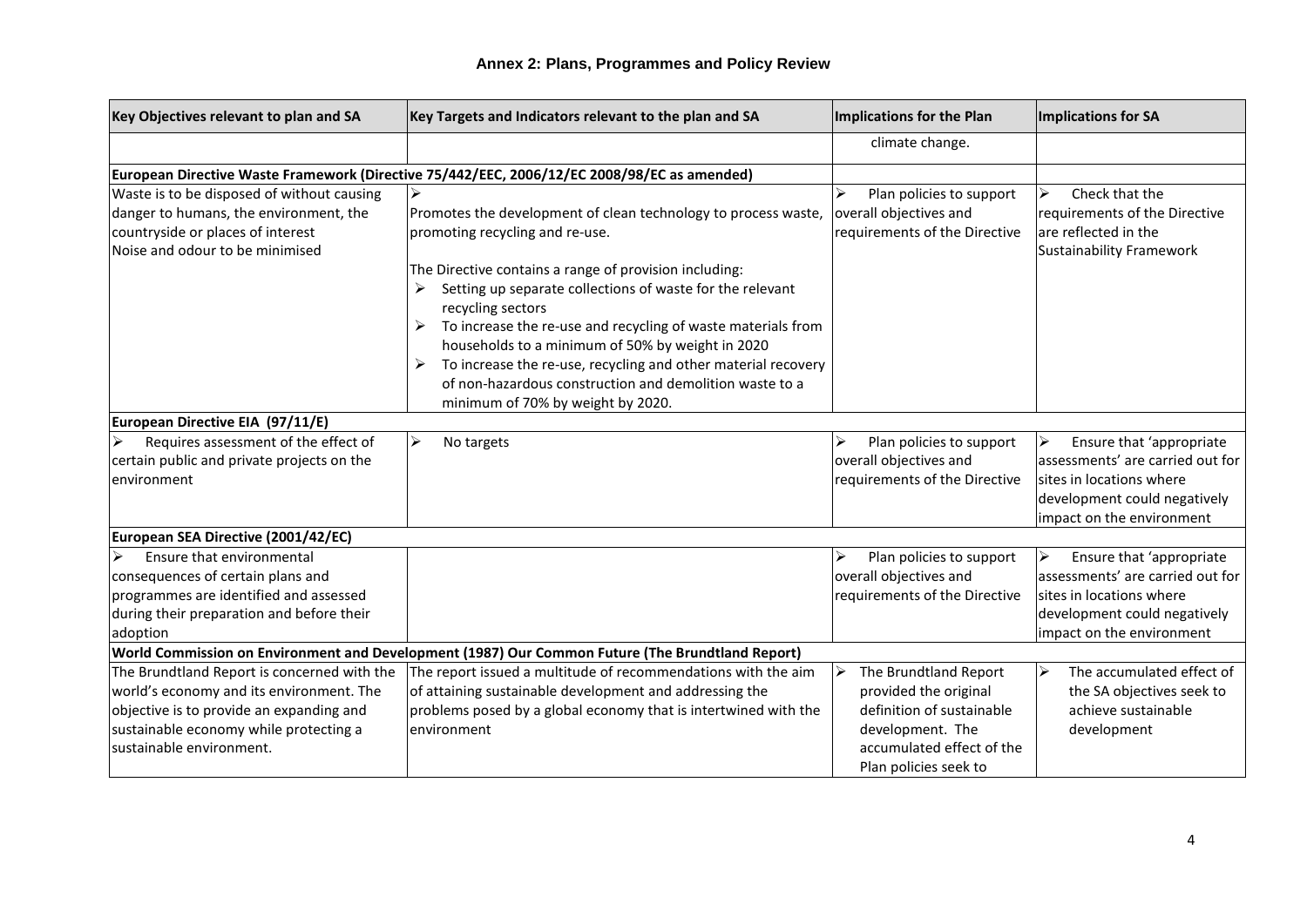| Key Objectives relevant to plan and SA                                                                                                                                                                                                                                                                                                                                                                                       | Key Targets and Indicators relevant to the plan and SA                                                                                                                                                              | Implications for the Plan                                                                | Implications for SA                                                                                                                                   |
|------------------------------------------------------------------------------------------------------------------------------------------------------------------------------------------------------------------------------------------------------------------------------------------------------------------------------------------------------------------------------------------------------------------------------|---------------------------------------------------------------------------------------------------------------------------------------------------------------------------------------------------------------------|------------------------------------------------------------------------------------------|-------------------------------------------------------------------------------------------------------------------------------------------------------|
|                                                                                                                                                                                                                                                                                                                                                                                                                              |                                                                                                                                                                                                                     | achieve sustainable<br>development                                                       |                                                                                                                                                       |
| European Directive Energy Performance of Buildings (2001/91/EC)                                                                                                                                                                                                                                                                                                                                                              |                                                                                                                                                                                                                     |                                                                                          |                                                                                                                                                       |
|                                                                                                                                                                                                                                                                                                                                                                                                                              | To promote the improvement of the energy performance of buildings within the community, taking into<br>account outdoor climatic and local conditions, as well as indoor climate requirements and cost-effectiveness | ↘<br>Plan policies to support<br>overall objectives and<br>requirements of the Directive | Ensure that the<br>$\blacktriangleright$<br>requirements are reflected in<br>the Sustainability Appraisal<br><b>Framework</b>                         |
| <b>EU European Employment Strategy 2006</b>                                                                                                                                                                                                                                                                                                                                                                                  |                                                                                                                                                                                                                     |                                                                                          |                                                                                                                                                       |
| Seeks to engender full employment, quality of $\triangleright$<br>work and increased productivity as well as the<br>promotion of inclusion by addressing<br>disparities in access to labour markets                                                                                                                                                                                                                          | No targets                                                                                                                                                                                                          | Plan Policies to support<br>➤<br>these aims                                              | The SA assessment<br>∣⋟<br>framework should assess<br>employment levels, quality<br>of work and social<br>inclusion                                   |
| Environmental Noise Directive 2002/49/EC                                                                                                                                                                                                                                                                                                                                                                                     |                                                                                                                                                                                                                     |                                                                                          |                                                                                                                                                       |
| Monitor the environmental problem by<br>drawing up strategic noise maps<br>Informing and consulting the public about<br>noise exposure, its effects and the measures<br>considered to address noise<br>Addressing local noise issues by requiring<br>Local Authorities to draw up action plans to<br>reduce noise where necessary and maintain<br>environmental noise where it is good<br>Developing a long term EU strategy | Permissible power sound levels are listed                                                                                                                                                                           | The LDF will have to<br>⋗<br>comply with Noise Action Plans address noise reduction      | The SA objectives should                                                                                                                              |
|                                                                                                                                                                                                                                                                                                                                                                                                                              | EU Air Quality Framework Directive (2008/50/EC) and previous directives (96/62/EC; 99/30/EC & 2002/3/EC)                                                                                                            |                                                                                          |                                                                                                                                                       |
| Establishes mandatory standards for air<br>quality<br>Make information on air quality available to<br>the public<br>The relevant objectives include:<br>Maintain ambient air quality where it is<br>➤                                                                                                                                                                                                                        | No targets or indicators<br>➤<br>Includes thresholds for pollutants<br>➤                                                                                                                                            | Plan policies to support<br>overall objectives and<br>requirements of the Directive      | The SA should include<br>≻<br>objectives for air quality and<br>ensure that the requirements of<br>the Directive are reflected in<br>the SA framework |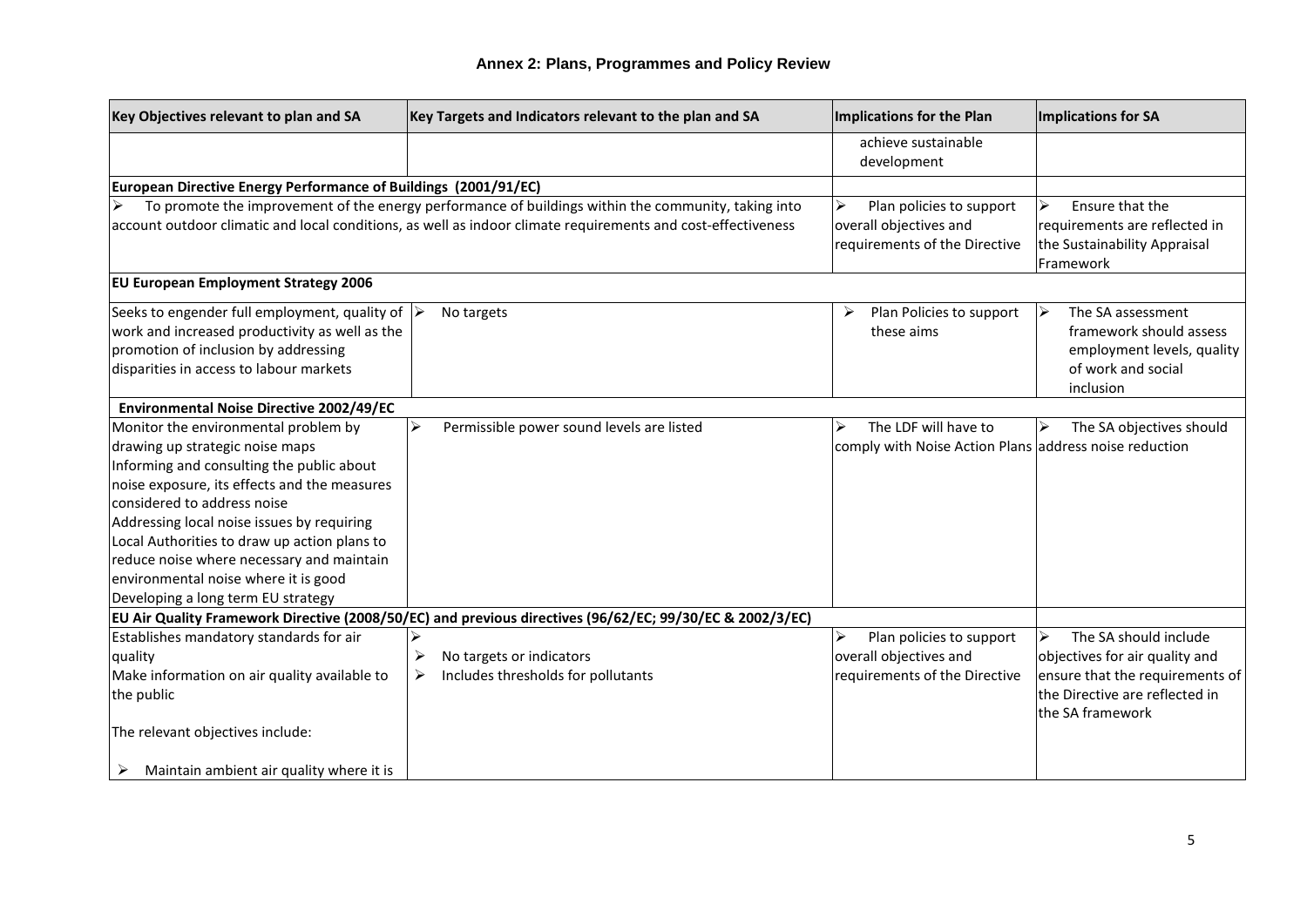| Key Objectives relevant to plan and SA                                      | Key Targets and Indicators relevant to the plan and SA                                                                                                              | Implications for the Plan                                 | Implications for SA             |
|-----------------------------------------------------------------------------|---------------------------------------------------------------------------------------------------------------------------------------------------------------------|-----------------------------------------------------------|---------------------------------|
| good and improve it in other cases; and                                     |                                                                                                                                                                     |                                                           |                                 |
| Maintain ambient-air quality where it is<br>➤                               |                                                                                                                                                                     |                                                           |                                 |
| good and improve it in other cases with                                     |                                                                                                                                                                     |                                                           |                                 |
| respect to sulphur dioxide, nitrogen                                        |                                                                                                                                                                     |                                                           |                                 |
| dioxide and oxides of nitrogen,                                             |                                                                                                                                                                     |                                                           |                                 |
| particulate matter and lead                                                 |                                                                                                                                                                     |                                                           |                                 |
| Directive 1999/30EC Limit Values for SO2, Nox, PM10 and Lead                |                                                                                                                                                                     |                                                           |                                 |
| Establishes limit values for sulphur and                                    | Sets limits and deadline for SO2 for 2005 and health limit<br>⋗                                                                                                     | The LDF should consider<br>≻                              | The SA should include<br>➤      |
| nitrogen dioxide, suspended particulates and                                | values for NO2 and Pb to be met by 2010                                                                                                                             | the potential that development objectives for air quality |                                 |
| lead in air                                                                 |                                                                                                                                                                     | may contribute to air pollution                           |                                 |
| Up to date ambient concentrations of each                                   |                                                                                                                                                                     |                                                           |                                 |
| are to be made available to the public                                      |                                                                                                                                                                     |                                                           |                                 |
| Pan-European Biological and Landscape Diversity Strategy July 2003 (UNEP)   |                                                                                                                                                                     |                                                           |                                 |
| ➤<br>An innovative and proactive approach to No specific targets            |                                                                                                                                                                     | LDF policies should                                       | The SA will consider<br>↘       |
|                                                                             | stop and reverse the degradation of biological Strategy to introduce a coordinating and unifying framework for                                                      | conserve and enhance                                      | biodiversity in accordance with |
| and landscape diversity values in Europe                                    | strengthening and building on existing initiatives. The strategy will biodiversity                                                                                  |                                                           | the guidance                    |
|                                                                             | assess the strengths and weaknesses of existing initiatives and                                                                                                     |                                                           |                                 |
|                                                                             | promotes practical action where there is a lack of suitable                                                                                                         |                                                           |                                 |
|                                                                             | instruments or where existing mechanisms are not implemented                                                                                                        |                                                           |                                 |
|                                                                             | to there full potential                                                                                                                                             |                                                           |                                 |
|                                                                             | Aarhus Convention 1998 (The UN Economic Commission for Europe Convention on Access to Information, Public Participation in Decision-Making and Access to Justice in |                                                           |                                 |
| <b>Environmental Matters)</b>                                               |                                                                                                                                                                     |                                                           |                                 |
| Establishes a number of rights of the                                       | The right of everyone to receive environmental information<br>⋗                                                                                                     | <b>Production of Statement</b><br>⋗                       | Production of<br>∣⋟             |
| public (citizens and their associations) with                               | that is held by public organizations                                                                                                                                | of Community Involvement                                  | Sustainability Report in        |
| regard to the environment. Public authorities                               | Public authorities are obliged to actively disseminate                                                                                                              | (SCI)                                                     | lconsultation with relevant     |
| (at national, regional or local level) are to                               | environmental information in their possession                                                                                                                       |                                                           | organisations in accordance     |
| contribute to allowing these rights to become $\triangleright$              | The right to participate from an early stage in environmental                                                                                                       |                                                           | with Government Guidance and    |
| effective                                                                   | decision-making                                                                                                                                                     |                                                           | the Statement of Community      |
|                                                                             | The right to challenge, in a court of law, public decisions that have                                                                                               |                                                           | Involvement                     |
|                                                                             | been made without respecting the two aforementioned rights or                                                                                                       |                                                           |                                 |
|                                                                             | environmental law in general                                                                                                                                        |                                                           |                                 |
| European Sustainable Development Strategy (ESDS) - European Commission 2006 |                                                                                                                                                                     |                                                           |                                 |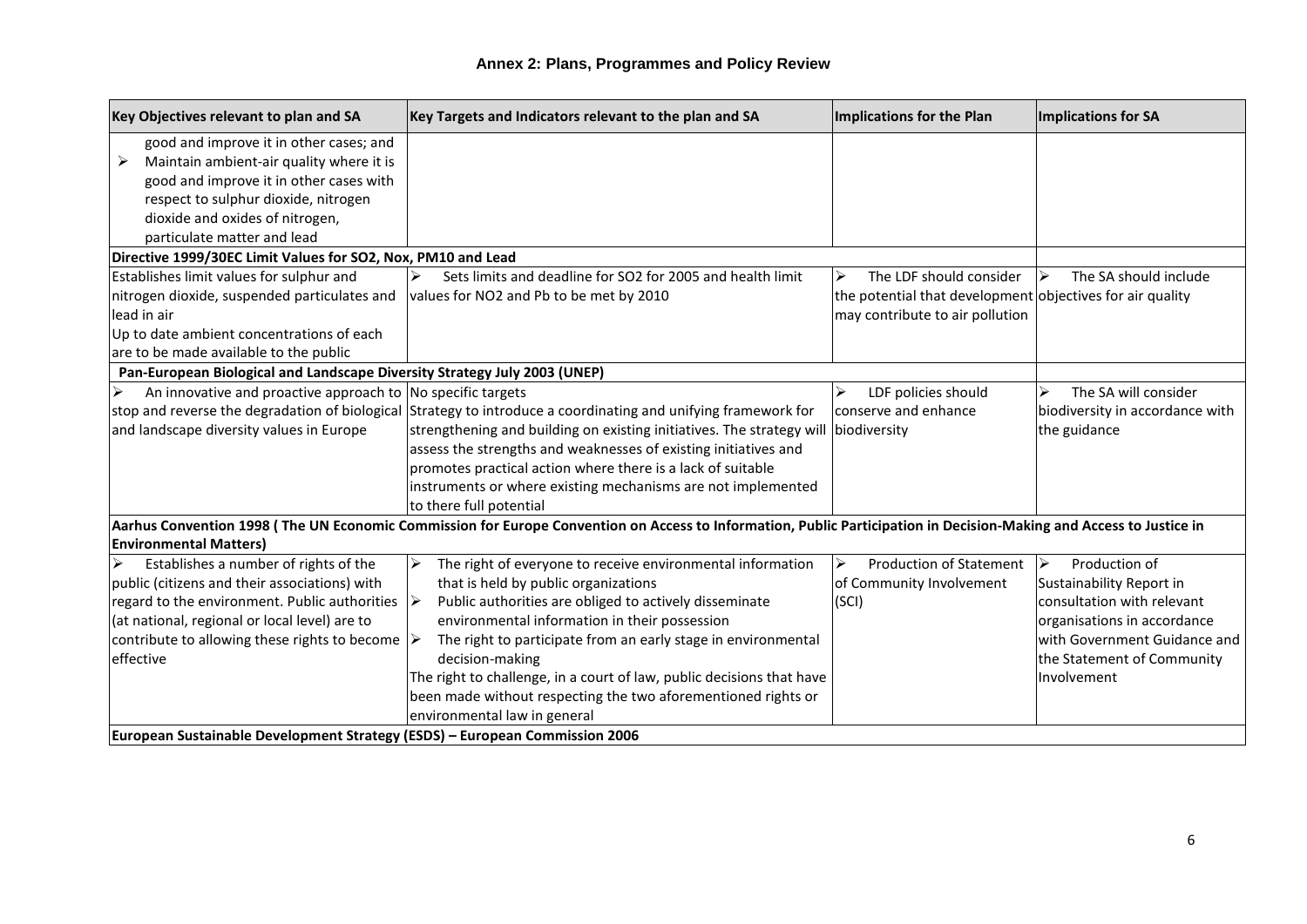| Key Objectives relevant to plan and SA                                              | Key Targets and Indicators relevant to the plan and SA                                                           | Implications for the Plan                                     | Implications for SA               |
|-------------------------------------------------------------------------------------|------------------------------------------------------------------------------------------------------------------|---------------------------------------------------------------|-----------------------------------|
| Achieving sustainable development                                                   | The main aims of the strategy are (there are no specific targets):                                               | $\blacktriangleright$<br>LDF policies should                  | ⋗<br>The SA will consider long    |
| requires economic growth that supports social $\triangleright$                      | To limit climate change and increase the use of clean energy                                                     | provide a sustainable spatial                                 | term sustainability in            |
| progress and respects the environment. The                                          | To address threats to public health<br>➤                                                                         | vision and reflect the aim of                                 | accordance with guidance on       |
| strategy argues that in the long term                                               | $\blacktriangleright$<br>To manage natural resources more responsibly                                            | this strategy                                                 | this issue                        |
| economic growth, social cohesion and                                                | To improve the transport system and land-use management<br>➤                                                     |                                                               |                                   |
| environmental protection must go hand in                                            |                                                                                                                  |                                                               |                                   |
| hand.                                                                               |                                                                                                                  |                                                               |                                   |
| EU Sixth Environmental Action Plan 1600/2002/EC                                     |                                                                                                                  |                                                               |                                   |
| <b>Priority Areas:</b>                                                              | For each of these areas key objectives and certain targets are $\triangleright$                                  | Plan policies to support                                      | Check that the<br>⋗               |
| Climate Change                                                                      | identified with a view to achieving the main targets                                                             | the primary areas of the action requirements of the Directive |                                   |
| Nature and Biodiversity                                                             |                                                                                                                  | plan                                                          | are reflected in the SA           |
| Environment and Health and Quality of Life                                          |                                                                                                                  |                                                               | <b>framework</b>                  |
| Natural Resources and Waste                                                         |                                                                                                                  |                                                               |                                   |
| The objectives, priorities and actions of the                                       |                                                                                                                  |                                                               |                                   |
| Programme should contribute to sustainable                                          |                                                                                                                  |                                                               |                                   |
| development in the candidate countries                                              |                                                                                                                  |                                                               |                                   |
| <b>EU Landfill Directive 99/31/EC</b>                                               |                                                                                                                  |                                                               |                                   |
| The Directive's overall aim is to prevent or                                        | The Directive sets targets to reduce the amount of biodegradable                                                 | $\blacktriangleright$<br>Plan policies to support             | The SA should include<br>⋗        |
| reduce as far as possible negative effects on                                       | municipal waste landfilled. These targets are: By 2010 to reduce                                                 | overall objectives and                                        | objectives for waste              |
|                                                                                     | the environment, in particular the pollution of biodegradable municipal waste landfilled to 75% of that produced | requirements of the Directive                                 | management and ensure that        |
| surface water, groundwater, soil and air, and                                       | in 1995; By 2013 to reduce biodegradable municipal waste                                                         |                                                               | the requirements of the           |
| on the global environment, including the                                            | landfilled to 50% of that produced in 1995 and by 2020 to reduce                                                 |                                                               | Directive are reflected in the SA |
| greenhouse effect, as well as any risk to                                           | biodegradable municiapl waste landfilled to 35% of that produced                                                 |                                                               | framework                         |
| human health, from the land filling of waste.                                       | in 1995.                                                                                                         |                                                               |                                   |
| Directive 96/61/EC Integrated Pollution Prevention and Control (The IPPC Directive) |                                                                                                                  |                                                               |                                   |
| This directive sets out a set of common rules                                       |                                                                                                                  | Plan policies to support<br>⋗                                 | The SA should include             |
| on permitting for industrial installations. The                                     |                                                                                                                  | overall objectives and                                        | objectives for waste              |
| IPPC Directive is about minimising pollution                                        |                                                                                                                  | requirements of the Directive                                 | management and ensure that        |
| from various point sources throughout the                                           |                                                                                                                  |                                                               | the requirements of the           |
| IEU.                                                                                |                                                                                                                  |                                                               | Directive are reflected in the SA |
|                                                                                     |                                                                                                                  |                                                               | framework                         |
| United Nations Millennium Declaration (2000)                                        |                                                                                                                  |                                                               |                                   |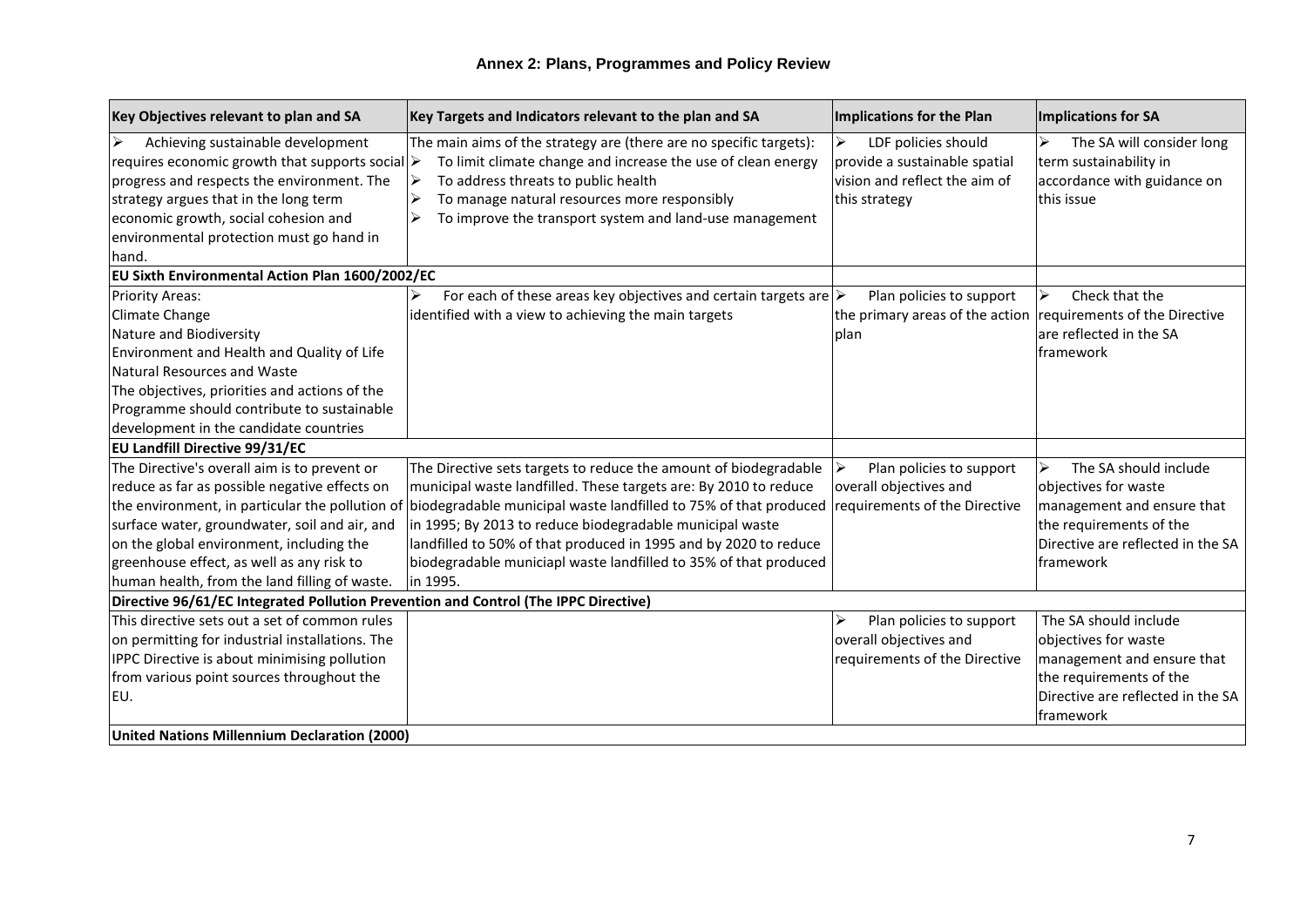| Key Objectives relevant to plan and SA                                                                                                                                                                                                                                                                                                                                                                                                                                                                                                                                       | Key Targets and Indicators relevant to the plan and SA                                                                                                                                                                                                                                                                                                                                                                                                                                                                                                                                                                                                                                                                                                                                                                                                                                                                                                                                                                      | Implications for the Plan                                                                                         | <b>Implications for SA</b>                                                                      |
|------------------------------------------------------------------------------------------------------------------------------------------------------------------------------------------------------------------------------------------------------------------------------------------------------------------------------------------------------------------------------------------------------------------------------------------------------------------------------------------------------------------------------------------------------------------------------|-----------------------------------------------------------------------------------------------------------------------------------------------------------------------------------------------------------------------------------------------------------------------------------------------------------------------------------------------------------------------------------------------------------------------------------------------------------------------------------------------------------------------------------------------------------------------------------------------------------------------------------------------------------------------------------------------------------------------------------------------------------------------------------------------------------------------------------------------------------------------------------------------------------------------------------------------------------------------------------------------------------------------------|-------------------------------------------------------------------------------------------------------------------|-------------------------------------------------------------------------------------------------|
| From this declaration there were 8<br>Millennium Development goals that bind<br>countries to do more and join forces in the<br>fight against poverty, illiteracy, hunger, lack of<br>education, gender inequality, child and<br>maternal mortality, disease and<br>environmental degradation.                                                                                                                                                                                                                                                                                | Targets: By 2015 all 191 UN Members states have pledged to meet  Many of these details are<br>these goals:<br>Halve the proportion of people living on less than a dollar a<br>day and those who suffer from hunger<br>Ensure all boys and girls complete primary school<br>➤<br>Eliminate gender disparities in primary and secondary<br>➤<br>education by preferably by 2005 and at all levels by 2015<br>Reduce by two thirds the mortality rate among children under<br>⋗<br>five<br>⋗<br>Reduce by three quarters the ratio of women dying in<br>childbirth<br>Halt and begin to reverse the spread of HIV/AIDS and the<br>incidence of malaria and other major diseases<br>⋗<br>Integrate the principles of sustainable development into<br>country policies and programmes and reverse the loss of<br>environmental resources<br>Reduce by half the proportion of people without access to safe<br>drinking water<br>By 2020, achieve significant improvement in the lives of at<br>least 100 million slum dwellers. | incorporated into national<br>strategies and policy guidance<br>which should be taken into<br>account in the LDF. | The SA should have regard for<br>the goals set out and aim to<br>help work towards the targets. |
|                                                                                                                                                                                                                                                                                                                                                                                                                                                                                                                                                                              | RAMSAR Convention on Wetlands of International Importance, especially waterfowl habitat (1971)                                                                                                                                                                                                                                                                                                                                                                                                                                                                                                                                                                                                                                                                                                                                                                                                                                                                                                                              |                                                                                                                   |                                                                                                 |
| The convention on wetlands, signed in<br>Ramsar, Iran is an intergovernmental treaty<br>which provides the framework for national<br>action and international co-operation for the<br>conservation and wise use of wetlands and<br>their resources. There are currently 138<br>Contracting Parties to the Convention, with<br>1368 wetland sites. More recently the<br>convention has broadened its scope to<br>recognise that wetlands as ecosystems are<br>extremely important for biodiversity<br>conservation in general and for the well being<br>of human communities. | The convention makes the following commitments<br>Article 2:Signatories will designate wetland sites to be<br>➤<br>included in the list of wetland s of international importance<br>and promote conservation and wise use of these<br>$\blacktriangleright$<br>Article 3: Under the Convention there is an obligation for<br>Contracting parties to include wetland conservation<br>considerations in their national land-use planning.<br>➤<br>Article 4: Contracting parties have also undertaken to establish<br>nature reserves in wetlands, whether or not they are included<br>in the Ramsar list, and they are also expected to promote<br>training in the fields of wetland research, management and<br>stewardship.                                                                                                                                                                                                                                                                                                | The LDF must account for<br>areas that are designated<br>wetland sites.                                           |                                                                                                 |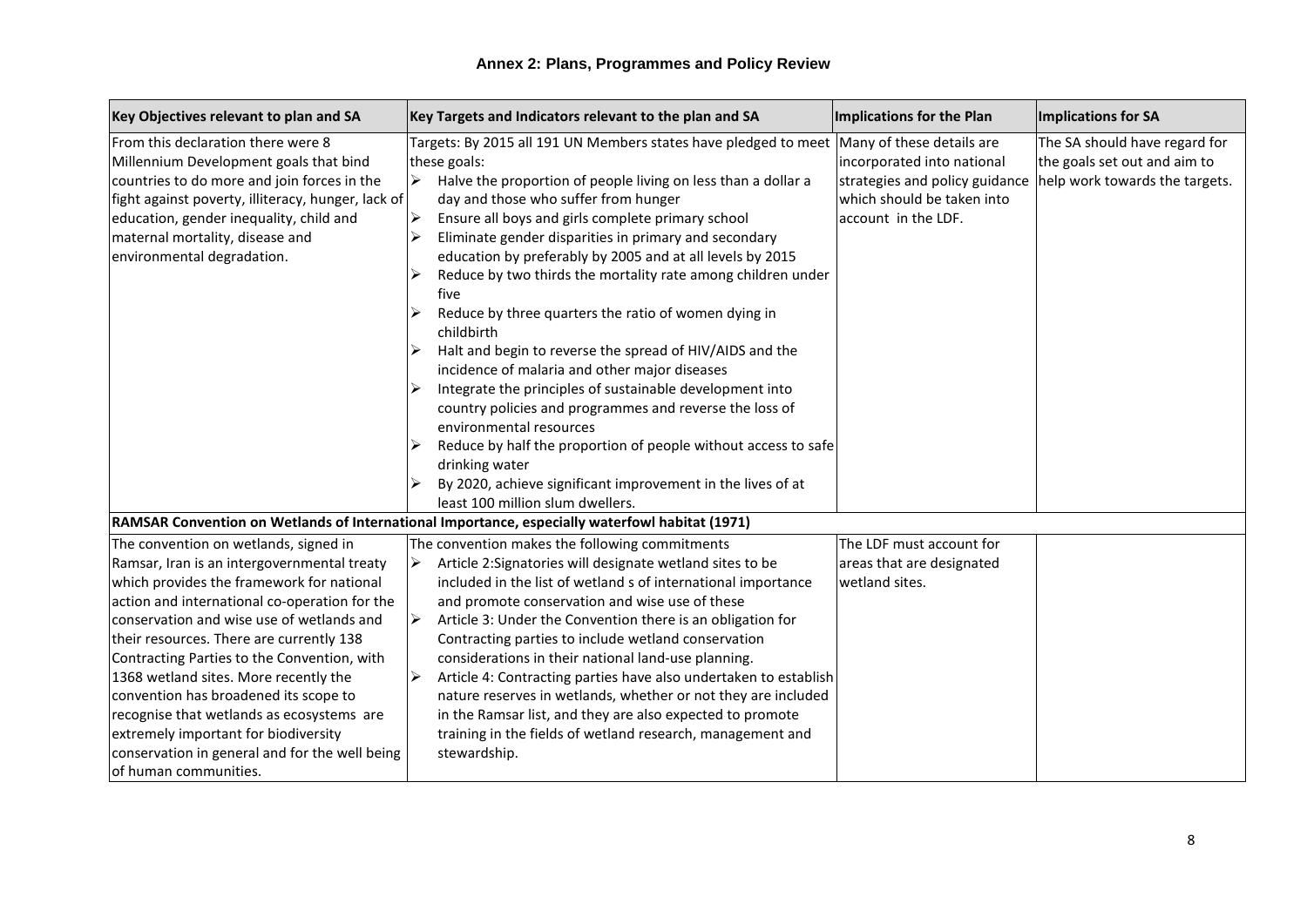| Key Objectives relevant to plan and SA                                                                                                                                                                                                                                                                                                                                                                                                                                                                                                                     | Key Targets and Indicators relevant to the plan and SA                                                                                                                                                                                                                                                                                                                                                                                              | Implications for the Plan                                                                                                     | <b>Implications for SA</b> |
|------------------------------------------------------------------------------------------------------------------------------------------------------------------------------------------------------------------------------------------------------------------------------------------------------------------------------------------------------------------------------------------------------------------------------------------------------------------------------------------------------------------------------------------------------------|-----------------------------------------------------------------------------------------------------------------------------------------------------------------------------------------------------------------------------------------------------------------------------------------------------------------------------------------------------------------------------------------------------------------------------------------------------|-------------------------------------------------------------------------------------------------------------------------------|----------------------------|
| <b>Renewable Energies Directive April 2009</b>                                                                                                                                                                                                                                                                                                                                                                                                                                                                                                             |                                                                                                                                                                                                                                                                                                                                                                                                                                                     |                                                                                                                               |                            |
| This Directive builds upon a previous directive Target:<br>which set targets for renewable energy<br>production. The Directive requires each<br>member state to increase its share of<br>renewable energies - such as solar, wind or<br>hydro - in the bloc's energy mix to raise<br>the overall share from 8.5% today to 20% by<br>2020. A 10% share of 'green fuels' in<br>transport is also included within the overall<br>EU target                                                                                                                    | Each Member state should increase its share of renewables by<br>5.5% on 2005 levels. For the UK this is an increase from 1.3 to 15%. energy.                                                                                                                                                                                                                                                                                                        | The LDF should encourage the<br>production of renewable                                                                       |                            |
| EU Biodiversity Strategy to 2020- towards implementation                                                                                                                                                                                                                                                                                                                                                                                                                                                                                                   |                                                                                                                                                                                                                                                                                                                                                                                                                                                     |                                                                                                                               |                            |
| The aim of the strategy is to halt the loss of<br>biodiversity and ecosystems services in the EU goal. The targets cover:<br>by 2020.<br>The strategy provides a framework for action<br>over the next decade and covers the following $\triangleright$<br>key areas:<br>Conserving and restoring nature<br>➤<br>Maintaining and enhancing ecosystems<br>➤<br>and their services<br>Ensuring the sustainability of<br>➤<br>agricultural, forestry and fisheries<br>Combating invasive alien species<br>➤<br>Addressing the global biodiversity crisis<br>➤ | There are six main targets and 20 actions to help Europe reach its<br>Full implementation of EU nature legislation to protect<br>➤<br>biodiversity<br>Better protection for ecosystems, and more use of green<br>infrastructure<br>More sustainable agriculture and forestry<br>➤<br>Better management of fish stocks<br>➤<br>Tighter controls on invasive alien species<br>➤<br>A bigger EU contribution to averting global biodiversity loss<br>➤ | The Plan should seek to<br>protect and enhance<br>biodiversity                                                                |                            |
| <b>European landscape Convention (Florence Convention)</b>                                                                                                                                                                                                                                                                                                                                                                                                                                                                                                 |                                                                                                                                                                                                                                                                                                                                                                                                                                                     |                                                                                                                               |                            |
| The ELC defines landscape as:<br>"An area, as perceived by people, whose<br>character is the result of the action and<br>interaction of natural and/or human factors."<br>(Council of Europe 2000)                                                                                                                                                                                                                                                                                                                                                         | raising awareness of the value of landscapes among all<br>➤<br>sectors of society, and of society's role in shaping them;<br>➤<br>promoting landscape training and education among<br>landscape specialists, other related professions, and in school<br>and university courses;                                                                                                                                                                    | This convention has been<br>translated into different UK<br>legislation which the Core<br>Strategy should take account<br>of. |                            |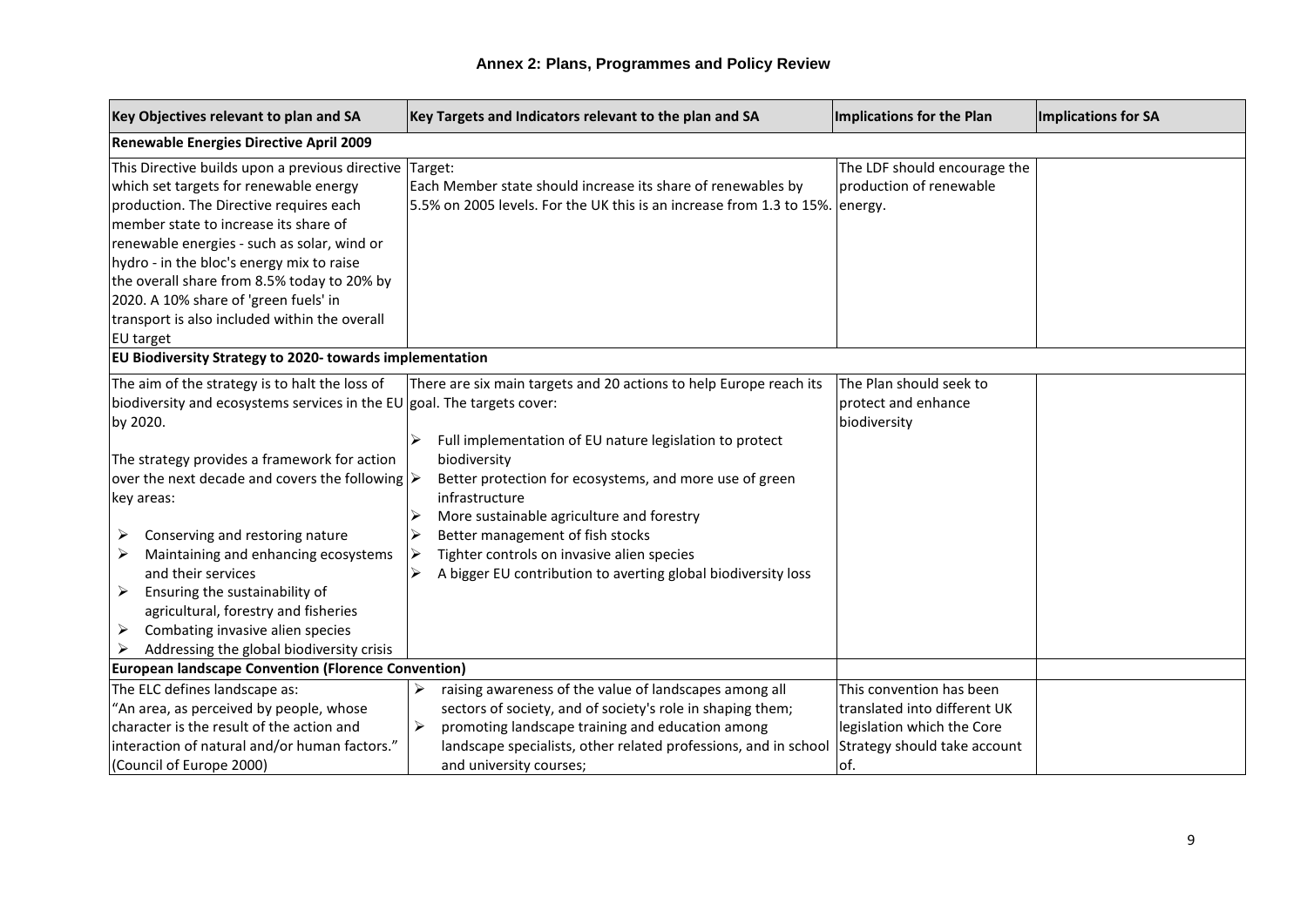| Key Objectives relevant to plan and SA                                                                                                                        | Key Targets and Indicators relevant to the plan and SA                                                                                  | Implications for the Plan     | Implications for SA |
|---------------------------------------------------------------------------------------------------------------------------------------------------------------|-----------------------------------------------------------------------------------------------------------------------------------------|-------------------------------|---------------------|
| The definition applies to the whole territory of $\triangleright$<br>states including all urban and periurban<br>landscapes, towns, villages and rural areas, | the identification and assessment of landscapes, and analysis<br>of landscape change, with the active participation of<br>stakeholders; |                               |                     |
| the coast and inland areas. It applies to<br>ordinary or even degraded landscape as well                                                                      | setting objectives for landscape quality, with the involvement<br>➤<br>of the public;                                                   |                               |                     |
| as those areas that are outstanding or                                                                                                                        | ∣≽<br>the implementation of landscape policies, through the                                                                             |                               |                     |
| protected. Furthermore the ELC argues that<br>the protection, management and planning of                                                                      | establishment of plans and practical programmes.                                                                                        |                               |                     |
| all landscapes in Europe is a task not just for<br>governments but for all sectors of civil society,                                                          |                                                                                                                                         |                               |                     |
| entailing 'rights and responsibilities for<br>everyone'.                                                                                                      |                                                                                                                                         |                               |                     |
|                                                                                                                                                               | European Convention on the Protection of the Archaeological Heritage (Revised) (Valetta Convention, 1995)                               |                               |                     |
| The new text makes the conservation and                                                                                                                       | This convention aims for the recognition and protection of                                                                              | This legislation has been     |                     |
| enhancement of the archaeological heritage                                                                                                                    | archaeological and heritage assets.                                                                                                     | translated into British       |                     |
| one of the goals of urban and regional                                                                                                                        |                                                                                                                                         | legislation which is taken in |                     |
| planning policies. It is concerned in particular                                                                                                              |                                                                                                                                         | board by the Core Strategy    |                     |
| with arrangements to be made for co-                                                                                                                          |                                                                                                                                         |                               |                     |
| operation among archaeologists and town                                                                                                                       |                                                                                                                                         |                               |                     |
| and regional planners in order to ensure                                                                                                                      |                                                                                                                                         |                               |                     |
| optimum conservation of archaeological                                                                                                                        |                                                                                                                                         |                               |                     |
| heritage.                                                                                                                                                     |                                                                                                                                         |                               |                     |
| The Convention sets guidelines for the funding                                                                                                                |                                                                                                                                         |                               |                     |
| of excavation and research work and                                                                                                                           |                                                                                                                                         |                               |                     |
| publication of research findings. It also deals                                                                                                               |                                                                                                                                         |                               |                     |
| with public access, in particular to                                                                                                                          |                                                                                                                                         |                               |                     |
| archaeological sites, and educational actions                                                                                                                 |                                                                                                                                         |                               |                     |
| to be undertaken to develop public awareness                                                                                                                  |                                                                                                                                         |                               |                     |
| of the value of the archaeological heritage.                                                                                                                  |                                                                                                                                         |                               |                     |
| Finally, the Convention constitutes an                                                                                                                        |                                                                                                                                         |                               |                     |
| institutional framework for pan-European co-                                                                                                                  |                                                                                                                                         |                               |                     |
| operation on the archaeological heritage,                                                                                                                     |                                                                                                                                         |                               |                     |
| entailing a systematic exchange of experience                                                                                                                 |                                                                                                                                         |                               |                     |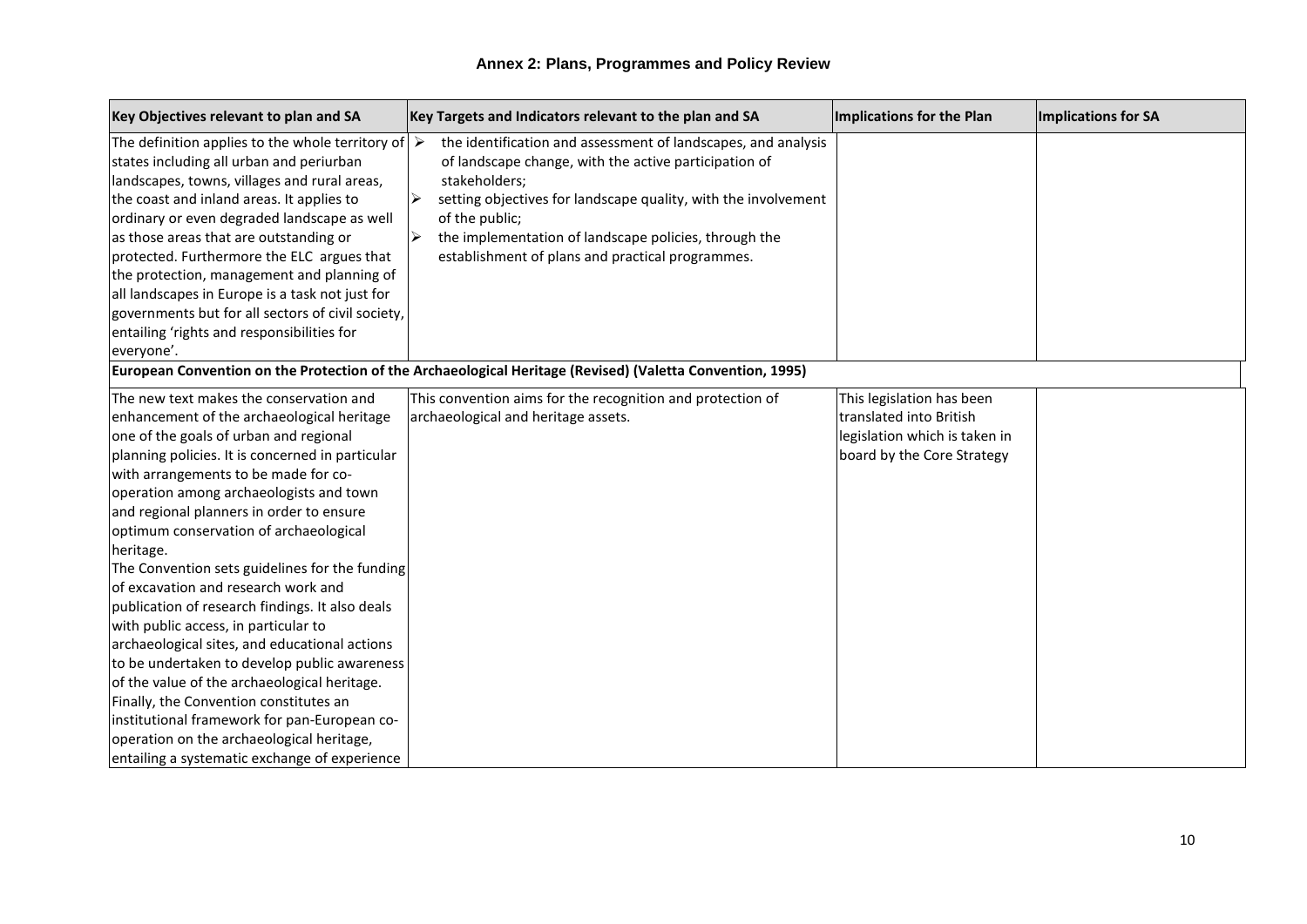| Key Objectives relevant to plan and SA                                                                                                                                                                                                                                                                                           | Key Targets and Indicators relevant to the plan and SA                                                                                                                                                                                                                                                                                                                                                                                                                                                                                                                                                                                                                                                                                                                                                                                                                                                                                                                                                                                                                                                                                                                                                                                                                                                                                                                                        | Implications for the Plan                                                                                                                      | Implications for SA |
|----------------------------------------------------------------------------------------------------------------------------------------------------------------------------------------------------------------------------------------------------------------------------------------------------------------------------------|-----------------------------------------------------------------------------------------------------------------------------------------------------------------------------------------------------------------------------------------------------------------------------------------------------------------------------------------------------------------------------------------------------------------------------------------------------------------------------------------------------------------------------------------------------------------------------------------------------------------------------------------------------------------------------------------------------------------------------------------------------------------------------------------------------------------------------------------------------------------------------------------------------------------------------------------------------------------------------------------------------------------------------------------------------------------------------------------------------------------------------------------------------------------------------------------------------------------------------------------------------------------------------------------------------------------------------------------------------------------------------------------------|------------------------------------------------------------------------------------------------------------------------------------------------|---------------------|
| and experts among the various States. The<br>Committee responsible for monitoring the<br>application of the Convention assumes the<br>role of strengthening and co-ordinating<br>archaeological heritage policies in Europe.                                                                                                     |                                                                                                                                                                                                                                                                                                                                                                                                                                                                                                                                                                                                                                                                                                                                                                                                                                                                                                                                                                                                                                                                                                                                                                                                                                                                                                                                                                                               |                                                                                                                                                |                     |
| UK Governments Statement on the historic environment for England 2010.                                                                                                                                                                                                                                                           |                                                                                                                                                                                                                                                                                                                                                                                                                                                                                                                                                                                                                                                                                                                                                                                                                                                                                                                                                                                                                                                                                                                                                                                                                                                                                                                                                                                               |                                                                                                                                                |                     |
| The Vision: That the value of the historic<br>environment is recognised by all who have the $ 1$ .<br>power to shape it; that Government gives it<br>proper recognition and that it is managed<br>intelligently and in a way that fully realises its<br>contribution to the economic, social and<br>cultural life of the nation. | Aims<br>Strategic Leadership: Ensure that relevant policy, guidance,<br>and standards across Government emphasize our<br>responsibility to manage England's historic environment for<br>present and future generations.<br>Protective Framework: Ensure that all heritage assets are<br>I <sub>2</sub> .<br>afforded an appropriate and effective level of protection,<br>while allowing, where appropriate, for well managed and<br>intelligent change.<br>Local Capacity: Encourage structures, skills and systems at a<br>Ι3.<br>local level which: promote early consideration of the historic<br>environment; ensure that local decision makers have access to<br>the expertise they need; and provide sufficiently skilled people<br>to execute proposed changes to heritage assets sensitively<br>and sympathetically.<br>Public Involvement: Promote opportunities to place people<br>Ι4.<br>and communities at the centre of the designation and<br>management of their local historic environment and to make<br>use of heritage as a focus for learning and community identity<br>at all levels.<br>Direct Ownership: Ensure all heritage assets in public<br>۱5.<br>ownership meet appropriate standards of care and use while<br>allowing, where appropriate, for well managed and intelligent<br>change.<br>Sustainable Future: Seek to promote the role of the historic<br>16. | The Core Strategy should take The SA should take account of<br>account of this document as it this document in its analysis<br>underpins PPS5. | and SA framework.   |
|                                                                                                                                                                                                                                                                                                                                  | environment within the Government's response to climate<br>change and as part of its sustainable development agenda.                                                                                                                                                                                                                                                                                                                                                                                                                                                                                                                                                                                                                                                                                                                                                                                                                                                                                                                                                                                                                                                                                                                                                                                                                                                                          |                                                                                                                                                |                     |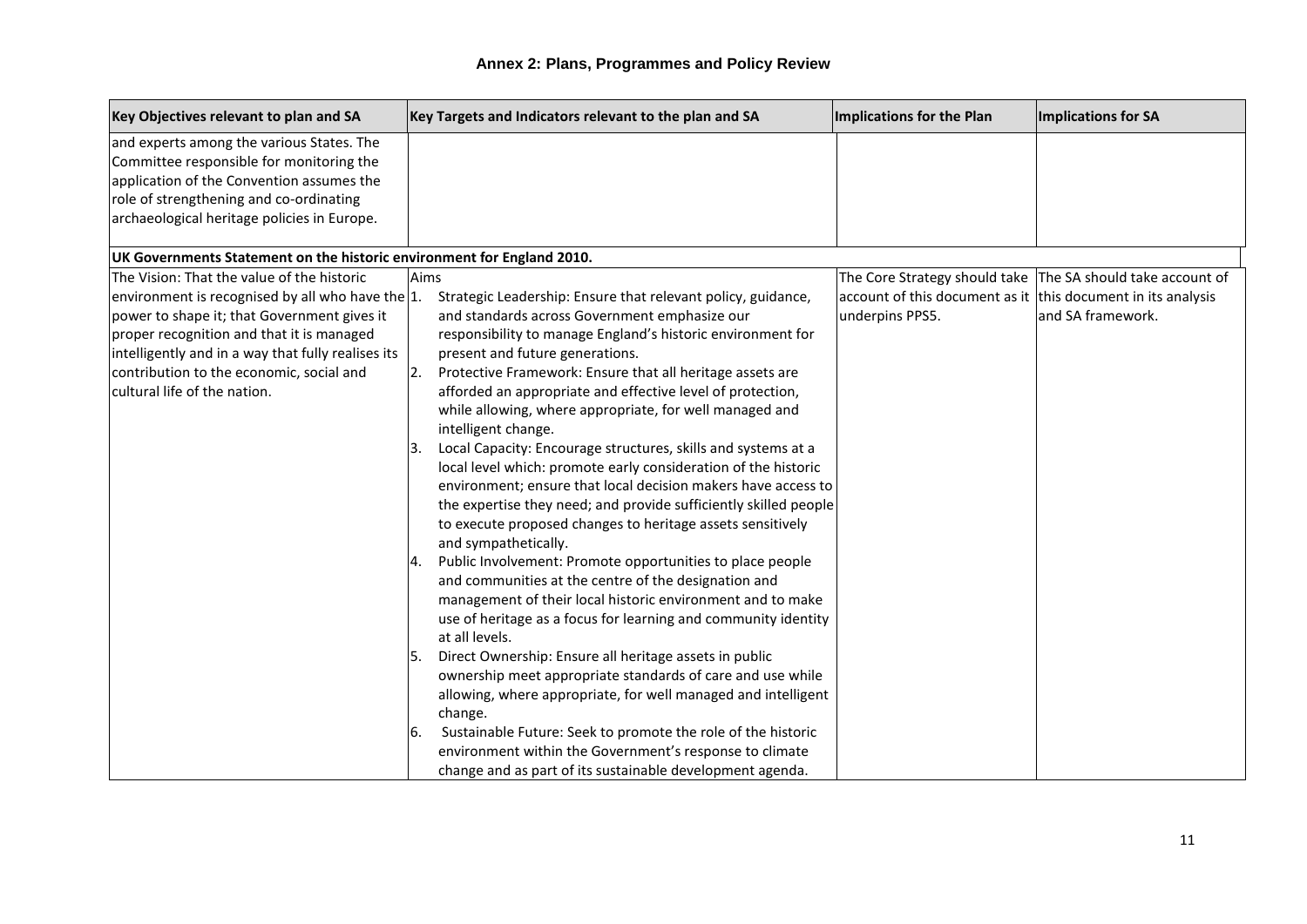<span id="page-12-0"></span>

| Key Objectives relevant to plan and SA                                                                                                                                                                                                                                                                                                                            | Key Targets and Indicators relevant to the plan and SA                                                                                                                                                                                                                                                                                                                                                                                                                                                        | Implications for the Plan                                                                                                     | Implications for SA                                                                                                                                                                                                                          |
|-------------------------------------------------------------------------------------------------------------------------------------------------------------------------------------------------------------------------------------------------------------------------------------------------------------------------------------------------------------------|---------------------------------------------------------------------------------------------------------------------------------------------------------------------------------------------------------------------------------------------------------------------------------------------------------------------------------------------------------------------------------------------------------------------------------------------------------------------------------------------------------------|-------------------------------------------------------------------------------------------------------------------------------|----------------------------------------------------------------------------------------------------------------------------------------------------------------------------------------------------------------------------------------------|
| <b>NATIONAL CONTEXT</b>                                                                                                                                                                                                                                                                                                                                           |                                                                                                                                                                                                                                                                                                                                                                                                                                                                                                               |                                                                                                                               |                                                                                                                                                                                                                                              |
| UK Sustainable Development Strategy "Securing the Future" (2005)                                                                                                                                                                                                                                                                                                  |                                                                                                                                                                                                                                                                                                                                                                                                                                                                                                               |                                                                                                                               |                                                                                                                                                                                                                                              |
| Four Aims of the 1999 strategy:<br>Social progress that recognises the needs<br>of everyone<br>Effective protection of the environment<br>⋗<br>Prudent use of natural resources<br>⋗<br>Maintenance of high and stable levels of<br>➤<br>economic growth and employment<br>These have now been strengthened through<br>the review of the strategy incorporating a | Sets out a number of key indicators<br>$\blacktriangleright$<br>The framework has a set of overarching principles. These<br>principles will form the basis for policy in the UK. For a policy to be vision. Provide sustainable<br>sustainable it must respect all five of these principles:<br>Living within environmental limits<br>▶<br>$\blacktriangleright$<br>Ensuring a strong, healthy and just society<br>Achieving a sustainable economy<br>$\blacktriangleright$<br>Promoting good governance<br>➤ | Plan policies should support<br>the aims of the strategy<br>Provide a sustainable spatial<br>spatial policies                 | The strategy will provide<br>guidance and inform the whole<br>SA process<br>The indicators maybe included<br>in the SA and inform baseline<br>data and monitoring<br>Incorporate relevant indicators<br>into monitoring where<br>appropriate |
| framework to enhance the achievement of<br>the original aims.                                                                                                                                                                                                                                                                                                     | Using sound science responsibly                                                                                                                                                                                                                                                                                                                                                                                                                                                                               |                                                                                                                               |                                                                                                                                                                                                                                              |
| <b>Planning Act 2008</b>                                                                                                                                                                                                                                                                                                                                          |                                                                                                                                                                                                                                                                                                                                                                                                                                                                                                               |                                                                                                                               |                                                                                                                                                                                                                                              |
| This Act introduced a new stream-lined system None<br>for decisions on applications to build<br>nationally significant infrastructure projects<br>(NSIPs) in England and Wales, alongside<br>further reforms to the town and country<br>planning system and the introduction of a<br>Community Infrastructure Levy (CIL).                                         |                                                                                                                                                                                                                                                                                                                                                                                                                                                                                                               | The LDF will need to take<br>account of the considerations<br>within the Bill. LAs will also be<br>able to apply the CIL.     |                                                                                                                                                                                                                                              |
| The Community Infrastructure Levy (Amendment) Regulations 2013                                                                                                                                                                                                                                                                                                    |                                                                                                                                                                                                                                                                                                                                                                                                                                                                                                               |                                                                                                                               |                                                                                                                                                                                                                                              |
| The CIL is a charge which may be applied to<br>new developments by local authorities. The<br>money can be used to support development<br>by funding infrastructure that the council,<br>local community and neighbourhoods want.                                                                                                                                  | No targets                                                                                                                                                                                                                                                                                                                                                                                                                                                                                                    | The Local Plan should make<br>reference to the possibility of<br>a Charging Schedule, as per<br>the regulations               | The SA should make reference<br>to how proposed development<br>will improve the social,<br>economic and environmental<br>lissues that exist in areas that<br>will accommodate housing                                                        |
| <b>Localism Act 2011</b>                                                                                                                                                                                                                                                                                                                                          |                                                                                                                                                                                                                                                                                                                                                                                                                                                                                                               |                                                                                                                               |                                                                                                                                                                                                                                              |
| The Localism Act gives greater powers to<br>councils and neighbourhoods and gives more<br>control over housing and planning decisions.<br>The five key measures in the Localism Act                                                                                                                                                                               | According to Government, the effect of the Act will be to:<br>• Give more freedom and flexibility to local government.<br>• Give new rights and powers to local communities, making it                                                                                                                                                                                                                                                                                                                        | The Local Plan will have to<br>ensure that the plan is locally<br>evidenced and feeds in local<br>aspirations for housing and | The SA will need to ensure<br>that it uses up-to-date local<br>evidence to support it analysis                                                                                                                                               |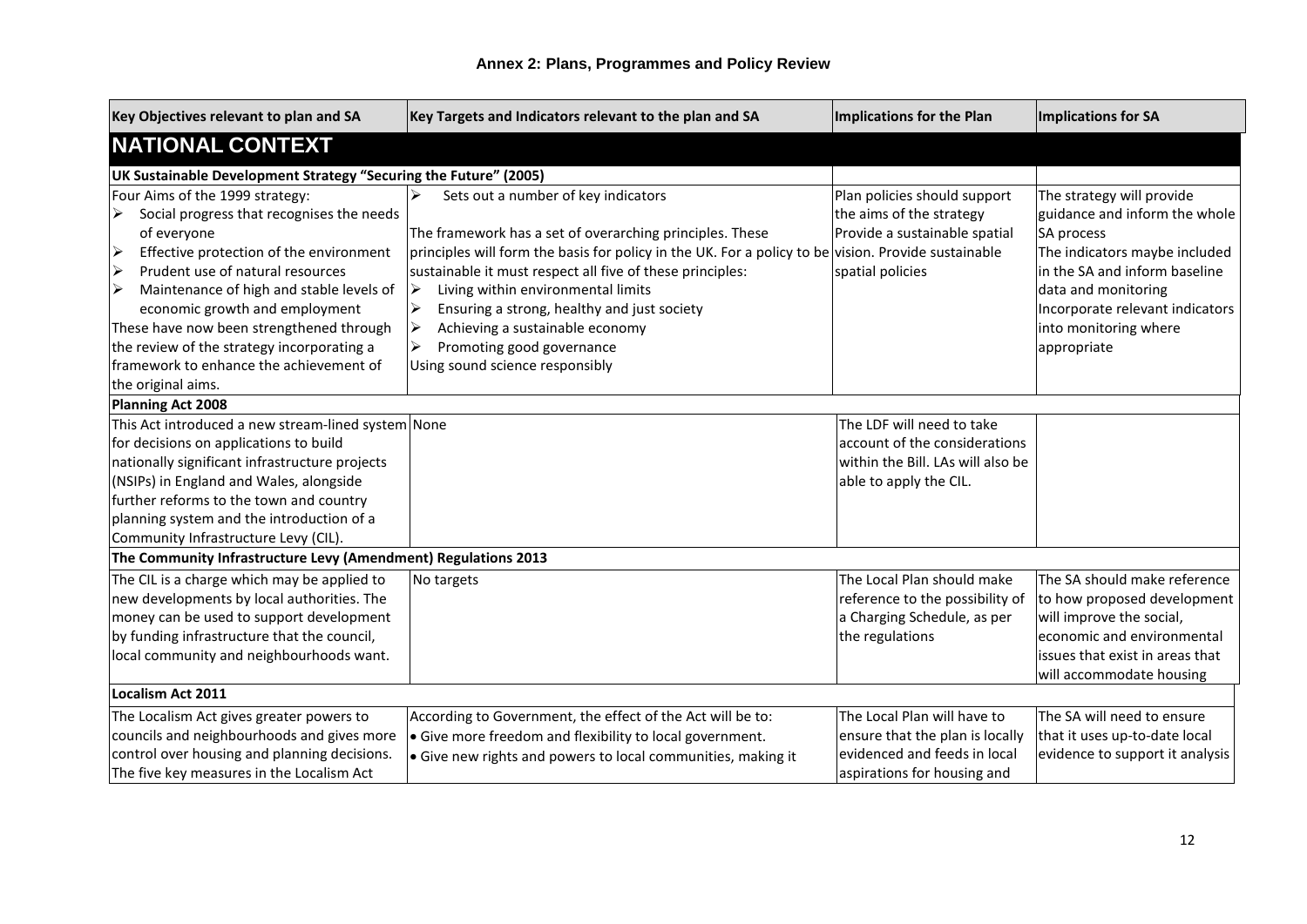| Key Objectives relevant to plan and SA                                                                                                                                                                                                                                                                                                                                                                                                                                                                                                                                                                                                                                                                  | Key Targets and Indicators relevant to the plan and SA                                                                                                                                                                                                                                                                                                                                                                                                                                                                                                                                                                                                                                                                                                                                                                                                                                                                                                                                                                                                                                                                              | Implications for the Plan                                                                                                                                                     | Implications for SA                                                                                                                                                                                                                                                                  |
|---------------------------------------------------------------------------------------------------------------------------------------------------------------------------------------------------------------------------------------------------------------------------------------------------------------------------------------------------------------------------------------------------------------------------------------------------------------------------------------------------------------------------------------------------------------------------------------------------------------------------------------------------------------------------------------------------------|-------------------------------------------------------------------------------------------------------------------------------------------------------------------------------------------------------------------------------------------------------------------------------------------------------------------------------------------------------------------------------------------------------------------------------------------------------------------------------------------------------------------------------------------------------------------------------------------------------------------------------------------------------------------------------------------------------------------------------------------------------------------------------------------------------------------------------------------------------------------------------------------------------------------------------------------------------------------------------------------------------------------------------------------------------------------------------------------------------------------------------------|-------------------------------------------------------------------------------------------------------------------------------------------------------------------------------|--------------------------------------------------------------------------------------------------------------------------------------------------------------------------------------------------------------------------------------------------------------------------------------|
| intended to decentralise power are:<br>• Community Rights<br>• Neighbourhood planning<br>• Housing<br>General power of competence<br><b>E</b> Empowering cities and other local areas                                                                                                                                                                                                                                                                                                                                                                                                                                                                                                                   | easier for them to improve local services and save important local<br>facilities.<br>. Reform the planning system, putting more power in local<br>peoples' hands.<br>$\bullet$ Ensure that housing decisions are taken locally.<br>The Localism Act contains provisions intended to simplify and<br>clarify the planning system, including the abolition of regional<br>strategies, a duty to cooperate (for neighbouring local authorities<br>over planning issues), neighbourhood planning and the community<br>right to build.                                                                                                                                                                                                                                                                                                                                                                                                                                                                                                                                                                                                   | growth. There will be greater<br>emphasis on joint working and<br>the policies adopted with the<br>removal of regional<br>government.                                         |                                                                                                                                                                                                                                                                                      |
| National Planning Policy Framework (DCLG, 2012)<br>The National Planning Policy Framework sets<br>out the Government's planning<br>policies for England and how these are<br>expected to be applied. It replaces all previous system to perform a number of roles:<br>planning policies set out in PSS and PPGs. It<br>sets out the Government's requirements for<br>the planning system only to the extent that it<br>is relevant, proportionate and necessary to do<br>so. It provides a framework within which local<br>people and their accountable councils can<br>produce their own distinctive local and<br>neighbourhood plans, which reflect the needs<br>and priorities of their communities. | The NPPF recognises that there are three dimensions to<br>sustainable development: economic, social and environmental.<br>These dimensions give rise to the need for the planning<br>an economic role $-$ contributing to building a strong,<br>I۰<br>responsive and competitive economy, by ensuring that<br>sufficient land of the right type is available in the right places<br>and at the right time to support growth and innovation; and<br>by identifying and coordinating development requirements,<br>including the provision of infrastructure;<br>a social role - supporting strong, vibrant and healthy<br>I۰<br>communities, by providing the supply of housing required to<br>meet the needs of present and future generations; and by<br>creating a high quality built environment, with accessible local<br>services that reflect the community's needs and support its<br>health, social and cultural well-being; and<br>an environmental role $-$ contributing to protecting and<br>enhancing our natural, built and historic environment; and, as<br>part of this, helping to improve biodiversity, use natural | The NPPF sets out the<br>requirements for the Local<br>Plan. This is the main reference<br>terms of national planning<br>policy and procedure, which<br>should be adhered to. | The NPPF reiterates the need<br>to be compliant with the SEA<br>regulations during the<br>production of a Local Plan.<br>It sets out the parameters for<br>planning in the future. It also<br>sets out a definition for<br>sustainable development and<br>what it means in the NPPF. |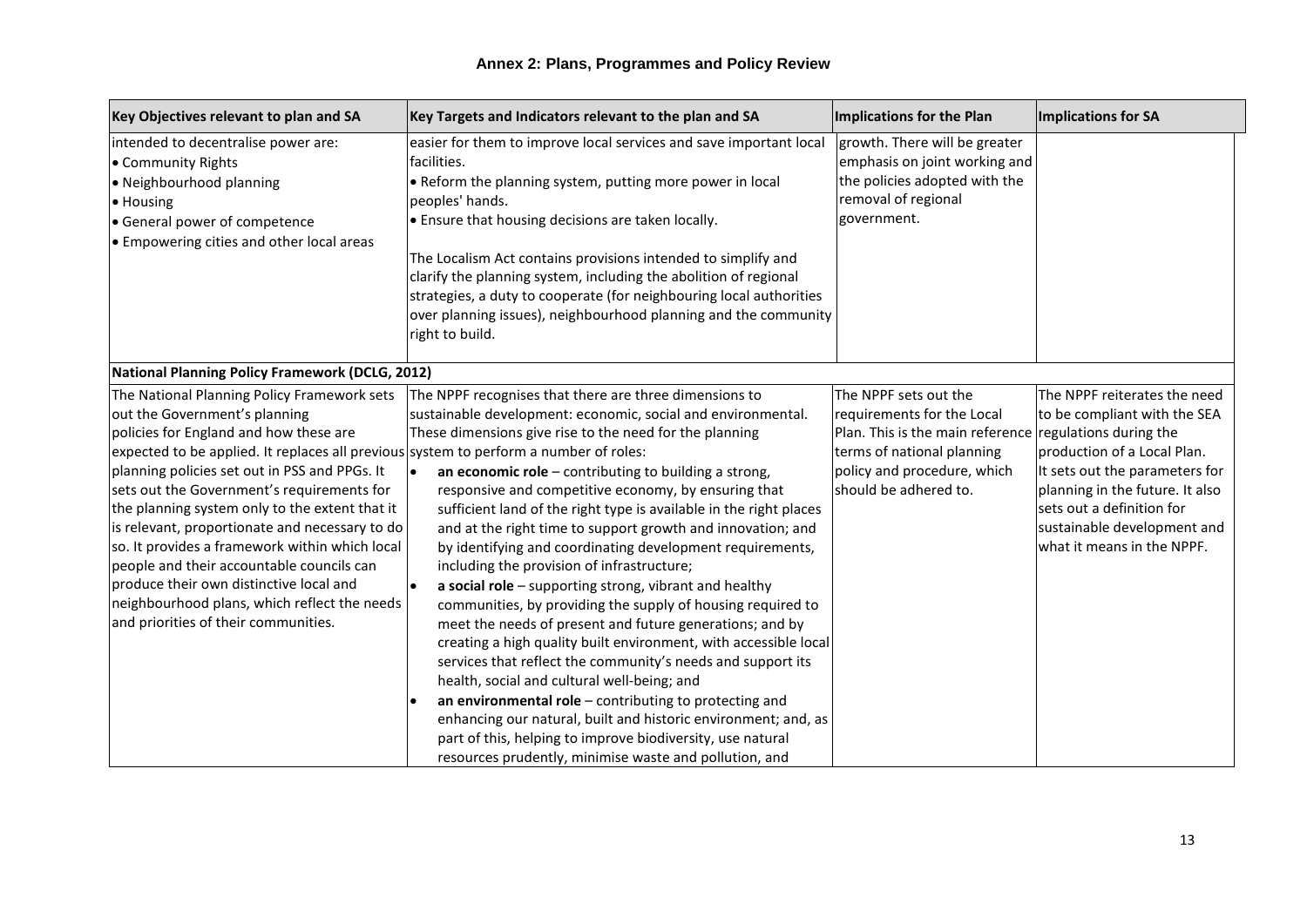| Key Objectives relevant to plan and SA                                     | Key Targets and Indicators relevant to the plan and SA                                                          | Implications for the Plan                                     | Implications for SA           |
|----------------------------------------------------------------------------|-----------------------------------------------------------------------------------------------------------------|---------------------------------------------------------------|-------------------------------|
|                                                                            | mitigate and adapt to climate change including moving to a                                                      |                                                               |                               |
|                                                                            | low carbon economy.                                                                                             |                                                               |                               |
| Local Growth: Realising Every Place's Potential (BIS, 2009)                |                                                                                                                 |                                                               |                               |
|                                                                            | Sets out a goal to promote strong, sustainable LEPs will be expected to fund their own day to day running costs | The Local Plan should have                                    | The SA framework should       |
| and balanced growth.                                                       | or submit bids to the Regional Growth Fund, to try and stimulate                                                | regard to the need for strong,                                | consider the nature of growth |
| Focuses on the approach to local growth                                    | enterprise by supporting projects with potential to create                                                      | sustainable and balanced                                      | to ensure that the economy    |
| proposing measures to shift power away from economic growth and employment |                                                                                                                 | growth                                                        | remains balanced and growth   |
| central government to local communities,                                   |                                                                                                                 |                                                               | is sustainable.               |
| citizens and independent providers.                                        |                                                                                                                 |                                                               |                               |
| LEPs introduced to provide a vision and                                    |                                                                                                                 |                                                               |                               |
| leadership from local economic growth                                      |                                                                                                                 |                                                               |                               |
| The Plan for Growth (BIS, 2012)                                            |                                                                                                                 |                                                               |                               |
| Programme of structural reforms to remove                                  | Sets out the governments ambitions for growth:                                                                  | The Local Plan should have                                    | The SA framework should       |
| barriers to growth for businesses and equip                                | Creating the most competitive tax system in the G20                                                             | regard to the need for a strong consider the nature of growth |                               |
| the UK to compete in the global race                                       | Encouraging investment and exports as a route to a more                                                         | and competitive growing                                       | to ensure that the economy    |
|                                                                            | balanced economy                                                                                                | economy                                                       | remains strong and            |
|                                                                            | Making the UK the best place in Europe to start, finance                                                        |                                                               | competitive.                  |
|                                                                            | and grow a business                                                                                             |                                                               |                               |
|                                                                            | Creating a more educated workforce that is the most                                                             |                                                               |                               |
|                                                                            | flexible in Europe                                                                                              |                                                               |                               |
| National Infrastructure Plan (HM Government, 2011)                         |                                                                                                                 |                                                               |                               |
| The key goal is to ensure the security of                                  | The Plan contains major commitments to improve the UK's                                                         | The Local Plan should ensure                                  |                               |
| electricity and gas within the UK.                                         | transport and broadband networks                                                                                | policies consider the goal of                                 |                               |
|                                                                            |                                                                                                                 | the Infrastructure Plan                                       |                               |
| Achieving Strong and Sustainable Economic Growth (HM Government, 2013)     |                                                                                                                 |                                                               |                               |
| Sets out how the government is removing                                    | Sets out a number of actions to attract investment within the UK,                                               | Develop policies that have due                                |                               |
| barriers allowing the UK to compete in a                                   | supporting local growth, investing in infrastructure and creating a                                             | regard to the need for a strong,                              |                               |
| rapidly changing global economy                                            | more educated and flexible workforce                                                                            | sustainable and balanced                                      |                               |
|                                                                            |                                                                                                                 | growth                                                        |                               |
| Quality of Life Counts Indicators (National Statistics and DEFRA)          |                                                                                                                 |                                                               |                               |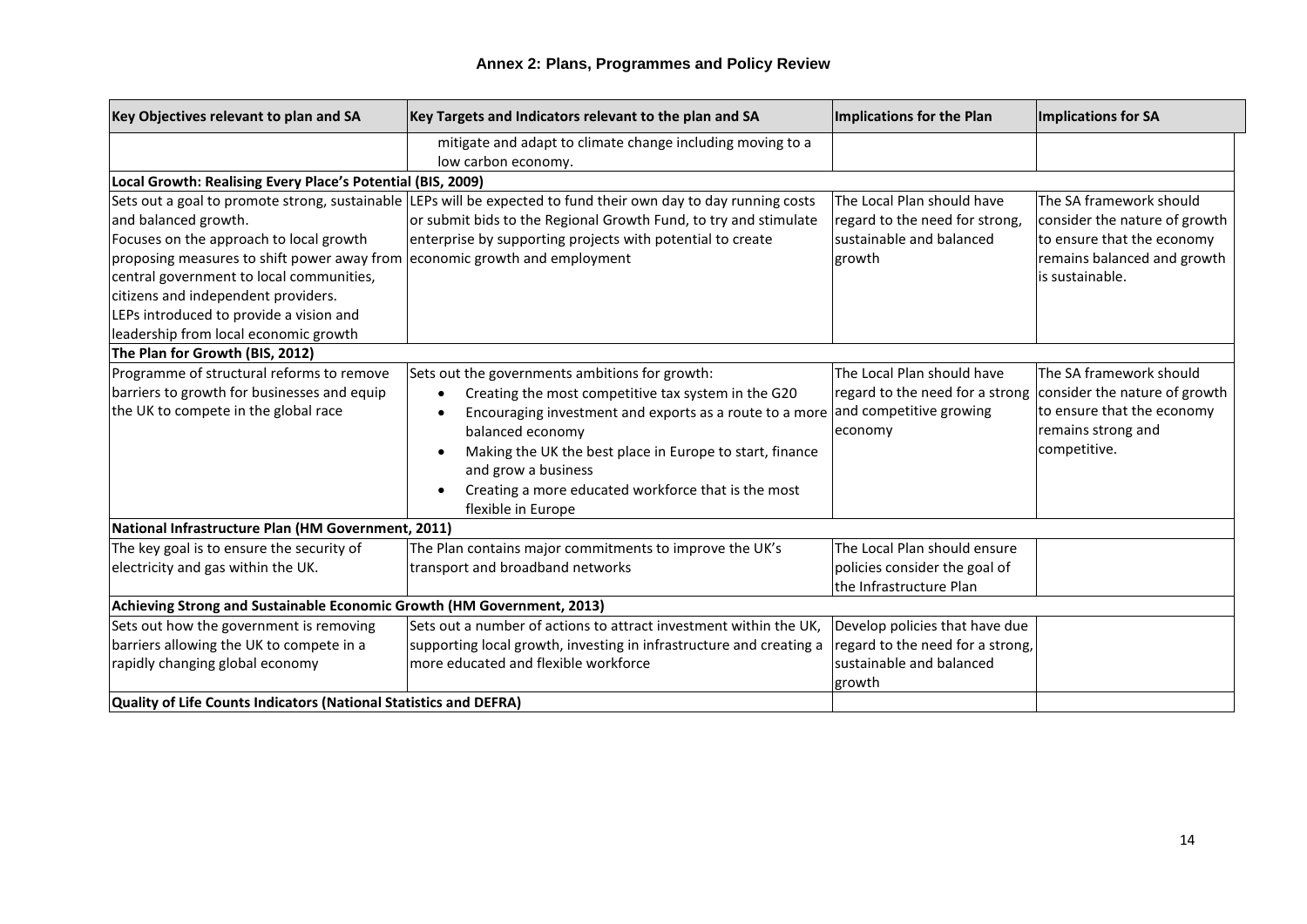| Key Objectives relevant to plan and SA                                                                                                                                                                             | Key Targets and Indicators relevant to the plan and SA                                                                                                                                                                                                                                                                                                                                                                                                                                                                                                                                                                                                                                                                                                    | Implications for the Plan                                                                                      | Implications for SA                                                                                                                                                |
|--------------------------------------------------------------------------------------------------------------------------------------------------------------------------------------------------------------------|-----------------------------------------------------------------------------------------------------------------------------------------------------------------------------------------------------------------------------------------------------------------------------------------------------------------------------------------------------------------------------------------------------------------------------------------------------------------------------------------------------------------------------------------------------------------------------------------------------------------------------------------------------------------------------------------------------------------------------------------------------------|----------------------------------------------------------------------------------------------------------------|--------------------------------------------------------------------------------------------------------------------------------------------------------------------|
| Provides baseline assessment of a series of<br>indicators of sustainable development. These<br>indicators relate to areas such as education,<br>employment, health, crime, air quality, road<br>traffic and waste/ | $\triangleright$ Sets out a number of key indicators                                                                                                                                                                                                                                                                                                                                                                                                                                                                                                                                                                                                                                                                                                      | ↘<br>Compare LDF targets with $\triangleright$<br>national targets                                             | The indicators maybe<br>included in the SA and inform<br>baseline data and monitoring                                                                              |
|                                                                                                                                                                                                                    | Urban White Paper: Our Towns and Cities - The Future. Developing Urban Renaissance (DETR, 2000)                                                                                                                                                                                                                                                                                                                                                                                                                                                                                                                                                                                                                                                           |                                                                                                                |                                                                                                                                                                    |
| offer a high quality of life and opportunity for $\vert \bullet \vert$<br>lall                                                                                                                                     | Vision of towns, cities and suburbs which Change to be delivered through PSA targets:<br>More jobs by 2004<br>Reduced crime rates<br>Improved education standards<br>Improved public transport systems<br><b>Better housing</b><br><b>Better health services</b><br>60% of new housing on brownfield land                                                                                                                                                                                                                                                                                                                                                                                                                                                 | Plan policies to contribute to<br>achieving the key objectives<br>Compare LDF targets with<br>national targets | Check that the objectives are<br>reflected in the sustainability<br>appraisal framework<br>Incorporate relevant<br>indicators into monitoring<br>where appropriate |
| Sustainable Communities: A shared Vision, A shared Agenda. A guide for Local Authorities                                                                                                                           |                                                                                                                                                                                                                                                                                                                                                                                                                                                                                                                                                                                                                                                                                                                                                           |                                                                                                                |                                                                                                                                                                    |
| This guide shows how local outcomes can be<br>sustainable communities. It highlights the<br>cross-cutting issues which need to be<br>addressed for each outcome.                                                   | The Guide has a section for each of the seven shared priorities or<br>delivered in a way that helps create genuinely outcomes and one for the councils community leadership role<br>which is critical in delivering genuinely sustainable communities. In<br>each section, there are some practical examples of the sort of<br>activities which councils can do to help deliver the social, economic<br>and environmental components of a sustainable community at the<br>same time. These ideas are not in any sense a definitive list and<br>they do not attempt to suggest a one-size-fits-all approach. Each<br>local area will have its own innovative ways of delivering joined-up<br>outcomes as part of the shared sustainable communities agenda |                                                                                                                |                                                                                                                                                                    |
|                                                                                                                                                                                                                    |                                                                                                                                                                                                                                                                                                                                                                                                                                                                                                                                                                                                                                                                                                                                                           |                                                                                                                |                                                                                                                                                                    |
| Rural White Paper: Our Countryside - The Future, DETR, 2000                                                                                                                                                        |                                                                                                                                                                                                                                                                                                                                                                                                                                                                                                                                                                                                                                                                                                                                                           |                                                                                                                |                                                                                                                                                                    |
| Conserve and enhance rural landscapes and<br>the diversity and abundance of wildlife<br>Increase opportunities for people to get                                                                                   | Accessibility of key services in rural areas<br>% of people in rural wards in low income bands<br>Qualifications of young people in rural areas                                                                                                                                                                                                                                                                                                                                                                                                                                                                                                                                                                                                           | ↘<br>Ensure access to services<br>and local transport provision,<br>ensure accessibility and                   | Check that the objectives are<br>reflected in the sustainability<br>appraisal framework                                                                            |
| enjoyment from the countryside                                                                                                                                                                                     | Recorded crime levels and fear of crime in rural areas                                                                                                                                                                                                                                                                                                                                                                                                                                                                                                                                                                                                                                                                                                    | mobiloity to, within and                                                                                       | Incorporate relevant indicators                                                                                                                                    |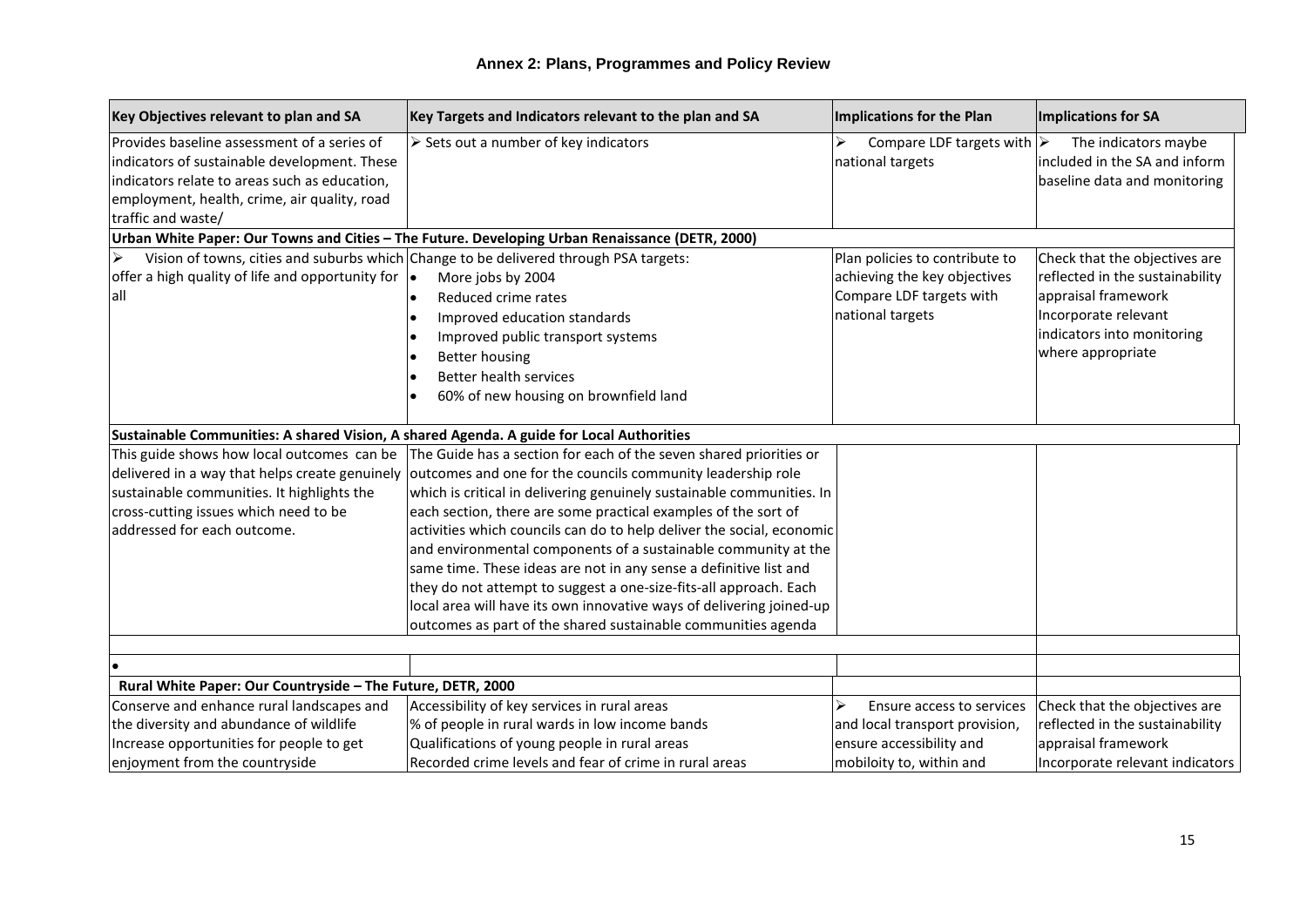| Key Objectives relevant to plan and SA                                                                                                                                                                                                                                                                                                                                                                                                                                                            | Key Targets and Indicators relevant to the plan and SA                                                                                                                                                                                                                                                                                                                                                       | <b>Implications for the Plan</b>                                                                              | Implications for SA                                                                             |
|---------------------------------------------------------------------------------------------------------------------------------------------------------------------------------------------------------------------------------------------------------------------------------------------------------------------------------------------------------------------------------------------------------------------------------------------------------------------------------------------------|--------------------------------------------------------------------------------------------------------------------------------------------------------------------------------------------------------------------------------------------------------------------------------------------------------------------------------------------------------------------------------------------------------------|---------------------------------------------------------------------------------------------------------------|-------------------------------------------------------------------------------------------------|
| Maintain and stimulate communities and<br>secure access to services<br>Facilitate the development of dynamic,<br>competitive and sustainable economies in the<br>Countryside                                                                                                                                                                                                                                                                                                                      | Proportion of households in rural areas within 10 minutes of at<br>least an hourly bus service<br>Proportions of market towns that are thriving, stable or declining<br>New business start-ups and turnover of businesses<br>Total income from farming<br>Populations of farmland birds, conditions of SSSI's<br>Rivers of good or fair quality<br>Number of people using the countryside and types of visit | between rural areas,<br>protection of natural<br>environment through<br>sustainable agricultural<br>practices | into monitoring where<br>appropriate<br>Consider 'rural proofing' the SA<br>objectives          |
| The Air Quality Strategy for England, Scotland, Wales and Northern Ireland (2007)                                                                                                                                                                                                                                                                                                                                                                                                                 |                                                                                                                                                                                                                                                                                                                                                                                                              |                                                                                                               |                                                                                                 |
| The Air Quality Objectives are a statement of<br>government policy intentions or targets. The<br>primary objective is to make sure that<br>everyone can enjoy a level of ambient air<br>quality in public places; requirement for local<br>authorities to undertake a local air quality<br>review on 8 identified air pollutants and<br>prediction of levels in the future and Air<br>Quality Management Areas (AQMAs) can be<br>established where it is expected that targets<br>will not be met | Targets: Sulphur dioxide 125ug/m3 not to be exceeded more than<br>3 times a year; Nitrous oxides 30ug/m3; Paricles (PM10) 40ug/m3<br>and Nitrogen oxide 40ug/m3                                                                                                                                                                                                                                              | consider how plan policies can<br>support the objectives and<br>targets of the Air Quality<br>Strategy        | Consider sustainability<br>objectives that aim to minimise<br>air pollution.                    |
| <b>Rural Strategy (2004)</b>                                                                                                                                                                                                                                                                                                                                                                                                                                                                      |                                                                                                                                                                                                                                                                                                                                                                                                              |                                                                                                               |                                                                                                 |
| Strategy on the challenges facing rural<br>England following publication of Rural White<br>Paper                                                                                                                                                                                                                                                                                                                                                                                                  | Economic and social regeneration<br>Social justice for all<br>Enhancing the value of the countryside                                                                                                                                                                                                                                                                                                         | Plan policies to address<br>⋗<br>the issues raised by the plan                                                | <b>Ensure Sustainability</b><br>⋗<br>Appraisal objectives reflect the<br>aims of this programme |
| <b>Environment Agency Wetlands Policy</b>                                                                                                                                                                                                                                                                                                                                                                                                                                                         |                                                                                                                                                                                                                                                                                                                                                                                                              |                                                                                                               |                                                                                                 |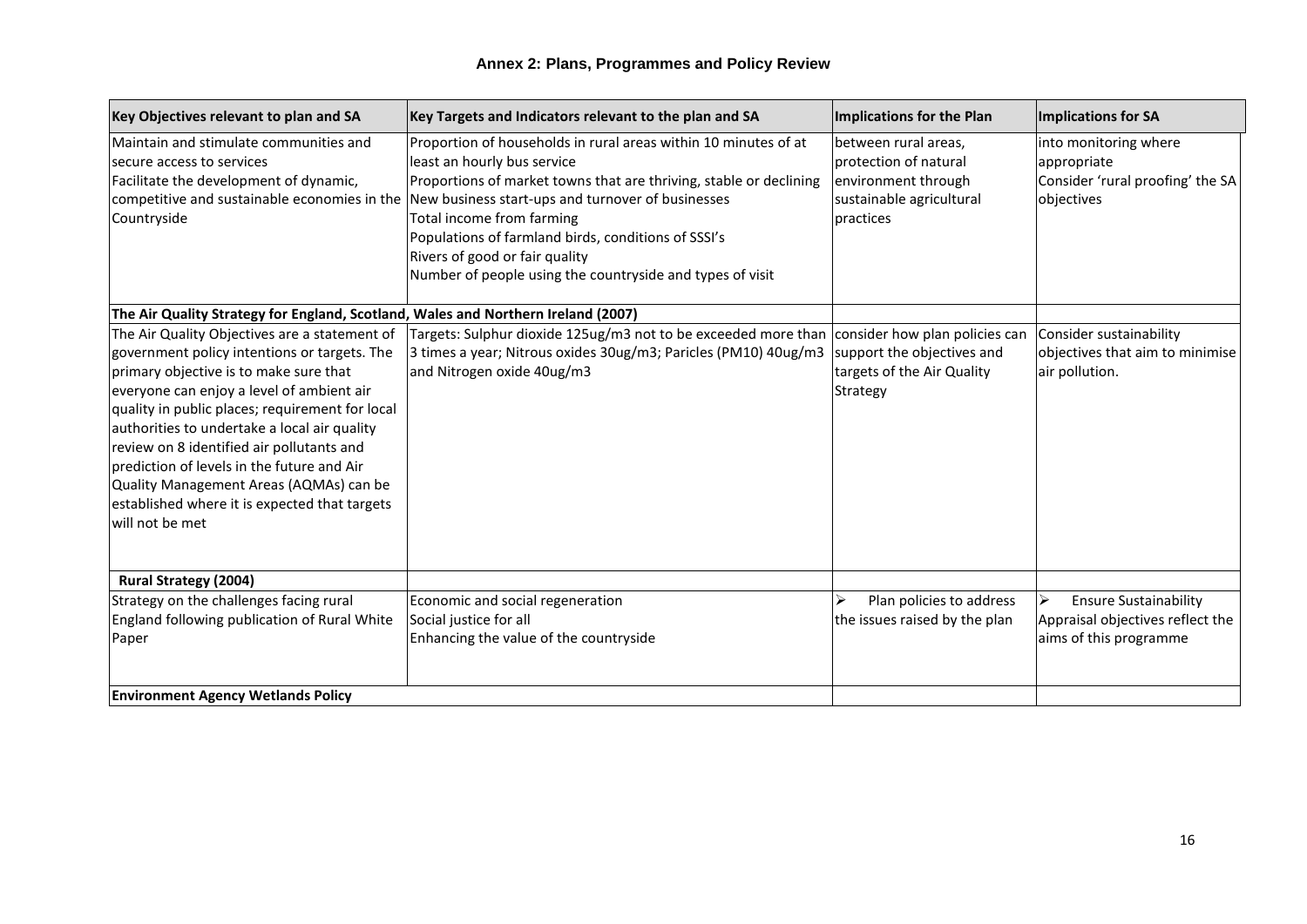| Key Objectives relevant to plan and SA                                                                                                                                                                                                                                                                                                                                                 | Key Targets and Indicators relevant to the plan and SA                                                                                                                                                                                                                                                                                                                                                                                                                           | Implications for the Plan                                                                                                                                                                                                                        | Implications for SA                                                                              |
|----------------------------------------------------------------------------------------------------------------------------------------------------------------------------------------------------------------------------------------------------------------------------------------------------------------------------------------------------------------------------------------|----------------------------------------------------------------------------------------------------------------------------------------------------------------------------------------------------------------------------------------------------------------------------------------------------------------------------------------------------------------------------------------------------------------------------------------------------------------------------------|--------------------------------------------------------------------------------------------------------------------------------------------------------------------------------------------------------------------------------------------------|--------------------------------------------------------------------------------------------------|
| The policy aims to conserve, enhance and<br>recreate the wetland capacity of catchments,<br>secure the long term sustainable<br>management of wetlands, provide a better<br>understanding of the functions and value of<br>wetland assets and the need to maintain their<br>services as part of a sustainable solution to<br>the effects of flooding, pollution and climate<br>change. | Desired outcomes: Helping to maintain or achieve favourable<br>condition for wetland SSSI's, adopting an integrated approach to<br>river basin and flood risk management planning and the<br>conservation of wetlands                                                                                                                                                                                                                                                            | Ensure that wetland areas are protected and enhanced, and<br>consider opportunities for the creation of new wetlands                                                                                                                             |                                                                                                  |
| Sustainable Communities Plan: Building for the Future (ODPM, 2003)                                                                                                                                                                                                                                                                                                                     |                                                                                                                                                                                                                                                                                                                                                                                                                                                                                  |                                                                                                                                                                                                                                                  |                                                                                                  |
| The plan sets out a long-term<br>programme of action for delivering<br>sustainable communities in both urban and<br>rural areas. It aims to tackle housing supply<br>issue in the South East, low demand in other<br>parts of the country and the quality of our<br>public spaces                                                                                                      | Address the housing shortage<br>Address the shortage of affordable housing<br>Addressing low demand and abandonment<br><b>Tackling homelessness</b><br>Ensure that social housing is brought up to a decent standard<br>Improve the local environment and protect the countryside                                                                                                                                                                                                | LDF policies should<br>⋗<br>provide a sustainable spatial<br>vision contributing towards the this programme<br>achievement of sustainable<br><i>communities</i>                                                                                  | <b>Ensure Sustainability Appraisal</b><br>objectives reflect the aims of                         |
| UK Climate Change Programme (March 2006)                                                                                                                                                                                                                                                                                                                                               |                                                                                                                                                                                                                                                                                                                                                                                                                                                                                  |                                                                                                                                                                                                                                                  |                                                                                                  |
| $\blacktriangleright$<br>How the UK plans to deliver its Kyoto<br>target to cut its greenhouse gas emissions by<br>cut carbon dioxide emissions by 20% below<br>1990 levels by 2010                                                                                                                                                                                                    | Improve business's use of energy<br>Stimulate investment and cut costs<br>12.5%, and move towards its domestic goal to Stimulate new, more efficient sources of power generation<br>Cut emissions from the transport sector<br>Promote better energy efficiency in the domestic sector<br>Improve energy efficiency requirements of the Building<br>Regulations<br>Continue the fall in emissions from agriculture and forestry<br>Ensure the public sector takes a leading role | The LDF policies will need<br>➤<br>to address climate change and<br>encourage development that<br>minimises emissions,<br>encourgement of rail travel<br>and freight, Energy efficiency<br>should be integrated into new<br>housing developments | Check that the objectives<br>➤<br>lare reflected in the<br>sustainability appraisal<br>framework |
| Climate Change-adaptation by Design (Town and Country Planning Association, 2007)                                                                                                                                                                                                                                                                                                      |                                                                                                                                                                                                                                                                                                                                                                                                                                                                                  |                                                                                                                                                                                                                                                  |                                                                                                  |
| This document sets out the context for<br>climate change and the reasons adaptation is<br>needed and can help reduce the risks of<br>potential effects of climate change                                                                                                                                                                                                               | The document sets out 3 spatial scales for adaptation:<br>Conurbation or catchment scale<br>١o<br>Neighbourhood scale<br>I۰<br><b>Building scale</b><br>There are four key areas which need to be understood and                                                                                                                                                                                                                                                                 |                                                                                                                                                                                                                                                  |                                                                                                  |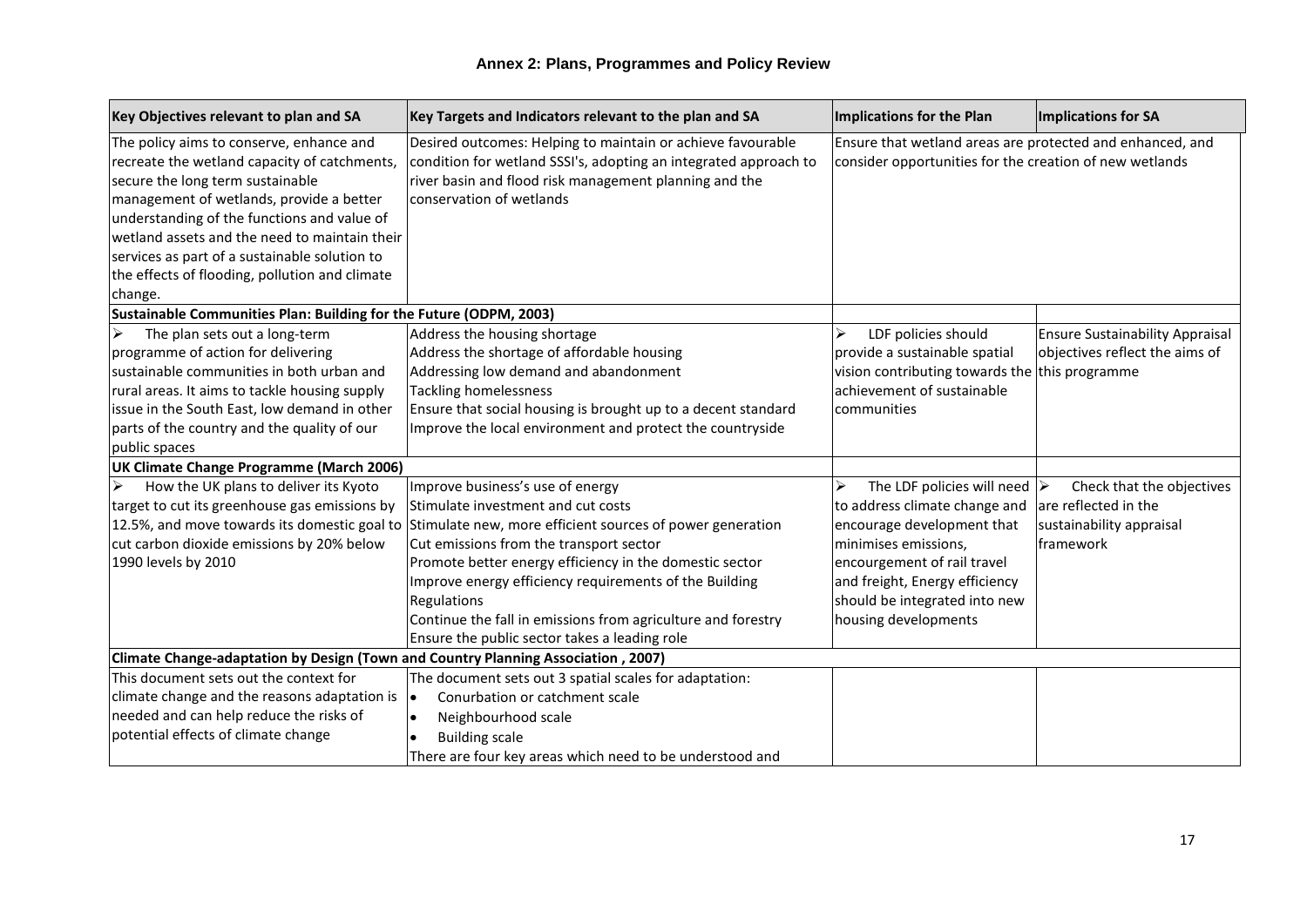| Key Objectives relevant to plan and SA                                                                                                                                                                                                                                                                                                                                             | Key Targets and Indicators relevant to the plan and SA                                                                                                                                                                                                                                                                                                                                                                                                     | Implications for the Plan                                                                                          | <b>Implications for SA</b>                                                                 |
|------------------------------------------------------------------------------------------------------------------------------------------------------------------------------------------------------------------------------------------------------------------------------------------------------------------------------------------------------------------------------------|------------------------------------------------------------------------------------------------------------------------------------------------------------------------------------------------------------------------------------------------------------------------------------------------------------------------------------------------------------------------------------------------------------------------------------------------------------|--------------------------------------------------------------------------------------------------------------------|--------------------------------------------------------------------------------------------|
|                                                                                                                                                                                                                                                                                                                                                                                    | planned for:<br>Managing high temperatures<br>Managing flood risks<br>Managing water resources and water quality<br>Managing ground condition.                                                                                                                                                                                                                                                                                                             |                                                                                                                    |                                                                                            |
| <b>UK Biodiversity Action Plan (UK BAP)</b>                                                                                                                                                                                                                                                                                                                                        |                                                                                                                                                                                                                                                                                                                                                                                                                                                            |                                                                                                                    |                                                                                            |
| The Action Plan is the UK Government's<br>response to the International Convention on<br>Biological Diversity signed in 1992. It describes<br>the UK's biological resources, commits a<br>detailed plan for the protection of these<br>resources and has 391 Species Action Plans,<br>45 Habitat Action Plansd and 162 Local<br>Biodiversity Action Plans with targeted<br>actions | A large number of monitoring measures can be found in the<br>individual plans                                                                                                                                                                                                                                                                                                                                                                              | as well as habitat and species action plans that are relevant to<br>the area                                       | LDF needs to take due regard of the emerging City of York BAP                              |
| Biodiversity 2020: A Strategy for England's Wildlife and Ecosystem Services (Defra, 2011)                                                                                                                                                                                                                                                                                          |                                                                                                                                                                                                                                                                                                                                                                                                                                                            |                                                                                                                    |                                                                                            |
| The Strategy is designed to help to deliver the The strategy includes the following priorities:<br>objectives set out in the Natural Environment $\vert_{\bullet}$<br>White Paper.                                                                                                                                                                                                 | Creating 200,000 hectares of new wildlife habitats by 2020<br>Securing 50% of SSSIs in favourable condition, while<br>maintaining at least 95% in favourable or recovering<br>condition<br>Encouraging more people to get involved in conservation by<br>supporting wildlife gardening and outdoor learning<br>programmes<br>Introducing a new designation for local green spaces to<br>enable communities to protect places that are important to<br>them | Develop policies that support the<br>vision emphasising biodiversity                                               |                                                                                            |
| Waste Strategy for England and Wales (2007)                                                                                                                                                                                                                                                                                                                                        |                                                                                                                                                                                                                                                                                                                                                                                                                                                            |                                                                                                                    |                                                                                            |
| Break link between waste growth and<br>economic growth; emphasise waste<br>prevention and re-use; increase diversion of<br>non-municipal waste from landfill; invest in                                                                                                                                                                                                            | Meet and exceed Landfill Directive diversion targets (2010, 2013<br>and 2020) for biodegradable municiapl waste;<br>Net reduction in global greenhouse gas emissions from waste<br>management of at least 9.3m tonnes of CO2 compared to 2006;                                                                                                                                                                                                             | Ensure sufficient suitable land<br>lis made available for waste<br>management facilities to<br>achieve the targets | <b>Ensure Sustainability Appraisal</b><br>objectives reflect the aims of<br>this programme |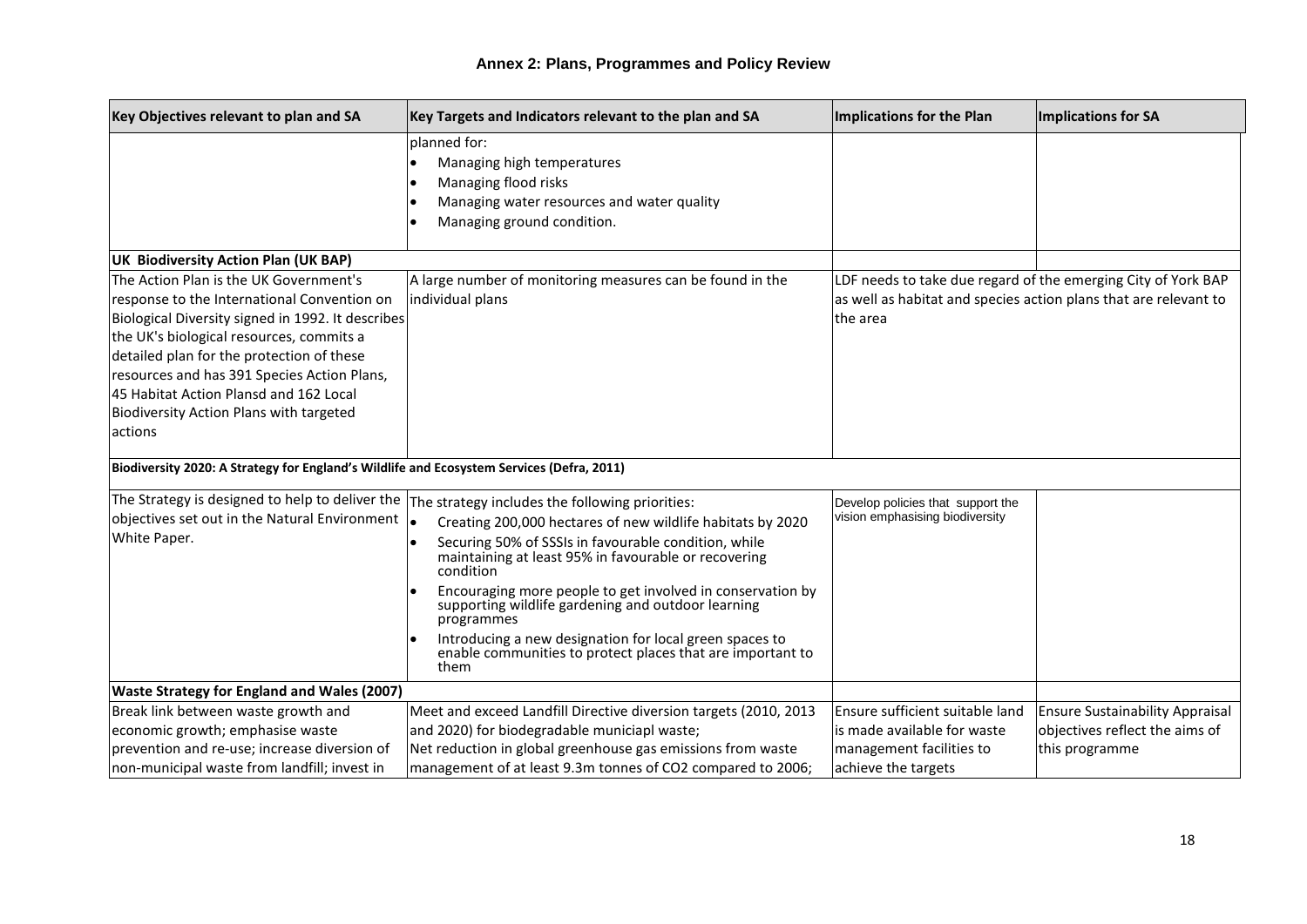| Key Objectives relevant to plan and SA                                                                                                                                                                                                                                                                                                                                                                                                                                                                                                                   | Key Targets and Indicators relevant to the plan and SA                                                                                                                                                                                                                                                                                                                                                      | <b>Implications for the Plan</b>                                                                                                                   | Implications for SA                                                                                                                             |
|----------------------------------------------------------------------------------------------------------------------------------------------------------------------------------------------------------------------------------------------------------------------------------------------------------------------------------------------------------------------------------------------------------------------------------------------------------------------------------------------------------------------------------------------------------|-------------------------------------------------------------------------------------------------------------------------------------------------------------------------------------------------------------------------------------------------------------------------------------------------------------------------------------------------------------------------------------------------------------|----------------------------------------------------------------------------------------------------------------------------------------------------|-------------------------------------------------------------------------------------------------------------------------------------------------|
| infrastructure needed to divert waste from<br>landfill; increased recycling of resources and<br>recovery of energy.                                                                                                                                                                                                                                                                                                                                                                                                                                      | Recycling and composting of household waste (at least 40% by<br>2010, 45% by 2015 and 50% by 2020<br>Recovery of municipal waste (53% by 2010, 67% by 2015 and 75% maximise recycling of<br>by 2020.                                                                                                                                                                                                        | Improve energy efficiency of<br>new developments to<br>resources and recovery of<br>energy from residual waste                                     |                                                                                                                                                 |
|                                                                                                                                                                                                                                                                                                                                                                                                                                                                                                                                                          | The Pollution Prevention and Control (England and Wales) Regulations 2000 (The PPC Regulations)                                                                                                                                                                                                                                                                                                             |                                                                                                                                                    |                                                                                                                                                 |
| and to prevent and where that is not practicable, to reduce emissions to acceptable levels.                                                                                                                                                                                                                                                                                                                                                                                                                                                              | The regulations apply an integrated environmental approach to the regulation of certain industrial activities and<br>are the means by which the Government has implemented the EU Directive on Integrated Pollution Prevention<br>and Control (96/61/EC). The primary aim of the Directive is to ensure a high level of environmental protection                                                            | Plan policies to contribute $\triangleright$<br>⋗<br>to achieving said objectives                                                                  | Check that the objectives<br>are reflected in the<br>sustainability appraisal<br>framework                                                      |
| Working with the Grain of Nature: Biodiversity Strategy for England (DEFRA 2002)                                                                                                                                                                                                                                                                                                                                                                                                                                                                         |                                                                                                                                                                                                                                                                                                                                                                                                             |                                                                                                                                                    |                                                                                                                                                 |
| The strategy seeks to ensure biodiversity The Government's objectives are:<br>considerations become embedded in all main   To promote sustainable development<br>sectors of public policy and sets out a<br>programme for the next 5 years to make the<br>changes necessary to conserve, enhance and<br>work with the grain of nature and ecosystems<br>rather than against them<br>The strategy sets out the Government's<br>vision for conserving and enhancing biological<br>diversity in England together with a<br>programme of work to achieve it. | To conserve, enhance and restore the diversity of England's<br>wildlife and geology<br>To contribute to an urban renaissance<br>To contribute to urban renewal                                                                                                                                                                                                                                              | LDF policies will need to<br>⋗<br>ensure that development does  include objectives relating to<br>not have a detrimental impact<br>on biodiversity | The SA will need to<br>$\triangleright$<br>biodiversity and will consider<br>impacts on biodiversity in<br>accordance with existing<br>guidance |
|                                                                                                                                                                                                                                                                                                                                                                                                                                                                                                                                                          | Making Space for Nature: A Review of England's Wildlife Sites and Ecological Network (DEFRA, 2010)                                                                                                                                                                                                                                                                                                          |                                                                                                                                                    |                                                                                                                                                 |
| The report sets out the aim for England's<br>ecological network compared to the situation identified under the following themes:<br>in 2000.                                                                                                                                                                                                                                                                                                                                                                                                             | No targets or indicators but a number of recommendations are<br>Improve the management and condition of wildlife sites<br>Improve the protection and management of remaining<br>wildlife habitats<br>Become better at deriving multiple benefits from ways<br>society interacts with the environment<br>Need for society to accept change in nature conservation is<br>necessary, desirable and achievable, | The Local Plan should seek to<br>preserve the ecological<br>network                                                                                | The SA framework should<br>consider the ecological<br>network in its objectives                                                                 |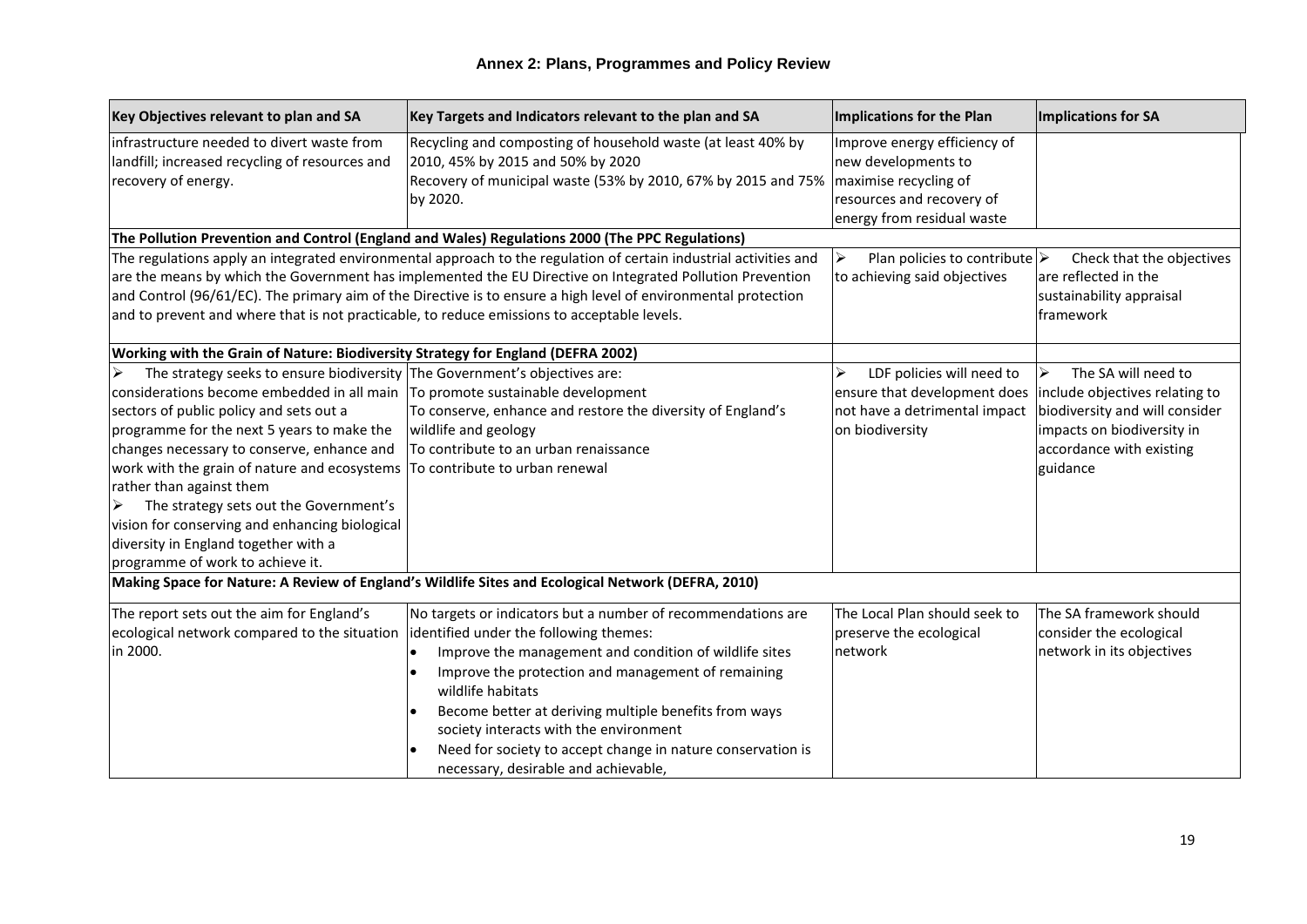| Key Objectives relevant to plan and SA                                                                                                                                                                                                   | Key Targets and Indicators relevant to the plan and SA                                                                                                                                                                                                                                                                                                                                                                                                                                                                                                                                                                                                                                                                                                                                                                                                         | Implications for the Plan                                                                                                                                          | <b>Implications for SA</b>                                                                                             |
|------------------------------------------------------------------------------------------------------------------------------------------------------------------------------------------------------------------------------------------|----------------------------------------------------------------------------------------------------------------------------------------------------------------------------------------------------------------------------------------------------------------------------------------------------------------------------------------------------------------------------------------------------------------------------------------------------------------------------------------------------------------------------------------------------------------------------------------------------------------------------------------------------------------------------------------------------------------------------------------------------------------------------------------------------------------------------------------------------------------|--------------------------------------------------------------------------------------------------------------------------------------------------------------------|------------------------------------------------------------------------------------------------------------------------|
| <b>Countryside and Rights of Way Act 2000</b>                                                                                                                                                                                            |                                                                                                                                                                                                                                                                                                                                                                                                                                                                                                                                                                                                                                                                                                                                                                                                                                                                |                                                                                                                                                                    |                                                                                                                        |
| Areas of Outstanding Natural Beauty and strengthening wildlife enforcement legislation.                                                                                                                                                  | The Countryside and Right of Way Act 2000 extends the public's ability to enjoy the countryside whilst also<br>providing safeguards for landowners and occupiers. It creates a new statutory right of access and modernises the<br>rights of way system as well as giving greater protection to SSSI's, providing better management arrangements of                                                                                                                                                                                                                                                                                                                                                                                                                                                                                                            | ➤<br>Plan policies to contribute $\triangleright$<br>to achieving said objectives                                                                                  | Check that the objectives<br>are reflected in the<br>sustainability appraisal<br>framework                             |
| Directing the Flow: Priorities for Future Water Policy (DEFRA, 2002)                                                                                                                                                                     |                                                                                                                                                                                                                                                                                                                                                                                                                                                                                                                                                                                                                                                                                                                                                                                                                                                                |                                                                                                                                                                    |                                                                                                                        |
| Sets out the priorities for Government policy<br>on water in England                                                                                                                                                                     | Making more prudent use of water resources and keeping its<br>l.<br>use within limits of its replenishment;<br>Tackling agricultural and urban diffuse/pollution of water<br>$\bullet$<br>Achieving better integration between different aspects of<br>water policy                                                                                                                                                                                                                                                                                                                                                                                                                                                                                                                                                                                            | Need to consider how plan can<br>contribute to objectives and<br>targets set out in this<br>document                                                               | Ensure that SA addresses water<br>resource issues                                                                      |
| <b>Groundwater Protection: Policy and Practice (GP3)</b>                                                                                                                                                                                 |                                                                                                                                                                                                                                                                                                                                                                                                                                                                                                                                                                                                                                                                                                                                                                                                                                                                |                                                                                                                                                                    |                                                                                                                        |
| Sets out the aims and objectives and policy<br>approach for protecting and managing<br>groundwater in England and Wales.<br>This report sets out the new approaches to<br>the latter half of the 20 <sup>th</sup> Century.               | Seeks to balance the threat to the groundwater supply with the<br>benefits of a proposed development or activity<br>LPAs to consider groundwater protection objectives when drawing development of the plan.<br>up Local Development Documents<br>GP3 Part 4: Legislation and policies not yet available.<br>Health White Paper - Choosing Health - Making Healthy Choices Easier, Department of Health, 2004<br>The aims of the strategy are to:<br>the health of the public reflecting the raid and Have integrated planning and effective delivery of services<br>radical transformation of the English society in Improve the health of the nation by reducing smoking, reducing<br>obesity, increasing exercise, improving sexual health and<br>improving mental health<br>The report sets out a number of targets to achieve the aims of the<br>strategy | Groundwater objectives should Ensure that the plan protects<br>be reflected in the<br>Plan policies to contribute $\triangleright$<br>to achieving said objectives | and manages groundwater.<br>Check that the objectives<br>are reflected in the<br>sustainability appraisal<br>framework |
| Tackling health inequalities: A programme for action (2003)                                                                                                                                                                              |                                                                                                                                                                                                                                                                                                                                                                                                                                                                                                                                                                                                                                                                                                                                                                                                                                                                |                                                                                                                                                                    |                                                                                                                        |
| This report sets out plans to tackle health<br>inequalities over the next three years. It has<br>since been followed up with status reports<br>that assess progress against the public sector<br>Agreement (PSA) target in the programme | The Programme establishes the foundations required to achieve<br>the national target for 2010 to reduce the gap in infant mortality<br>across social groups, and raise life expectancy in the most<br>disadvantaged areas faster than elsewhere.<br>Choice for Parents, The Best Start for Children: A 10 Year Strategy for Childcare, December 2004                                                                                                                                                                                                                                                                                                                                                                                                                                                                                                           | The LDF should incorporate a<br>health perspective into the<br>document and align with the<br>Community Strategy to help<br>reduce health inequalities.            | The SA should recognise health<br>issues within the SA<br>framework.                                                   |
| This document sets out the governments                                                                                                                                                                                                   | Targets:                                                                                                                                                                                                                                                                                                                                                                                                                                                                                                                                                                                                                                                                                                                                                                                                                                                       | Plan policies to address<br>➤                                                                                                                                      | <b>Ensure Sustainability</b>                                                                                           |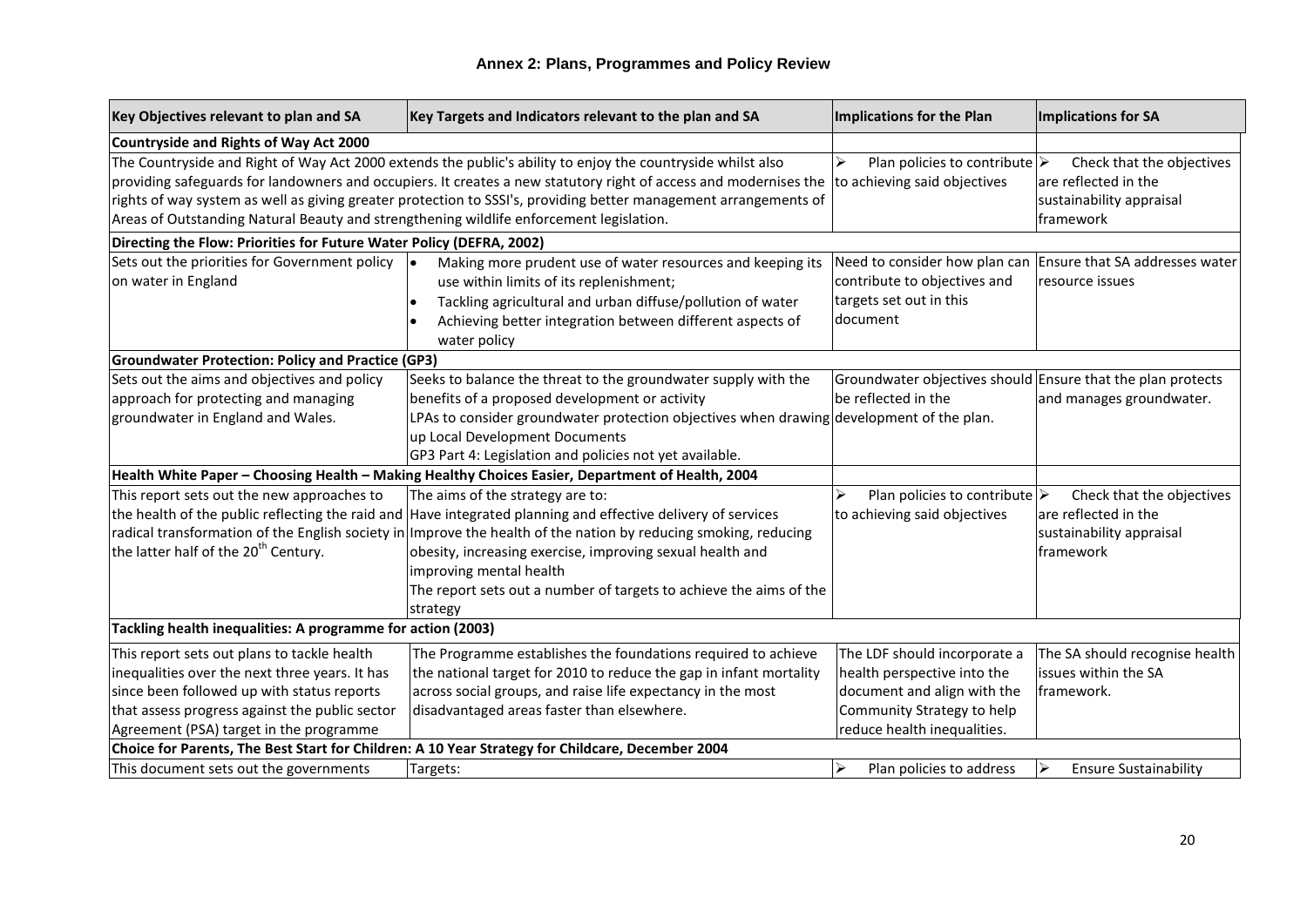| Key Objectives relevant to plan and SA                                                                                                                              | Key Targets and Indicators relevant to the plan and SA                                                                                                                                                                                                                                                                                                                                                                                             | <b>Implications for the Plan</b>                                                           | Implications for SA                                                                         |
|---------------------------------------------------------------------------------------------------------------------------------------------------------------------|----------------------------------------------------------------------------------------------------------------------------------------------------------------------------------------------------------------------------------------------------------------------------------------------------------------------------------------------------------------------------------------------------------------------------------------------------|--------------------------------------------------------------------------------------------|---------------------------------------------------------------------------------------------|
| vision to ensure that every child gets the best $\vert \bullet \vert$<br>start in life and to give parents more choice<br>about how to balance work and family life | Choice and Flexibility - Parents to have greater choice about<br>balancing work and family life<br>Availability - for all families with children up to 14 to<br>$\bullet$<br>affordable, flexible, high quality childcare<br>Quality - high quality provision with a highly skilled childcare<br>and early years workforce<br>Affordability - families to be able to afford flexible high<br>quality childcare that is appropriate for their needs | the issues raised by the plan                                                              | Appraisal objectives reflect the<br>aims of this programme                                  |
| <b>Good Practice Guide for Tourism (2006)</b>                                                                                                                       |                                                                                                                                                                                                                                                                                                                                                                                                                                                    |                                                                                            |                                                                                             |
| This document replaces original guidance in<br>PPG21 on Tourism.                                                                                                    | This document does not set any targets. However, it does require<br>that planners understand the importance of tourism and take this<br>fully into account when preparing development plans and taking                                                                                                                                                                                                                                             | The LDF needs to take on<br>board the different elements<br>of tourism and their relation/ | The SA needs to ensure that<br>the DPD takes a sustainable<br>view of promoting, developing |
| The aim of this document is to provide                                                                                                                              | planning decisions those involved in the tourism industry                                                                                                                                                                                                                                                                                                                                                                                          | contribution to York when                                                                  | and working in the tourism                                                                  |
| guidance on planning for tourism. It sets out                                                                                                                       | understand the principles of national planning policy as they apply                                                                                                                                                                                                                                                                                                                                                                                | formulating planning policy                                                                | industry within its economic                                                                |
| the main elements of tourism and how to                                                                                                                             | to tourism and how these can be applied when preparing                                                                                                                                                                                                                                                                                                                                                                                             | and considering development                                                                | strands of the SA Framework.                                                                |
| appropriately include these within planning                                                                                                                         | individual planning applications and planners and the tourism                                                                                                                                                                                                                                                                                                                                                                                      | plans for the future.                                                                      |                                                                                             |
| policy and how to consider it within future<br>development.                                                                                                         | industry work together effectively to facilitate, promote and<br>deliver new tourism development in a sustainable way                                                                                                                                                                                                                                                                                                                              |                                                                                            |                                                                                             |
| World Class Places: The Government's Strategy for Improving Quality of Places (2009)                                                                                |                                                                                                                                                                                                                                                                                                                                                                                                                                                    |                                                                                            |                                                                                             |
| This publication lays out the government's                                                                                                                          | Objectives:                                                                                                                                                                                                                                                                                                                                                                                                                                        | The LDF will need to                                                                       | The SA will need to take                                                                    |
| approach to improving quality of place.                                                                                                                             | Strengthen leadership on quality of place at the national and                                                                                                                                                                                                                                                                                                                                                                                      | incorporate the principles of                                                              | consideration of the principles                                                             |
| Vision: To ensure all places are planned,                                                                                                                           | regional level                                                                                                                                                                                                                                                                                                                                                                                                                                     | creating quality places                                                                    | of creating quality places and                                                              |
| designed and developed to provide everyone, $\bullet$                                                                                                               | Encourage local civic leaders and local government to                                                                                                                                                                                                                                                                                                                                                                                              |                                                                                            | use it within analysis.                                                                     |
| including future generations, with a decent                                                                                                                         | prioritise quality of place                                                                                                                                                                                                                                                                                                                                                                                                                        |                                                                                            |                                                                                             |
| quality of life and fair chances.                                                                                                                                   | Ensure relevant government policy, guidance and standards<br>l e<br>consistently promote quality of place and are user-friendly                                                                                                                                                                                                                                                                                                                    |                                                                                            |                                                                                             |
|                                                                                                                                                                     | Put the public and community at the centre of place-shaping                                                                                                                                                                                                                                                                                                                                                                                        |                                                                                            |                                                                                             |
|                                                                                                                                                                     | Ensure all development for which central government is                                                                                                                                                                                                                                                                                                                                                                                             |                                                                                            |                                                                                             |
|                                                                                                                                                                     | directly responsible is built to high design and sustainability                                                                                                                                                                                                                                                                                                                                                                                    |                                                                                            |                                                                                             |
|                                                                                                                                                                     | standards and promotes quality of place                                                                                                                                                                                                                                                                                                                                                                                                            |                                                                                            |                                                                                             |
|                                                                                                                                                                     | Encourage higher standards of market-led development                                                                                                                                                                                                                                                                                                                                                                                               |                                                                                            |                                                                                             |
|                                                                                                                                                                     | Strengthen quality of place skills, knowledge and capacity.                                                                                                                                                                                                                                                                                                                                                                                        |                                                                                            |                                                                                             |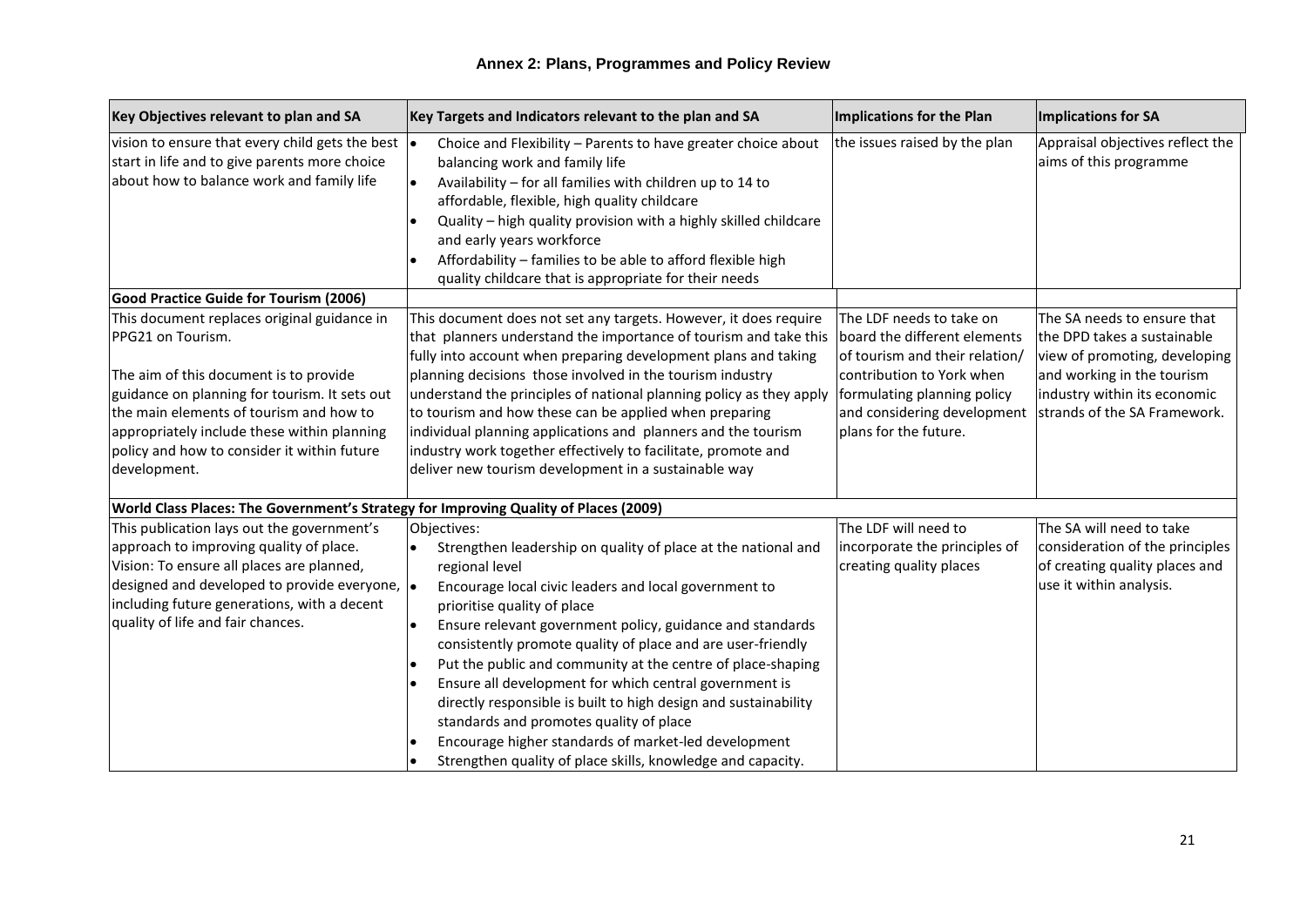| Key Objectives relevant to plan and SA                                                                                                                                                                                                                                                                                                                                                                                                                                                                                                                                             | Key Targets and Indicators relevant to the plan and SA                                                                                                                                                                                                                                                                                                                                                                                                                                                                                                                                                                                                                 | Implications for the Plan                                                                                                               | Implications for SA                                                                                                   |
|------------------------------------------------------------------------------------------------------------------------------------------------------------------------------------------------------------------------------------------------------------------------------------------------------------------------------------------------------------------------------------------------------------------------------------------------------------------------------------------------------------------------------------------------------------------------------------|------------------------------------------------------------------------------------------------------------------------------------------------------------------------------------------------------------------------------------------------------------------------------------------------------------------------------------------------------------------------------------------------------------------------------------------------------------------------------------------------------------------------------------------------------------------------------------------------------------------------------------------------------------------------|-----------------------------------------------------------------------------------------------------------------------------------------|-----------------------------------------------------------------------------------------------------------------------|
| Appraisal of flood and coastal erosion risk management (2009)                                                                                                                                                                                                                                                                                                                                                                                                                                                                                                                      |                                                                                                                                                                                                                                                                                                                                                                                                                                                                                                                                                                                                                                                                        |                                                                                                                                         |                                                                                                                       |
| This Policy Statement sets out the principles<br>that should guide decision making on the<br>sustainable management of flood and coastal<br>erosion risk in England. The operating<br>authorities in England (the Environment<br>Agency, local authorities, and internal<br>drainage boards) are required to follow these<br>principles when developing a case for<br>investing taxpayers' money in flood and<br>erosion risk management projects. The Policy $\vert \bullet \vert$<br>Statement also sets out the risk-based context<br>within which appraisal should take place. | Targets of this document:<br>Give more consideration to 'risk management' and 'adaptation', as consideration any issues<br>opposed to only 'protection' and 'defence';<br>Are undertaken consistently, transparently, with value for<br>money in mind and in a way that complies with the Treasury<br>guidance on appraisal and evaluation in central Government<br>(The Green Book);<br>Help achieve better social and environmental outcomes as<br>$\bullet$<br>part of sustainable development,<br>both by considering a broader range of issues and by using a<br>broader range of analysis techniques;<br>Adopt a risk-based approach, whilst considering impacts | The LDF will need to take into<br>regarding flood risk<br>management                                                                    |                                                                                                                       |
| Future Water (2008) Defra                                                                                                                                                                                                                                                                                                                                                                                                                                                                                                                                                          | within the whole of a catchment orshoreline process area.                                                                                                                                                                                                                                                                                                                                                                                                                                                                                                                                                                                                              |                                                                                                                                         |                                                                                                                       |
| This report relates to the management of<br>clean water but also has an impact on flood<br>risk management. It reflects the need to<br>improve the supply of water, the importance<br>of new infrastructure including reservoirs and<br>measures taken to reduce leakage.                                                                                                                                                                                                                                                                                                          |                                                                                                                                                                                                                                                                                                                                                                                                                                                                                                                                                                                                                                                                        |                                                                                                                                         |                                                                                                                       |
| Groundwater Protection: Policy and Practice (GP3, 2006)                                                                                                                                                                                                                                                                                                                                                                                                                                                                                                                            |                                                                                                                                                                                                                                                                                                                                                                                                                                                                                                                                                                                                                                                                        |                                                                                                                                         |                                                                                                                       |
| This report by the Environment Agency<br>discusses the twin problems of reduced water<br>supply from increased water demand and to<br>wildlife habitats and pollution from chemicals<br>as a result of new housing and industrial<br>development.                                                                                                                                                                                                                                                                                                                                  | The objective is to use a risk-based approach to assessment by<br>balancing the threat to the environment (aquifers and surface<br>water) with the benefits of the activity or development                                                                                                                                                                                                                                                                                                                                                                                                                                                                             | LDF documents should take<br>account of the groundwater<br>protection objectives that the<br><b>Environment Agency has</b><br>drawn up. | The SA should consider the<br>impacts of the LDDs on ground<br>water and implications on<br>wildlife and water supply |
| <b>Water and Flood Management Act (2010)</b>                                                                                                                                                                                                                                                                                                                                                                                                                                                                                                                                       |                                                                                                                                                                                                                                                                                                                                                                                                                                                                                                                                                                                                                                                                        |                                                                                                                                         |                                                                                                                       |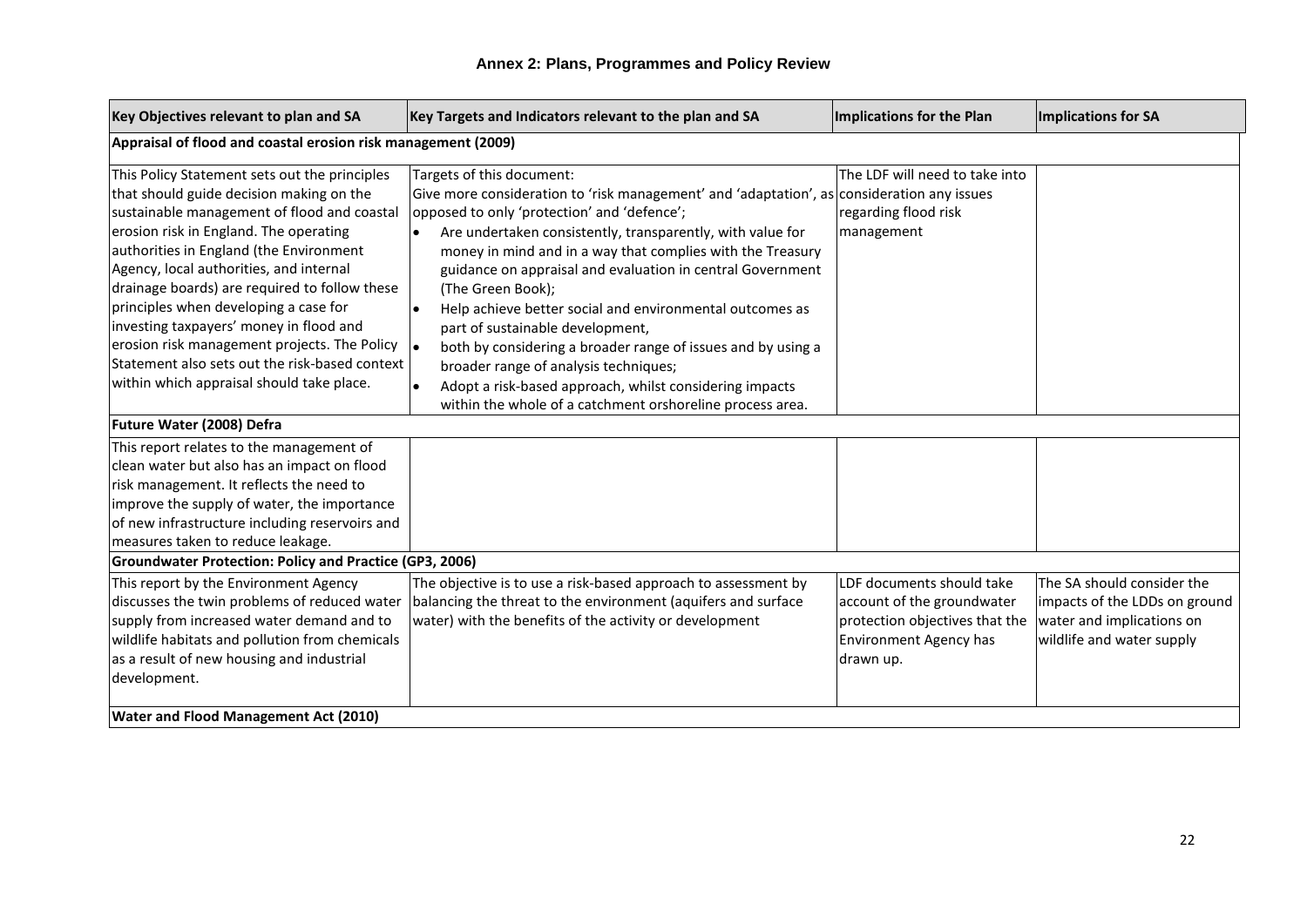| Key Objectives relevant to plan and SA                      | Key Targets and Indicators relevant to the plan and SA                                             | Implications for the Plan                                | Implications for SA             |
|-------------------------------------------------------------|----------------------------------------------------------------------------------------------------|----------------------------------------------------------|---------------------------------|
| The Flood and Water Management Act                          |                                                                                                    | The Local Plan will need to                              | The SA should ensure Flood      |
| provides for better, more comprehensive                     |                                                                                                    | make provision for the Act and Risk is addressed through |                                 |
| management of flood risk for people, homes                  |                                                                                                    | ensure that it is reflected in                           | analysis.                       |
| and businesses, helps safeguard community                   |                                                                                                    | the evidence base                                        |                                 |
| groups from unaffordable rises in surface                   |                                                                                                    |                                                          |                                 |
| water drainage charges and protects water                   |                                                                                                    |                                                          |                                 |
| supplies to the consumer. The Act will need to              |                                                                                                    |                                                          |                                 |
| be commenced by ministerial order before it                 |                                                                                                    |                                                          |                                 |
| comes into effect; however, it is important to              |                                                                                                    |                                                          |                                 |
| recognize many of the authorities who will                  |                                                                                                    |                                                          |                                 |
| have new duties and powers under the Act are                |                                                                                                    |                                                          |                                 |
| already getting on with managing flood risk.                |                                                                                                    |                                                          |                                 |
|                                                             | National Flood and Coastal Erosion Risk Management Strategy for England (Environment Agency, 2011) |                                                          |                                 |
| The objective of this strategy is to reduce the             | No targets                                                                                         |                                                          |                                 |
| risk of flooding and coastal erosion and                    |                                                                                                    |                                                          |                                 |
| manage its consequences.                                    |                                                                                                    |                                                          |                                 |
| The Water Act (2014)                                        |                                                                                                    |                                                          |                                 |
| The provisions in the Act enable the delivery               |                                                                                                    | The Local Plan will need to                              | The SA should ensure Flood      |
| of Government's aims for a sustainable sector               |                                                                                                    | make provision for the Act and Risk is addressed through |                                 |
| as set out in the Water White Paper in a way                |                                                                                                    | ensure that it is reflected in                           | analysis                        |
| that is workable and clear. The Act aims to                 |                                                                                                    | the evidence base                                        |                                 |
| make steps towards reducing regulatory                      |                                                                                                    |                                                          |                                 |
| burdens, promoting innovation and                           |                                                                                                    |                                                          |                                 |
| investment, giving choice and better service to             |                                                                                                    |                                                          |                                 |
| customers and enabling more efficient use of                |                                                                                                    |                                                          |                                 |
| scarce water resources                                      |                                                                                                    |                                                          |                                 |
| Planning (Listed Buildings and Conservation Areas) Act 1990 |                                                                                                    |                                                          |                                 |
| Primary legislation for the control of                      | Conservation of the built heritage as well as protection of listed                                 | The LDF must contain policies                            | The SA framework should refer   |
| development and alterations that affect listed              | buildings and conservation areas                                                                   | for the protection of listed                             | to the importance of            |
| buildings and conservation areas                            |                                                                                                    | buildings and conservation                               | protecting listed buildings and |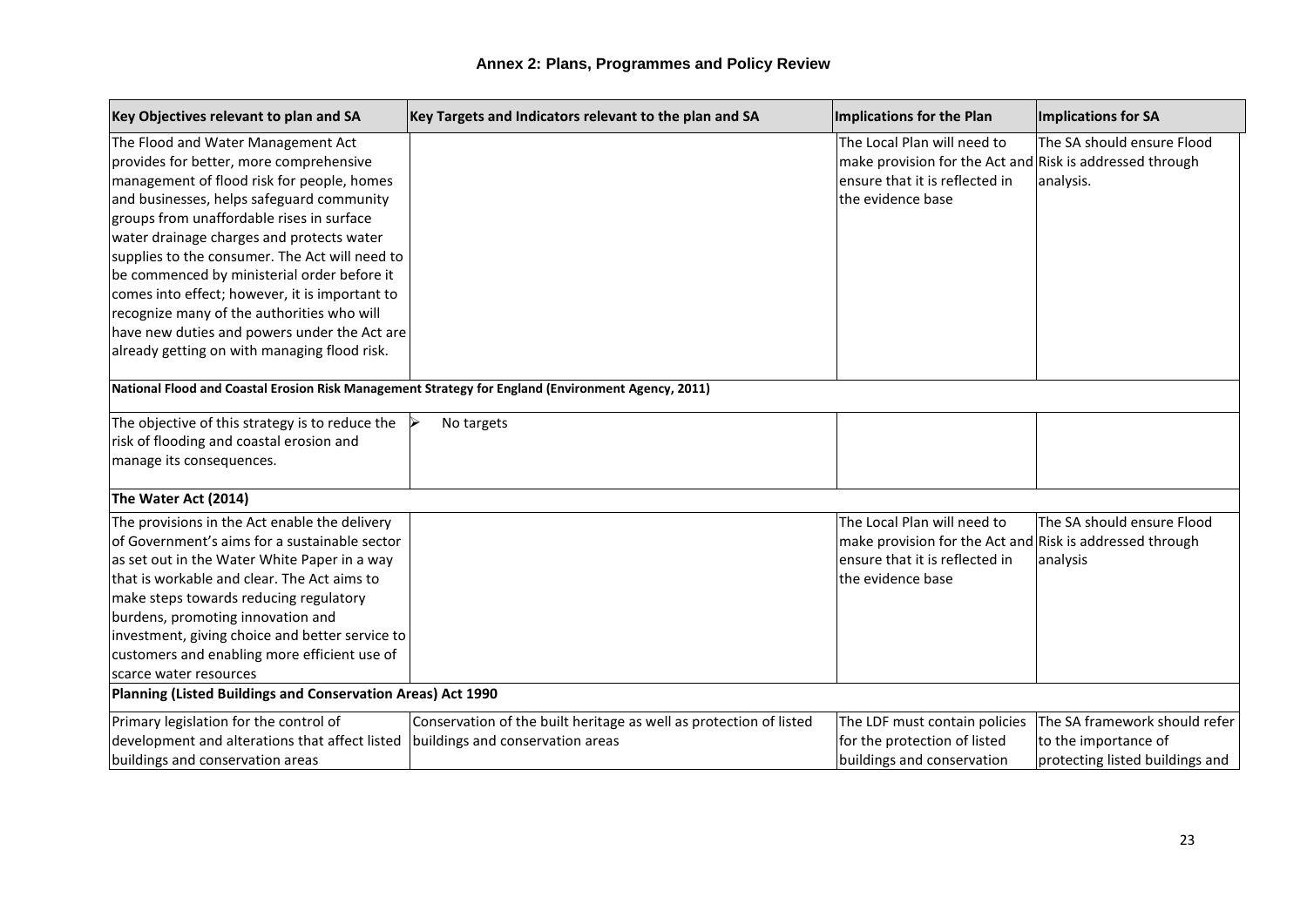| Key Objectives relevant to plan and SA                                                                                                                                                                                                           | Key Targets and Indicators relevant to the plan and SA                                                                                                                                                                                                                                                                                                                                                                                                                                                                                                                                                                                                  | Implications for the Plan                                                                                   | <b>Implications for SA</b>                                                                                       |
|--------------------------------------------------------------------------------------------------------------------------------------------------------------------------------------------------------------------------------------------------|---------------------------------------------------------------------------------------------------------------------------------------------------------------------------------------------------------------------------------------------------------------------------------------------------------------------------------------------------------------------------------------------------------------------------------------------------------------------------------------------------------------------------------------------------------------------------------------------------------------------------------------------------------|-------------------------------------------------------------------------------------------------------------|------------------------------------------------------------------------------------------------------------------|
|                                                                                                                                                                                                                                                  |                                                                                                                                                                                                                                                                                                                                                                                                                                                                                                                                                                                                                                                         | areas                                                                                                       | conservation areas.                                                                                              |
| Culture at the heart of regeneration, 2004, DCMS)                                                                                                                                                                                                |                                                                                                                                                                                                                                                                                                                                                                                                                                                                                                                                                                                                                                                         |                                                                                                             |                                                                                                                  |
| The documents aims to ensure that culture is<br>firmly embedded in regeneration from the<br>very beginning and is not an add-on                                                                                                                  | 3 priority areas<br>Building partnerships across government, the private and<br>voluntary sectors and culture and regeneration practitioners.<br>Supporting delivery by spreading good practice and measuring<br>loutcomes.<br>Strengthening evidence to find coherent and robust methods for<br>measuring impacts.                                                                                                                                                                                                                                                                                                                                     | The LDF should consider<br>cultural aspects when<br>formulating policies for the<br>future                  | The SA must include objectives<br>on accessibility to cultural<br>activities.                                    |
| Housing Act 2004 (and revised 2006)                                                                                                                                                                                                              |                                                                                                                                                                                                                                                                                                                                                                                                                                                                                                                                                                                                                                                         |                                                                                                             |                                                                                                                  |
| The Act requires the energy efficiency of a<br>building to be established and available as part 2010 than compared with 2000<br>of the Home Information Pack, part of the<br>implementation of EU Directive 2002/91/EC                           | Energy efficiency must be at least 20% greater in properties by                                                                                                                                                                                                                                                                                                                                                                                                                                                                                                                                                                                         | The Local Plan must contain<br>policies that set energy<br>efficiency standards                             | The SA must include SA<br>objectives relate to climate<br>change and energy use                                  |
| Code for Sustainable Homes (2006) / Greener Homes for the future (CLG, 2008)                                                                                                                                                                     |                                                                                                                                                                                                                                                                                                                                                                                                                                                                                                                                                                                                                                                         |                                                                                                             |                                                                                                                  |
| its overall sustainability performance. This<br>code replaces the Building Research<br>Establishment's (BRE) Ecohomes scheme.                                                                                                                    | The Code measures the sustainability of a new $\vert$ Encourages developers to distinguish themselves by allowing their<br>home against categories of sustainable design, homes to be assessed against the rating. Since April 2007 they<br>using a 1-6 star rating system to communicate could choose whether to do this but in July 2007 the government<br>published proposals to make assessment mandatory. From $1st$<br>May 2008 all new homes have to be rated against the code which<br>sets minimum standards for energy and water use.<br>Code level to be in place by:<br>Code level $3 - 2010$<br>Code level 4 - 2013<br>Code level 6 - 2016 | The LDF should encourage<br>sustainable design and<br>construction as a method to<br>address climate change | The SA should reference the<br>design and construction issues<br>and how this code will help<br>achieve targets. |
| A strategy for England's Trees, woods and Forests (Defra, 2007)                                                                                                                                                                                  |                                                                                                                                                                                                                                                                                                                                                                                                                                                                                                                                                                                                                                                         |                                                                                                             |                                                                                                                  |
| Provide, in England, a resource of trees,<br>woods and forests in places where they can<br>contribute most in terms of environmental,<br>economic and social benefits now and for<br>future generations<br>protect and enhance the environmental | This strategy brings together the regional forestry strategies and<br>builds upon the "England Forestry Strategy" (1998).                                                                                                                                                                                                                                                                                                                                                                                                                                                                                                                               | Develop plan policies in<br>⋗<br>line with national guidance                                                | <b>Ensure Sustainability</b><br>Appraisal objectives recognise<br>these issues                                   |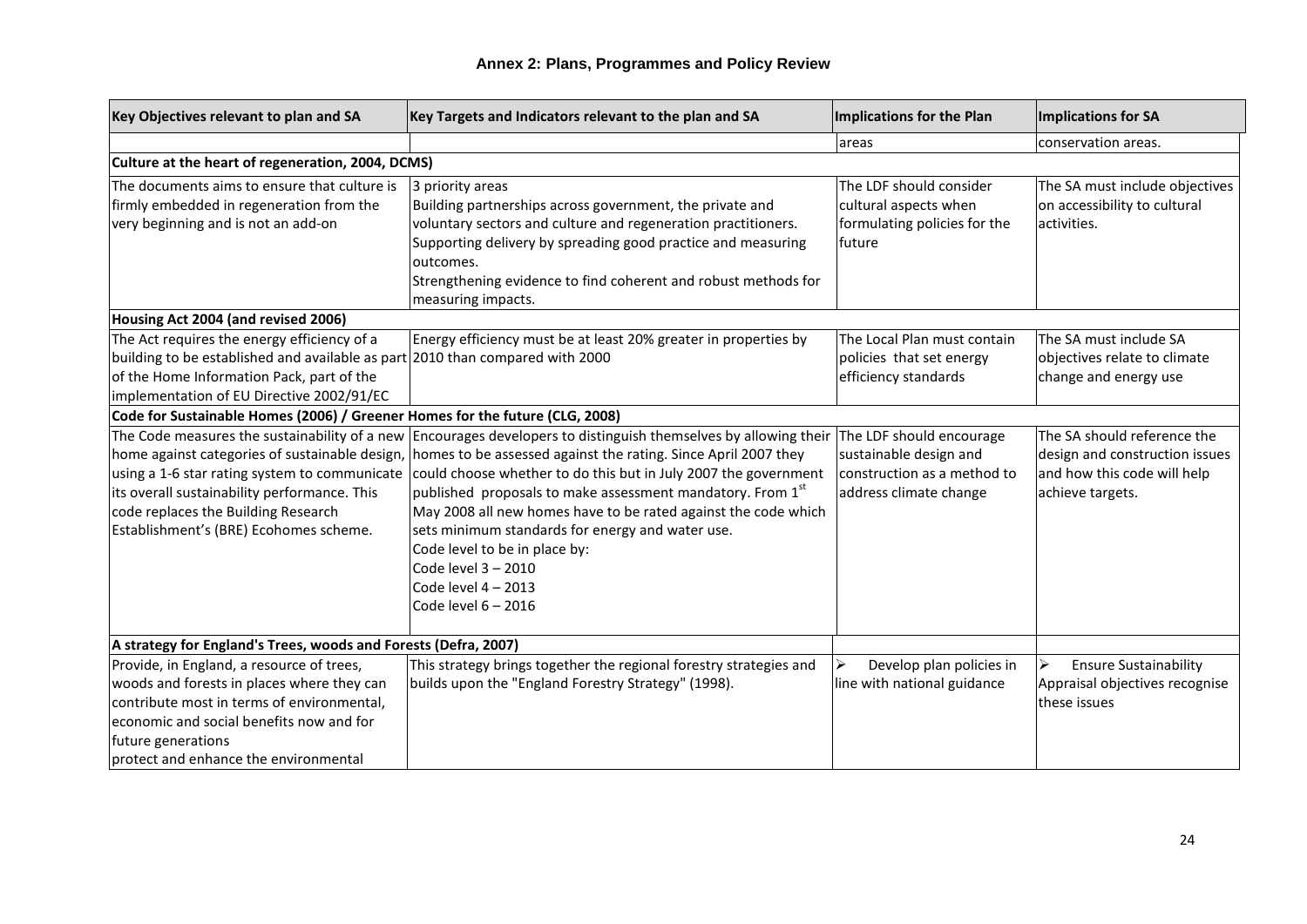| Key Objectives relevant to plan and SA                                                                                                                                                                                                                                                                                                                                                                                                                                                                                                                                                                                             | Key Targets and Indicators relevant to the plan and SA                                                                              | <b>Implications for the Plan</b>                                              | Implications for SA                                                                      |
|------------------------------------------------------------------------------------------------------------------------------------------------------------------------------------------------------------------------------------------------------------------------------------------------------------------------------------------------------------------------------------------------------------------------------------------------------------------------------------------------------------------------------------------------------------------------------------------------------------------------------------|-------------------------------------------------------------------------------------------------------------------------------------|-------------------------------------------------------------------------------|------------------------------------------------------------------------------------------|
| resources of water, soil, air, biodiversity and<br>landscapes (both woodland and non-<br>woodland), and the cultural and amenity<br>values of trees and woodland increase the<br>contribution that trees, woods and forests<br>make to the quality of life for those living in,<br>working in or visiting England improve the<br>competitiveness of woodland businesses and<br>promote the development of new or<br>improved markets for sustainable woodland<br>products and ecosystem services where this<br>will deliver identifiable public benefits,<br>nationally or locally, including the reduction of<br>carbon emissions |                                                                                                                                     |                                                                               |                                                                                          |
| White Paper: Heritage Protection for the 21 <sup>st</sup> Century (DCMS, 2007)                                                                                                                                                                                                                                                                                                                                                                                                                                                                                                                                                     |                                                                                                                                     |                                                                               |                                                                                          |
| The proposals in this White Paper reflect the<br>importance of the heritage protection system<br>in preserving our heritage for people to enjoy<br>now and<br>in the future. They are based around three<br>core principles:<br>Developing a unified approach to the historic<br>environment;<br>Maximising opportunities for inclusion and<br>involvement; and<br>Supporting sustainable communities by<br>putting the historic environment at the heart<br>of an effective planning system                                                                                                                                       | No targets set out                                                                                                                  | The LDF will need to consider<br>heritage issues within policy<br>formulation | The SA should take heritage<br>issues and assets into account<br>within the SA Framework |
|                                                                                                                                                                                                                                                                                                                                                                                                                                                                                                                                                                                                                                    | Natural Environment White Paper: The Natural Choice- Securing the Value of Nature (DEFRA, 2011)                                     |                                                                               |                                                                                          |
| The Natural Environment White paper sets<br>out the Government's plans to ensure the<br>natural environment is protected and fully                                                                                                                                                                                                                                                                                                                                                                                                                                                                                                 | The White Paper sets out four key aims:<br>$(i)$ protecting and improving our natural environment;<br>(ii) growing a green economy; | Develop policies that support<br>the vision emphasising<br>biodiversity       |                                                                                          |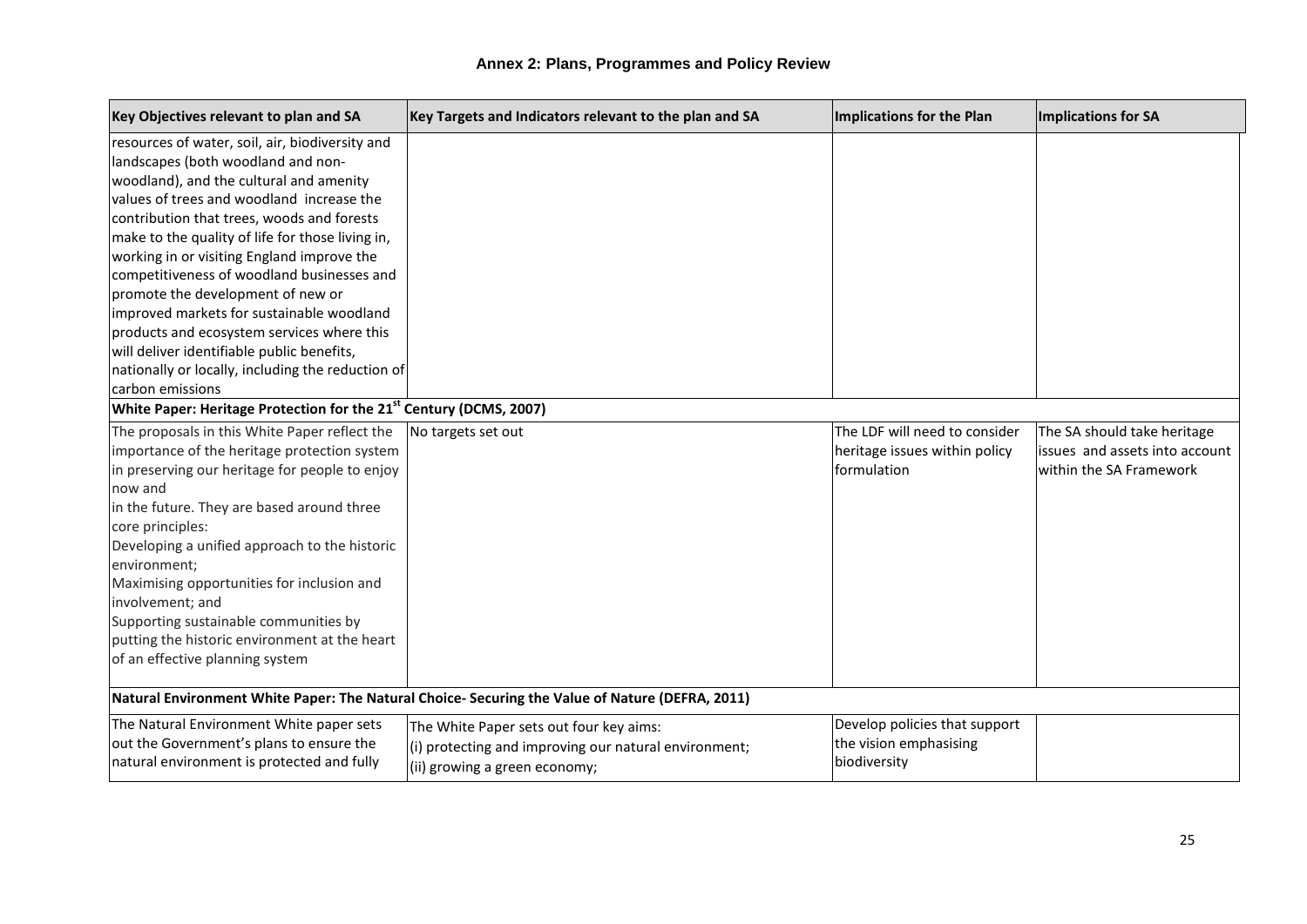## **Annex 2: Plans, Programmes and Policy Review**

| Key Objectives relevant to plan and SA                                                                                                                                                                                                                                                                                           | Key Targets and Indicators relevant to the plan and SA                                                                                                                                                                                                                                                                                                                                                                                                                                                                                                                                                                                                                                                                                                                                                                                                                                                                                                             | Implications for the Plan                                                                                                  | <b>Implications for SA</b>                                                                                                                                           |
|----------------------------------------------------------------------------------------------------------------------------------------------------------------------------------------------------------------------------------------------------------------------------------------------------------------------------------|--------------------------------------------------------------------------------------------------------------------------------------------------------------------------------------------------------------------------------------------------------------------------------------------------------------------------------------------------------------------------------------------------------------------------------------------------------------------------------------------------------------------------------------------------------------------------------------------------------------------------------------------------------------------------------------------------------------------------------------------------------------------------------------------------------------------------------------------------------------------------------------------------------------------------------------------------------------------|----------------------------------------------------------------------------------------------------------------------------|----------------------------------------------------------------------------------------------------------------------------------------------------------------------|
| integrated into society and economic growth.                                                                                                                                                                                                                                                                                     | (iii) reconnecting people and nature; and<br>(iv) international and EU leadership, specifically to achieve<br>environmentally and socially sustainable economic growth,<br>together with food, water, climate and energy security and to put<br>the EU on a path towards environmentally sustainable, low-<br>carbon and resource-efficient growth, which is resilient to climate<br>change, provides jobs and supports the wellbeing of citizens.                                                                                                                                                                                                                                                                                                                                                                                                                                                                                                                 |                                                                                                                            |                                                                                                                                                                      |
|                                                                                                                                                                                                                                                                                                                                  | Lifetime Homes, Lifetime Neighbourhoods: A National Strategy for Housing within an Aging Society (CLG, Feb 2008)                                                                                                                                                                                                                                                                                                                                                                                                                                                                                                                                                                                                                                                                                                                                                                                                                                                   |                                                                                                                            |                                                                                                                                                                      |
| This document sets out the government's<br>commitment for the provision of homes for<br>different household types across the country<br>with particular reference to older persons                                                                                                                                               | Older people will have housing that supports healthy, active<br>and independent living in welcoming communities.<br>le.<br>Housing, neighbourhoods and communities will be more<br>inclusive, attractive and sustainable for an ageing population.<br>There will be more mainstream and specialist homes of the<br>right type in the right location for older people. New housing<br>will be built to Lifetime Homes Standards and new<br>communities will be built to be Lifetime Neighbourhoods.<br>Older people's housing options will be planned, integrated<br>and sustained as part of a wider approach to meeting housing<br>need.<br>As part of their strategic approach to housing, we want to see<br>all local authorities working with partners to address the<br>housing needs of older people, looking across the full range of<br>housing options.<br>Existing housing stock will be improved to enhance housing<br>quality and promote good health. | The LDF will need to take into<br>account the provision of<br>suitable housing for the<br>projected population             | The SA should consider the<br>provision of housing within the<br>SA framework and the<br>provision of housing should be<br>monitored for progress within<br>the AMR. |
|                                                                                                                                                                                                                                                                                                                                  | White Paper: The UK Low Carbon Transition Plan: National Strategy for Climate and Energy (CLG, 2009)                                                                                                                                                                                                                                                                                                                                                                                                                                                                                                                                                                                                                                                                                                                                                                                                                                                               |                                                                                                                            |                                                                                                                                                                      |
| The strategy aims to deliver an 18% reduction Relevant Targets:<br>in emissions on 2008 levels by 2020 (and over $\cdot$<br>one third reduction on 1990 levels).<br>The White Paper sets out the transition Plan<br>to 2020 for transforming the UKs power<br>sector, homes and workplaces, our transport, $\vert \bullet \vert$ | Getting 40% of the UK's electricity from low carbon sources<br>by 2020 with policies to:<br>Produce around 30% of electricity from renewables by 2020<br>l.<br>by substantially increasing the requirement of electricity<br>companies to sell renewable electricity.<br>Make homes greener by:                                                                                                                                                                                                                                                                                                                                                                                                                                                                                                                                                                                                                                                                    | The LDF will need to<br>incorporate policies that will<br>help to promote renewable<br>energy and meet the targets<br>set. | The SA should incorporate<br>renewable energy as an issue<br>for York and include this within<br>the SA framework regarding<br>the use and generation of<br>energy.  |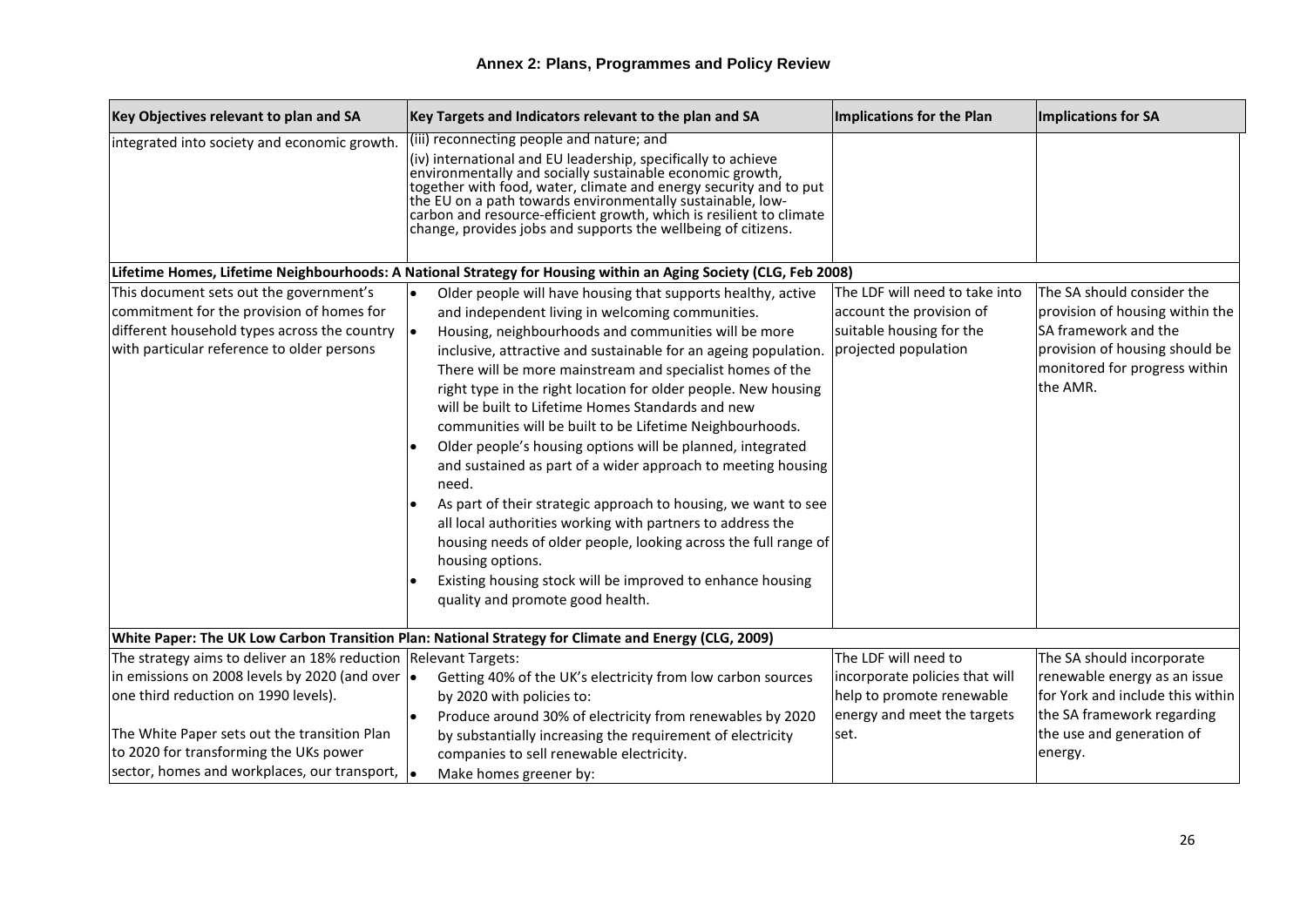| Key Objectives relevant to plan and SA                                                                                                                                                                                                                                                                        | Key Targets and Indicators relevant to the plan and SA                                                                                                                                                                                                                                                                                                                                                                                                                                                                                                                                                                                                                                                                                                                                                                                                                                                                           | Implications for the Plan                                                                                                  | Implications for SA                                                                                                                                                 |
|---------------------------------------------------------------------------------------------------------------------------------------------------------------------------------------------------------------------------------------------------------------------------------------------------------------|----------------------------------------------------------------------------------------------------------------------------------------------------------------------------------------------------------------------------------------------------------------------------------------------------------------------------------------------------------------------------------------------------------------------------------------------------------------------------------------------------------------------------------------------------------------------------------------------------------------------------------------------------------------------------------------------------------------------------------------------------------------------------------------------------------------------------------------------------------------------------------------------------------------------------------|----------------------------------------------------------------------------------------------------------------------------|---------------------------------------------------------------------------------------------------------------------------------------------------------------------|
| farming and the way land and waste is<br>managed to meet the carbon budgets set,<br>maximise economic opportunities and protect<br>the most vulnerable.                                                                                                                                                       | Channelling about 3.2 million to help households become<br>$\bullet$<br>more energy efficient by increasing the current programme<br>by 20% between 2008 and 2011 and then extending it to the<br>end of 2012<br>Helping make the UK a centre of green industry by supporting<br>l e<br>development and use of clean technologies, including multi<br>million pound investment in offshore wind and marine energy<br>Transforming transport by cutting average carbon dioxide<br>emissions from new cars across the EU by 40% on 2007 levels<br>and sourcing 10% of UK transport energy from sustainable<br>renewable sources by 2020<br>Framework for tackling emissions from farming<br>Producing a longer term roadmap for the transition to a low<br>carbon UK for the period 2020 to 2050 by next spring and a<br>vision for a smart grid<br>Setting out the Government's assessment of the outlook for<br>energy security. |                                                                                                                            |                                                                                                                                                                     |
| Energy White Paper 'Meeting the Energy Challenge' (DTI, 2007)                                                                                                                                                                                                                                                 |                                                                                                                                                                                                                                                                                                                                                                                                                                                                                                                                                                                                                                                                                                                                                                                                                                                                                                                                  |                                                                                                                            |                                                                                                                                                                     |
| Government international and domestic<br>energy strategy aiming to tackle climate<br>change by reducing carbon dioxide emission<br>and ensure secure, clean and affordable<br>energy as the country becomes increasingly<br>dependent on imported fuel.                                                       | Reduction of CO2 by 60% by 2050, real progress needed by 2020;<br>maintain reliability of energy supplies; promote competitive<br>markets in the UK and beyond and ensure that every home is<br>adequately and affordably heated                                                                                                                                                                                                                                                                                                                                                                                                                                                                                                                                                                                                                                                                                                 | Consider how plan policies can<br>support the objectives and<br>targets of the Energy White<br>Paper                       | Ensure the energy policy goals<br>are reflected in Sustainability<br><b>Appraisal Framework</b>                                                                     |
| The UK Renewable Energy Strategy (Department of Climate and Energy)                                                                                                                                                                                                                                           |                                                                                                                                                                                                                                                                                                                                                                                                                                                                                                                                                                                                                                                                                                                                                                                                                                                                                                                                  |                                                                                                                            |                                                                                                                                                                     |
| This strategy aims to meet the UK's target of<br>15% of all energy to come from renewables<br>sources by 2020, which is a seven fold<br>increase in this energy type over the decade.<br>This target was set by the European Directive<br>for Renewable Energy.<br>The main aim is to set the UK on a path to | The strategy aims to achieve the 15% renewable energy<br>production through the following targets:<br>Reduce UK's emissions of Carbon by 750 million tonnes by 2003<br>Reduce fossil fuel demand by 10%<br>Reduce gas import demand by between 20-30% based upon<br>existing projected figures for 2020.<br>The lead scenario suggests that the country could aim for                                                                                                                                                                                                                                                                                                                                                                                                                                                                                                                                                            | The LDF will need to<br>incorporate policies that will<br>help to promote renewable<br>energy and meet the targets<br>set. | The SA should incorporate<br>renewable energy as an issue<br>for York and include this within<br>the SA framework regarding<br>the use and generation of<br>energy. |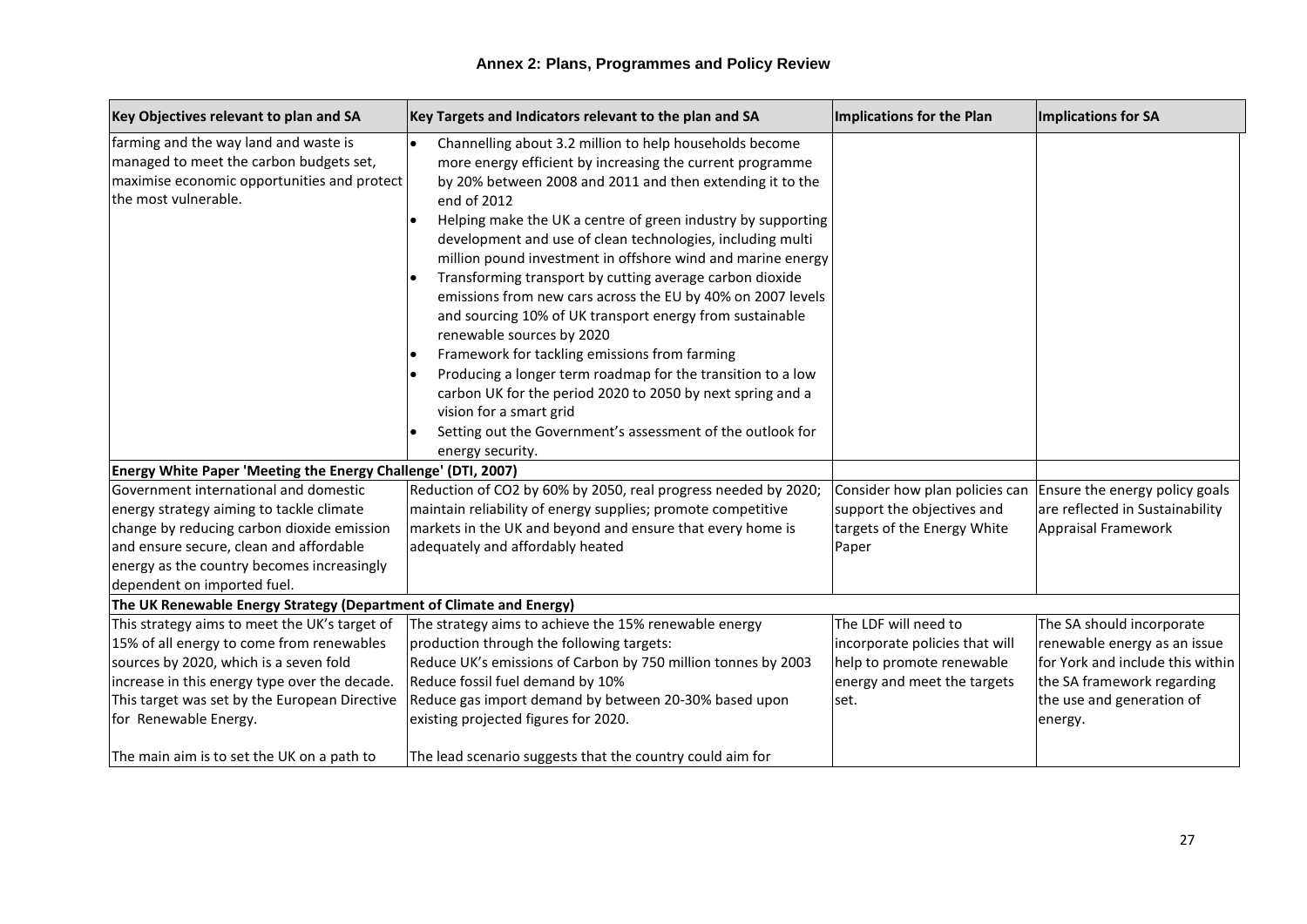| Key Objectives relevant to plan and SA                      | Key Targets and Indicators relevant to the plan and SA                                                           | <b>Implications for the Plan</b>                           | Implications for SA              |
|-------------------------------------------------------------|------------------------------------------------------------------------------------------------------------------|------------------------------------------------------------|----------------------------------|
| decarbonise the production of energy within                 | 30% of our electricity generated from renewables made up of                                                      |                                                            |                                  |
|                                                             | the UK, alongside nuclear and carbon capture predominantly wind power, on and offshore. Biomass, hydro and       |                                                            |                                  |
| and storage, contribute to the security of                  | wave and tidal is also imagined to play an important role.                                                       |                                                            |                                  |
| energy supplies in the UK through reductions                | 12% heat generated from renewables. A range of sources:                                                          |                                                            |                                  |
| in demand for fossil fuels and gas imports and              | biomass, biogas, solar and heat pump sources.                                                                    |                                                            |                                  |
| to allow business opportunities and enable                  | 10% transport energy from renewables.                                                                            |                                                            |                                  |
| the UK to restructure into a low-carbon                     |                                                                                                                  |                                                            |                                  |
| economy.                                                    |                                                                                                                  |                                                            |                                  |
| The UK Low Carbon Industrial Strategy (DECC and DBIS, 2009) |                                                                                                                  |                                                            |                                  |
| The move to a low carbon economy change                     | No Specific targets but at the heart of the strategy there are 3                                                 | The LDF will need to support                               | The SA will need to take the     |
| and transform the whole economy in Britain.                 | basic principles set for a positive environment for low carbon                                                   | the economy and                                            | issues on board when             |
|                                                             | business:                                                                                                        | development of industry                                    | assessing the economic           |
|                                                             | The core objective of this strategy is to ensure A long term strategic approach from government that sets stable | within York                                                | objectives.                      |
| that British businesses and workers are                     | frameworks for businesses and consumers                                                                          |                                                            |                                  |
| equipped to maximise the economic                           | A pragmatic approach to the role of both markets and government                                                  |                                                            |                                  |
| opportunities and minimise costs.                           | in making the transition to low carbon quickly and effectively,                                                  |                                                            |                                  |
|                                                             | recognising that the need to progressively increase the cost of                                                  |                                                            |                                  |
|                                                             | carbon, encourage low carbon innovation, remove barriers to                                                      |                                                            |                                  |
|                                                             | market for some low carbon technologies and adapt to inevitable                                                  |                                                            |                                  |
|                                                             | climate change, will require intelligent intervention from                                                       |                                                            |                                  |
|                                                             | government                                                                                                       |                                                            |                                  |
|                                                             | A recognition that government has a responsibility to ensure                                                     |                                                            |                                  |
|                                                             | British-based companies and people are equipped to compete for                                                   |                                                            |                                  |
|                                                             | the new demand created by global climate change policies.                                                        |                                                            |                                  |
| Carbon Plan: Delivering our Low Carbon Future (DECC, 2011)  |                                                                                                                  |                                                            |                                  |
| Sets out how the UK will achieve                            | No key targets                                                                                                   | The Local Plan should consider The SA needs to ensure that |                                  |
| decarbonisation within the framework of                     |                                                                                                                  | policies in term of access by                              | the plan is embracing the low    |
| energy policy:                                              |                                                                                                                  | low-carbon means and also                                  | carbon agenda and                |
| To make the transition to a low carbon                      |                                                                                                                  | the capacity for sites to use                              | appropriate sustainability       |
| economy while maintaining energy                            |                                                                                                                  | low carbon sources of energy                               | objectivies are utilised to      |
| security, and minimising costs to                           |                                                                                                                  |                                                            | assess the plan's credentials in |
| consumers, particularly those in poorer                     |                                                                                                                  |                                                            | terms of a low carbon future     |
| households                                                  |                                                                                                                  |                                                            | and the impact it could have     |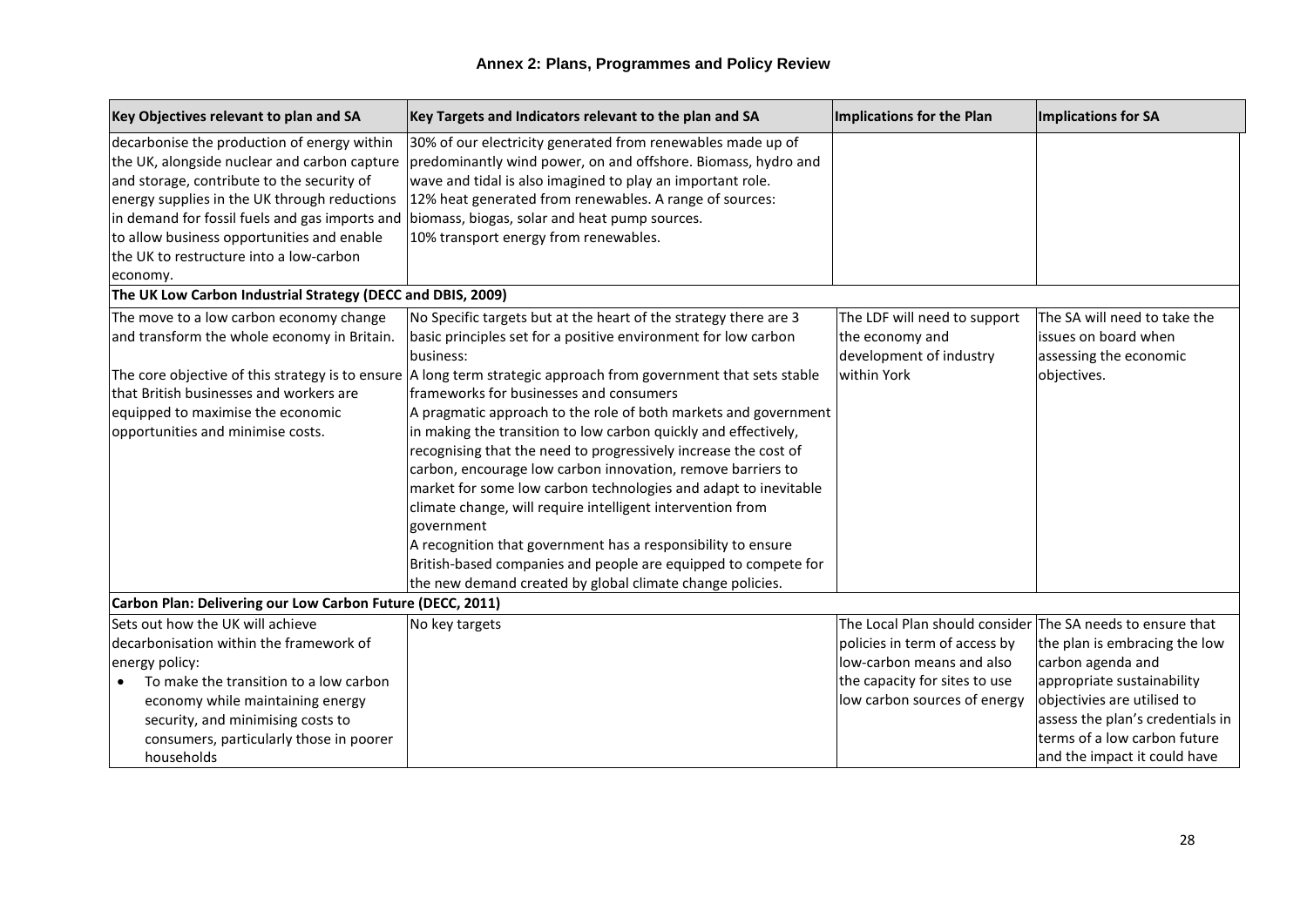| Key Objectives relevant to plan and SA                                                                                                                                                                                                                                                                                                                                                                                                                        | Key Targets and Indicators relevant to the plan and SA                                                                                                                                                                                                                                                                                                                                                                                                                                                                                                                                                                                                                                                                                                                                                                                           | <b>Implications for the Plan</b>                                                                                         | Implications for SA                                                        |
|---------------------------------------------------------------------------------------------------------------------------------------------------------------------------------------------------------------------------------------------------------------------------------------------------------------------------------------------------------------------------------------------------------------------------------------------------------------|--------------------------------------------------------------------------------------------------------------------------------------------------------------------------------------------------------------------------------------------------------------------------------------------------------------------------------------------------------------------------------------------------------------------------------------------------------------------------------------------------------------------------------------------------------------------------------------------------------------------------------------------------------------------------------------------------------------------------------------------------------------------------------------------------------------------------------------------------|--------------------------------------------------------------------------------------------------------------------------|----------------------------------------------------------------------------|
|                                                                                                                                                                                                                                                                                                                                                                                                                                                               |                                                                                                                                                                                                                                                                                                                                                                                                                                                                                                                                                                                                                                                                                                                                                                                                                                                  |                                                                                                                          | on climate change                                                          |
| The UK Biomass Strategy (Defra, 2007)                                                                                                                                                                                                                                                                                                                                                                                                                         |                                                                                                                                                                                                                                                                                                                                                                                                                                                                                                                                                                                                                                                                                                                                                                                                                                                  |                                                                                                                          |                                                                            |
| This strategy, published with the<br>Government's Energy White Paper1, meets<br>the commitment made in the Energy Review<br>(2006) and in the Government's response to<br>the 2005 Biomass Task Force Report and<br>brings together current UK Government<br>policies on biomass for energy, transport and<br>industry. It also builds on the aims, objectives $\vert_{\bullet}$<br>and vision in the 2004 Defra/DTI strategy for<br>non-food crops and uses. | Aims:<br>realise a major expansion in the supply and use of biomass in<br>$\bullet$<br>the UK<br>facilitate the development of a competitive and sustainable<br>I۰<br>market and supply chain<br>promote innovation and low-carbon technology development<br>I۰<br>so biomass can deliver relatively higher energy yields<br>contribute to overall environmental benefits and the health of<br>ecosystems through the achievement of multiple benefits<br>from land use<br>facilitate a shift towards a bio-economy through sustainable<br>growth and development of biomass use for fuels and<br>renewable materials<br>maximise the potential of biomass to contribute to the<br>lo<br>delivery of our climate change and energy policy goals: to<br>reduce CO2 emissions, and achieve a secure, competitive and<br>affordable supply of fuel. | The LDF should support the<br>use of different types of<br>renewables technologies<br>within the plans where<br>suitable | The SA should support the use<br>of renewable technologies in<br>analysis. |
| Microgeneration Strategy (DTI, 2006)                                                                                                                                                                                                                                                                                                                                                                                                                          |                                                                                                                                                                                                                                                                                                                                                                                                                                                                                                                                                                                                                                                                                                                                                                                                                                                  |                                                                                                                          |                                                                            |
| The objective of this strategy is to create<br>conditions under which microgeneration<br>becomes a realistic alternative or<br>supplementary energy generation source for<br>the householder, for the community and for<br>small businesses.                                                                                                                                                                                                                  | DTI will lead work with other Government Departments and local<br>authorities to publish a report on measures that local authorities<br>can take to improve energy efficiency and levels of micro<br>generation installations, reduce greenhouse gas emissions and<br>alleviate fuel poverty. This report will be published within 12<br>months after the commencement of the relevant section of the<br>Climate Change and Sustainability Energy Bill.                                                                                                                                                                                                                                                                                                                                                                                          | The LDF should support the<br>use of different types of<br>renewables technologies<br>within the plans where<br>suitable | The SA should support the use<br>of renewable technologies in<br>analysis. |
|                                                                                                                                                                                                                                                                                                                                                                                                                                                               | Adapting to Climate Change in England and the Adapting to climate change Programme (Defra, 2008)                                                                                                                                                                                                                                                                                                                                                                                                                                                                                                                                                                                                                                                                                                                                                 |                                                                                                                          |                                                                            |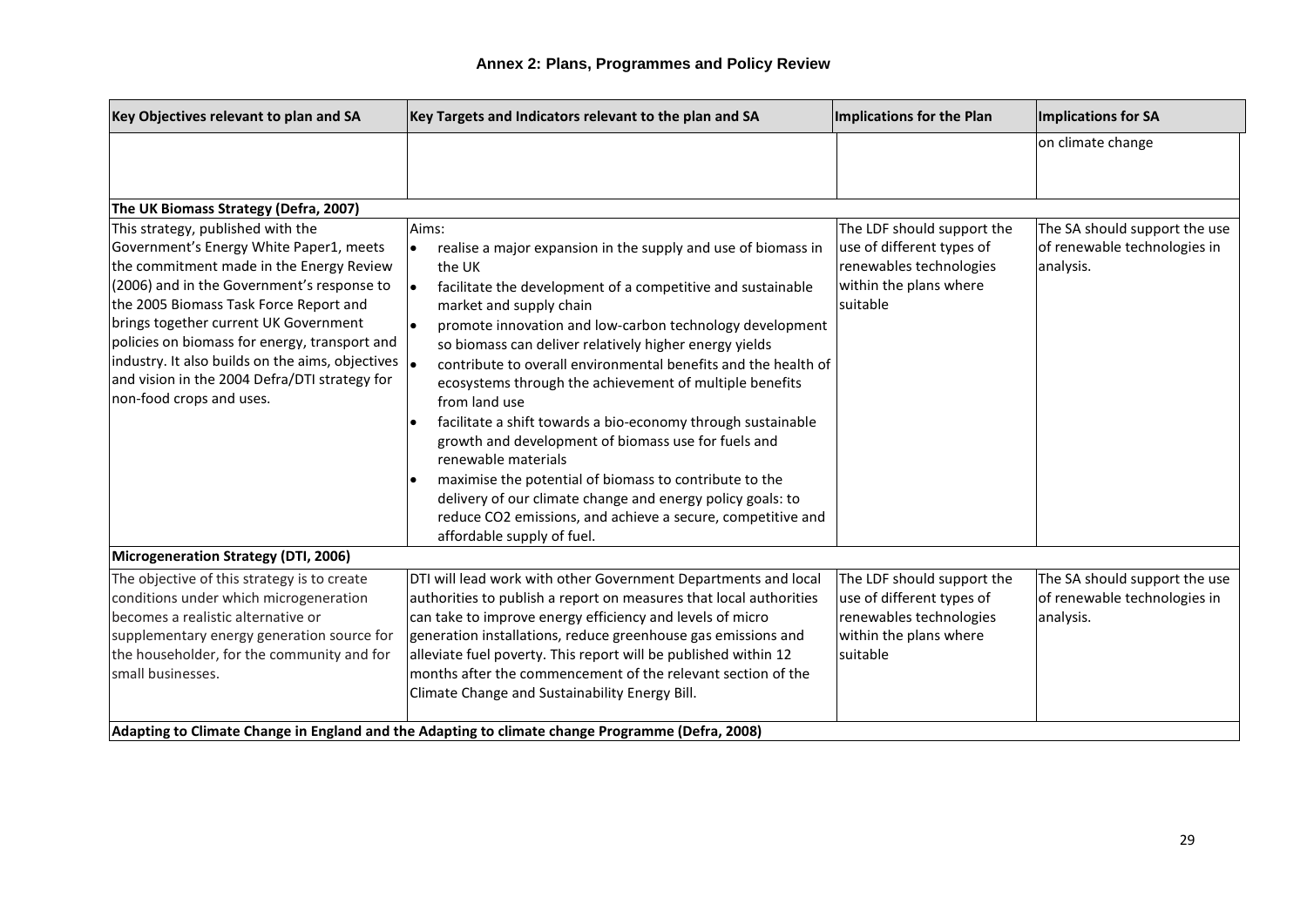| Key Objectives relevant to plan and SA                                                                                                                                                                                                                                                                                                                                                                                                                                                                                                                                                                                                                                                                                             | Key Targets and Indicators relevant to the plan and SA                                                                                                                                                                                                                                                                                                                                                                                                                                                                                                             | <b>Implications for the Plan</b>                                                               | Implications for SA                                                                                                     |
|------------------------------------------------------------------------------------------------------------------------------------------------------------------------------------------------------------------------------------------------------------------------------------------------------------------------------------------------------------------------------------------------------------------------------------------------------------------------------------------------------------------------------------------------------------------------------------------------------------------------------------------------------------------------------------------------------------------------------------|--------------------------------------------------------------------------------------------------------------------------------------------------------------------------------------------------------------------------------------------------------------------------------------------------------------------------------------------------------------------------------------------------------------------------------------------------------------------------------------------------------------------------------------------------------------------|------------------------------------------------------------------------------------------------|-------------------------------------------------------------------------------------------------------------------------|
| The Government's adapting to Climate<br>Change (ACC) Programme brings together<br>work already being led by Government and<br>change and will co-ordinate and drive forward<br>the development of the Government's work<br>on this in the future.<br>Objectives of phase 1<br>Develop a more robust and<br>comprehensive evidence base about the<br>impacts and consequences of climate<br>change on the UK<br>Raise awareness of the need to take<br>action now and help other to take action<br>Measure the success and take steps to<br>ensure effective delivery; and<br>Work across government at the national,<br>lo<br>regional and local level to embed<br>adaptation into Government policies,<br>programmes and systems. | The programme is in two phases. Phase 1 (2008-11) will lay the<br>groundwork necessary to implement Phase 2 – a statutory<br>National Adaptation Programme, as required by the Climate<br>the wider public sector on adapting to climate Change Bill. Phase 2 should be in place by 2012.<br>Four work streams that aim to achieve the objectives are:<br>Providing the evidence<br>Raising awareness, and helping others take action<br>Ensuring and measuring progress<br>Government policy and process embedding adaptation.<br>There are no set targets as yet | The LDF needs to embed<br>adapting to and mitigating<br>climate change within all<br>documents | The SA should embed climate<br>change throughout its analysis<br>and incorporate climate<br>change within the framework |
| <b>Energy Act 2013</b>                                                                                                                                                                                                                                                                                                                                                                                                                                                                                                                                                                                                                                                                                                             |                                                                                                                                                                                                                                                                                                                                                                                                                                                                                                                                                                    |                                                                                                |                                                                                                                         |
| to meet the UK's decarbonisation and<br>renewable targets, at least cost to consumers. $\left  \bullet \right $<br>The Government aims to ensure continued<br>secure energy supplies whilst creating the<br>right conditions for markets and private<br>investment, through greater regulatory<br>certainty and clarity. It will do this:<br>• through its programme of Electricity                                                                                                                                                                                                                                                                                                                                                | The Government aims to further its objectives The Government is committed to achieving its climate change and<br>renewables targets, including a<br>34 per cent reduction in its CO2 emissions by 2020 (relative to use of sustainable and<br>1990);<br>at least an 80 per cent reduction by 2050; and<br>$\bullet$<br>ensuring that by 2020, 15 per cent of the energy consumed in<br>l.<br>the United Kingdom comes from renewable sources.                                                                                                                      | The Local Plan should<br>encourage and promote the<br>renewable forms of energy                | The SA should include<br>sustainable and renewable<br>energy objectives within the<br>framework                         |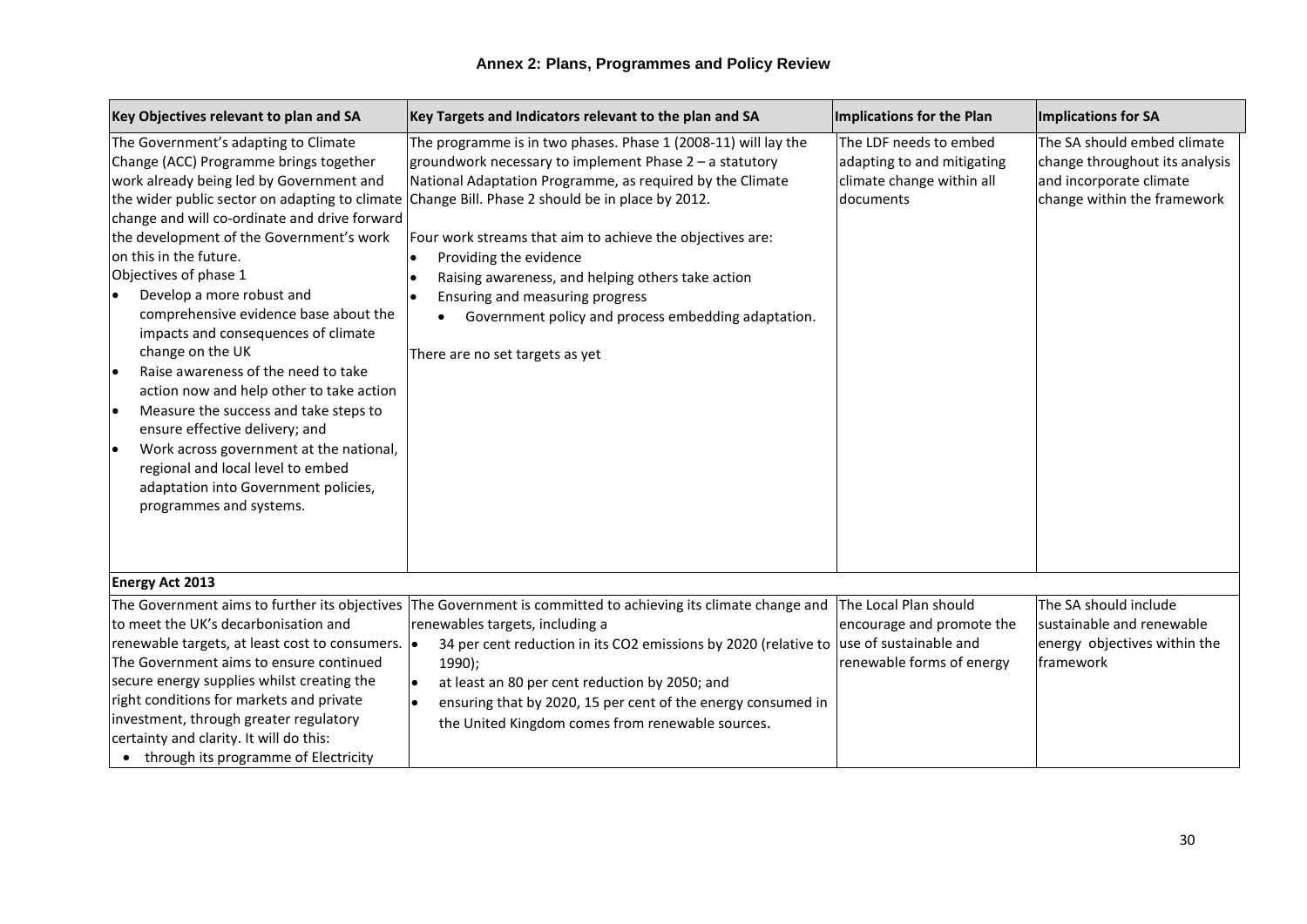| Key Objectives relevant to plan and SA                                                                                                                                                                                                                                                                                                                                                                                                                                                                                                 | Key Targets and Indicators relevant to the plan and SA                                                                                                                                                                                                                                                                                                                                                                                                                                                                                                                                                                                                                                                                                                                                                                                                                                                                                                                                                                                                                                                                                                                     | Implications for the Plan                                                                                      | Implications for SA                                                                                                            |
|----------------------------------------------------------------------------------------------------------------------------------------------------------------------------------------------------------------------------------------------------------------------------------------------------------------------------------------------------------------------------------------------------------------------------------------------------------------------------------------------------------------------------------------|----------------------------------------------------------------------------------------------------------------------------------------------------------------------------------------------------------------------------------------------------------------------------------------------------------------------------------------------------------------------------------------------------------------------------------------------------------------------------------------------------------------------------------------------------------------------------------------------------------------------------------------------------------------------------------------------------------------------------------------------------------------------------------------------------------------------------------------------------------------------------------------------------------------------------------------------------------------------------------------------------------------------------------------------------------------------------------------------------------------------------------------------------------------------------|----------------------------------------------------------------------------------------------------------------|--------------------------------------------------------------------------------------------------------------------------------|
| Market Reform (EMR);<br>through strengthening the regulatory<br>framework by further clarifying the role<br>of the regulator, Ofgem;<br>and through establishing an Office for<br>$\bullet$<br>Nuclear Regulation (ONR).<br>In addition, the Bill makes provisions ensuring<br>developers of offshore generating stations can<br>test and commission offshore transmission<br>infrastructure to export power without<br>committing a criminal offence, before<br>transferring the infrastructure to an offshore<br>transmission owner. |                                                                                                                                                                                                                                                                                                                                                                                                                                                                                                                                                                                                                                                                                                                                                                                                                                                                                                                                                                                                                                                                                                                                                                            |                                                                                                                |                                                                                                                                |
| <b>Climate Change Act 2008</b>                                                                                                                                                                                                                                                                                                                                                                                                                                                                                                         |                                                                                                                                                                                                                                                                                                                                                                                                                                                                                                                                                                                                                                                                                                                                                                                                                                                                                                                                                                                                                                                                                                                                                                            |                                                                                                                |                                                                                                                                |
| This Act provides a legal framework for<br>ensuring that Government meets its<br>commitments to tackle climate change.                                                                                                                                                                                                                                                                                                                                                                                                                 | The Act requires that emissions are reduced by at least 80% by<br>2050, compared to 1990 levels                                                                                                                                                                                                                                                                                                                                                                                                                                                                                                                                                                                                                                                                                                                                                                                                                                                                                                                                                                                                                                                                            | The Local Plan will need to<br>help deliver and support this<br>Act                                            | The SA ensure it is inline with is<br>Act and through analysis assess<br>how it will help to meet Carbon<br>reduction targets. |
| Climate Change Risk Assessment (Defra, 2012)                                                                                                                                                                                                                                                                                                                                                                                                                                                                                           |                                                                                                                                                                                                                                                                                                                                                                                                                                                                                                                                                                                                                                                                                                                                                                                                                                                                                                                                                                                                                                                                                                                                                                            |                                                                                                                |                                                                                                                                |
| the first-ever comprehensive assessment of<br>potential risks and opportunities for the UK<br>arising from climate change. The CCRA<br>represents a key part of the Government's<br>response to the Climate Change Act 2008,<br>which requires a series of assessments of<br>climate risks to the UK, both under current<br>conditions and over the long term.                                                                                                                                                                         | The Climate Change Risk Assessment (CCRA) is Key messages which will need to be addressed are:<br>The global climate is changing and warming will continue over the next<br>century;<br>The UK is already vulnerable to extreme weather, including flooding and<br>heatwaves;<br>Flood risk is projected to increase significantly across the UK;<br>$\bullet$<br>UK water resources are projected to come under increased pressure;<br>l.<br>There are health benefits as well as threats related to climate change,<br>affecting the most vulnerable groups in our society;<br>Sensitive ecosystems are likely to come under increasing pressure;<br>Potential climate risks in other parts of the world are thought to be much<br>greater than those directly affecting the UK, but could have a significant<br>indirect impact here;<br>Some changes projected for the UK as a result of climate change could<br>provide opportunities for agriculture and other businesses, although not<br>outweighing the threats;<br>Despite the uncertainties related to future climate change and its<br>impacts, the evidence is now sufficient to identify a range of possible | The Local Plan needs to<br>lensure that consideration for<br>climate change is at the heart<br>of the document | The sustainability appraisal<br>should ensure that climate<br>change is factored into the<br>assessment process.               |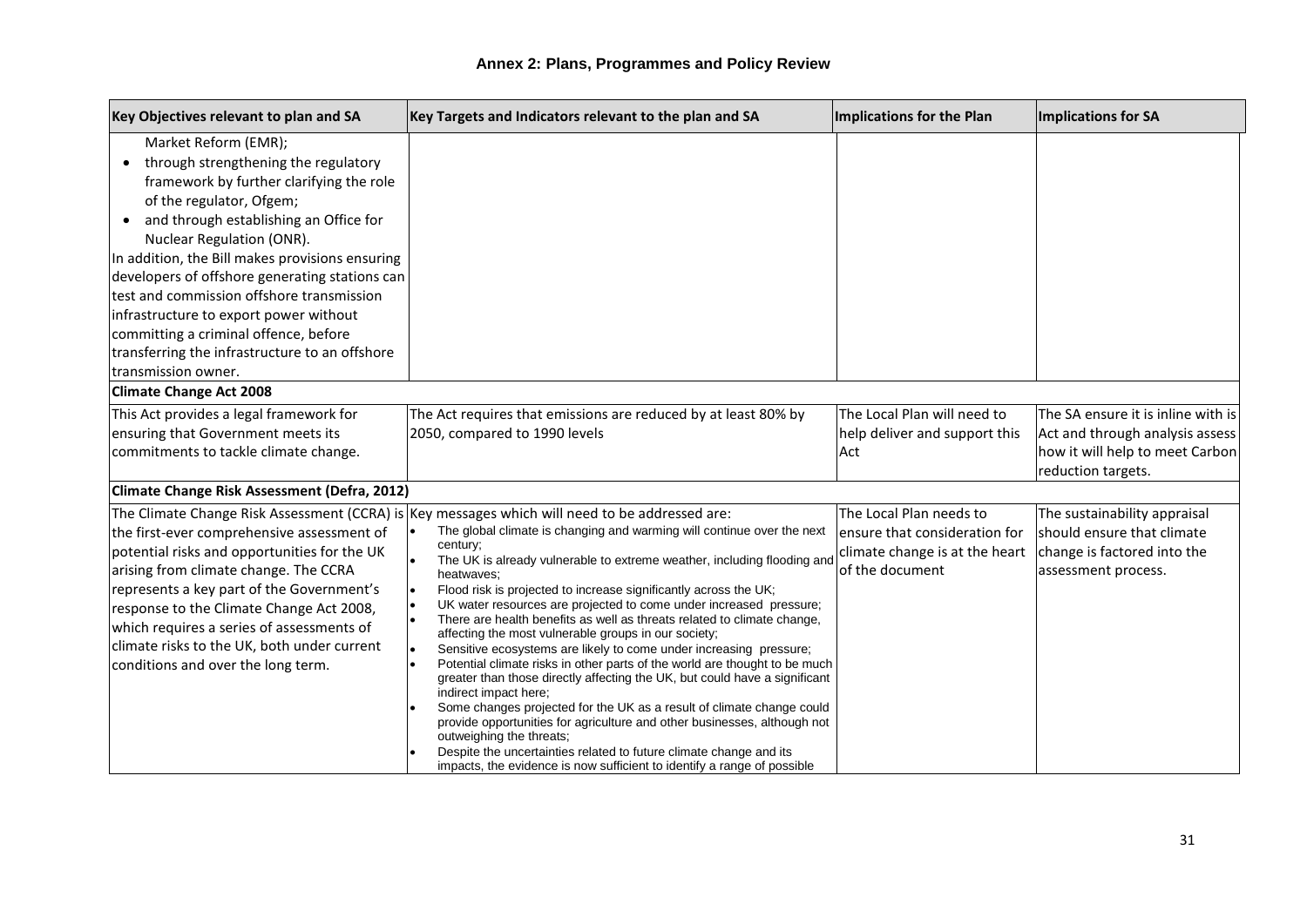| Key Objectives relevant to plan and SA                           | Key Targets and Indicators relevant to the plan and SA            | Implications for the Plan     | Implications for SA   |
|------------------------------------------------------------------|-------------------------------------------------------------------|-------------------------------|-----------------------|
|                                                                  | outcomes that can inform adaptation policies and planning;        |                               |                       |
|                                                                  | Significant gaps in evidence still exist.                         |                               |                       |
|                                                                  |                                                                   |                               |                       |
|                                                                  |                                                                   |                               |                       |
|                                                                  |                                                                   |                               |                       |
| <b>National Adaptation Programme (Defra, 2013)</b>               |                                                                   |                               |                       |
| The programme sets out a vision for a society                    | Sets out the key objectives to address the greatest risks and     | The Local Plan needs to       |                       |
| which makes timely, far-sighted and well-                        | opportunities:                                                    | ensure that the risk and      |                       |
| informed decisions to address the risks and                      | Increasing awareness                                              | opportunities associated with |                       |
| opportunities posed by a changing climate.                       | Increasing resilience to current extremes                         | climate change are taken into |                       |
|                                                                  | Taking timely action for long-lead time measures                  | consideration                 |                       |
|                                                                  | Addressing major evidence gaps                                    |                               |                       |
| <b>Local Transport Act 2008</b>                                  |                                                                   |                               |                       |
| The government is committed to ensuring                          |                                                                   |                               |                       |
| that we are well equipped to meet not only                       |                                                                   |                               |                       |
| today's transport challenges, but also those of                  |                                                                   |                               |                       |
| 10 or 20 years' time. The Local Transport Act                    |                                                                   |                               |                       |
| is a key part of the government's strategy to                    |                                                                   |                               |                       |
| meet this commitment, empowering local                           |                                                                   |                               |                       |
| authorities to take steps to meet local                          |                                                                   |                               |                       |
| transport needs in the light of local                            |                                                                   |                               |                       |
| circumstances.                                                   |                                                                   |                               |                       |
| Low Carbon Transport: A Greener Future (Dept of Transport, 2009) |                                                                   |                               |                       |
| This document is a key component of the UK                       | On the roads vehicles will be vastly more fuel efficient by 2022. | The Core Strategy should      | The SA should include |
| Low Carbon Transition Plan with an aim to                        | This will be delivered through advances in the efficiency of the  | encourage and promote the     | sustainable transport |
| harness the full potential of low carbon                         | internal combustion engine. Alongside this, ultra low emissions   | use of sustainable transport  | objectives within the |
| technology across all transport modes.                           | vehicles will have made their transition on to the mass market.   | modes                         | framework             |
|                                                                  |                                                                   |                               |                       |
|                                                                  | The strategy is expected to reduce CO2 emissions by 7 million     |                               |                       |
|                                                                  | tonnes of CO2 a year for 2020.                                    |                               |                       |
|                                                                  | Targets of 130gCO2/km from 2012 will full compliance by 2015 and  |                               |                       |
|                                                                  | 95gCO2/km by 202 have been set to provide a clear and             |                               |                       |
|                                                                  | accelerating trajectory for the deployment of new low carbon      |                               |                       |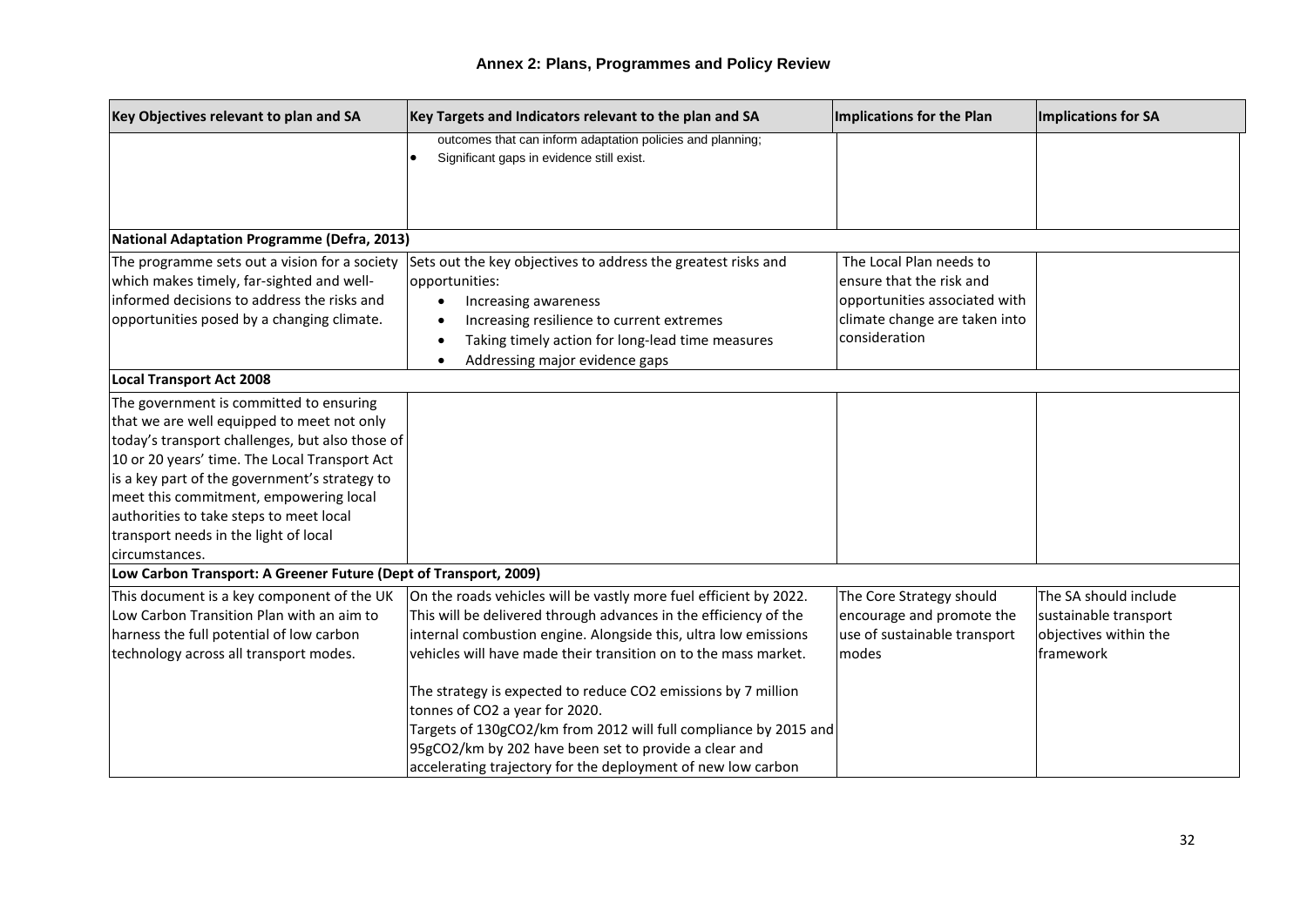| Key Objectives relevant to plan and SA                            | Key Targets and Indicators relevant to the plan and SA                                                                  | Implications for the Plan      | Implications for SA            |
|-------------------------------------------------------------------|-------------------------------------------------------------------------------------------------------------------------|--------------------------------|--------------------------------|
|                                                                   | technologies and vehicles.                                                                                              |                                |                                |
|                                                                   |                                                                                                                         |                                |                                |
|                                                                   | Low Emissions Strategies: Using the planning system to reduce transport emissions, Good Practice Guidance (Defra, 2010) |                                |                                |
| Low emission strategies provide a package of                      | The main benefit of low emission strategies is to reduce transport                                                      | The LD should develop policies | The SA should take             |
| measures to help mitigate the transport                           | emissions by accelerating the uptake of low emission fuels and                                                          | in line with the national      | lconsideration of the aims and |
| impacts of development. They complement                           | technologies in and around a new development, and to promote                                                            | guidance                       | objectives within the SA       |
| other design and mitigation options, such as                      | modal shift away from car travel. The approach may also                                                                 |                                | framework                      |
| travel planning and the provision of public                       | contribute towards achieving local government performance                                                               |                                |                                |
| transport infrastructure                                          | targets; provide local economic benefits; help to streamline                                                            |                                |                                |
|                                                                   | planning decisions; and contribute to wider sustainable                                                                 |                                |                                |
|                                                                   | development goals.                                                                                                      |                                |                                |
| Environmental Protection Act 1990 / Environment Act 1990 and 1995 |                                                                                                                         |                                |                                |
| This Act of Parliament defines the                                |                                                                                                                         | The local Plan needs to ensure | The SA should ensure through   |
| fundamental structure and authority for                           |                                                                                                                         | consideration for minimising   | analysis that the issue of     |
| waste management and control of emissions                         |                                                                                                                         | emissions and dealing with     | lemissions control and         |
| into the environment. This includes                               |                                                                                                                         | contaminated land.             | impacts of contaminated land   |
| regulating and licensing the acceptable                           |                                                                                                                         |                                | are considered.                |
| disposal of controlled waste, the identification                  |                                                                                                                         |                                |                                |
| and compulsory remedial action for                                |                                                                                                                         |                                |                                |
| contaminated land                                                 |                                                                                                                         |                                |                                |
|                                                                   | Model Procedures for the Management of Contaminated Land (Defra / Environment Agency)                                   |                                |                                |
| The model procedures for the Management of                        |                                                                                                                         |                                |                                |
| Land Contamination, CLR 11, have been                             |                                                                                                                         |                                |                                |
| developed to provide the technical framework                      |                                                                                                                         |                                |                                |
| for applying a risk management process when                       |                                                                                                                         |                                |                                |
| dealing with land affected by contamination.                      |                                                                                                                         |                                |                                |
| The process involves identifying, making                          |                                                                                                                         |                                |                                |
| decisions on, and taking appropriate action to                    |                                                                                                                         |                                |                                |
| deal with land contamination in a way that is                     |                                                                                                                         |                                |                                |
| consistent with government policies and                           |                                                                                                                         |                                |                                |
| legislation within the UK.                                        |                                                                                                                         |                                |                                |
|                                                                   |                                                                                                                         |                                |                                |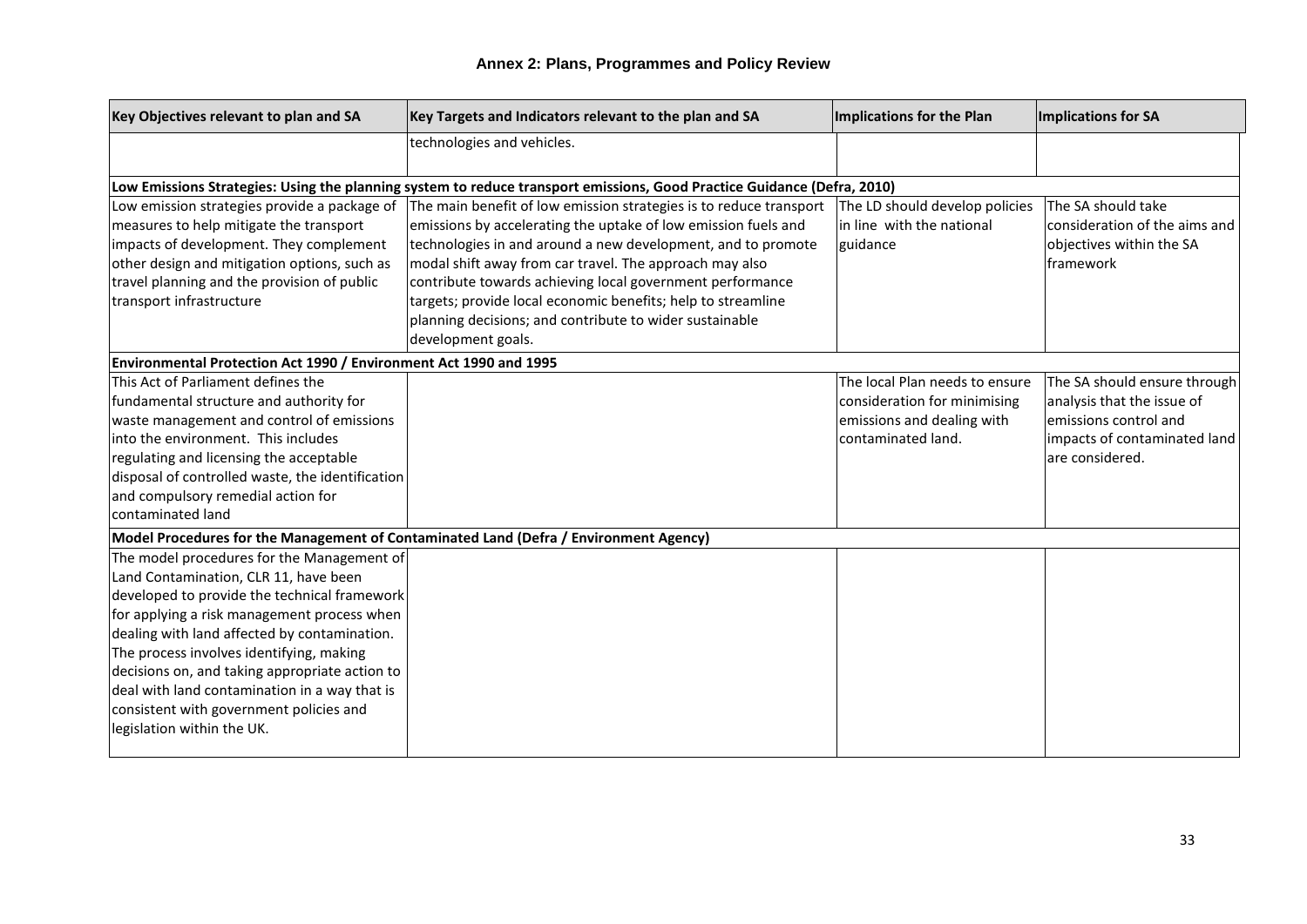<span id="page-34-0"></span>

| Key Objectives relevant to plan and SA                                                                                                                                                                                                                                                                                                                                                                                                                                                                                                                                                                                                                                                                                                                               | Key Targets and Indicators relevant to the plan and SA                                                                                                                                                                                                                                                                                                                                                                                                                                                                                                                                                                                                         | Implications for the Plan                                                                                                        | Implications for SA                                                                                                      |
|----------------------------------------------------------------------------------------------------------------------------------------------------------------------------------------------------------------------------------------------------------------------------------------------------------------------------------------------------------------------------------------------------------------------------------------------------------------------------------------------------------------------------------------------------------------------------------------------------------------------------------------------------------------------------------------------------------------------------------------------------------------------|----------------------------------------------------------------------------------------------------------------------------------------------------------------------------------------------------------------------------------------------------------------------------------------------------------------------------------------------------------------------------------------------------------------------------------------------------------------------------------------------------------------------------------------------------------------------------------------------------------------------------------------------------------------|----------------------------------------------------------------------------------------------------------------------------------|--------------------------------------------------------------------------------------------------------------------------|
| <b>REGIONAL/SUB-REGIONAL CONTEXT</b>                                                                                                                                                                                                                                                                                                                                                                                                                                                                                                                                                                                                                                                                                                                                 |                                                                                                                                                                                                                                                                                                                                                                                                                                                                                                                                                                                                                                                                |                                                                                                                                  |                                                                                                                          |
|                                                                                                                                                                                                                                                                                                                                                                                                                                                                                                                                                                                                                                                                                                                                                                      | North Yorkshire Local Investment Plan 2011-2021 (North Yorkshire Strategic Housing Partnership, June 2011)                                                                                                                                                                                                                                                                                                                                                                                                                                                                                                                                                     |                                                                                                                                  |                                                                                                                          |
| lThis Local Investment Plan is the result of<br>ongoing discussions between the local<br>authorities of North Yorkshire (excluding City<br>of York), North Yorkshire County Council, the<br>North York Moors and Yorkshire Dales<br>National Park Authorities and the Homes and<br>Communities Agency (HCA). The purpose of<br>this Plan is to showcase the huge potential<br>that can be unlocked through investment in<br>housing in North Yorkshire. It forms the<br>business case and development prospectus<br>for future investment through a place-based<br>approach. This is vital in a time of increasing<br>austerity and cuts to public sector funding<br>when monies need to be targeted effectively<br>and deliver key outcomes and value for<br>money. | The LIP supports the following Vision:<br>'To make North Yorkshire and York an inclusive place where<br>communities are sustainable and residents can have fair access to<br>decent affordable homes and effective support when they need<br>it".<br>It is committed to the delivery of the five key strategic priorities<br>set out in the North Yorkshire Housing Strategy:<br>Enabling the provision of more affordable homes<br>$\bullet$<br>Maintaining and improving the existing housing stock<br>$\bullet$<br>Delivering community renaissance<br>$\bullet$<br>Improving access to housing services<br>$\bullet$<br>Reducing homelessness<br>$\bullet$ |                                                                                                                                  | The SA needs to understand<br>the cross boundary effects of<br>policies in conjunction with<br>North Yorkshire approach. |
| North Yorkshire Housing Strategy and Action Plan 2010-2015 (NYCC, 2010)                                                                                                                                                                                                                                                                                                                                                                                                                                                                                                                                                                                                                                                                                              |                                                                                                                                                                                                                                                                                                                                                                                                                                                                                                                                                                                                                                                                |                                                                                                                                  |                                                                                                                          |
| The purpose of this Plan is to showcase the<br>huge potential that can be unlocked through<br>investment in housing in North Yorkshire. It<br>forms the business case and development<br>prospectus for future investment through a<br>place-based approach. The measures<br>required to deliver on these priorities are set<br>out in the North Yorkshire Local Investment<br>Plan (LIP).                                                                                                                                                                                                                                                                                                                                                                           | The document set out the overarching strategic issues and<br>challenges for the sub-region and established five key priorities<br>for action:<br>enabling the provision of more affordable housing;<br>$\bullet$<br>maintaining and improving the existing housing stock;<br>$\bullet$<br>delivering community renaissance;<br>improving access to housing services (including Extra<br>$\bullet$<br>Care/older people and other vulnerable groups): and<br>reducing homelessness.                                                                                                                                                                             | The Local Plan needs to enable<br>to the provision of affordable<br>housing in line with meeting<br>the targets of the strategy. | The SA needs to understand<br>the cross boundary effects of<br>policies in conjunction with<br>North Yorkshire approach. |
| This a joint approach by all North Yorkshire<br>LAs, including City of York and North Yorkshire<br>County Council.                                                                                                                                                                                                                                                                                                                                                                                                                                                                                                                                                                                                                                                   | Key target is to deliver 2500 affordable homes by 2015.                                                                                                                                                                                                                                                                                                                                                                                                                                                                                                                                                                                                        |                                                                                                                                  |                                                                                                                          |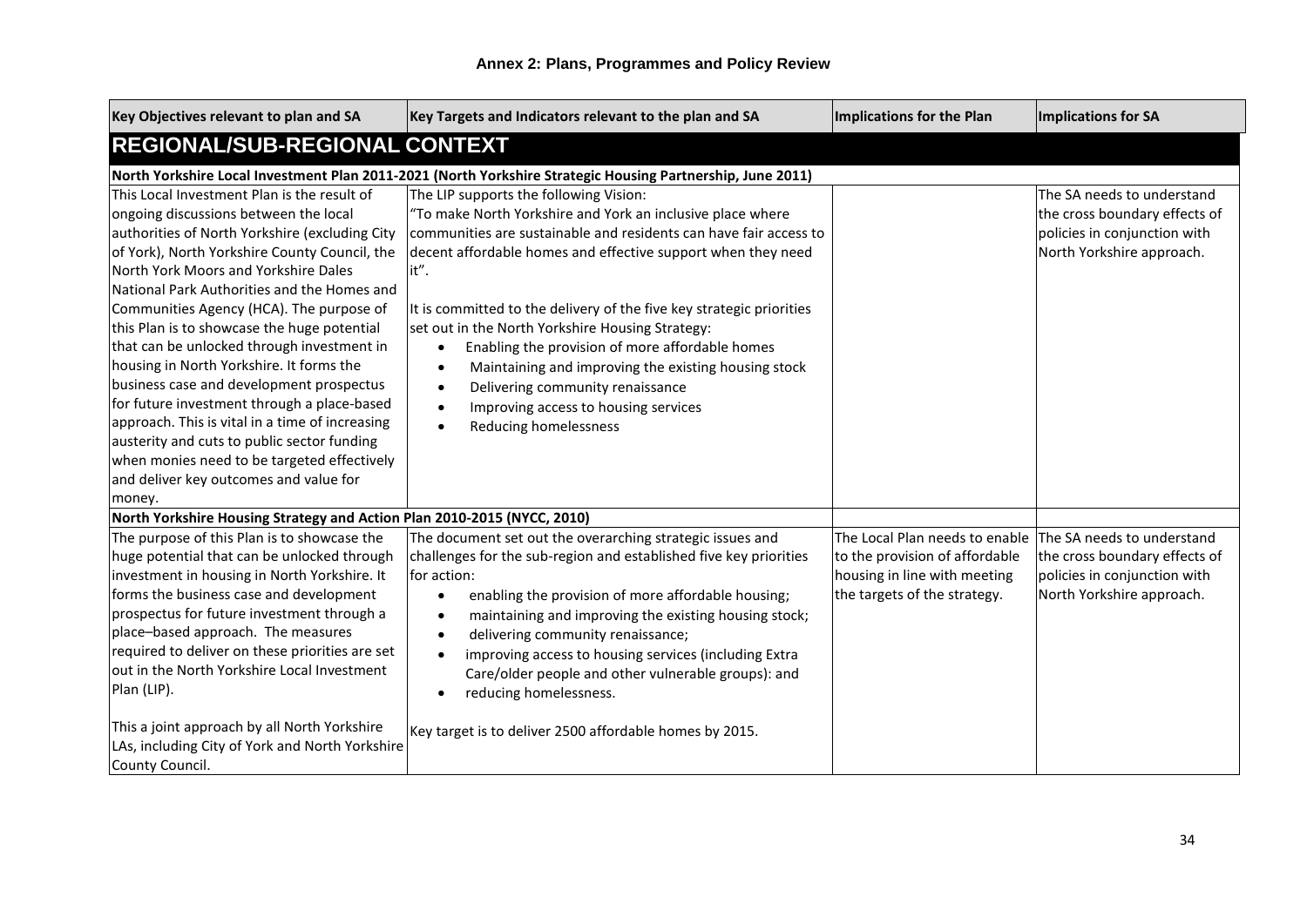| Key Objectives relevant to plan and SA                                                                                                                                                                                                                                                                                                                                                 | Key Targets and Indicators relevant to the plan and SA                                                                                                                                                                                                                                                                                                                                                                                                                                                                                                                             | Implications for the Plan                                                                      | Implications for SA                                                                                                                                                        |
|----------------------------------------------------------------------------------------------------------------------------------------------------------------------------------------------------------------------------------------------------------------------------------------------------------------------------------------------------------------------------------------|------------------------------------------------------------------------------------------------------------------------------------------------------------------------------------------------------------------------------------------------------------------------------------------------------------------------------------------------------------------------------------------------------------------------------------------------------------------------------------------------------------------------------------------------------------------------------------|------------------------------------------------------------------------------------------------|----------------------------------------------------------------------------------------------------------------------------------------------------------------------------|
|                                                                                                                                                                                                                                                                                                                                                                                        | Regional Environment Enhancement Strategy 2008-2013 (Regional Environment Forum, 2008)                                                                                                                                                                                                                                                                                                                                                                                                                                                                                             |                                                                                                |                                                                                                                                                                            |
| This presents regional objectives and actions<br>for environmental enhancement together<br>with an Enhancement Action Plan to 2013.<br>The strategy aims to deliver some of the<br>environmental objectives of the Regional<br>Sustainable Development Framework and<br>influence the development of other regional<br>strategies to ensure that they address<br>environmental issues. | The themes we agreed for the Strategy in 2003 are still valid, and<br>they are:<br>Theme 1: building knowledge and understanding<br>Theme 2: conserving environmental resources<br>Theme 3: managing environmental change<br>Theme 4: making community connections                                                                                                                                                                                                                                                                                                                 | The objectives of the strategy<br>should be considered in the<br>development of the Local Plan | The SA should consider the<br>themes and how the policies in<br>the Plan meet the objectives.                                                                              |
| Leeds City Region Enterprise Partnership Strategic Economic Plan (2014)                                                                                                                                                                                                                                                                                                                |                                                                                                                                                                                                                                                                                                                                                                                                                                                                                                                                                                                    |                                                                                                |                                                                                                                                                                            |
| The Partnership brings together the public<br>and private sectors - and partners in<br>government, education and the third sector -<br>working to a common vision for economic<br>prosperity.<br>The Plan focuses on growth with a shared<br>vision: "To unlock the potential of the City<br>Regional, developing an economic<br>powerhouse that will create jobs and<br>prosperity"   | The plan sets four targets to achieve by 2021:<br>£5.2 billion additional economic output beyond current<br>projections<br>62,000 extra hobs<br>£675m in benefit savings<br>Making the City Region a net contributor to the national<br>economy<br>The achieve the vision the plan focuses on four strategic pillars,<br>which respond the key economic challenges and opportunities in<br>Leeds City Region:<br>Supporting growing businesses<br>Developing a skilled and flexible workforce<br>Building a resource smart City Region<br>Delivering the infrastructure for growth | The Local Plan will need to<br>Leeds City Region in policy<br>development.                     | The SA needs to consider the<br>consider the aspirations of the priorities and outcomes of the<br>LCR plan in its framework and<br>analysis for cross boundary<br>impacts. |
| Leeds City Region Green Infrastructure Strategy (2010)                                                                                                                                                                                                                                                                                                                                 |                                                                                                                                                                                                                                                                                                                                                                                                                                                                                                                                                                                    |                                                                                                |                                                                                                                                                                            |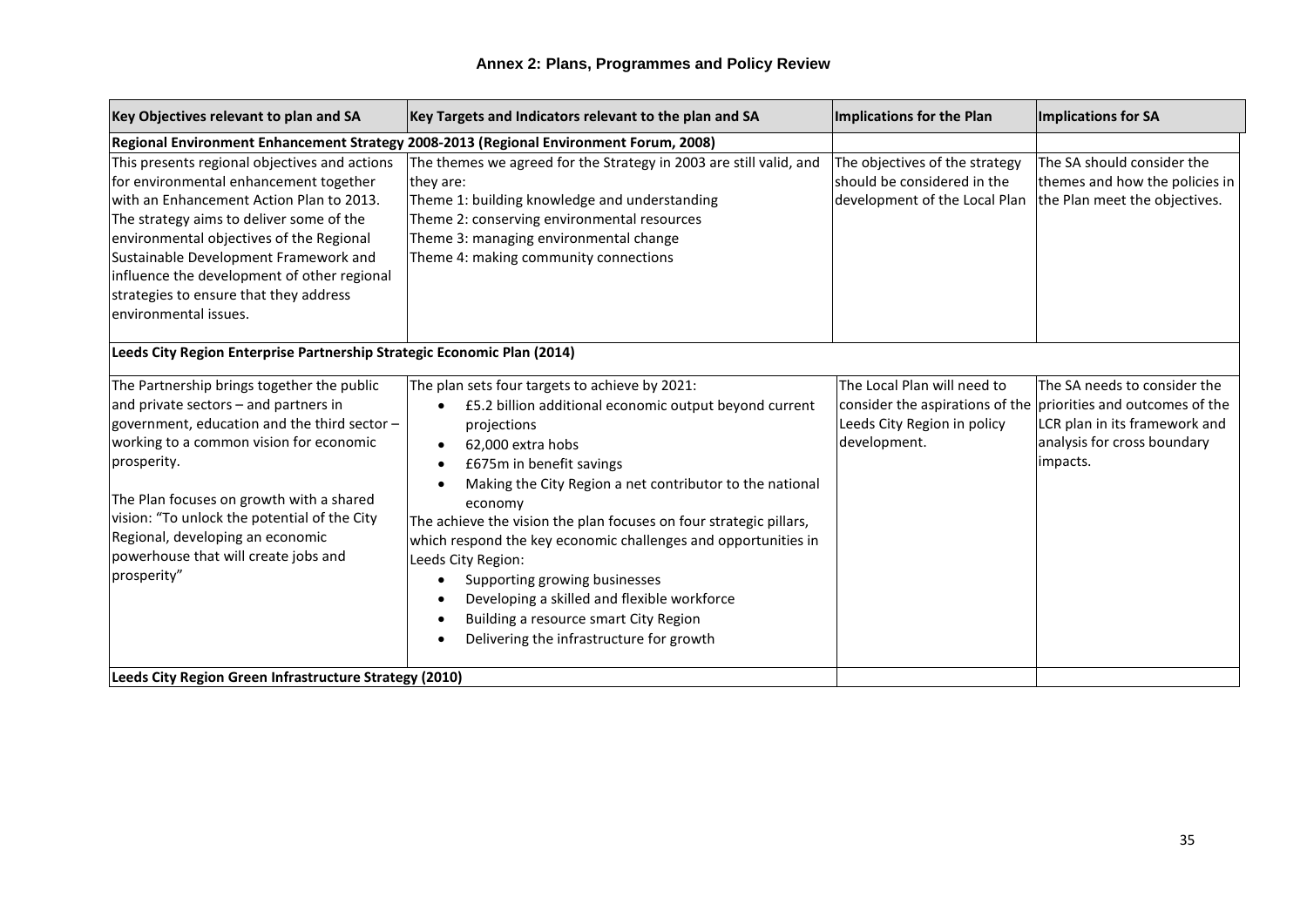| Key Objectives relevant to plan and SA         | Key Targets and Indicators relevant to the plan and SA            | <b>Implications for the Plan</b> | Implications for SA             |
|------------------------------------------------|-------------------------------------------------------------------|----------------------------------|---------------------------------|
| The Leeds City Region has commissioned the     | The following section highlights the well established benefits of | The Local Plan should include    | The SA should assess the        |
| Green Infrastructure Strategy to ensure that   | investing in green infrastructure:                                | for quality openspace to         | policies for their contribution |
| future growth is underpinned and supported     | Addressing climate change adaptation and mitigation by            | support the economic, social     | to GI and its impacts on York.  |
| by high quality green infrastructure. As such, | using tree planting for natural air cooling and CO2 absorption.   | and environmental benefits it    |                                 |
| the strategy will sit alongside the other core | Tackling flood alleviation and water management by<br>l.          | has                              |                                 |
| city region initiatives such as Housing &      | installing sustainable urban drainage systems, permeable          |                                  |                                 |
| Regeneration, Employment & Skills, Transport   | surfaces and open spaces in urban areas and upstream water        |                                  |                                 |
| and Economic Drivers and Innovation, to drive  | catchment management techniques in the wider countryside.         |                                  |                                 |
| sustainable economic growth.                   | Improving quality of place by using the natural environment       |                                  |                                 |
|                                                | to create high quality living and recreational environments       |                                  |                                 |
|                                                | and a setting for where we live and work.                         |                                  |                                 |
|                                                | Improving physical and mental health and social well-being        |                                  |                                 |
|                                                | by creating good quality green space and opportunities for        |                                  |                                 |
|                                                | relaxation and healthy physical activity as well as providing the |                                  |                                 |
|                                                | infrastructure necessary to encourage people to walk, run,        |                                  |                                 |
|                                                | cycle and play for health improvement.                            |                                  |                                 |
|                                                | Improving skills and educational attainment by providing an       |                                  |                                 |
|                                                | 'outdoor classroom' to learn new skills or understand more        |                                  |                                 |
|                                                | about the way we live, how our culture has evolved and where      |                                  |                                 |
|                                                | our society is heading in the future.                             |                                  |                                 |
|                                                | Increasing land and property values by creating attractive        |                                  |                                 |
|                                                | environments around new and existing residential,                 |                                  |                                 |
|                                                | commercial and employment areas.                                  |                                  |                                 |
|                                                | <b>Sustaining economic growth and Investment Improving</b>        |                                  |                                 |
|                                                | labour force productivity. High quality environments around       |                                  |                                 |
|                                                | where people live and work can inspire higher productivity        |                                  |                                 |
|                                                | and lower absenteeism amongst workforces.                         |                                  |                                 |
|                                                | Increasing tourism by improving the 'tourism offer' through       |                                  |                                 |
|                                                | widespread environmental improvements, and targeted               |                                  |                                 |
|                                                | activity to improve the setting, functionality and accessibility  |                                  |                                 |
|                                                | of key destinations.                                              |                                  |                                 |
|                                                | Enhancing recreational and leisure opportunities by               |                                  |                                 |
|                                                | creating new or improving existing assets.                        |                                  |                                 |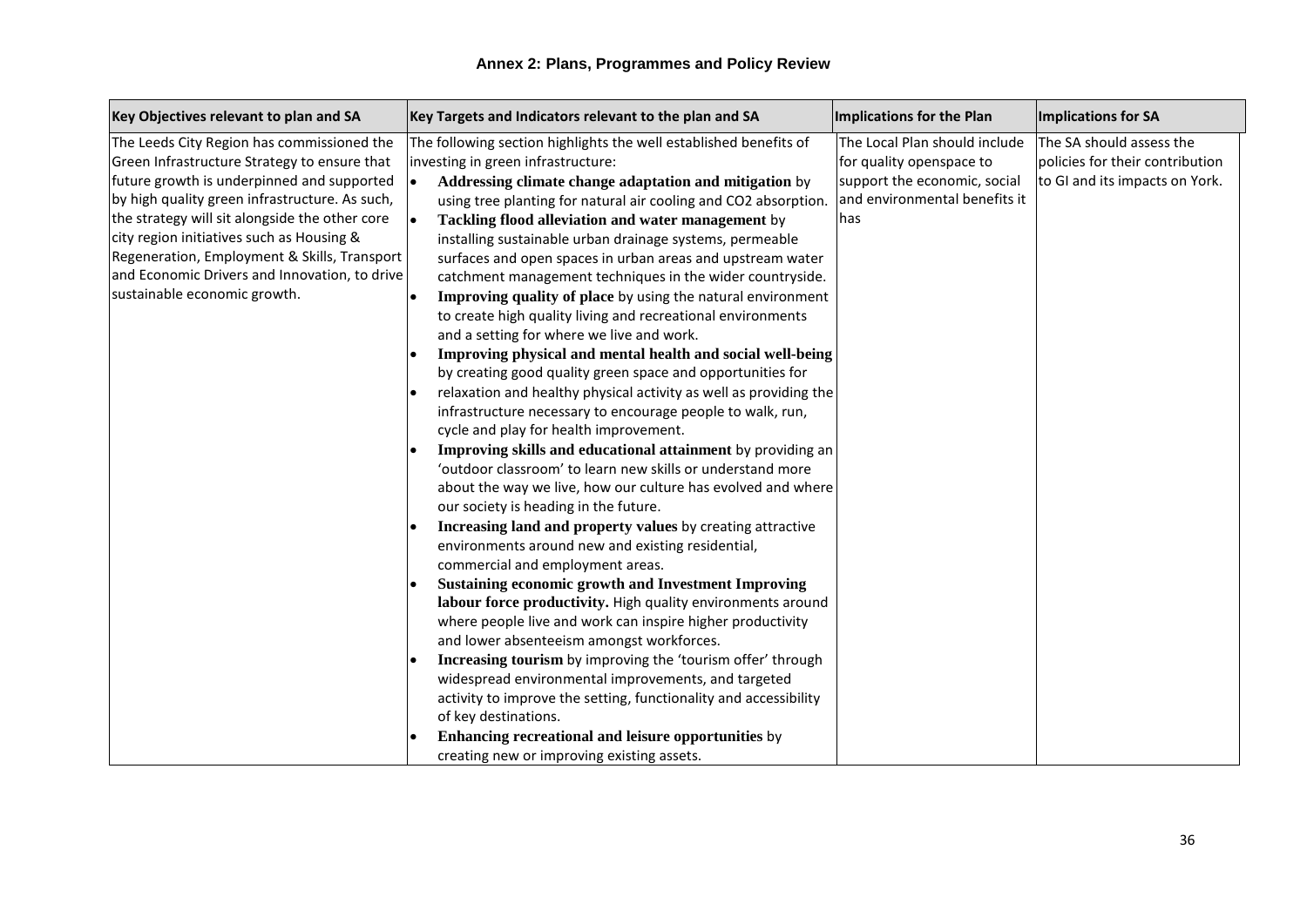| Key Objectives relevant to plan and SA                                                                                                                                                                                                                                                                                                                                                                                                                                                                                                           | Key Targets and Indicators relevant to the plan and SA                                                                                                                                                                                                                                                                                                                                                                                                                                                                                                                                                                                                                                                                                                                                                                                                                                      | <b>Implications for the Plan</b>                                                                                         | Implications for SA                                                                                                                         |
|--------------------------------------------------------------------------------------------------------------------------------------------------------------------------------------------------------------------------------------------------------------------------------------------------------------------------------------------------------------------------------------------------------------------------------------------------------------------------------------------------------------------------------------------------|---------------------------------------------------------------------------------------------------------------------------------------------------------------------------------------------------------------------------------------------------------------------------------------------------------------------------------------------------------------------------------------------------------------------------------------------------------------------------------------------------------------------------------------------------------------------------------------------------------------------------------------------------------------------------------------------------------------------------------------------------------------------------------------------------------------------------------------------------------------------------------------------|--------------------------------------------------------------------------------------------------------------------------|---------------------------------------------------------------------------------------------------------------------------------------------|
|                                                                                                                                                                                                                                                                                                                                                                                                                                                                                                                                                  | Protecting and enhancing landscape character and<br>biodiversity by using land improvements and management to<br>deliver biodiversity gain and overall landscape enhancement.<br>Obtaining products from the land by using natural assets<br>sourced locally in favour of imported goods.                                                                                                                                                                                                                                                                                                                                                                                                                                                                                                                                                                                                   |                                                                                                                          |                                                                                                                                             |
| 2009-2014 Culture Strategy, York and North Yorkshire Cultural Partnership (2009)                                                                                                                                                                                                                                                                                                                                                                                                                                                                 |                                                                                                                                                                                                                                                                                                                                                                                                                                                                                                                                                                                                                                                                                                                                                                                                                                                                                             |                                                                                                                          |                                                                                                                                             |
| This strategy extracts the essence of what .<br>York and North Yorkshire is renowned for<br>and good at culturally, and takes it to the<br>next level towards excellence.<br>It takes our drive for quality and<br>authenticity and turns them into an<br>advantage for developing our cultural<br>assets in a sustainable way that will<br>continue to grow in popularity, use and<br>attractiveness over the next 5 years.<br>It is a celebration of our current talent,<br>and our future ambition for cultural<br>partnership opportunities. | To have a strong, sustainable and culturally vibrant York and<br>North Yorkshire making the most of its special qualities and<br>distinctiveness, and maximising its economic and cultural<br>value;<br>To transform the image and perception of York and North<br>Yorkshire by maximising the opportunities of its outdoor<br>adventure offer and ensuring it is a key driver for increased<br>participation and growing the visitor economy;<br>To have a vibrant and strong cultural and creative industries<br>I۰<br>sector contributing to the growth of the economy of the sub-<br>region building on our existing infrastructure and networks;<br>and<br>To ensure that all sections of the community of York and<br>North Yorkshire have access to high quality cultural and<br>sporting activities, helping to raise participation levels,<br>volunteering and healthy lifestyles. | The Local Plan needs to<br>consider the ambitions of this<br>city and ensure that culture is<br>included within the plan | The SA will need to consider<br>the Cultural Strategy to assess<br>how the plan builds in Cultural<br>pursuits and the impacts for<br>York. |
| North Yorkshire Waste Local Plan Saved Policies (May 2009)                                                                                                                                                                                                                                                                                                                                                                                                                                                                                       |                                                                                                                                                                                                                                                                                                                                                                                                                                                                                                                                                                                                                                                                                                                                                                                                                                                                                             |                                                                                                                          |                                                                                                                                             |
| To encourage a reduction in the amount of<br>waste that requires treatment and disposal<br>To encourage a move away from traditional<br>waste disposal methods and alternative<br>methods of re-use and recovery                                                                                                                                                                                                                                                                                                                                 | 25% recycling (Government Target)<br>The policies must be adhered to as they still form part of the<br>Development Plan due to the policies being saved.                                                                                                                                                                                                                                                                                                                                                                                                                                                                                                                                                                                                                                                                                                                                    | LDF must reflect the wider<br>waste strategy and apply it<br>locally                                                     | Incorporate any relevant<br>targets into sustainability<br>framework                                                                        |
| North Yorkshire Minerals Local Plan Saved Policies (2007)                                                                                                                                                                                                                                                                                                                                                                                                                                                                                        |                                                                                                                                                                                                                                                                                                                                                                                                                                                                                                                                                                                                                                                                                                                                                                                                                                                                                             |                                                                                                                          |                                                                                                                                             |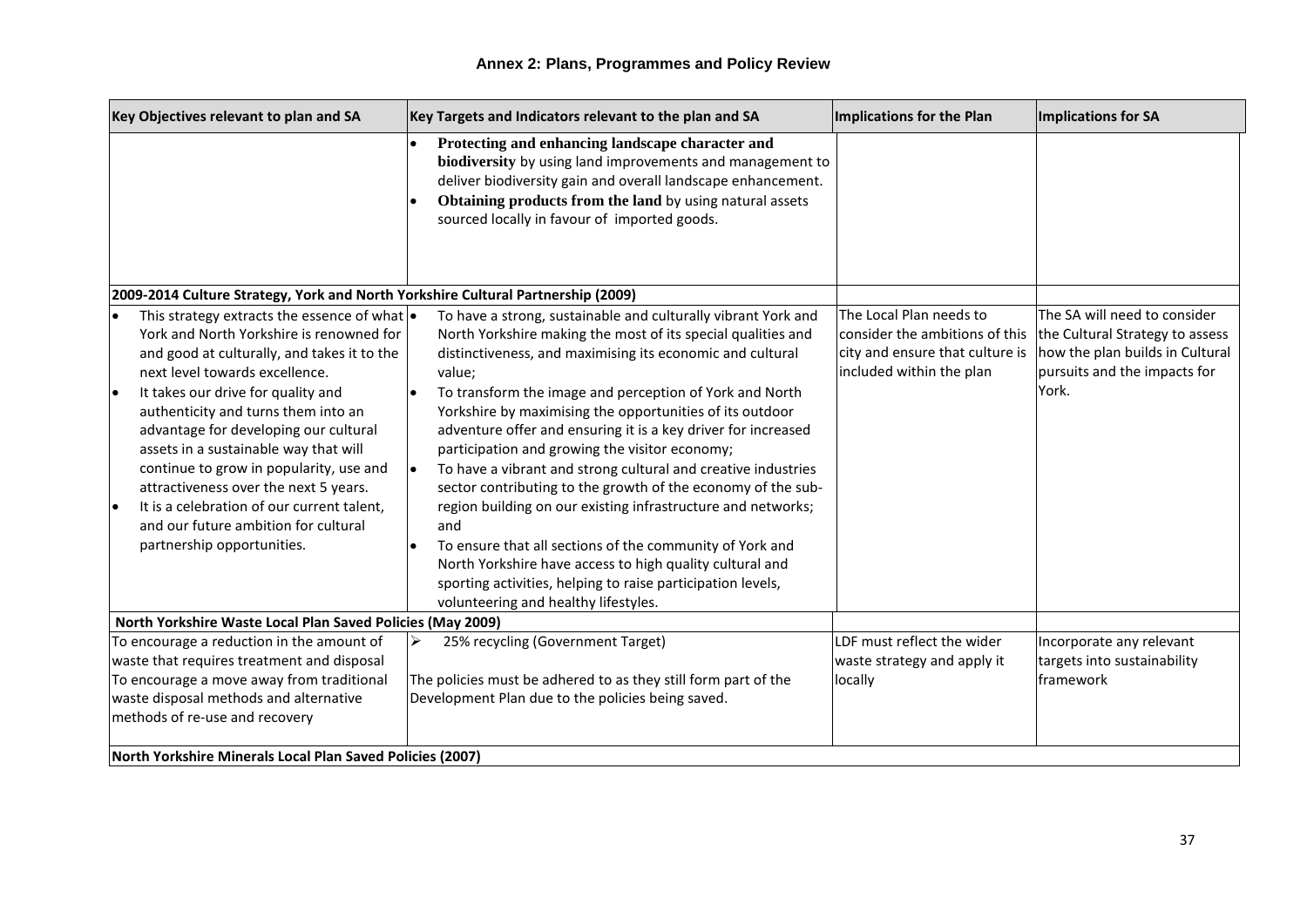| Key Objectives relevant to plan and SA                                                                                                                                                                                                                                                                                                                                                                                                                          | Key Targets and Indicators relevant to the plan and SA                                                                                                                                                                                                                                                                                                                                                                                                                                                                                                                                                                                                                                                                                                                                                                                                                                                  | Implications for the Plan                                                                                                                                                                                                                                                                     | <b>Implications for SA</b>                                           |
|-----------------------------------------------------------------------------------------------------------------------------------------------------------------------------------------------------------------------------------------------------------------------------------------------------------------------------------------------------------------------------------------------------------------------------------------------------------------|---------------------------------------------------------------------------------------------------------------------------------------------------------------------------------------------------------------------------------------------------------------------------------------------------------------------------------------------------------------------------------------------------------------------------------------------------------------------------------------------------------------------------------------------------------------------------------------------------------------------------------------------------------------------------------------------------------------------------------------------------------------------------------------------------------------------------------------------------------------------------------------------------------|-----------------------------------------------------------------------------------------------------------------------------------------------------------------------------------------------------------------------------------------------------------------------------------------------|----------------------------------------------------------------------|
| To ensure an adequate and steady supply of<br>minerals<br>To encourage greater use of alternatives to<br>primary resources<br>To minimise conflict with non-mineral<br>development<br>To sustain the contribution of mineral related<br>employment to the economy                                                                                                                                                                                               | The policies must be adhered to as they still form part of the<br>Development Plan due to the policies being saved.                                                                                                                                                                                                                                                                                                                                                                                                                                                                                                                                                                                                                                                                                                                                                                                     | LDF must reflect the wider<br>Minerals strategy and apply it<br>locally                                                                                                                                                                                                                       | Incorporate any relevant<br>targets into sustainability<br>framework |
| Countryside Character Volume 3: Yorkshire and the Humber (Countryside Agency, 1999)                                                                                                                                                                                                                                                                                                                                                                             |                                                                                                                                                                                                                                                                                                                                                                                                                                                                                                                                                                                                                                                                                                                                                                                                                                                                                                         |                                                                                                                                                                                                                                                                                               |                                                                      |
| The assessment was part of a national study<br>covering the whole of England. Part of the<br>study that covers York is the 'Vale of York'<br>area (Character Area 28). The assessment<br>looks at the key characteristics of the area,<br>the landscape character, historical and<br>cultural influences, building and settlements<br>and land cover. The document also assess<br>how the countryside is changing and what the<br>pressures are for the future. | The document sets out a number of recommendations for<br>'shaping the future'. In relation to the 'Vale of York' area these<br>are:<br>• There may be scope to enhance the landscape by attempting<br>to create new, larger areas of healthland on appropriate areas<br>of sandy soil<br>. New tree planting should be appropriate to the history of the<br>Vale and its open character. Management of the existing,<br>scattered, farm woodland should be addressed<br>• There is scope for progress in enhancing the riverine landscape<br>by integrated approaches to catchment and river corridor<br>management<br>. Where hedges and hedgerow trees have declined, restoration<br>and replanting may be appropriate to improve wildlife habitat<br>and to strengthen landscape structure<br>• Appropriate design of new development would ensure that the<br>character of settlements is enhanced. | The impact of the LDF policies<br>must be assessed on the<br>natural and built environment.<br>This landscape character<br>assessment provides the<br>framework to assess this<br>impact.<br>The recommendations set out<br>must be taken into account<br>when developing the LDF<br>policies | Incorporate any relevant<br>targets into sustainability<br>framework |
|                                                                                                                                                                                                                                                                                                                                                                                                                                                                 | Regional Forestry Framework: The Value of Trees in our Changing Region (Forestry Commission, 2005)                                                                                                                                                                                                                                                                                                                                                                                                                                                                                                                                                                                                                                                                                                                                                                                                      |                                                                                                                                                                                                                                                                                               |                                                                      |
| This strategy sets out priorities for managing<br>trees and woodland in the region for<br>economic, social and environmental gains.                                                                                                                                                                                                                                                                                                                             | Among the core aims are the need to increase woodland creation The LDF should integrate and facilitate the strategy's<br>in the reclamation of derelict and underused land, protect and<br>improve woodland Sites of Special Scientific Interest and Ancient<br>Woodlands, increase accessible woodland near to where people<br>live, increase the use of wood in sustainbale construction and as a<br>source of renewable energy and increase tress and woodland                                                                                                                                                                                                                                                                                                                                                                                                                                       | objectices, desired outocmes and action plan                                                                                                                                                                                                                                                  |                                                                      |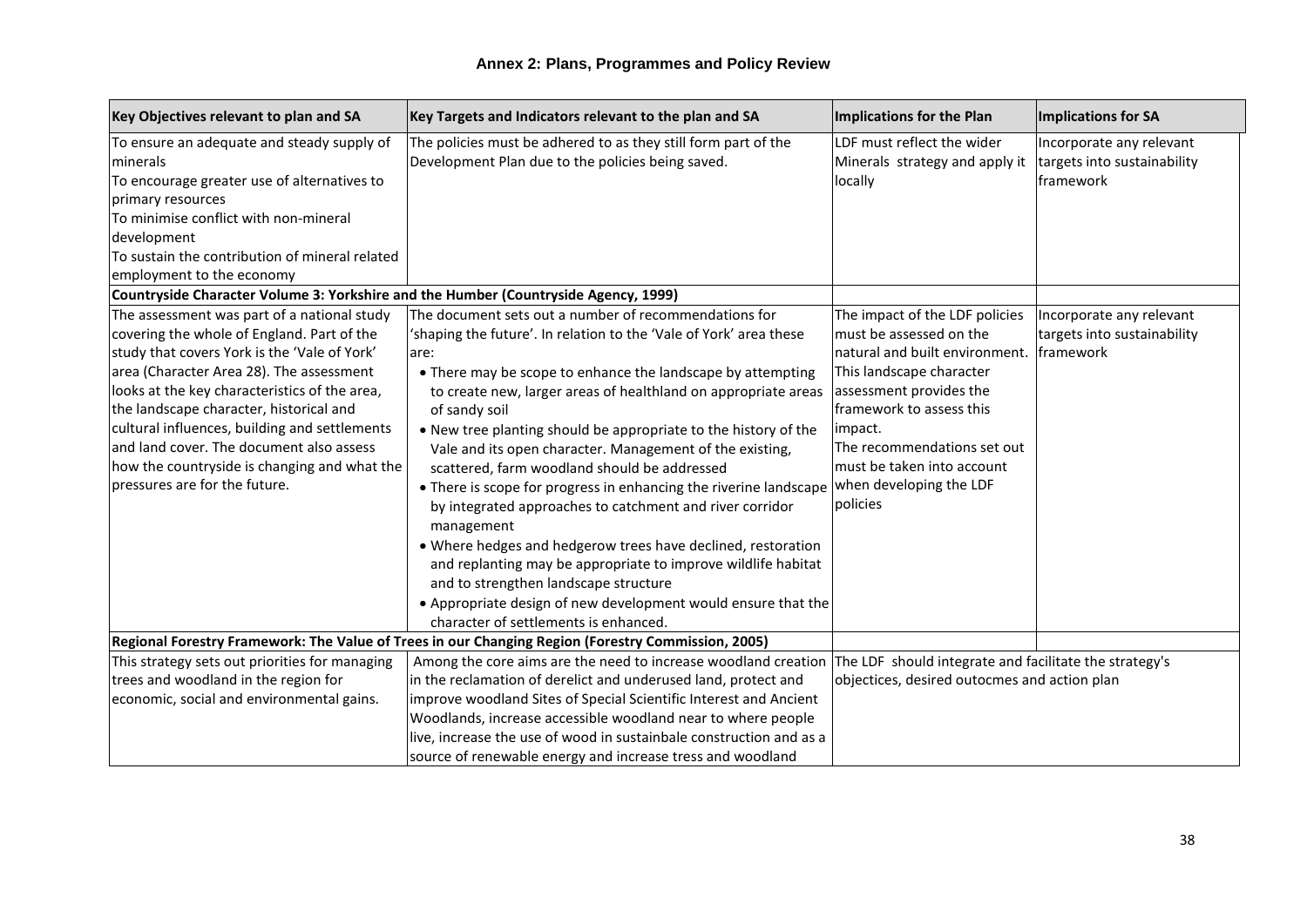| Key Objectives relevant to plan and SA                        | Key Targets and Indicators relevant to the plan and SA                                                        | Implications for the Plan                                   | Implications for SA        |
|---------------------------------------------------------------|---------------------------------------------------------------------------------------------------------------|-------------------------------------------------------------|----------------------------|
|                                                               | planting to help reduce flood risk                                                                            |                                                             |                            |
|                                                               |                                                                                                               |                                                             |                            |
|                                                               |                                                                                                               |                                                             |                            |
|                                                               |                                                                                                               |                                                             |                            |
| Yorkshire and Humber Rural Strategy (2006)                    |                                                                                                               |                                                             |                            |
| This strategy sets out the priorities of the                  | To deliver a Vision of 'a vibrant and sustainable future for rural                                            | LDF policies will need to reflect  Incorporate any relevant |                            |
| Yorkshire and Humber Region in tackling co-                   | Yorkshire and The Humber'. This should mean that rural Yorkshire   this guidance and any targets              |                                                             | targets into the framework |
| ordinating, funding and delivering the                        | and The Humber, and the communities within it, remains a place                                                | set.                                                        |                            |
|                                                               | outcomes of the UK Rural Strategy (2004). The where all those who live, work, play and visit can thrive while |                                                             |                            |
| Y&H Rural Framework sets out the priorities                   | maintaining and enhancing the natural environment. The 10 main                                                |                                                             |                            |
| for action to ensure these are targeted where objectives are: |                                                                                                               |                                                             |                            |
| needed at local level across the region, thus                 | Rural business development - encourage enterprise and<br>$\mathbf{1}$ .                                       |                                                             |                            |
| securing sustainable development outcomes.                    | innovation within new and established rural businesses, and                                                   |                                                             |                            |
|                                                               | provide a co-ordinated support infrastructure that helps them                                                 |                                                             |                            |
|                                                               | adapt to change.                                                                                              |                                                             |                            |
|                                                               | Employment, education and skills training - develop and<br>2.                                                 |                                                             |                            |
|                                                               | encourage participation in quality learning opportunities, and                                                |                                                             |                            |
|                                                               | support rural businesses in workforce development.                                                            |                                                             |                            |
|                                                               | Market towns - support market towns as hubs for the rural<br>Β.                                               |                                                             |                            |
|                                                               | economy and as service centres, providing locally based                                                       |                                                             |                            |
|                                                               | employment opportunities                                                                                      |                                                             |                            |
|                                                               | Sustainable tourism - develop, manage and promote rural<br>4.                                                 |                                                             |                            |
|                                                               | Yorkshire and The Humber as a high-quality 'sustainable                                                       |                                                             |                            |
|                                                               | tourism' destination.<br>Access to services - ensure that rural communities are                               |                                                             |                            |
|                                                               | l5.<br>characterised by high levels of inclusion and equitable access                                         |                                                             |                            |
|                                                               | to quality services that recognise demographic trends.                                                        |                                                             |                            |
|                                                               | Rural transport - understand and addresses transport needs<br>-6.                                             |                                                             |                            |
|                                                               | in rural areas through private, public and voluntary sector                                                   |                                                             |                            |
|                                                               | provision, to promote rural regeneration and tackle social                                                    |                                                             |                            |
|                                                               | exclusion.                                                                                                    |                                                             |                            |
|                                                               | Rural housing - understand and address housing needs in<br>7.                                                 |                                                             |                            |
|                                                               | rural areas, recognising and tackling issues of fuel poverty.                                                 |                                                             |                            |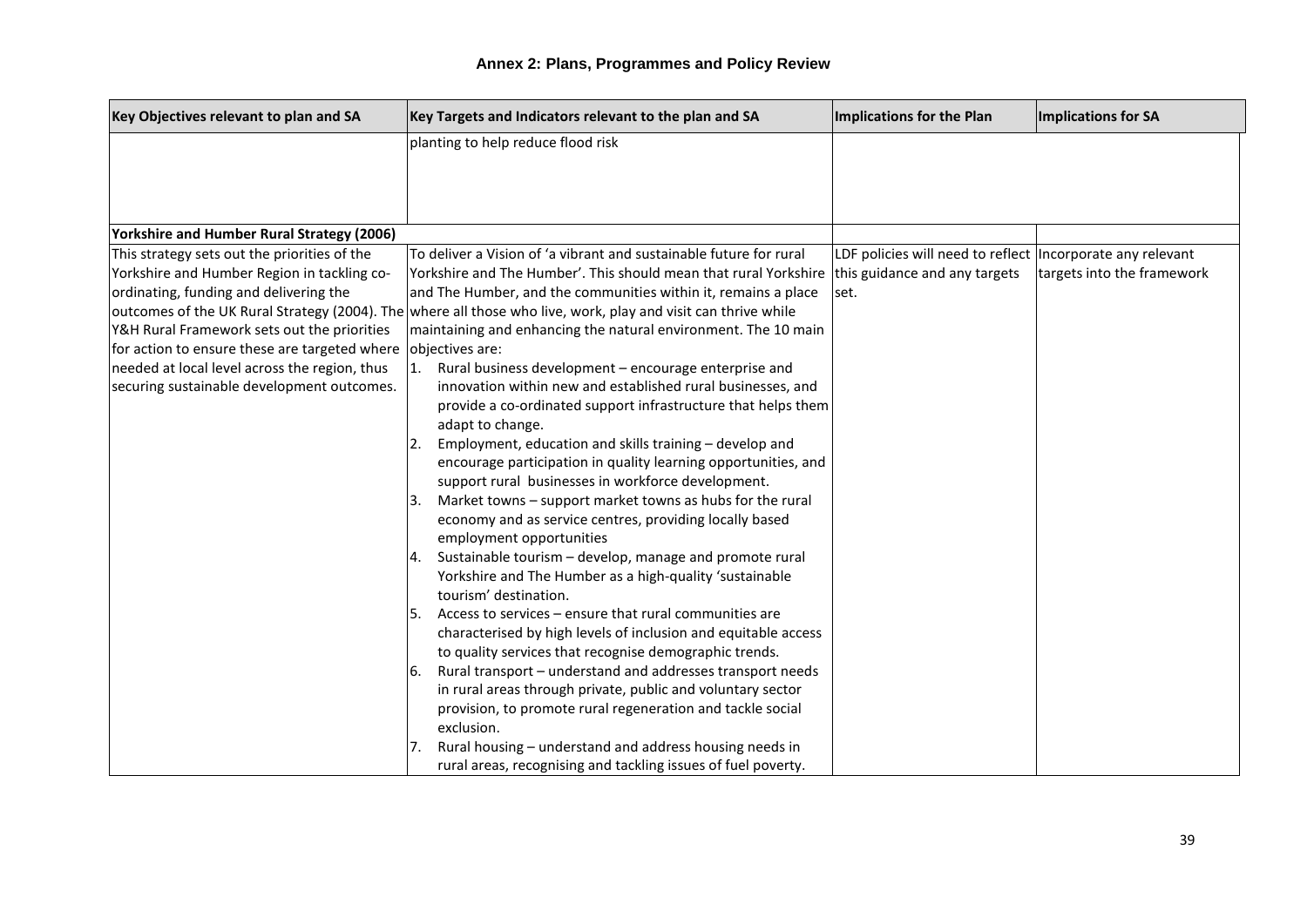| Key Objectives relevant to plan and SA                                                                                                                                                                                                                                                                                                                                                                                                                                                                                                                                                                    | Key Targets and Indicators relevant to the plan and SA                                                                                                                                                                                                                                                                                                                                                                                                                                                                                                                                                                                   | Implications for the Plan | Implications for SA                                                          |
|-----------------------------------------------------------------------------------------------------------------------------------------------------------------------------------------------------------------------------------------------------------------------------------------------------------------------------------------------------------------------------------------------------------------------------------------------------------------------------------------------------------------------------------------------------------------------------------------------------------|------------------------------------------------------------------------------------------------------------------------------------------------------------------------------------------------------------------------------------------------------------------------------------------------------------------------------------------------------------------------------------------------------------------------------------------------------------------------------------------------------------------------------------------------------------------------------------------------------------------------------------------|---------------------------|------------------------------------------------------------------------------|
|                                                                                                                                                                                                                                                                                                                                                                                                                                                                                                                                                                                                           | 8.<br>Rural communities - promote social cohesion, and encourage<br>and support the engagement of rural communities and the<br>active roles that they can play.<br>The natural environment – conserve and enhance the region's<br>9.<br>rural biodiversity, its distinctiveness, and the quality of its<br>natural and built environment<br>10. Promote a 'functional landscape'4 - where development<br>draws on and sustains the natural, cultural and built heritage<br>of the region's rural area.                                                                                                                                   |                           |                                                                              |
| Rights of Way Improvement Plan for North Yorkshire (NYCC, 2007)                                                                                                                                                                                                                                                                                                                                                                                                                                                                                                                                           |                                                                                                                                                                                                                                                                                                                                                                                                                                                                                                                                                                                                                                          |                           |                                                                              |
| Meet the present and likely future needs of the public.<br>Provide for exercise and other forms of open air recreation and enjoyment of North Yorkshire.<br>Meet the accessibility of local rights of way to blind or partially sighted persons and others with mobility<br>problems.<br>Contribute to the Government's four shared transport priorities which are central to the Local Transport Plan for<br>North Yorkshire. These are reducing congestion, improving air quality, enhancing accessibility and improving<br>safety.                                                                     | The main priorities of the strategy should be reflected in the<br>development of LDF policies                                                                                                                                                                                                                                                                                                                                                                                                                                                                                                                                            |                           |                                                                              |
|                                                                                                                                                                                                                                                                                                                                                                                                                                                                                                                                                                                                           | Climate Change Plan for Yorkshire and Humber 2009-2014 :Your Climate, Our Future (Yorkshire and Humber Climate Change Partnership, 2009)                                                                                                                                                                                                                                                                                                                                                                                                                                                                                                 |                           |                                                                              |
| This plan aims to drive the understanding and<br>action in terms of tackling climate change<br>within the region. The emphasis is now on<br>delivery rather than strategy. The vision for<br>the region in 10 years time is:<br>Climate Change mitigation and<br>lo<br>adaptation underpins future regional<br>strategies and has strong local and<br>regional leadership<br>The economy is more diverse and<br>١o<br>resource efficient with low carbon<br>products and services in all sectors.<br>Businesses use carbon trading effectively<br>I۰<br>to stimulate investment in emissions<br>reduction | The plans does not set targets but relies on national, regional local The LDF should embed climate<br>initiatives for delivery. The plan identifies gaps and where value<br>can be sort from the partnership as a way forward. There are 7<br>key priorities identified however:<br><b>Strategy and Monitoring</b><br>The built environment<br>Transport<br>Health services<br><b>Business</b><br>Land Management<br>Citizen Engagement<br>There are 3 cross cutting themes:<br>Energy: because the consumption of fossil fuel based<br>$\bullet$<br>energy sources is the biggest direct influence on the<br>volume of greenhouse gases | change within policy      | The SA should embed climate<br>change issues within the<br><b>Iframework</b> |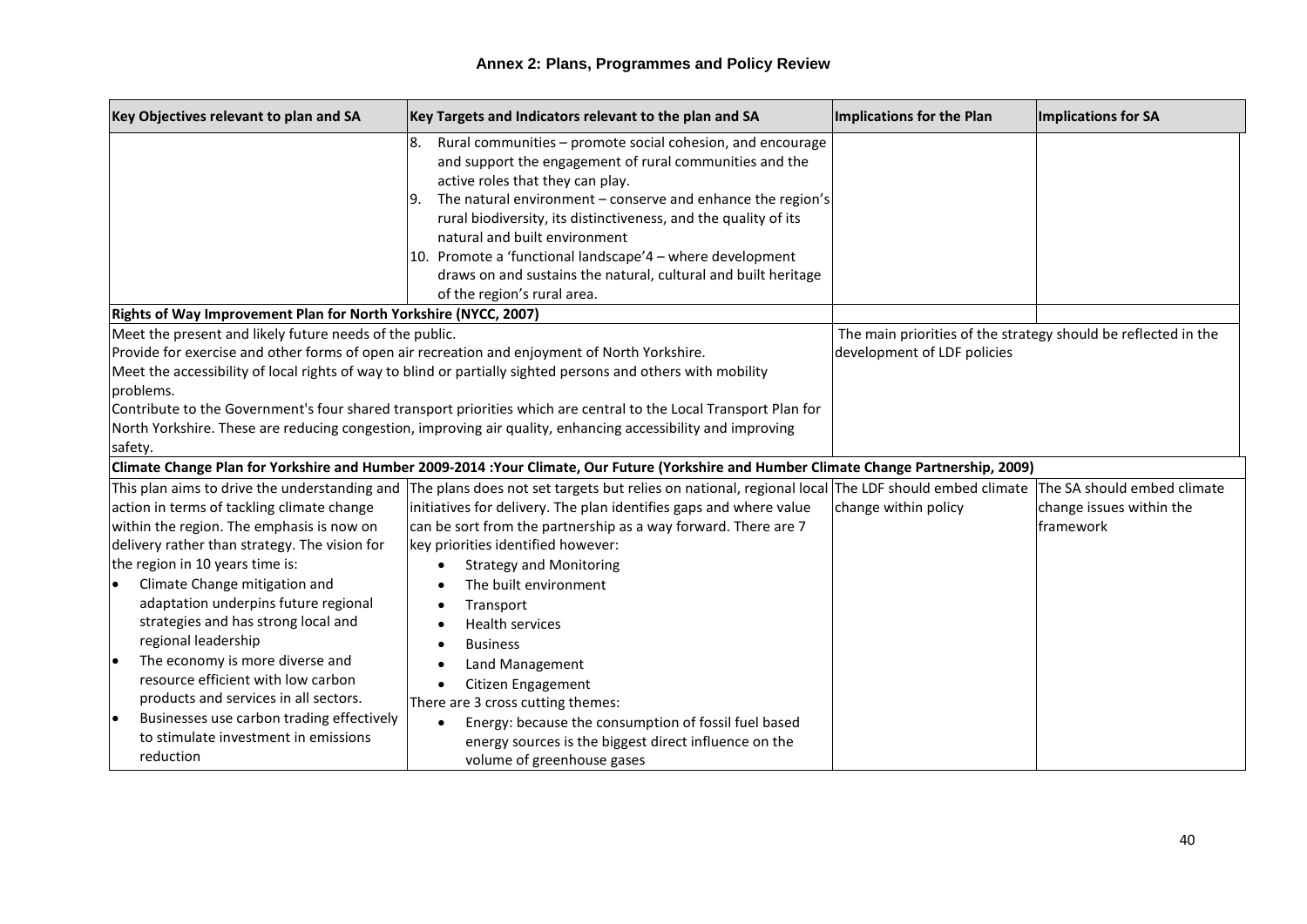|                                                                                                           | Key Objectives relevant to plan and SA                                                                                                                                                                                                                                                                                                                                                                                                                                                                                                                                                                                                                                                                                |              | Key Targets and Indicators relevant to the plan and SA                                                                                                                                                                                                                                                                                                                                                                                                                                                                                                                                                                                                                                                                                                                                                                                                                                                        | <b>Implications for the Plan</b>                                                  | Implications for SA                                                                                       |
|-----------------------------------------------------------------------------------------------------------|-----------------------------------------------------------------------------------------------------------------------------------------------------------------------------------------------------------------------------------------------------------------------------------------------------------------------------------------------------------------------------------------------------------------------------------------------------------------------------------------------------------------------------------------------------------------------------------------------------------------------------------------------------------------------------------------------------------------------|--------------|---------------------------------------------------------------------------------------------------------------------------------------------------------------------------------------------------------------------------------------------------------------------------------------------------------------------------------------------------------------------------------------------------------------------------------------------------------------------------------------------------------------------------------------------------------------------------------------------------------------------------------------------------------------------------------------------------------------------------------------------------------------------------------------------------------------------------------------------------------------------------------------------------------------|-----------------------------------------------------------------------------------|-----------------------------------------------------------------------------------------------------------|
| l e<br>waste growth is broken<br>$\bullet$<br>le<br>l e<br>weather events<br>l e<br>extreme weather<br>lo | The link between economic growth and<br>Car use is reducing year on year<br>All new development is zero carbon<br>We are better prepared for extreme<br>Agriculture and forestry benefit from<br>longer growing seasons whilst managing<br>soil quality, new pests and diseases, and<br>We are able to help the natural                                                                                                                                                                                                                                                                                                                                                                                               | $\bullet$    | Waste: Because waste streams are important potential<br>sources of materials and energy<br>Water: Because pressure on water resources and water<br>and sewerage infrastructure will increase.                                                                                                                                                                                                                                                                                                                                                                                                                                                                                                                                                                                                                                                                                                                 |                                                                                   |                                                                                                           |
| climate change.                                                                                           | environment stay healthy and adapt to                                                                                                                                                                                                                                                                                                                                                                                                                                                                                                                                                                                                                                                                                 |              |                                                                                                                                                                                                                                                                                                                                                                                                                                                                                                                                                                                                                                                                                                                                                                                                                                                                                                               |                                                                                   |                                                                                                           |
|                                                                                                           |                                                                                                                                                                                                                                                                                                                                                                                                                                                                                                                                                                                                                                                                                                                       |              | Economic Impact of Heritage in Yorkshire and Humber (Yorkshire and Humber Environment Forum, March 2010)                                                                                                                                                                                                                                                                                                                                                                                                                                                                                                                                                                                                                                                                                                                                                                                                      |                                                                                   |                                                                                                           |
| $\bullet$<br>lo<br>regions.                                                                               | The principal purpose of the study is to<br>provide evidence to underpin the role of<br>heritage in the emerging "Yorkshire and the<br>Humber Strategy" (formerly the Integrated<br>Regional Strategy). To meet this challenge,<br>the study is presented in three parts.<br>Part I - Understanding the Economic<br>Impacts of Heritage - through the<br>qualitative consideration of case studies<br>Part II - Measuring the Economic Impact<br>of Heritage - a quantitative assessment of<br>the overall economic impact of historic<br>assets to the region and its four sub-<br>Part III - Maximising the Economic Impact<br>of Heritage - sign-posting where the best<br>potential may be for heritage assets to | destination; | . No targets but key recommendations:<br>• the opportunity to make better use of post-industrial<br>revolution heritage, which the Sheffield City Region and Leeds<br>City Region are rich in;<br>• the opportunity to build upon historic events such as the St<br>Ledger horse race and York Mystery Cycle to increase heritage<br>tourism by visitors from outside the region;<br>• promote groups of assets which can be very powerful in<br>attracting visitors from outside the region;<br>· encourage Local Authorities and other stakeholders to consider<br>the opportunities heritage can provide as a core<br>• renaissance/regeneration theme in a town to ensure that<br>heritage assets are providing the greatest input to economic<br>growth they can;<br>• given the increase in holidays within the UK and the expected<br>increase in this trend, promote the region as a heritage holiday | The LDF should use<br>this evidence base to<br>influence its heritage<br>policies | The SA should take account of<br>the recommendations and<br>balance them with other SA<br>considerations. |
|                                                                                                           | have the greatest economic impacts in<br>the years ahead in the region.                                                                                                                                                                                                                                                                                                                                                                                                                                                                                                                                                                                                                                               |              | . help building owners think through the potential to re-use<br>heritage buildings for holiday let accommodation;                                                                                                                                                                                                                                                                                                                                                                                                                                                                                                                                                                                                                                                                                                                                                                                             |                                                                                   |                                                                                                           |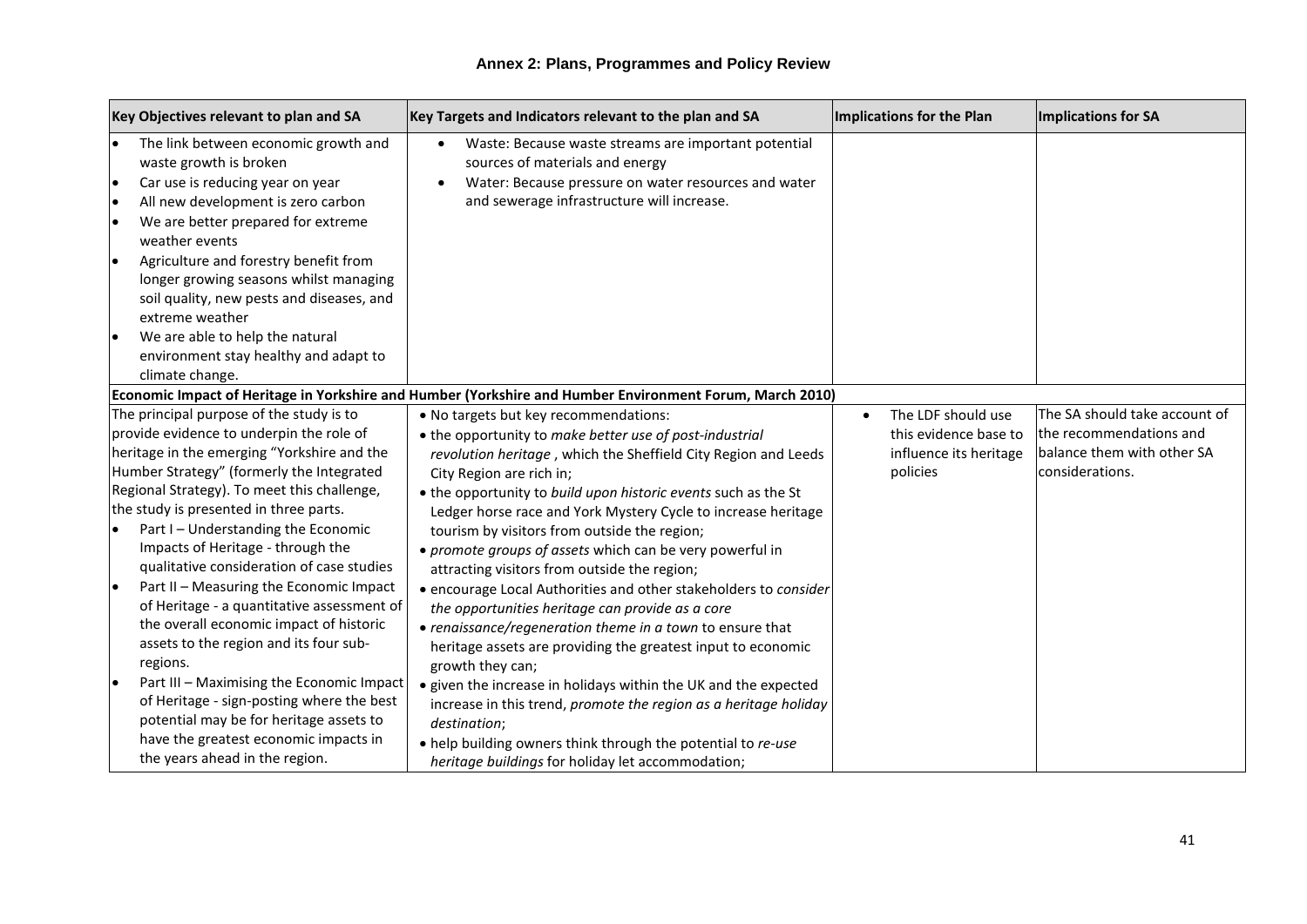| Key Objectives relevant to plan and SA                              | Key Targets and Indicators relevant to the plan and SA                                                                                                                                                                                                                                                                                                                                                                                                                                                                                                                                                                                                                                                                                             | Implications for the Plan                                         | Implications for SA    |
|---------------------------------------------------------------------|----------------------------------------------------------------------------------------------------------------------------------------------------------------------------------------------------------------------------------------------------------------------------------------------------------------------------------------------------------------------------------------------------------------------------------------------------------------------------------------------------------------------------------------------------------------------------------------------------------------------------------------------------------------------------------------------------------------------------------------------------|-------------------------------------------------------------------|------------------------|
|                                                                     | • use the current property market slow-down to build developer<br>• awareness of opportunities and best practice with heritage<br>buildings;<br>• provide guidance on the type of office environment that can<br>be provided in heritage buildings and the issues/cost involved;<br>· potential to assist developers and Local Authorities to think<br>through alternative uses that are less impacted by markets,<br>need to be in town centres and are sustainable;<br>• develop a closer and more supportive relationship with<br>Conservation Officers; and<br>• to ensure that heritage is considered at the outset of site<br>· masterplanning, could there be potential for English Heritage<br>to offer an advisory service to developers? |                                                                   |                        |
|                                                                     | Historic environment Strategy for Yorkshire and the Humber Region (Yorkshire and the Humber Historic Environment Forum 2009-2013)                                                                                                                                                                                                                                                                                                                                                                                                                                                                                                                                                                                                                  |                                                                   |                        |
| This Strategy aims to harness enthusiasm for                        | Outcomes setting out what they want to achieve for the future:                                                                                                                                                                                                                                                                                                                                                                                                                                                                                                                                                                                                                                                                                     | The LDF should take                                               | The SA should take     |
| the historic environment, providing a                               | Theme A: Making the Case for the Region's historic environment                                                                                                                                                                                                                                                                                                                                                                                                                                                                                                                                                                                                                                                                                     | consideration of the Strategy in consideration of the anticipated |                        |
| framework for its management and providing $\left  \bullet \right $ | A1: Our knowledge and understanding of the historic                                                                                                                                                                                                                                                                                                                                                                                                                                                                                                                                                                                                                                                                                                | planning for heritage issues                                      | outcomes within the SA |
| a basis to guide regional policy and decision                       | environment of Yorkshire and the Humber is increased and                                                                                                                                                                                                                                                                                                                                                                                                                                                                                                                                                                                                                                                                                           | land assets                                                       | <b>Iframework</b>      |
| making.                                                             | used effectively to inform its future management                                                                                                                                                                                                                                                                                                                                                                                                                                                                                                                                                                                                                                                                                                   |                                                                   |                        |
|                                                                     | A2: The historic environment is widely recognised as a major                                                                                                                                                                                                                                                                                                                                                                                                                                                                                                                                                                                                                                                                                       |                                                                   |                        |
| <b>Vision</b>                                                       | contributor to the life of the Region and is reflected in the                                                                                                                                                                                                                                                                                                                                                                                                                                                                                                                                                                                                                                                                                      |                                                                   |                        |
| To make the conservation and sustainable                            | Region's strategies, policies and plans                                                                                                                                                                                                                                                                                                                                                                                                                                                                                                                                                                                                                                                                                                            |                                                                   |                        |
| management of our historic environment the                          | Theme B: Understanding and enjoying the Historic Environment                                                                                                                                                                                                                                                                                                                                                                                                                                                                                                                                                                                                                                                                                       |                                                                   |                        |
| passionate concern of everyone in the                               | B1: The historic environment becomes a more accessible part<br>l.                                                                                                                                                                                                                                                                                                                                                                                                                                                                                                                                                                                                                                                                                  |                                                                   |                        |
| Yorkshire and the Humber Region, by raising                         | of our everyday lives                                                                                                                                                                                                                                                                                                                                                                                                                                                                                                                                                                                                                                                                                                                              |                                                                   |                        |
| awareness of its value to peoples' lives and to $\vert_{\bullet}$   | B2: The historic environment is used as a resource and                                                                                                                                                                                                                                                                                                                                                                                                                                                                                                                                                                                                                                                                                             |                                                                   |                        |
| the health of the economy."                                         | venue for education, lifelong learning and skills training                                                                                                                                                                                                                                                                                                                                                                                                                                                                                                                                                                                                                                                                                         |                                                                   |                        |
|                                                                     | Theme C: Utilising our Historic Environment                                                                                                                                                                                                                                                                                                                                                                                                                                                                                                                                                                                                                                                                                                        |                                                                   |                        |
| <b>Aims</b>                                                         | C1: The special character of this Region is conserved through                                                                                                                                                                                                                                                                                                                                                                                                                                                                                                                                                                                                                                                                                      |                                                                   |                        |
| act as an advocacy document - to                                    | development and regeneration which harnesses the historical                                                                                                                                                                                                                                                                                                                                                                                                                                                                                                                                                                                                                                                                                        |                                                                   |                        |
| broaden awareness and understanding                                 | context of local areas and helps to realize the potential of the                                                                                                                                                                                                                                                                                                                                                                                                                                                                                                                                                                                                                                                                                   |                                                                   |                        |
| and change the way organizations                                    | historic environment                                                                                                                                                                                                                                                                                                                                                                                                                                                                                                                                                                                                                                                                                                                               |                                                                   |                        |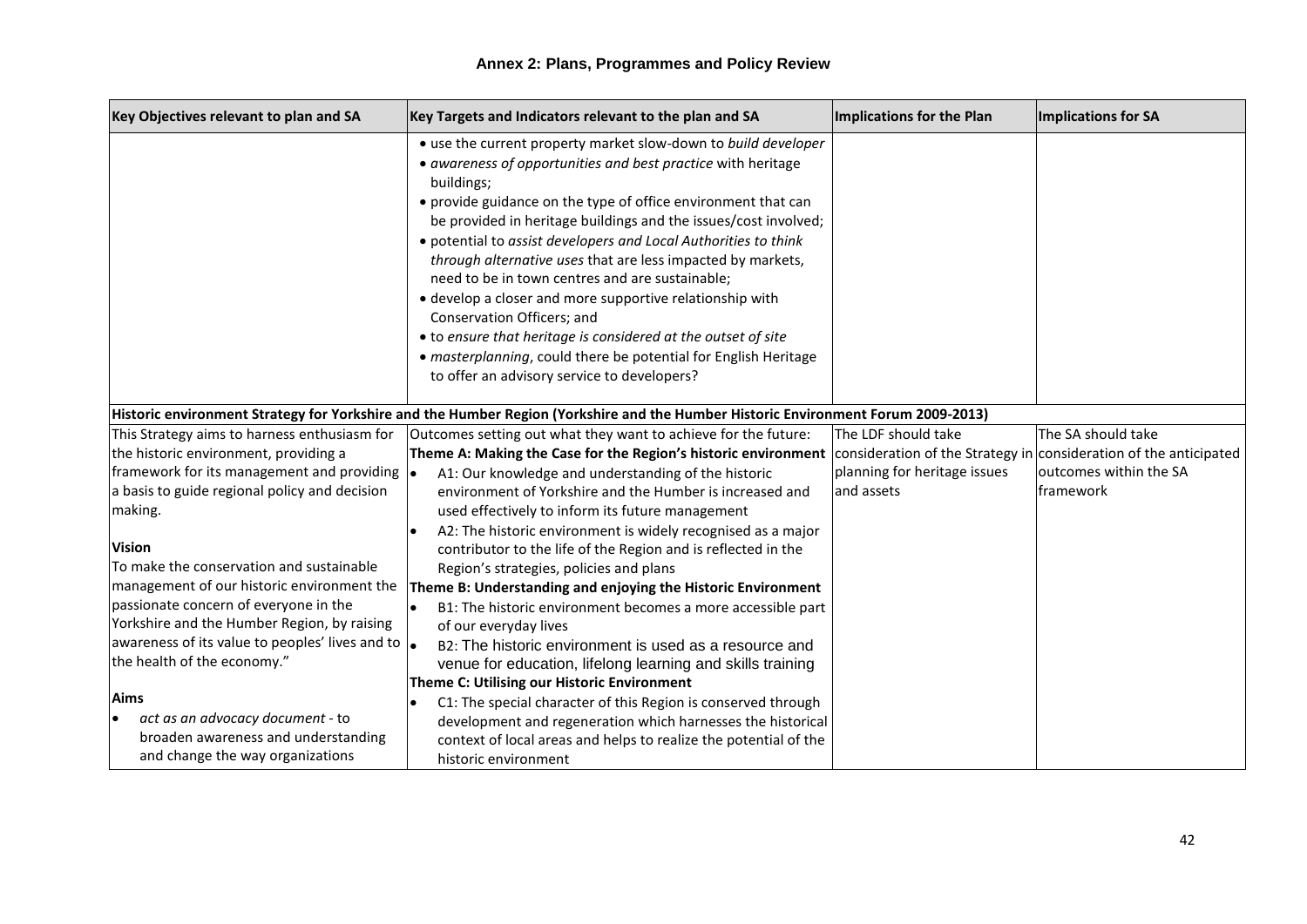|          | Key Objectives relevant to plan and SA                                                                                                                                                                                                                                                                                                                                                                                                                                                                                                                                                                                           | Key Targets and Indicators relevant to the plan and SA                                                                                                                                                                                                                                                                                                                                                                                                                                                                                                                                                                                                                                                                                                                                                                                                                                                                                                                                                                                          | Implications for the Plan                                   | <b>Implications for SA</b>                                                                                |
|----------|----------------------------------------------------------------------------------------------------------------------------------------------------------------------------------------------------------------------------------------------------------------------------------------------------------------------------------------------------------------------------------------------------------------------------------------------------------------------------------------------------------------------------------------------------------------------------------------------------------------------------------|-------------------------------------------------------------------------------------------------------------------------------------------------------------------------------------------------------------------------------------------------------------------------------------------------------------------------------------------------------------------------------------------------------------------------------------------------------------------------------------------------------------------------------------------------------------------------------------------------------------------------------------------------------------------------------------------------------------------------------------------------------------------------------------------------------------------------------------------------------------------------------------------------------------------------------------------------------------------------------------------------------------------------------------------------|-------------------------------------------------------------|-----------------------------------------------------------------------------------------------------------|
| le<br>I٠ | perceive and value the historic<br>environment, clarifying and emphasising<br>why it matters;<br>act as a basis for integrating the historic<br>environment with the ambitions of other<br>agencies - providing a framework to<br>support, guide and inform the<br>development of regional and local policy<br>e.g. Integrated Regional Strategy, Local<br>Area Agreements, Local Development<br>Frameworks, Sustainable Community<br>Plans, City Region and Sub-Regional<br>Plans;<br>provide a focus to inspire historic<br>clear direction for activity and outlining<br>priorities to secure the effective<br>in the future. | C2: More effective planning and management of change is<br>developed through a wider understanding of historic<br>environment issues<br>C3: The historic environment contributes fully to the life of<br>l.<br>the Region and helps to create distinctive sustainable<br>neighbourhoods<br>C4: Historic landscapes are effectively conserved and<br>l e i<br>enhanced for future generations<br>C5: The historic environment of the Region's coastal and<br>l.<br>marine areas are understood, protected and enhanced<br>C6: The historic environment continues to form a major part<br>$\bullet$<br>of the Region's tourism economy welcoming visitors and the<br>positive benefits they bring<br>Theme D: Caring for our Historic Environment<br>environment work in the Region - giving a $ D1$ : The historic environment is effectively managed and<br>maintained<br>D2: The Region has the people with the skills needed to manage<br>management of our historic environment and conserve the historic environment for future generations |                                                             |                                                                                                           |
|          | Regional Biodiversity Strategy for Yorkshire and Humber (Y&H Biodiversity Forum, 2009)                                                                                                                                                                                                                                                                                                                                                                                                                                                                                                                                           |                                                                                                                                                                                                                                                                                                                                                                                                                                                                                                                                                                                                                                                                                                                                                                                                                                                                                                                                                                                                                                                 |                                                             |                                                                                                           |
|          | The Yorkshire and Humber Regional<br>Biodiversity Strategy has been developed by<br>the Yorkshire and Humber Regional<br>Biodiversity Forum (YHBF). It sets a<br>framework for the integration of biodiversity<br>into our regional and local policies,<br>programmes and<br>processes, and promotes a more joined up<br>approach to biodiversity. It complements and<br>implements the biodiversity elements of the<br>Regional Spatial Strategy. The strategy also<br>represents the region's contribution to the<br>England Biodiversity Strategy and the UK                                                                  | Theme A: Protecting the best sites for wildlife in the region<br>. No net loss from current known baseline<br>• 100% of LAs to have identified lists of local sites within their<br>plans by 2011<br>• 100% of plans with appropriate policies/targets<br>. No net loss and net gain achieved in priority areas<br>• 95% of SSSI in favourable or non-favourable recovering<br>condition by 2010-06-02 95% of biodiversity action plan<br>priority habitats and species in appropriate management by<br>2015<br>• All SSSI to under go condition assessment monitoring within a<br>6 year cycle                                                                                                                                                                                                                                                                                                                                                                                                                                                 | The Local Plan should take<br>consideration of the strategy | The SA should use the strategy<br>to inform the SA Framework in<br>terms of sub-objectives and<br>targets |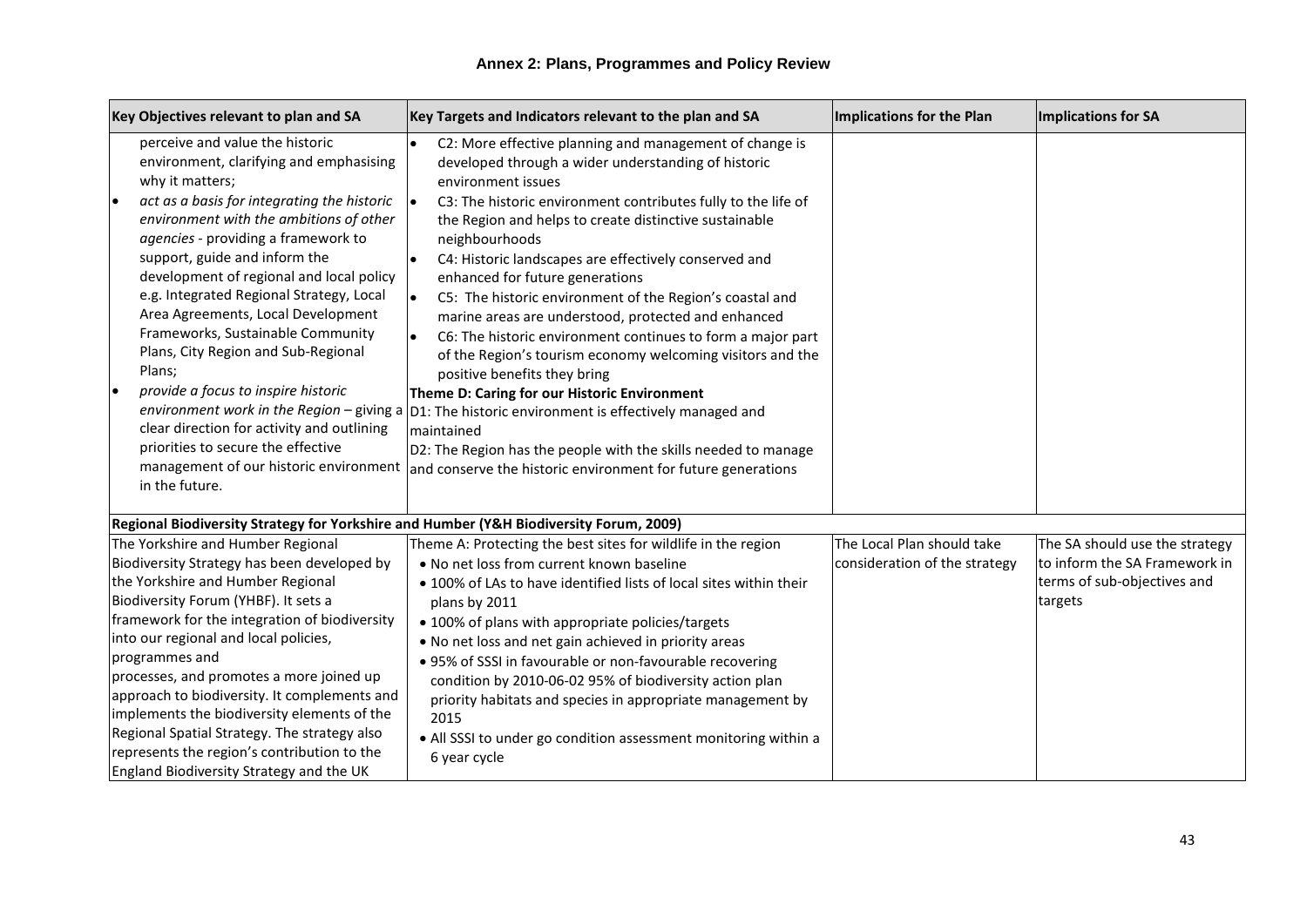| Key Objectives relevant to plan and SA | Key Targets and Indicators relevant to the plan and SA                                                                       | Implications for the Plan | Implications for SA |
|----------------------------------------|------------------------------------------------------------------------------------------------------------------------------|---------------------------|---------------------|
| Biodiversity Action Plan.              | • Monitoring programmes established and signed up to by all<br>LAs and wildlife organisations                                |                           |                     |
|                                        | Theme B: Focussing conservation action on the region's Priority                                                              |                           |                     |
|                                        | <b>Habitats and Species</b>                                                                                                  |                           |                     |
|                                        | • Achieve all regional targets for maintenance, restoration and<br>expansion by 2015                                         |                           |                     |
|                                        | . 100% of available resources utilised to achieve regional and UK<br><b>BAP targets</b>                                      |                           |                     |
|                                        | • Regional data gaps identified and costed survey programme of<br>delivery in place                                          |                           |                     |
|                                        | Theme C: Improving functional habitat networks and enhancing<br>the wider environment                                        |                           |                     |
|                                        | . YHBF endorsed regional habitat network map by 2010                                                                         |                           |                     |
|                                        | • All regional targets for habitats and species in appropriate<br>management by 2015                                         |                           |                     |
|                                        | • All high priority habitat networks identified and proactively<br>conserved through appropriate delivery/funding mechanisms |                           |                     |
|                                        | • 100% of statutory plans with habitat networks identified in<br>appropriate policies                                        |                           |                     |
|                                        | Theme D: Developing a robust evidence base for the region                                                                    |                           |                     |
|                                        | • Update the habitat inventory and priority species data sets<br>publicly available through NBN                              |                           |                     |
|                                        | • Annual audits of the region's species and habitats produced<br>through YHEDN                                               |                           |                     |
|                                        | • Evidence used to incorporate biodiversity in all future social<br>and economic strategies                                  |                           |                     |
|                                        | • Yorkshire and Humber Environmental data network<br>established                                                             |                           |                     |
|                                        | Theme E: Engaging people with the region's biodiversity                                                                      |                           |                     |
|                                        | • All LAs to have at least one Local Nature reserve                                                                          |                           |                     |
|                                        | • 100% of new/revised sustainable Community Strategies to                                                                    |                           |                     |
|                                        | include targets for biodiversity.                                                                                            |                           |                     |
|                                        | Theme F: Helping the region's biodiversity adapt to climate                                                                  |                           |                     |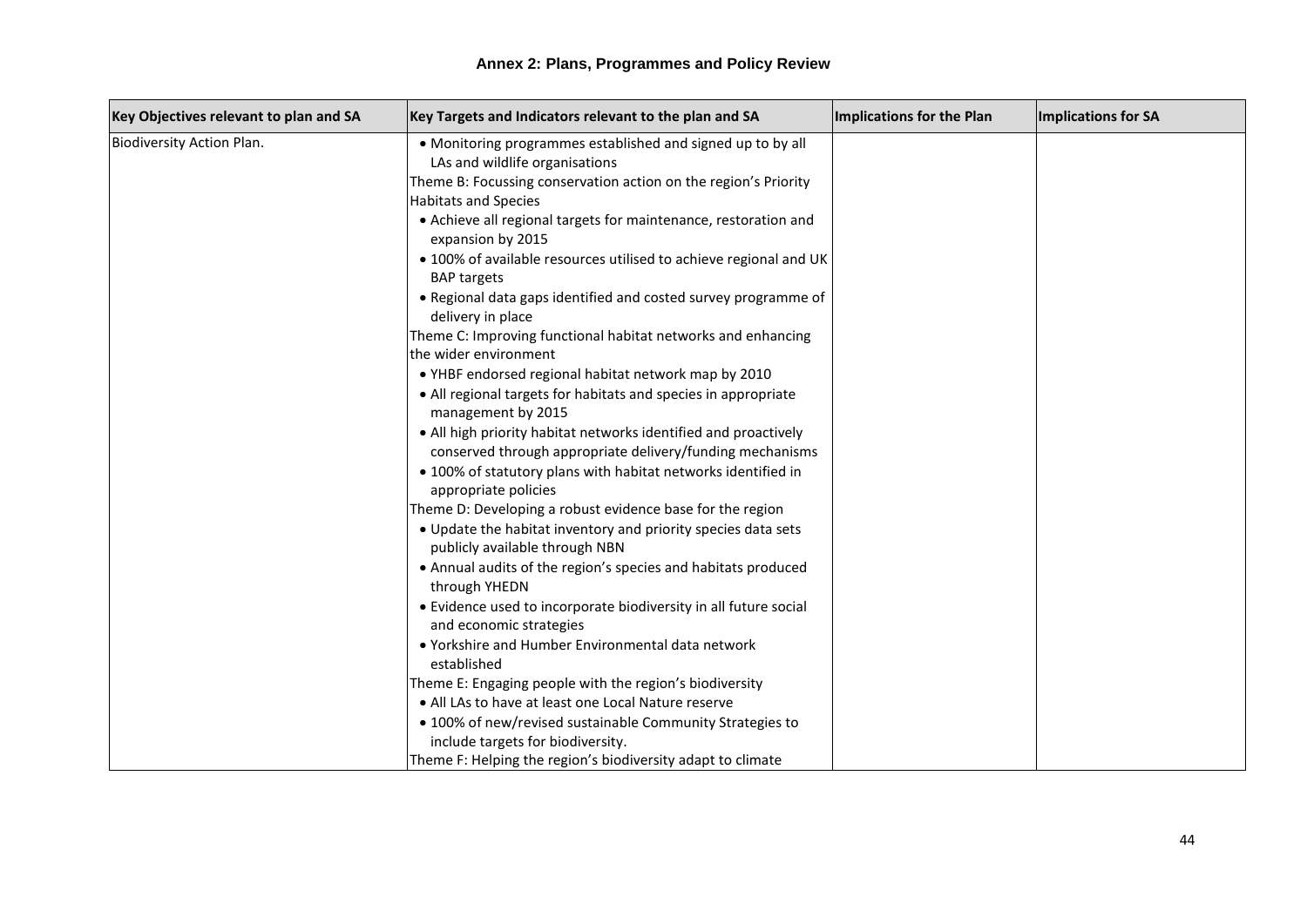| Key Objectives relevant to plan and SA                                                                                                                                                                                                                                                                              | Key Targets and Indicators relevant to the plan and SA                                                                                                                                                                                                                                                                                                                                                                                                                                                                                                                                                                                                                                                                                                                                                                                                                                                                                                              | Implications for the Plan                                                                          | Implications for SA                                                                                                 |
|---------------------------------------------------------------------------------------------------------------------------------------------------------------------------------------------------------------------------------------------------------------------------------------------------------------------|---------------------------------------------------------------------------------------------------------------------------------------------------------------------------------------------------------------------------------------------------------------------------------------------------------------------------------------------------------------------------------------------------------------------------------------------------------------------------------------------------------------------------------------------------------------------------------------------------------------------------------------------------------------------------------------------------------------------------------------------------------------------------------------------------------------------------------------------------------------------------------------------------------------------------------------------------------------------|----------------------------------------------------------------------------------------------------|---------------------------------------------------------------------------------------------------------------------|
|                                                                                                                                                                                                                                                                                                                     | change<br>• Regional vision/opportunities map produced<br>• 100% of biodiversity delivery plans to include appropriate<br>actions<br>• All sites and species vulnerable to climate change identified<br>within the region and mangement plans developed to<br>minimise effects<br>. No net loss or damage to biodiversity sites due to biofuel<br>production.                                                                                                                                                                                                                                                                                                                                                                                                                                                                                                                                                                                                       |                                                                                                    |                                                                                                                     |
|                                                                                                                                                                                                                                                                                                                     | Environmental Limits in Yorkshire and Humber: a discussion Paper by YHEF for Yorkshire and Humber (2007)                                                                                                                                                                                                                                                                                                                                                                                                                                                                                                                                                                                                                                                                                                                                                                                                                                                            |                                                                                                    |                                                                                                                     |
| 3 types of environmental limits are discussed<br>under one rationale: "One Planet Living"<br>limits of the natural environment to support<br>itself<br>limits on the capacity of the natural<br>environment to support humanity<br>limits on the ability of the human habitat to<br>cope with environmental change. | Main principles of living within environmental limits:<br>Making Space for Environmental Capital<br>$\bullet$<br><b>Ecosystem functions</b><br>$\bullet$<br>Water and Flood management<br>$\bullet$<br>Renewable energy and waste management<br>Social and cultural functions<br>$\bullet$<br>Reducing pollution and waste in the round<br>$\bullet$<br>Reducing all pollution outputs<br>Turning pollutants into resources<br>Increasing the environments capacity to process pollution<br>Reducing Consumption of Environmental Capital<br>Need to understand environmental asset to know how to manage<br>it / the situation:<br>The technical 'holding' limit that must be maintained to avoid<br>further environmental degradation<br>The political/ cultural limit that is deemed by society to be an<br>acceptable level of environmental impact<br>The restorative limit that enables environmental conditions to<br>improve and risks to society to reduce | Consideration of the principles The SA should consider the<br>set out by this discussion<br>paper. | findings and understand the<br>principles of the environmental<br>limits discussion to apply it<br>within analysis. |
|                                                                                                                                                                                                                                                                                                                     | Delivering Sustainable Energy in North Yorkshire (Produced for a partnership of North Yorkshire LA, Oct 2005)                                                                                                                                                                                                                                                                                                                                                                                                                                                                                                                                                                                                                                                                                                                                                                                                                                                       |                                                                                                    |                                                                                                                     |
| Aim of the document is to set out and advise                                                                                                                                                                                                                                                                        | Targets to reduce CO2 emissions from energy are in line with the                                                                                                                                                                                                                                                                                                                                                                                                                                                                                                                                                                                                                                                                                                                                                                                                                                                                                                    | The LDF should take this into                                                                      | The SA should take                                                                                                  |
| on the opportunities and structure in                                                                                                                                                                                                                                                                               | energy hierarchy:                                                                                                                                                                                                                                                                                                                                                                                                                                                                                                                                                                                                                                                                                                                                                                                                                                                                                                                                                   | consideration                                                                                      | consideration of the                                                                                                |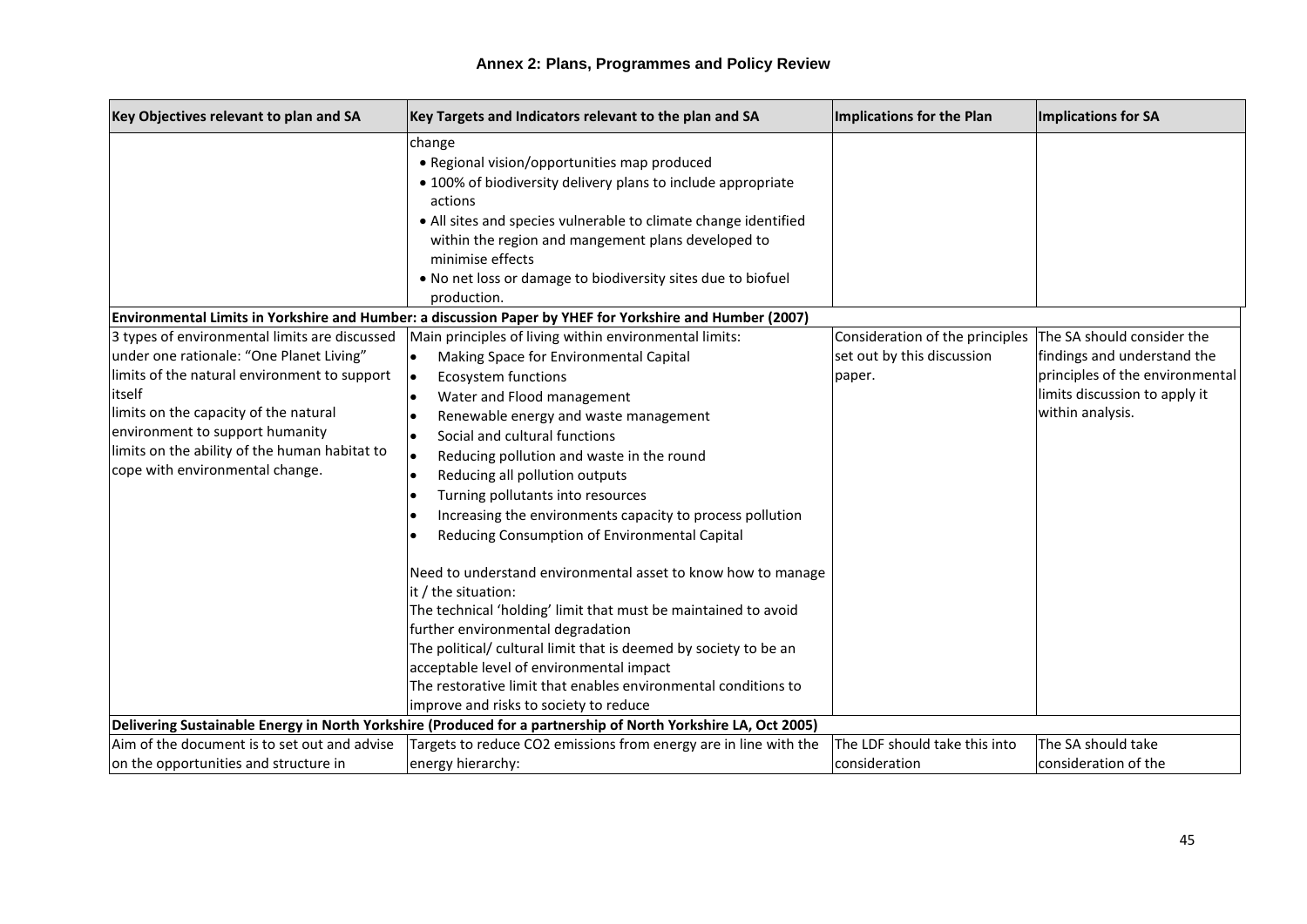| Key Objectives relevant to plan and SA                                                                                                                                                                                                                                                                                                                                                                                                                                                                                                                                                                                                                                                                                                                                                                                                                                                                          | Key Targets and Indicators relevant to the plan and SA                                                                                                                                                                                                                                                                                                                                                                                                                                                                                                                                                                   | <b>Implications for the Plan</b>                                                  | Implications for SA                                                         |
|-----------------------------------------------------------------------------------------------------------------------------------------------------------------------------------------------------------------------------------------------------------------------------------------------------------------------------------------------------------------------------------------------------------------------------------------------------------------------------------------------------------------------------------------------------------------------------------------------------------------------------------------------------------------------------------------------------------------------------------------------------------------------------------------------------------------------------------------------------------------------------------------------------------------|--------------------------------------------------------------------------------------------------------------------------------------------------------------------------------------------------------------------------------------------------------------------------------------------------------------------------------------------------------------------------------------------------------------------------------------------------------------------------------------------------------------------------------------------------------------------------------------------------------------------------|-----------------------------------------------------------------------------------|-----------------------------------------------------------------------------|
| delivering renewable energy within the<br>region.<br>The document sets out how different<br>technologies could be incorporated within the  .<br>region.<br>Water Resources Management Plan (Yorkshire Water, 2010-2035)<br>The plan incorporates future pressures on<br>supply and demand driven by predicted<br>changes to the climate. It also incorporates<br>future changes to the Yorkshire population,<br>housing, future water use and metering<br>trends.<br>The plan provides a response to development<br>and growth within Yorkshire that is balanced<br>and sustainable, whilst maintaining a<br>minimum level of service of no more than one<br>hosepipe ban per 25 years, in line with the<br>Yorkshire Water Drought Plan. It takes into<br>account future greenhouse gas emissions, the<br>potential impact of abstraction on the<br>environment and the volume of water lost<br>through leaks. | Use less energy by avoiding waste (Be mean)<br>$\bullet$<br>Use energy efficiently (be lean)<br>Use energy generated from renewable sources (be Green)<br>l e<br>Use any remaining energy required from the least polluting<br>sources of fossil fuels in the most efficient manner (Be Clean)<br>The Plan forecasts a deficit in the supply demand balance from<br>2018/2019. This deficit is cause primarily by the loss of yield due<br>to climate change. To meet the supply demand deficit the the<br>preferred solution is a balance of demand reduction options and<br>the development of existing or new assets. | The Local Plan should promote This should be included for<br>resource efficiency. | appropriate technologies.<br>consideration in the baseline<br>and analysis. |
| North Yorkshire Local Transport Plan 2011-16                                                                                                                                                                                                                                                                                                                                                                                                                                                                                                                                                                                                                                                                                                                                                                                                                                                                    |                                                                                                                                                                                                                                                                                                                                                                                                                                                                                                                                                                                                                          |                                                                                   |                                                                             |
| The third North Yorkshire Local Transport Plan Objectives:<br>(LTP3) is made up of two main sections Part 1<br>for North Yorkshire. This is intended to cover<br>a ten to 15 year time period and sets out:<br>what we hope to achieve through LTP3<br>(and subsequent LTPs);<br>the main issues facing residents and<br>l                                                                                                                                                                                                                                                                                                                                                                                                                                                                                                                                                                                      | • supporting flourishing local economies by delivering reliable and<br>of the LTP is the Local Transport Strategy (LTS) efficient transport networks and services (local economies);<br>• reducing the impact of transport on the natural and built<br>environment and tackling climate change (environment and<br>climate change);<br>• improving transport safety and security and promoting healthier<br>travel (safety and healthier travel);                                                                                                                                                                        |                                                                                   | The Plan should consider the<br>indicators and targets to be<br>achieved.   |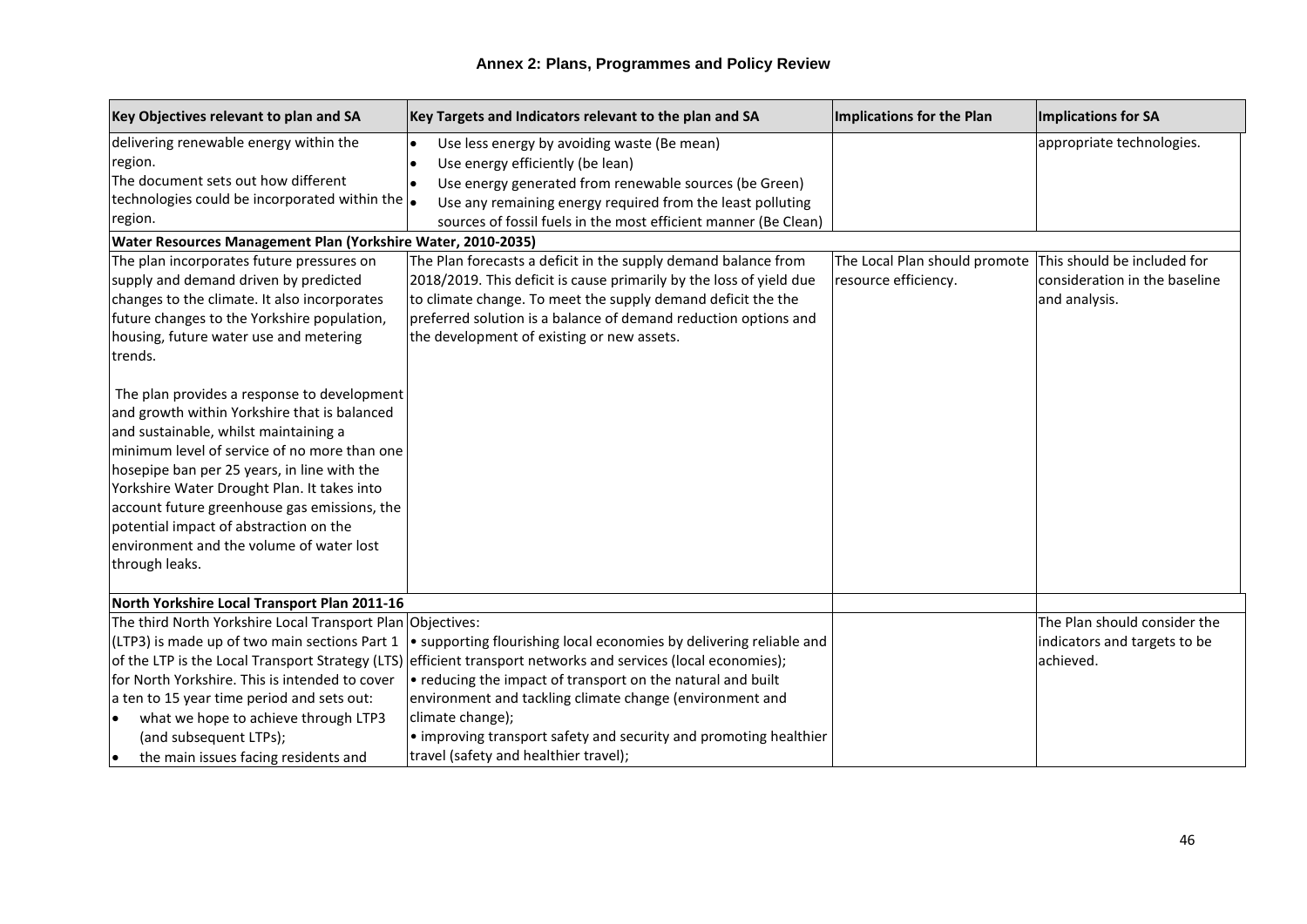| Key Objectives relevant to plan and SA                                                                                                                                                  | Key Targets and Indicators relevant to the plan and SA                                                                                                                                                                                                                                                                 | Implications for the Plan                                    | Implications for SA                                                                                                       |
|-----------------------------------------------------------------------------------------------------------------------------------------------------------------------------------------|------------------------------------------------------------------------------------------------------------------------------------------------------------------------------------------------------------------------------------------------------------------------------------------------------------------------|--------------------------------------------------------------|---------------------------------------------------------------------------------------------------------------------------|
| visitors to the County; and<br>the types of actions we can take to<br>I۰<br>achieve our objectives.<br>Part 2 of the LTP is the delivery plan and                                       | • promoting greater equality of opportunity for all by improving<br>people's access to all necessary services (access to services); and<br>• ensuring transport helps improve quality of life for all (quality of<br>life).                                                                                            |                                                              |                                                                                                                           |
| covers the period 2011-16. The delivery plan                                                                                                                                            |                                                                                                                                                                                                                                                                                                                        |                                                              |                                                                                                                           |
| sets out how we will:<br>manage, maintain and improve transport objectives.<br>I۰<br>networks and services to achieve our<br>objectives for transport and to address<br>local problems; | A number of targets and indicators are associated with these                                                                                                                                                                                                                                                           |                                                              |                                                                                                                           |
| monitor our performance to ensure that<br>١e<br>we are achieving our objectives<br>efficiently; and                                                                                     |                                                                                                                                                                                                                                                                                                                        |                                                              |                                                                                                                           |
| improve our performance.                                                                                                                                                                |                                                                                                                                                                                                                                                                                                                        |                                                              |                                                                                                                           |
| <b>LOCAL CONTEXT</b>                                                                                                                                                                    |                                                                                                                                                                                                                                                                                                                        |                                                              |                                                                                                                           |
| The Council Plan 2011-2016 (City of York Council)                                                                                                                                       |                                                                                                                                                                                                                                                                                                                        |                                                              |                                                                                                                           |
| The purpose of the Council Plan is to:                                                                                                                                                  | Creating jobs and grow the economy:                                                                                                                                                                                                                                                                                    | The main themes, targets and                                 | Relevant themes, targets and                                                                                              |
| Explain to staff what the Council's five<br>priorities are and the actions we plan to<br>take to deliver them<br>١o                                                                     | All of the city's residents will enjoy the opportunity to achieve<br>their potential within York's economy. A strong and growing<br>economy will provide new job opportunities and the ability for<br>Explain the three core capabilities that we residents to achieve a high quality of life for themselves and their | be reflected in the<br>development of Local Plan<br>policies | priorities of the strategy should indicators should be used in the<br>development of the SA<br>objectives and indicators. |
| need as an organisation, and to develop                                                                                                                                                 | families.                                                                                                                                                                                                                                                                                                              |                                                              |                                                                                                                           |
| in every member of staff                                                                                                                                                                | <b>Get York Moving</b>                                                                                                                                                                                                                                                                                                 |                                                              |                                                                                                                           |
| Demonstrate to Members that we have a<br>l e<br>clear plan that will deliver the Council's<br>priorities over the next four years.                                                      | An effective transport system is critical to the success of our city.<br>Developing public transport services and encouraging more<br>walking and cycling will support sustainable economic growth and<br>improve the quality of life for local communities.                                                           |                                                              |                                                                                                                           |
| The Council Plan sets out our priorities for the                                                                                                                                        | <b>Building Stronger Communities</b>                                                                                                                                                                                                                                                                                   |                                                              |                                                                                                                           |
| next four years. There are five priorities:                                                                                                                                             | Strong communities are the foundation of a thriving city. We want                                                                                                                                                                                                                                                      |                                                              |                                                                                                                           |
| Create jobs and grow the economy<br>l e                                                                                                                                                 | to be a city of active and self-reliant communities where everyone                                                                                                                                                                                                                                                     |                                                              |                                                                                                                           |
| Get York moving<br>I۰<br><b>Build strong communities</b><br>I۰                                                                                                                          | has an effective voice in local issues and where there is a strong<br>sense of belonging.                                                                                                                                                                                                                              |                                                              |                                                                                                                           |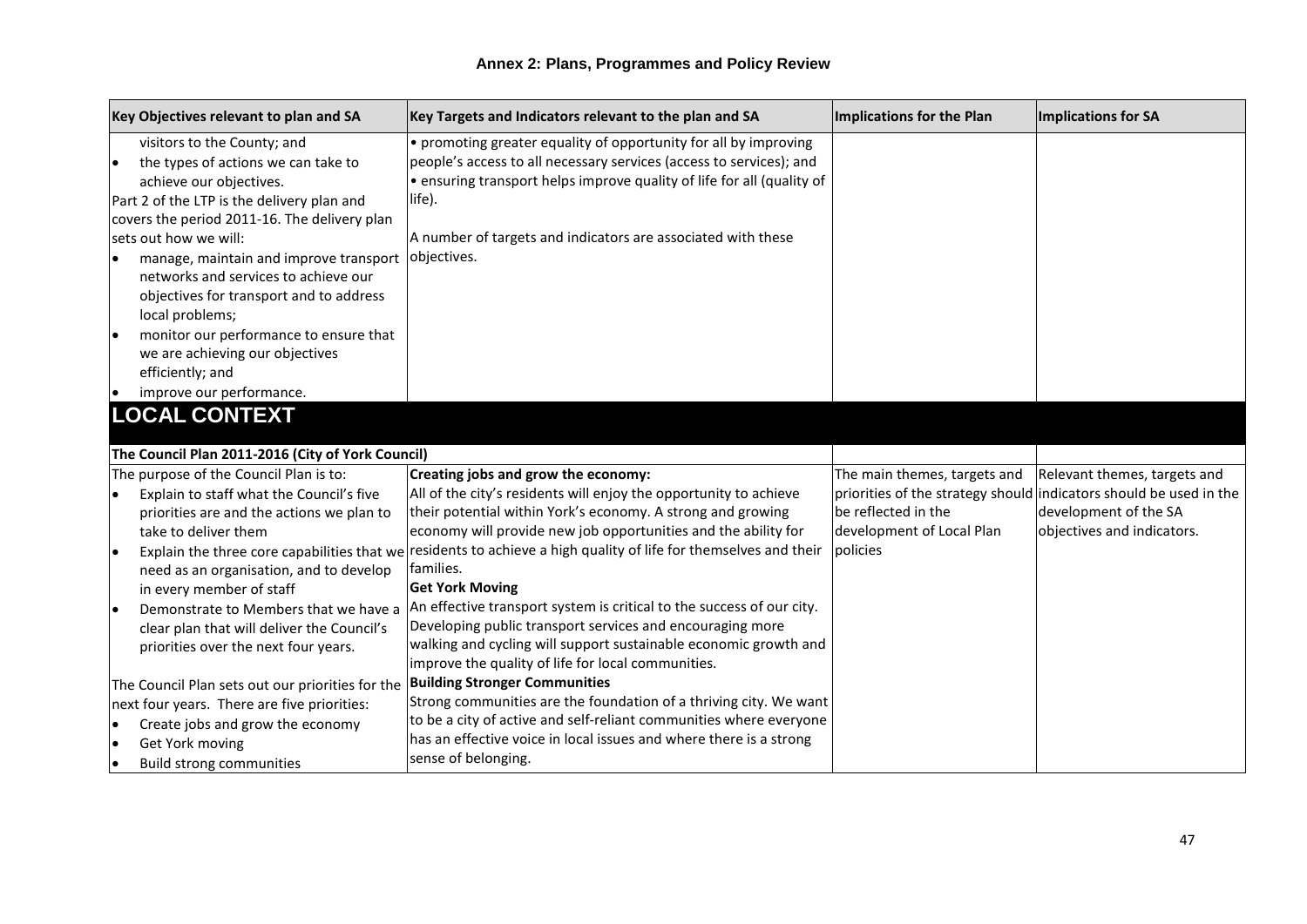| Key Objectives relevant to plan and SA                                                                                                                    | Key Targets and Indicators relevant to the plan and SA                                                                                                                                                                                                                                                                                                                                                                                                                                                                                                                                                                                                                                                                                                                                                                                                                                                                                      | <b>Implications for the Plan</b>                                                                 | Implications for SA                                                    |
|-----------------------------------------------------------------------------------------------------------------------------------------------------------|---------------------------------------------------------------------------------------------------------------------------------------------------------------------------------------------------------------------------------------------------------------------------------------------------------------------------------------------------------------------------------------------------------------------------------------------------------------------------------------------------------------------------------------------------------------------------------------------------------------------------------------------------------------------------------------------------------------------------------------------------------------------------------------------------------------------------------------------------------------------------------------------------------------------------------------------|--------------------------------------------------------------------------------------------------|------------------------------------------------------------------------|
| Protect vulnerable people<br>$\bullet$<br>Protect the environment<br>$\bullet$                                                                            | <b>Protect Vulnerable People</b><br>The population growth of older people is already placing greater<br>demand on Council services and budgets with increased numbers<br>of people seeking support from social care services. Our objective<br>is to promote their independence and give them choice and<br>control over their daily lives. We also want to ensure that York's<br>children grow up in happy and stable environments, in family<br>settings wherever possible.<br><b>Protect the Environment</b><br>York has an outstanding built and natural environment, with<br>iconic world class heritage. York's distinctiveness needs to be used<br>to attract further investment and sustainable growth, without<br>compromising what makes the city attractive. To succeed requires<br>combining economic growth with reduced environmental impact,<br>as well as placing expectations on individuals to adjust their<br>behaviour. |                                                                                                  |                                                                        |
| Local Agenda 21 Strategy 2000                                                                                                                             |                                                                                                                                                                                                                                                                                                                                                                                                                                                                                                                                                                                                                                                                                                                                                                                                                                                                                                                                             |                                                                                                  |                                                                        |
| The plan objective is focussed on the quality<br>of life in York and how to improve the quality<br>of life for everyone in York, now and in the<br>future | The main targets of the strategy are:<br>For everyone to have access to a job, with good working<br>l.<br>conditions in a local economy where the value of voluntary<br>and unpaid work is recognised<br>For everyday goods and services, including those produced<br>locally, to be available close to where people live<br>For low and decreasing crime levels that mean all residents<br>feel safe and secure<br>For people not to have to rely on the car to get around<br>For resources to be used carefully, with minimal waste and as<br>little pollution as possible<br>For a pleasant natural environment which people can enjoy<br>which supports the largest possible range of native animals<br>and plants<br>For people to enjoy good health with effective treatment<br>available for those who need it                                                                                                                       | The main targets of the<br>strategy should be reflected in<br>the development of LDF<br>policies | These objectives should form<br>the foundation of the SA<br>objectives |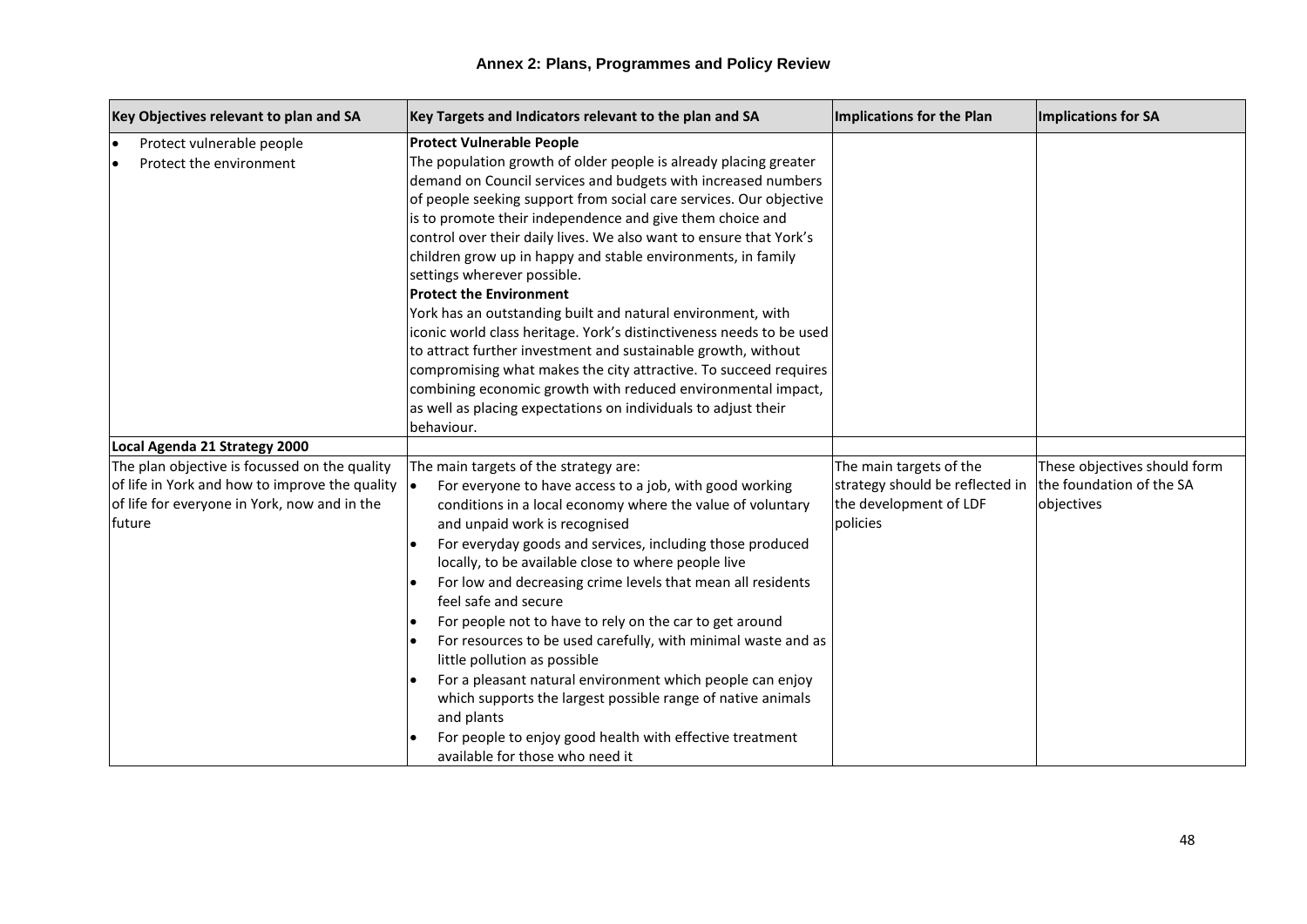| Key Objectives relevant to plan and SA                                                                                                                                                                                                                                                                                                                                                                                                                                                                                                                             | Key Targets and Indicators relevant to the plan and SA                                                                                                                                                                                                                                                                                                                                                                                                                                                                                                                                                                                                                            | Implications for the Plan                                                                               | <b>Implications for SA</b>                                                                                                       |
|--------------------------------------------------------------------------------------------------------------------------------------------------------------------------------------------------------------------------------------------------------------------------------------------------------------------------------------------------------------------------------------------------------------------------------------------------------------------------------------------------------------------------------------------------------------------|-----------------------------------------------------------------------------------------------------------------------------------------------------------------------------------------------------------------------------------------------------------------------------------------------------------------------------------------------------------------------------------------------------------------------------------------------------------------------------------------------------------------------------------------------------------------------------------------------------------------------------------------------------------------------------------|---------------------------------------------------------------------------------------------------------|----------------------------------------------------------------------------------------------------------------------------------|
|                                                                                                                                                                                                                                                                                                                                                                                                                                                                                                                                                                    | Education and training to be available to people of all ages<br>and abilities<br>Access to affordable, appropriately sized housing in a good<br>condition for all                                                                                                                                                                                                                                                                                                                                                                                                                                                                                                                 |                                                                                                         |                                                                                                                                  |
|                                                                                                                                                                                                                                                                                                                                                                                                                                                                                                                                                                    | For everyone to have the opportunity to be part of a<br>community and to have their say in decisions affecting<br>themselves or the city as a whole<br>For the characteristics that make York unique to be protected<br>and enhanced.                                                                                                                                                                                                                                                                                                                                                                                                                                             |                                                                                                         |                                                                                                                                  |
| York City Vision and Community Strategy (Without Walls) 2011-2025 (2011)                                                                                                                                                                                                                                                                                                                                                                                                                                                                                           |                                                                                                                                                                                                                                                                                                                                                                                                                                                                                                                                                                                                                                                                                   |                                                                                                         |                                                                                                                                  |
| Without Walls is the name of a group of<br>people from influential organisations in York<br>who have agreed to work together to achieve These are:<br>a shared vision. The strategy in place to reach $\vert \bullet \vert$<br>the shared vision, called the community<br>strategy, will make sure that the good work<br>done by organisations, partnerships and<br>individuals in the city is brought together in<br>one overall 'grand plan'. We will see<br>improvements quicker if we work together<br>than if organisations continue to work on<br>their own. | There are seven themes to the strategy each with their own<br>objectives and targets that come together to form the city vision.<br>The Safer City - To be a safe city with a low crime rate and to<br>be perceived by residents and visitors as such.<br>The Healthy City - To be a city where residents enjoy long,<br>$\bullet$<br>healthy and independent lives through the promotion of<br>healthy living and with easy access to responsive health and<br>social care services<br>The City of Culture - Celebrating both our uniqueness and our<br>l.<br>diversity, we will promote a culture that helps build a<br>confident and creative community, welcomes and inspires | The main targets of the<br>strategy should be reflected in<br>the development of Local Plan<br>policies | These objectives should be<br>incorporated into the objectives<br>and indicators of the SA<br>framework to ensure<br>consistency |
| <b>Strategic Ambitions:</b><br>Building confident, healthy and inclusive<br>communities<br>Being a leading environmentally-friendly<br>$\bullet$<br>city<br>Being at the forefront of innovation with $\vert \bullet \vert$<br>l e<br>a diverse and thriving economy<br>Being a world class centre for culture,<br>$\bullet$<br>education and learning for all<br>Celebrating our historic past and creating<br>$\bullet$                                                                                                                                          | resident and visitor alike, and encourages quality<br>opportunities for fun and fulfilment open to all<br>The Thriving City - To support the progress and success of<br>l.<br>York's existing businesses and to encourage new enterprises<br>in order to maintain a prosperous and flourishing economy<br>that will sustain high employment rates<br>The Inclusive City - To ensure that all residents and visitors<br>can take part in the life of the city<br>The Learning City - To ensure all those who live and work in<br>York have the education and skills that will enable them to<br>play an active part in society and contribute to the life of the                   |                                                                                                         |                                                                                                                                  |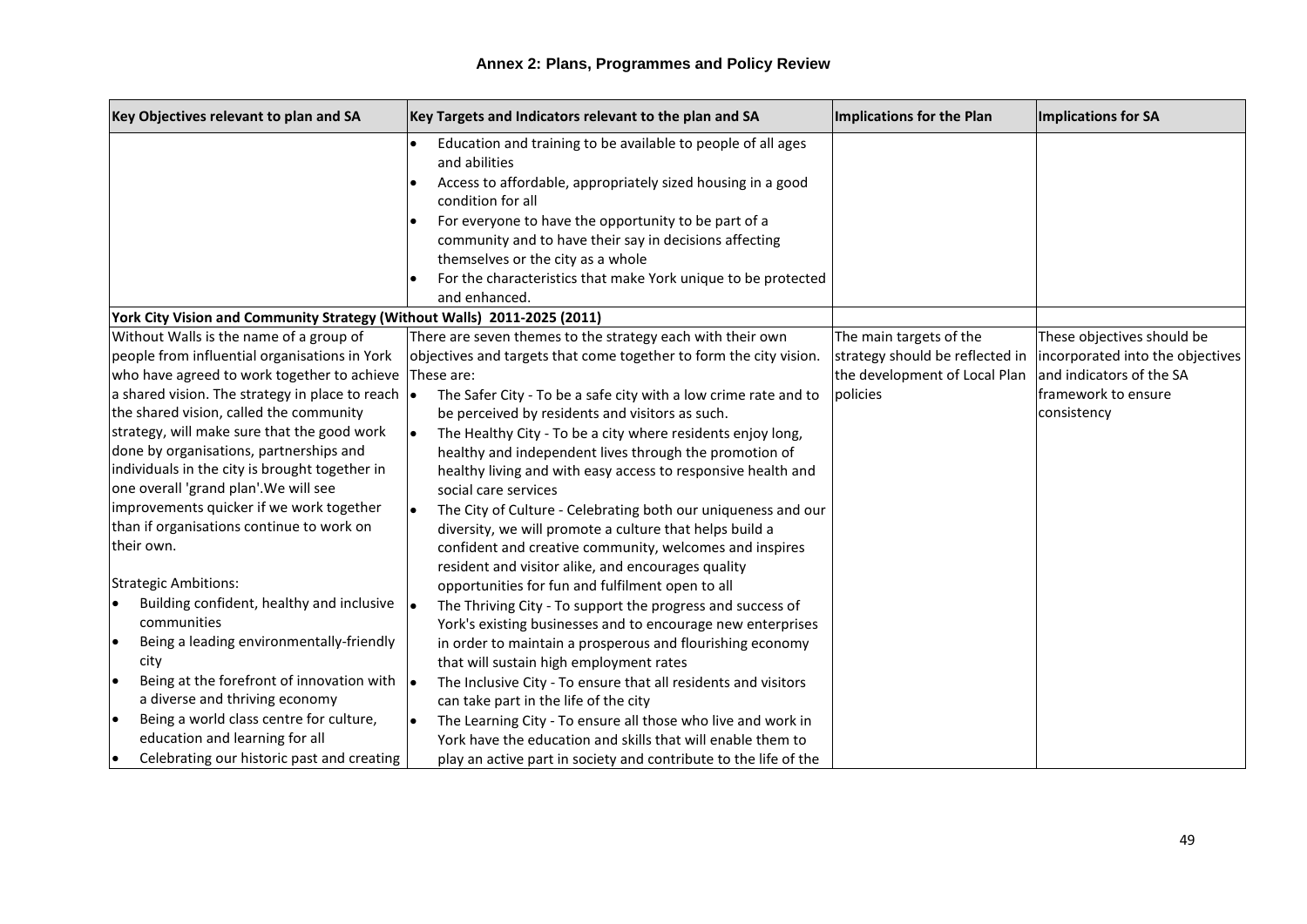| Key Objectives relevant to plan and SA              | Key Targets and Indicators relevant to the plan and SA                                                               | Implications for the Plan       | Implications for SA              |
|-----------------------------------------------------|----------------------------------------------------------------------------------------------------------------------|---------------------------------|----------------------------------|
| a successful and ambitious future                   | city. To ensure that the city is seen as an internationally                                                          |                                 |                                  |
|                                                     | recognised centre for education with a commitment to                                                                 |                                 |                                  |
|                                                     | lifelong learning and creativity which is second to none                                                             |                                 |                                  |
|                                                     | The Sustainable City - That York should be a model                                                                   |                                 |                                  |
|                                                     | sustainable city with a quality built and natural environment                                                        |                                 |                                  |
|                                                     | and modern, integrated transport network                                                                             |                                 |                                  |
|                                                     | Corporate Fairness and Inclusion Strategy and Single Corporate Equality Scheme (CYC, 2010)                           |                                 |                                  |
| Below are the main actions that we have             | Fairness and inclusion are about treating people according to                                                        | The Local Plan should ensure    | The SA should ensure that        |
|                                                     | planned from July 2009 to July 2012. They will their needs to achieve fair results across the full range of services | that equality is considered     | equality forms part of the       |
| help us to make the lives of people from the        | and employment opportunities offered by the council, its                                                             | throughout policy               | assessment process.              |
| equality strands better. These actions make         | partners, outside organisations that work for it, and organisations                                                  | development                     |                                  |
| up our Single Corporate Equality                    | that the council gives grants to.                                                                                    |                                 |                                  |
| Scheme.                                             | The aim is to make sure that people do not suffer disadvantage in                                                    |                                 |                                  |
| Theme 1 - Know the community;<br>$\bullet$          | services and employment as a result of their:                                                                        |                                 |                                  |
| Theme 2 - Leadership, partnership and<br>$\bullet$  | gender (This includes trans people who are going through<br>$\bullet$                                                |                                 |                                  |
| Commitment;                                         | sex-change or have a sense of self that belongs to the other                                                         |                                 |                                  |
| Theme $3$ – Engaging with people from the<br>١.     | gender).                                                                                                             |                                 |                                  |
| equality strands;                                   | disability                                                                                                           |                                 |                                  |
| Theme 4 - Providing responsive services;<br>I۰      | race                                                                                                                 |                                 |                                  |
| Theme 5 - Having a diverse workforce;<br>I۰         | age                                                                                                                  |                                 |                                  |
| Theme 6 - Acting in each business area<br>$\bullet$ | religion and belief                                                                                                  |                                 |                                  |
|                                                     | sexual orientation                                                                                                   |                                 |                                  |
| Local Transport Plan 3 2011-2021 (CYC, 2011)        |                                                                                                                      |                                 |                                  |
| This third transport plan sets out five themes      | The LTP3 vision over the next 20 years is:                                                                           | The main targets of the         | These objectives should be       |
| with objectives:                                    | To enable everyone to undertake their activities in the most                                                         | strategy should be reflected in | incorporated into the objectives |
| Providing quality alternatives<br>۱1.               | sustainable way and to have a transport system that:                                                                 | the development of Local Plan   | and indicators of the SA         |
| 2.<br>Improving strategic Links                     | Has people walking, cycling and use public transport more;                                                           | policies                        | framework to ensure              |
| 3.<br>Encouraging behavioural Change                | Makes York easier to get around with reliable and sustainable                                                        |                                 | consistency.                     |
| 4.<br>Tackling transport emissions                  | links within its own area, adjacent to other areas and the rest                                                      |                                 |                                  |
| 5.<br>Enhancing public Streets and spaces.          | of the UK;                                                                                                           |                                 |                                  |
|                                                     | Enables people to travel in safety, comfort and security,                                                            |                                 |                                  |
| The LTP is a long-term strategy for transport       | whatever form of transport hey use;                                                                                  |                                 |                                  |
| in York and is supported by a implementation        | Provides equal access to opportunities for employment,                                                               |                                 |                                  |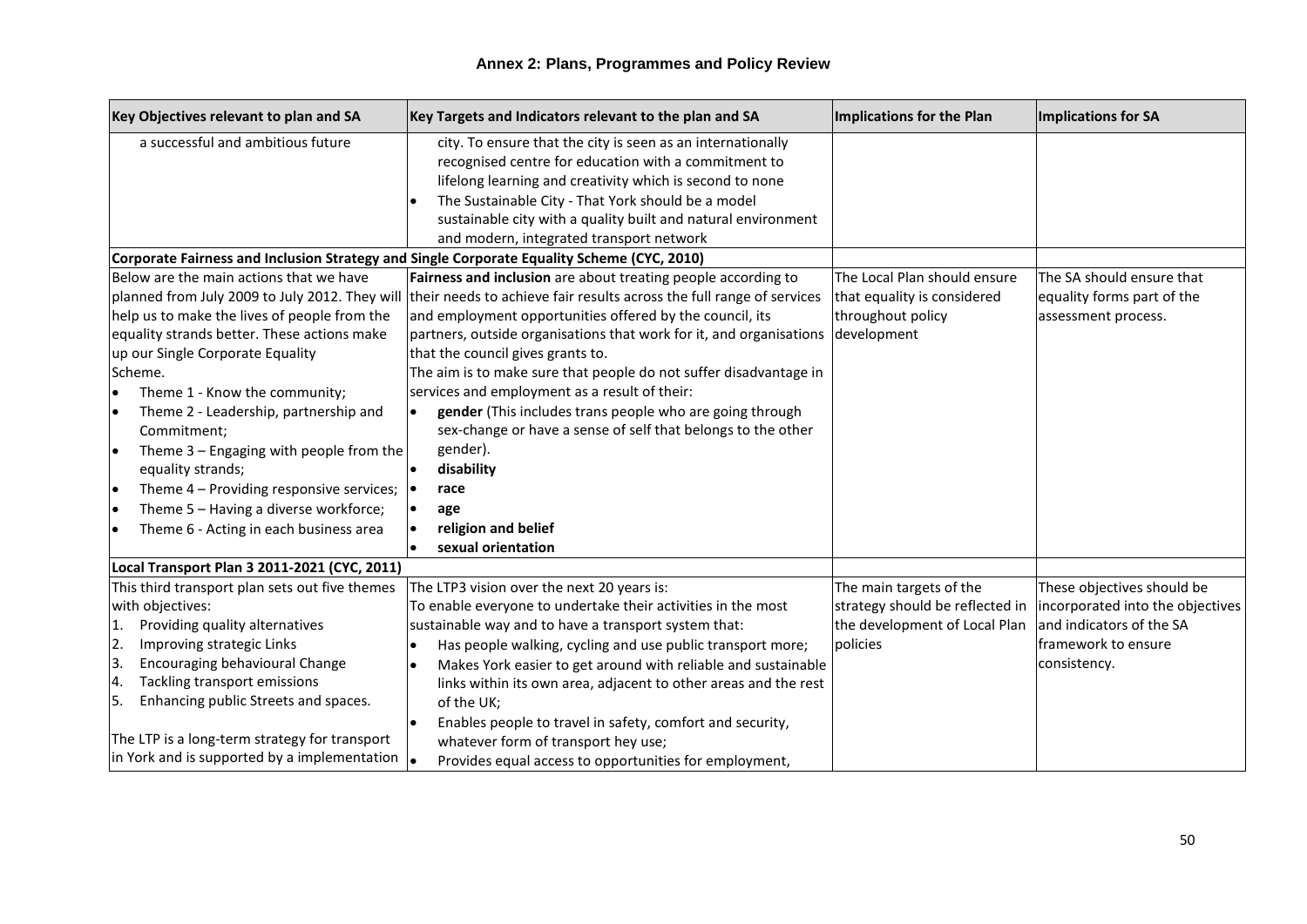| Key Objectives relevant to plan and SA                                    | Key Targets and Indicators relevant to the plan and SA                                                                                              | Implications for the Plan     | Implications for SA              |
|---------------------------------------------------------------------------|-----------------------------------------------------------------------------------------------------------------------------------------------------|-------------------------------|----------------------------------|
| plan with detailed measures.                                              | education, training, good health and leisure for all; and<br>Addresses the transport-related climate change and local air<br>quality issues in York |                               |                                  |
|                                                                           | Life Long Learning and leisure Plan 2005 to 2008 (replaces the Education and Leisure Strategic Plan 2002-2006), March 2005                          |                               |                                  |
| Key Vision $-$ to aspire to excellence, reflecting Key outcomes/targets:  |                                                                                                                                                     | Ensure that the main targets  | Incorporate any relevant targets |
| the local ambition of York to be a world class                            | Making York more eventful - enjoying, participating in and<br>$\bullet$                                                                             | and indicators are taken into | into sustainability framework    |
| city in the 21 <sup>st</sup> Century. This will not be                    | taking the lead in cultural events and activities                                                                                                   | account when developing LDF   |                                  |
| achieved unless the people who are educated $\left  \bullet \right $      | Engaging in learning - developing creative expression and                                                                                           | policies                      |                                  |
| and live in the city are given the opportunity                            | talent, becoming more informed and acquiring skills for life                                                                                        |                               |                                  |
| to become highly motivated, flexible and                                  | Being healthy - enjoying good physical and mental health and<br>$\bullet$                                                                           |                               |                                  |
| creative life-long learners                                               | having an active lifestyle                                                                                                                          |                               |                                  |
|                                                                           | Making a positive contribution - being involved with the life                                                                                       |                               |                                  |
|                                                                           | of the city and its many communities                                                                                                                |                               |                                  |
|                                                                           | Taking pride and pleasure in the environment - appreciating<br>and understanding the city and its surroundings                                      |                               |                                  |
|                                                                           | Economic well-being - enjoying the economic benefits of a                                                                                           |                               |                                  |
|                                                                           | thriving cultural sector                                                                                                                            |                               |                                  |
|                                                                           | Staying safe - being protected from harm and neglect                                                                                                |                               |                                  |
|                                                                           | Infrastructure planning - improving the quality of the city's                                                                                       |                               |                                  |
|                                                                           | cultural infrastructure                                                                                                                             |                               |                                  |
| The Education Plan 2005-2008                                              |                                                                                                                                                     |                               |                                  |
| Key Vision $-$ to aspire to excellence, reflecting  Key Outcomes/Targets: |                                                                                                                                                     | Ensure that the main targets  | Incorporate any relevant targets |
| the local ambition of York to be a world class                            | $\bullet$<br>Being Healthy in York - enjoying good physical and mental                                                                              | and indicators are taken into | into sustainability framework    |
| city in the 21 <sup>st</sup> Century. This will not be                    | health and living a healthy lifestyle                                                                                                               | account when developing LDF   |                                  |
| achieved unless the people who are educated $\left  \bullet \right $      | Staying Safe in York - being protected from harm and neglect                                                                                        | policies                      |                                  |
| and live in the city are given the opportunity                            | Enjoying and achieving in York - getting the most out of life<br>$\bullet$                                                                          |                               |                                  |
| to become highly motivated, flexible and                                  | and developing the skills for adulthood                                                                                                             |                               |                                  |
| creative life-long learners                                               | Making a positive contribution in York - being involved with                                                                                        |                               |                                  |
|                                                                           | the community and sociery and not engaging in anti-social or                                                                                        |                               |                                  |
|                                                                           | offending behaviour                                                                                                                                 |                               |                                  |
|                                                                           | Achieving economic well-being - not being prevented by                                                                                              |                               |                                  |
|                                                                           | economic disadvantage from achieving their full potential in                                                                                        |                               |                                  |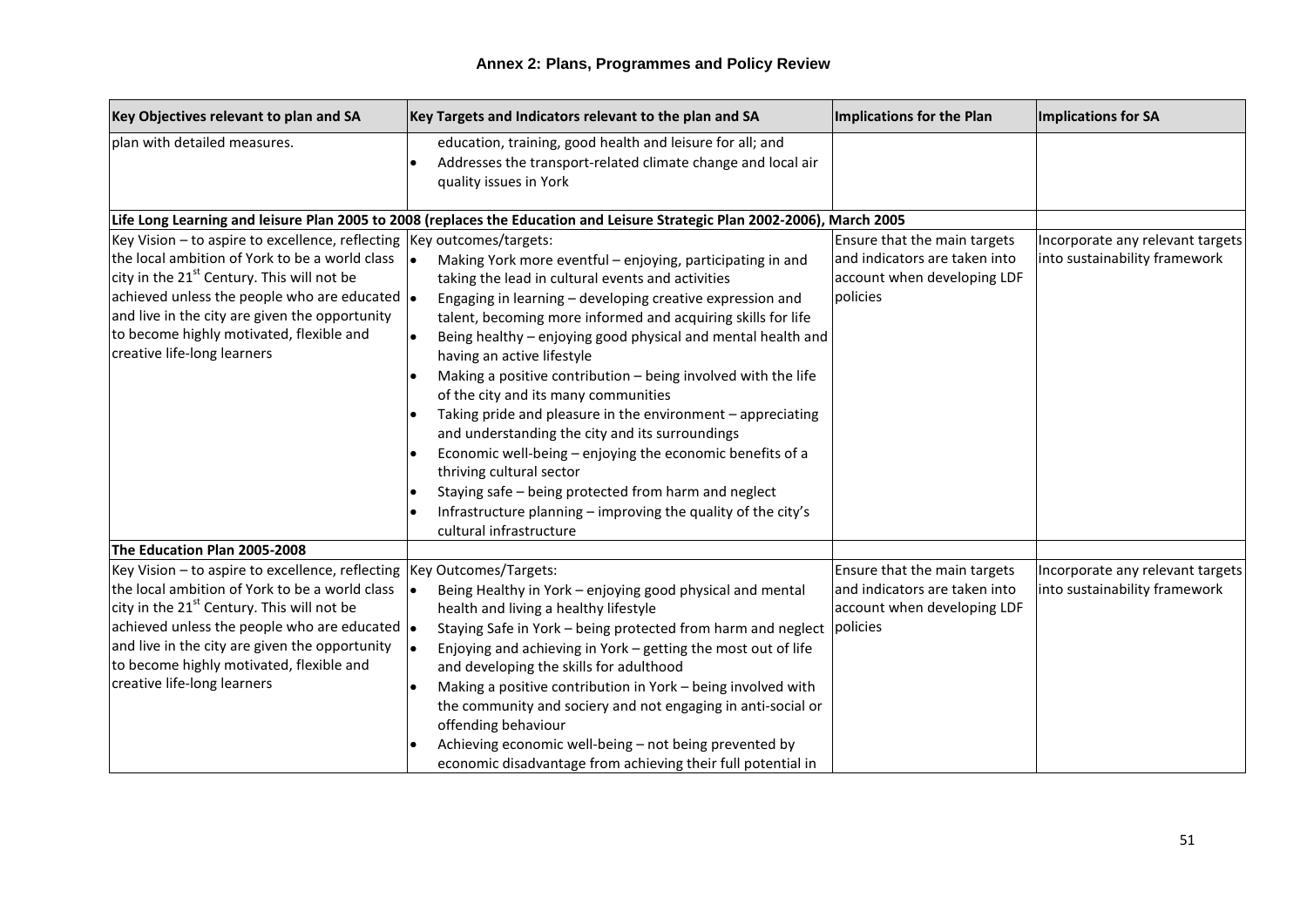| Key Objectives relevant to plan and SA                                                                                                                                                                                                                                                                                                                                                                                                                          | Key Targets and Indicators relevant to the plan and SA                                                                                                                                                                                                                                                                                                                                                                                                                                                                                                                                                                                                                                                                                                                                   | Implications for the Plan<br>Implications for SA                                                                |                                                                   |
|-----------------------------------------------------------------------------------------------------------------------------------------------------------------------------------------------------------------------------------------------------------------------------------------------------------------------------------------------------------------------------------------------------------------------------------------------------------------|------------------------------------------------------------------------------------------------------------------------------------------------------------------------------------------------------------------------------------------------------------------------------------------------------------------------------------------------------------------------------------------------------------------------------------------------------------------------------------------------------------------------------------------------------------------------------------------------------------------------------------------------------------------------------------------------------------------------------------------------------------------------------------------|-----------------------------------------------------------------------------------------------------------------|-------------------------------------------------------------------|
|                                                                                                                                                                                                                                                                                                                                                                                                                                                                 | life                                                                                                                                                                                                                                                                                                                                                                                                                                                                                                                                                                                                                                                                                                                                                                                     |                                                                                                                 |                                                                   |
| Achieving Excellence: York's 14-19 Plan 2009-2015 (CYC, 2009)                                                                                                                                                                                                                                                                                                                                                                                                   |                                                                                                                                                                                                                                                                                                                                                                                                                                                                                                                                                                                                                                                                                                                                                                                          |                                                                                                                 |                                                                   |
| The objective of the plan is to significantly<br>raise the skills and qualification levels of<br>young people. The plan highlights three key<br>strands:<br><b>Raising Attainment</b><br>$\bullet$<br><b>Raising Participation</b><br>$\bullet$<br>Provision of a 14-19 entitlement<br>curriculum<br>The key vision is for learners in York to have<br>ambition and aspiration.                                                                                 | The Plan identifies key principles which will help achieve the vision Ensure that the indicators are<br>including:<br>Providing the highest quality education and training for all<br>$\bullet$<br>York learners<br>Meeting the needs of all learners in York, but with a key<br>focus on groups which are currently less well served,<br>including NEETs and learners with learning disabilities and/or<br>difficulties<br>Putting the needs of the learner first and above the needs of<br>individual institutions<br>Understanding that each institution has its own contribution<br>to make, but that no school or college is bigger than the<br>whole<br>Moving away from competition to co-dependency of a high<br>quality<br>Driving change with shared and collective leadership | considered when developing<br>Local Plan polcies                                                                | Incorporate any relevant targets<br>into sustainability framework |
|                                                                                                                                                                                                                                                                                                                                                                                                                                                                 | Dream Again: Children's and Young People's Plan 2013-2016 (CYC and York OK Children's Trust, 2012)                                                                                                                                                                                                                                                                                                                                                                                                                                                                                                                                                                                                                                                                                       |                                                                                                                 |                                                                   |
| <b>Vision</b><br>York is a city making history and its children<br>are our future. Every child and young person<br>in York deserves to live their dreams. We will<br>stretch, support, nurture and release them<br>to do so. Working with them and their<br>families, we will make York the best place in<br>Britain in which to grow up.<br>Eight ways in which we will work to help all<br>children, young people and their families to<br>live their dreams: | A specific responsibility of the YorOK Board is to oversee the<br>production, delivery and review of this Children and Young<br>People's Plan. In discharging this responsibility the Board will<br>formally monitor performance and progress on a quarterly basis,<br>and review annually the extent to which partners have acted in<br>accordance with the Plan. A full retrospective CYPP 2009-12<br>performance score card is provided at annex A and a proposed<br>scorecard for the new Plan is provided at annex D. These<br>scorecards can be amended in light of changing national reporting<br>requirements and local priorities.<br>In addition to this strategic monitoring, YorOK will oversee                                                                              | Ensure that the main targets<br>and indicators are taken into<br>account when developing Local<br>Plan policies | Incorporate any relevant targets<br>into sustainability framework |
| Striving for the highest standards;                                                                                                                                                                                                                                                                                                                                                                                                                             | production of a more immediate Action Plan which will be                                                                                                                                                                                                                                                                                                                                                                                                                                                                                                                                                                                                                                                                                                                                 |                                                                                                                 |                                                                   |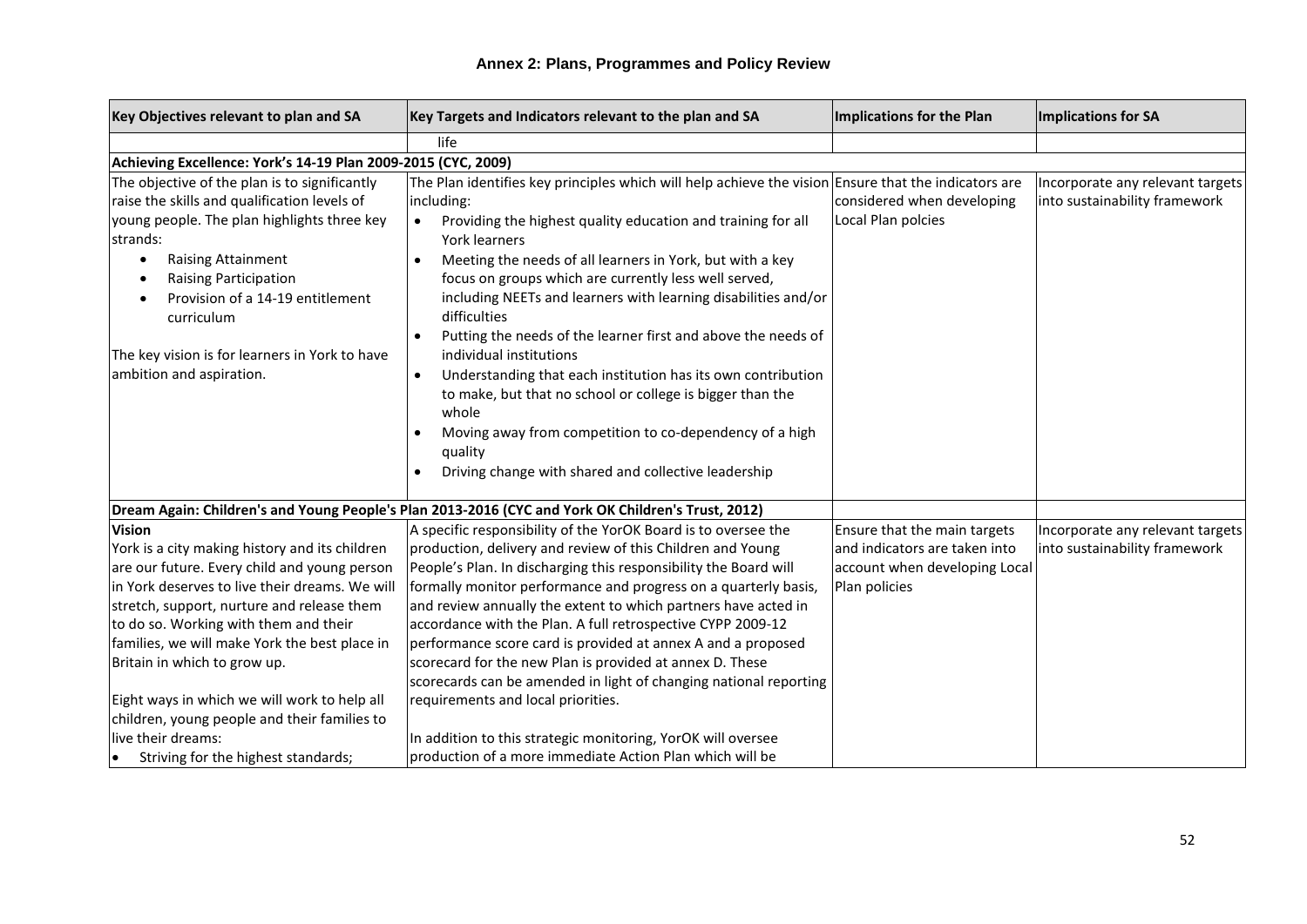| Key Objectives relevant to plan and SA                                   | Key Targets and Indicators relevant to the plan and SA            | <b>Implications for the Plan</b> | <b>Implications for SA</b>       |
|--------------------------------------------------------------------------|-------------------------------------------------------------------|----------------------------------|----------------------------------|
| Upholding truly equal opportunities;                                     | reviewed and refreshed as necessary over the next three years.    |                                  |                                  |
| Helping children and young people to                                     |                                                                   |                                  |                                  |
| always feel safe;                                                        |                                                                   |                                  |                                  |
| Intervening early and effectively;                                       |                                                                   |                                  |                                  |
| Working together creatively;                                             |                                                                   |                                  |                                  |
| Working in genuine collaboration with                                    |                                                                   |                                  |                                  |
| children and families: mutual respect and                                |                                                                   |                                  |                                  |
| celebration;                                                             |                                                                   |                                  |                                  |
| Connecting with communities, within                                      |                                                                   |                                  |                                  |
| which our children live, and to the rich                                 |                                                                   |                                  |                                  |
| culture of our great city;                                               |                                                                   |                                  |                                  |
| Remembering that laughter and                                            |                                                                   |                                  |                                  |
| happiness are also important!                                            |                                                                   |                                  |                                  |
|                                                                          |                                                                   |                                  |                                  |
| There are five specific priorities, based on                             |                                                                   |                                  |                                  |
| evidence about where extra help is needed:                               |                                                                   |                                  |                                  |
| Helping all York children enjoy a happy<br>family life;                  |                                                                   |                                  |                                  |
| Supporting those who need extra help at                                  |                                                                   |                                  |                                  |
| the earliest                                                             |                                                                   |                                  |                                  |
| opportunity;                                                             |                                                                   |                                  |                                  |
| Promoting good mental health;                                            |                                                                   |                                  |                                  |
| Reaching further: links to a strong                                      |                                                                   |                                  |                                  |
| economy;                                                                 |                                                                   |                                  |                                  |
| • Planning well in a changing world.                                     |                                                                   |                                  |                                  |
| Taking Play Forward - A Play Strategy for York (CYC, 2002, updated 2010) |                                                                   |                                  |                                  |
| Taking play forward is a working and flexible                            | Targets:                                                          | Ensure that the main targets     | Incorporate any relevant targets |
| philosophy for all children and young people                             | For all forms of city planning and organisation, relevant         | and indicators are taken into    | into sustainability framework    |
| up to 16 years old, parents and organisations                            | authorities and departments to be encouraged to consider          | account when developing LDF      |                                  |
| involved with play. It aims to:                                          | the play environment and help build resources which allow         | policies                         |                                  |
| Raise the standards of play provision<br>$\bullet$                       | children's play to happen freely                                  |                                  |                                  |
| Encourage joint working between<br>$\bullet$                             | All individuals and organisations making decisions which          |                                  |                                  |
| children, individuals and services                                       | affect (directly or indirectly) the right of children to play and |                                  |                                  |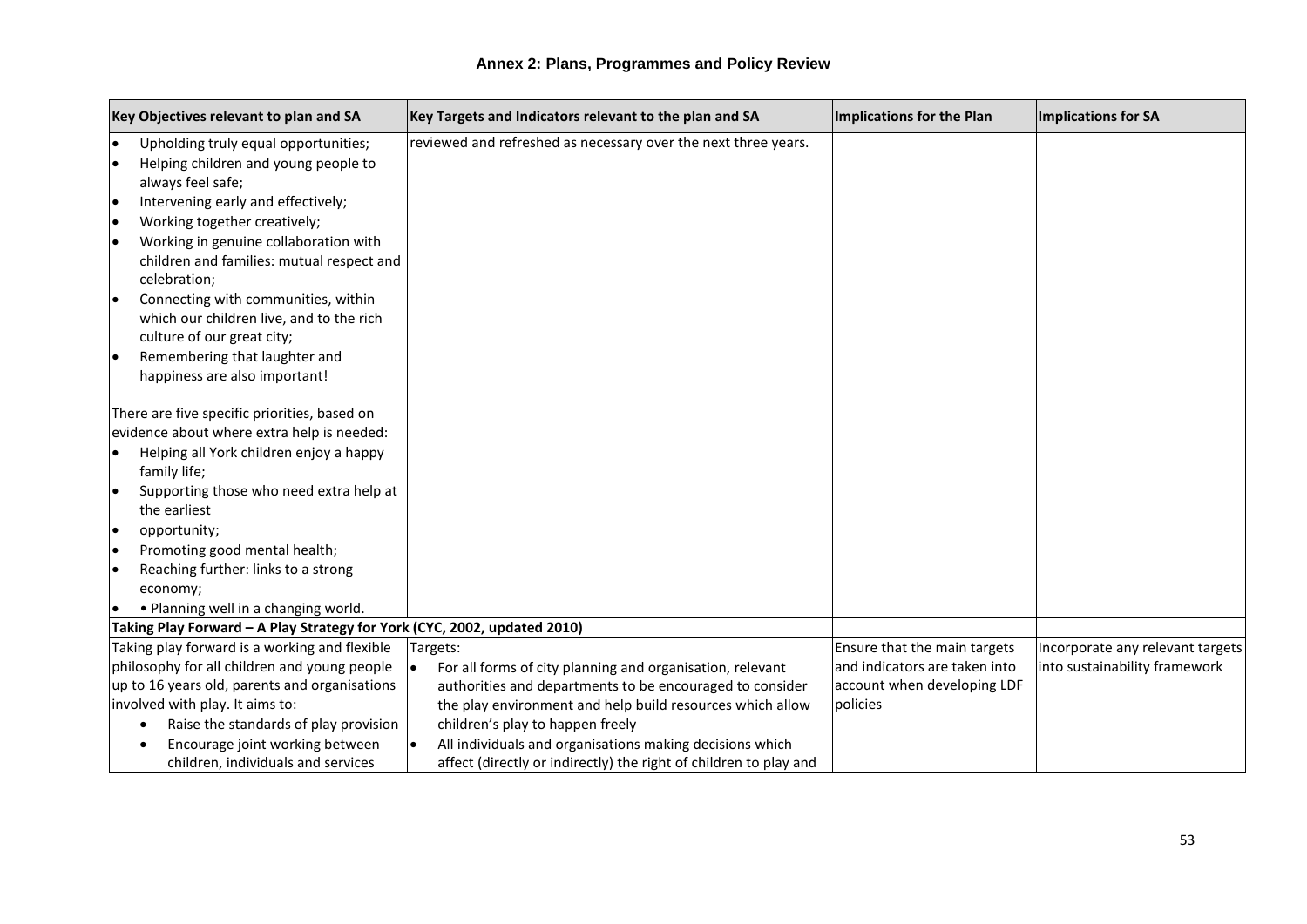| Key Objectives relevant to plan and SA                                                                                                                                                                                                                                                                                                                                                                                                                                                                                                                                                                                                                                                                                                                                                                                                                                                                                                                                                            | Key Targets and Indicators relevant to the plan and SA                                                                                                                                                                                                                                                                                                                                                                                                                                                                                                                                                                                                                                                                                                                                                                                                                                                                                                                                                                                                                                                                                                                                                                                                                                                                                    | <b>Implications for the Plan</b>                                                                                   | Implications for SA                                                                    |
|---------------------------------------------------------------------------------------------------------------------------------------------------------------------------------------------------------------------------------------------------------------------------------------------------------------------------------------------------------------------------------------------------------------------------------------------------------------------------------------------------------------------------------------------------------------------------------------------------------------------------------------------------------------------------------------------------------------------------------------------------------------------------------------------------------------------------------------------------------------------------------------------------------------------------------------------------------------------------------------------------|-------------------------------------------------------------------------------------------------------------------------------------------------------------------------------------------------------------------------------------------------------------------------------------------------------------------------------------------------------------------------------------------------------------------------------------------------------------------------------------------------------------------------------------------------------------------------------------------------------------------------------------------------------------------------------------------------------------------------------------------------------------------------------------------------------------------------------------------------------------------------------------------------------------------------------------------------------------------------------------------------------------------------------------------------------------------------------------------------------------------------------------------------------------------------------------------------------------------------------------------------------------------------------------------------------------------------------------------|--------------------------------------------------------------------------------------------------------------------|----------------------------------------------------------------------------------------|
| with interests in play<br>Create flexibility in the use of play<br>$\bullet$<br>resources<br>Identify measurable criteria for<br>$\bullet$<br>funding and developing play<br>opportunities<br>Increase the recognition of the<br>$\bullet$<br>importance of play                                                                                                                                                                                                                                                                                                                                                                                                                                                                                                                                                                                                                                                                                                                                  | their right to be consulted should be encouraged to consider<br>and apply the 7 play objectives (as detailed in the strategy)<br>Opportunities to create open and accessible free-play and<br>$\bullet$<br>adventure play in the general environment should be a<br>priority<br>To see that play spaces and places that offer children<br>opportunities for risk taking and challenge, whilst ensuring<br>that they are not at risk of serious harm                                                                                                                                                                                                                                                                                                                                                                                                                                                                                                                                                                                                                                                                                                                                                                                                                                                                                       |                                                                                                                    |                                                                                        |
| Low Emission Strategy (CYC, 2012)                                                                                                                                                                                                                                                                                                                                                                                                                                                                                                                                                                                                                                                                                                                                                                                                                                                                                                                                                                 |                                                                                                                                                                                                                                                                                                                                                                                                                                                                                                                                                                                                                                                                                                                                                                                                                                                                                                                                                                                                                                                                                                                                                                                                                                                                                                                                           |                                                                                                                    |                                                                                        |
| The LES vision will be delivered through a<br>series of measures aimed at achieving the<br>following objectives:<br>To raise public and business awareness<br>and understanding of emissions to air in<br>order to protect public health and meet<br>the city's ambitious carbon reduction<br>targets.<br>To minimise emissions to air from new<br>developments by encouraging highly<br>sustainable design (via sustainable design<br>aspects of the emerging Development<br>Plan) and the uptake of low emission<br>vehicles and fuels on new developments<br>(via LES and LTP3)<br>iii. To minimise emissions to air from existing<br>vehicles by encouraging eco-driving,<br>optimising vehicle maintenance and<br>performance (including that of abatement<br>equipment) and providing businesses,<br>residents and visitors with incentives and<br>opportunities to use low emission vehicles<br>and fuels<br>iv. To lead by example by minimising<br>emissions from council buildings (via | Overall vision:<br>'To transform York into a nationally acclaimed low emission city'<br>where the population, and the business and development<br>community particular are aware of their impact on the<br>environment and health and play an active role in reducing all<br>emissions in the city<br>where new development is designed to minimise emissions<br>$\bullet$<br>and maximise sustainable transport access<br>where there are noticeably higher rates of walking and<br>l.<br>cycling than in other UK cities and rates are comparable to<br>those in exemplar European cities<br>where there are noticeably greater numbers of alternatively<br>l.<br>fuelled vehicles (electric, gas and hybrid) than in other UK<br>cities and widespread eco-driving behaviour<br>where there is a well developed infrastructure to support low<br>I۰<br>emission (alternatively fuelled) vehicles<br>where the number of vehicles accessing air quality hotspots<br>and risk areas are minimised and where lorries, buses and<br>taxis meet minimum emission standards and embrace new<br>emission reduction technologies<br>where the council leads by example, operating the lowest<br>emission fleet affordable and seeking to minimise emissions<br>from procured services<br>where local air quality and global warming issues are | The Local Plan will need to<br>make provision to help achieve indicators and baseline<br>and deliver this strategy | The SA should include the<br>information to help determine<br>analysis and objectives. |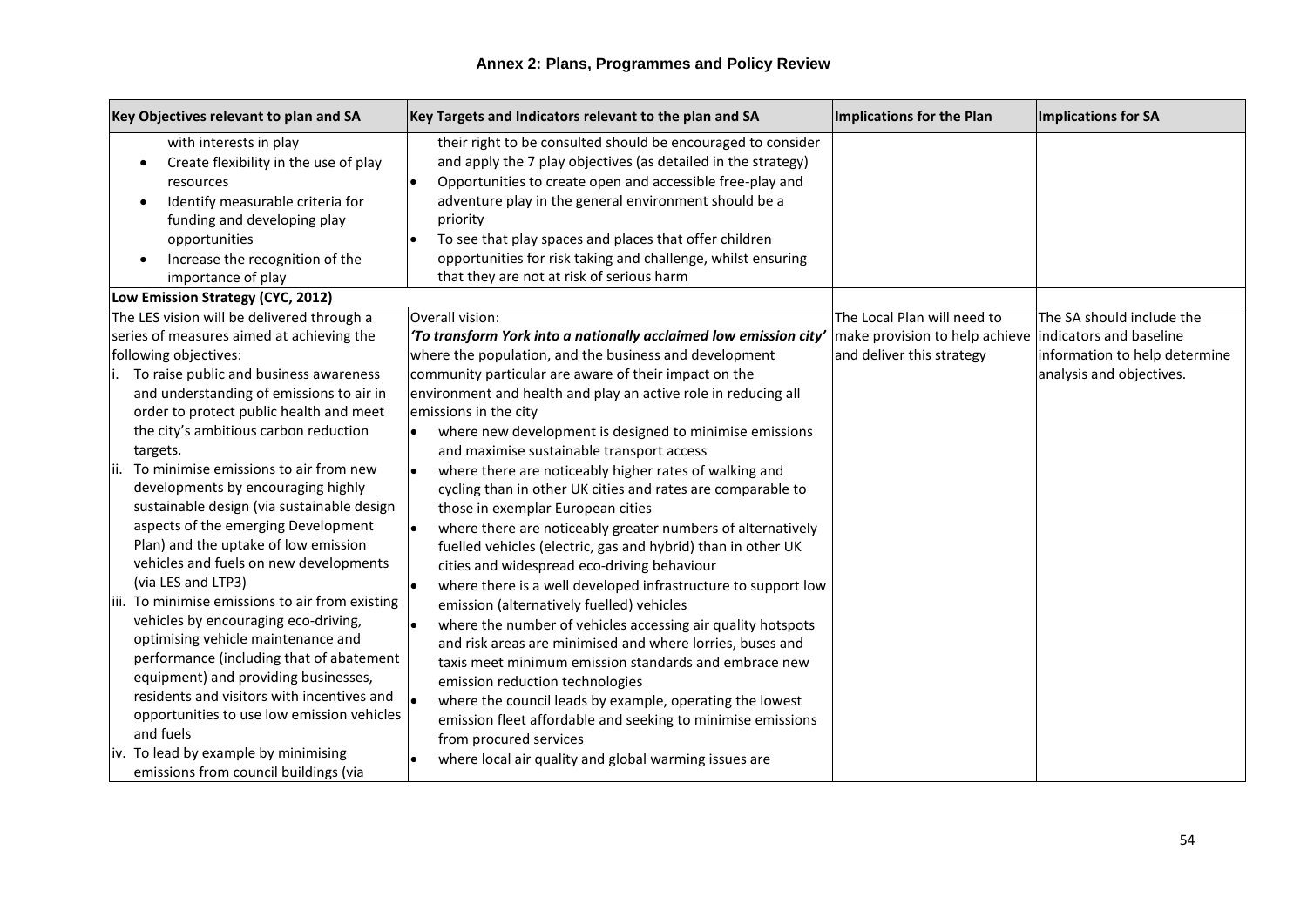|    | Key Objectives relevant to plan and SA                                                                                                                                                                                                                                                                                                                                                                                                                                                          |                | Key Targets and Indicators relevant to the plan and SA                                                                                                                                                                                                                                                                                                                         | Implications for the Plan     | Implications for SA              |
|----|-------------------------------------------------------------------------------------------------------------------------------------------------------------------------------------------------------------------------------------------------------------------------------------------------------------------------------------------------------------------------------------------------------------------------------------------------------------------------------------------------|----------------|--------------------------------------------------------------------------------------------------------------------------------------------------------------------------------------------------------------------------------------------------------------------------------------------------------------------------------------------------------------------------------|-------------------------------|----------------------------------|
|    | CCFAP), fleet and other activities and to<br>showcase low emission technologies<br>whenever possible<br>v. To encourage inward investment by<br>providers of low emission technology,<br>fuels and support services<br>vi. To maximise sustainable transport and<br>reduce localised air quality breaches<br>through traffic demand management,<br>smart travel planning, and potentially<br>regulatory control (via LTP3, the emerging<br>Development Plan, LES and revisions to<br>the AQAP). | l.<br>l.<br>I۰ | considered and tackled together<br>where inward investment by low emission technology<br>providers is actively sought, encouraged and supported<br>where innovation and investment in infrastructure and<br>services that reduce emissions are actively sought,<br>encouraged and promoted.<br>where as a result of the above there are no exceedances of<br>air quality limit |                               |                                  |
|    | City of York Council Homelessness Review and Strategy 2008-2013                                                                                                                                                                                                                                                                                                                                                                                                                                 |                |                                                                                                                                                                                                                                                                                                                                                                                |                               |                                  |
|    | The main objectives are:                                                                                                                                                                                                                                                                                                                                                                                                                                                                        |                | The strategy sets out national targets as set out by ODPM and                                                                                                                                                                                                                                                                                                                  | Ensure that the main targets  | Incorporate any relevant targets |
|    | Ensure people who are at risk of                                                                                                                                                                                                                                                                                                                                                                                                                                                                |                | local targets as follows:                                                                                                                                                                                                                                                                                                                                                      | and indicators are taken into | into sustainability framework    |
|    | homelessness are aware of, and have                                                                                                                                                                                                                                                                                                                                                                                                                                                             |                | <b>National Targets</b>                                                                                                                                                                                                                                                                                                                                                        | account when developing LDF   |                                  |
|    | access to, the services they need to help                                                                                                                                                                                                                                                                                                                                                                                                                                                       | $\bullet$      | To keep rough sleeping as close to zero as possible (and at                                                                                                                                                                                                                                                                                                                    | policies                      |                                  |
|    | prevent it.                                                                                                                                                                                                                                                                                                                                                                                                                                                                                     |                | least two thirds below the level in 1998)                                                                                                                                                                                                                                                                                                                                      |                               |                                  |
|    | Ensure the provision of, and fair access to, $\bullet$                                                                                                                                                                                                                                                                                                                                                                                                                                          |                | To end the use of B&B hotels for homeless families with                                                                                                                                                                                                                                                                                                                        |                               |                                  |
|    | accommodation sufficient to meet                                                                                                                                                                                                                                                                                                                                                                                                                                                                |                | children except in short-term (less than 6 weeks) emergencies                                                                                                                                                                                                                                                                                                                  |                               |                                  |
|    | identified housing needs.                                                                                                                                                                                                                                                                                                                                                                                                                                                                       |                | Local Targets:                                                                                                                                                                                                                                                                                                                                                                 |                               |                                  |
| I۰ | Ensure people with housing related                                                                                                                                                                                                                                                                                                                                                                                                                                                              | $\bullet$      | Keep rough sleeping as close to zero as possible                                                                                                                                                                                                                                                                                                                               |                               |                                  |
|    | support needs have these needs fully                                                                                                                                                                                                                                                                                                                                                                                                                                                            | $\bullet$      | Reduce the number of households in temporary                                                                                                                                                                                                                                                                                                                                   |                               |                                  |
|    | assessed and have access to the support                                                                                                                                                                                                                                                                                                                                                                                                                                                         |                | accommodation by 2010 to half the figure it was in 2004                                                                                                                                                                                                                                                                                                                        |                               |                                  |
|    | services required to sustain independent                                                                                                                                                                                                                                                                                                                                                                                                                                                        | $\bullet$      | End the use of bed and breakfast accommodation for                                                                                                                                                                                                                                                                                                                             |                               |                                  |
|    | living and prevent homelessness.                                                                                                                                                                                                                                                                                                                                                                                                                                                                |                | homeless families with children, except in short term                                                                                                                                                                                                                                                                                                                          |                               |                                  |
| I۰ | Ensure the effective co-ordination of all                                                                                                                                                                                                                                                                                                                                                                                                                                                       |                | emergencies                                                                                                                                                                                                                                                                                                                                                                    |                               |                                  |
|    | service providers, across all sectors, whose .                                                                                                                                                                                                                                                                                                                                                                                                                                                  |                | End the use of bed and breakfast for 16-17 year olds, except                                                                                                                                                                                                                                                                                                                   |                               |                                  |
|    | activities contribute to preventing or                                                                                                                                                                                                                                                                                                                                                                                                                                                          |                | in an emergency, by 2010.                                                                                                                                                                                                                                                                                                                                                      |                               |                                  |
|    | addressing homelessness, or meeting the                                                                                                                                                                                                                                                                                                                                                                                                                                                         |                |                                                                                                                                                                                                                                                                                                                                                                                |                               |                                  |
|    | accommodation and support needs of                                                                                                                                                                                                                                                                                                                                                                                                                                                              |                |                                                                                                                                                                                                                                                                                                                                                                                |                               |                                  |
|    | people who are homeless or at risk of                                                                                                                                                                                                                                                                                                                                                                                                                                                           |                |                                                                                                                                                                                                                                                                                                                                                                                |                               |                                  |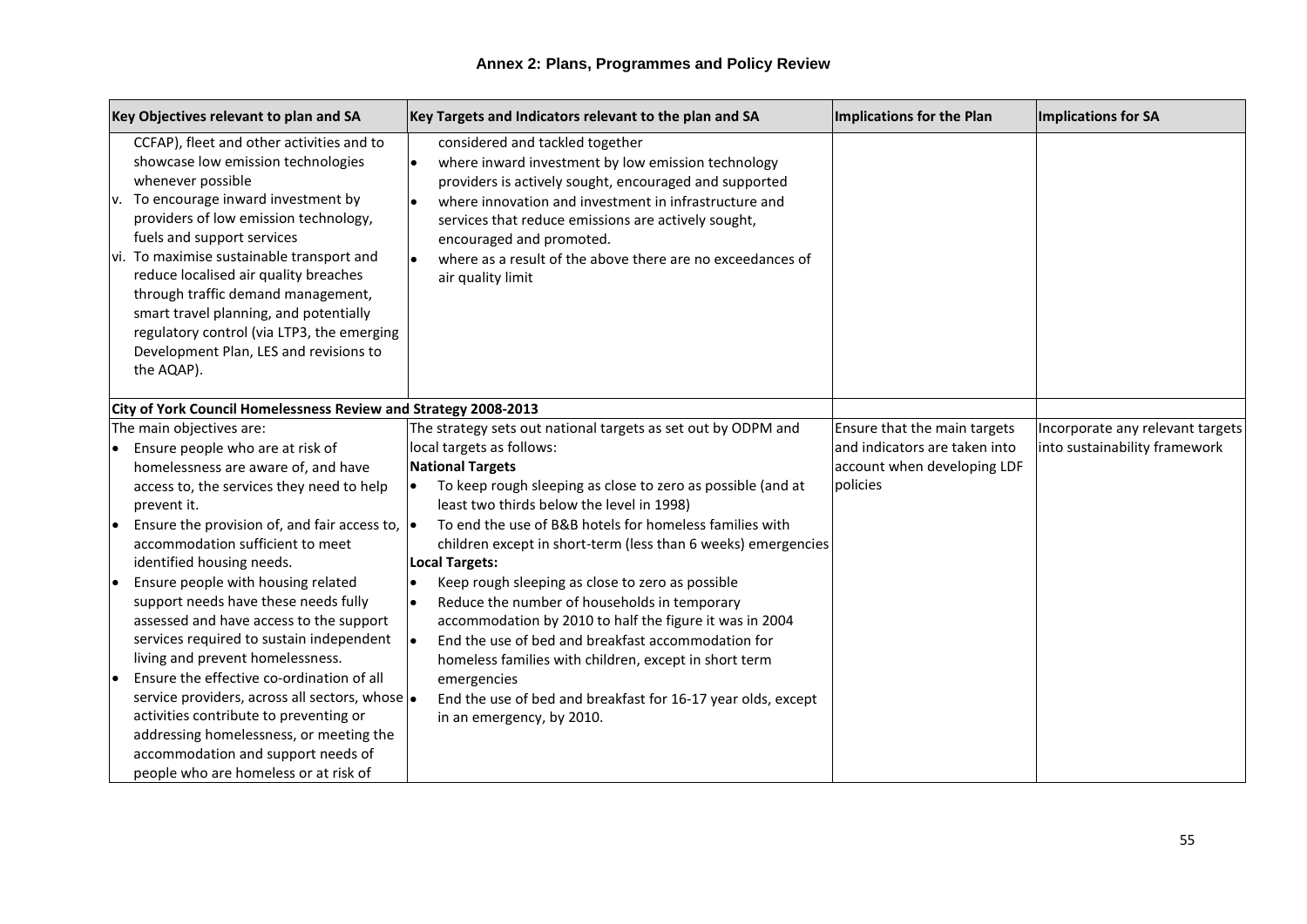| Key Objectives relevant to plan and SA         | Key Targets and Indicators relevant to the plan and SA                     | Implications for the Plan    | Implications for SA          |
|------------------------------------------------|----------------------------------------------------------------------------|------------------------------|------------------------------|
| homelessness.                                  |                                                                            |                              |                              |
| City of York Council Housing Strategy 2011-15  |                                                                            |                              |                              |
| Our "Creating homes, building communities"     | Key objectives to tackle the local housing issues identified:              | The Local Plan needs to help | The SA should take the aims, |
| strategy includes six strategic aims:          | 1. Improve access to housing and housing services, including               | deliver elements of the      | objectives and targets in    |
| 1. Improve access to housing and housing       | appropriate information, advice and support                                | Housing Strategy through     | account through the SA       |
| services, including appropriate                | Develop an advanced housing options service                                | policy                       | Framework and analysis.      |
| information, advice and support:               | Increase awareness of housing options for particular groups,<br>I۰         |                              |                              |
| Knowing what housing options are available     | such as older households and people with disabilities                      |                              |                              |
| and where to go for help are set to become     | Increase awareness of York's social housing allocation system<br>$\bullet$ |                              |                              |
| increasingly important in the years ahead so   | 2. Make best use of the existing housing stock                             |                              |                              |
| people can plan, make informed choices and     | Tackle under occupation<br>I۰                                              |                              |                              |
| avoid a housing crisis.                        | Tackle long-term empty properties<br>$\bullet$                             |                              |                              |
| 2. Make best use of the existing housing       | Swiftly re-let homes that become vacant in the social rented               |                              |                              |
| stock:                                         | sector and tackle illegal sub-letting                                      |                              |                              |
| The economic slowdown presents challenges      | Increase the role of the private rented sector in meeting                  |                              |                              |
| to new housing supply. Making better use of    | housing need                                                               |                              |                              |
| the existing homes is one way of minimising    | 3. Maximize the supply of decent environmentally sustainable               |                              |                              |
| future demand.                                 | homes that people can afford                                               |                              |                              |
| 3. Maximise the supply of decent               | Increasing housing supply, especially the supply of additional             |                              |                              |
| environmentally sustainable homes that         | affordable homes                                                           |                              |                              |
| people can afford:                             | Ensure all new homes are built to high environmental                       |                              |                              |
| We must maintain a strong focus on the key     | standards                                                                  |                              |                              |
| housing sites, such as York North West, which  | Tackle worklessness and financial exclusion                                |                              |                              |
| in turn will underpin future economic growth.  | Increase the range of housing options available to older                   |                              |                              |
| $ 4.$ Improve the condition, energy efficiency | households and those with disabilities                                     |                              |                              |
| and suitability of homes and create            | Address the housing needs of gypsies, travellers and                       |                              |                              |
| attractive, sustainable neighbourhoods:        | showpeople                                                                 |                              |                              |
| Ensuring homes remain suitable to our          | Ensure a planned approach to student housing                               |                              |                              |
| needs as we get older helps maximise use of    | 4. Improve the condition, energy efficiency and suitability of             |                              |                              |
| the existing stock and underpins good quality  | homes and create attractive, sustainable neighbourhoods                    |                              |                              |
| of life. Cutting carbon emissions is good for  | Improve the condition and energy efficiency of existing                    |                              |                              |
| the environment and means people spend         |                                                                            |                              |                              |
| less on energy.                                | homes                                                                      |                              |                              |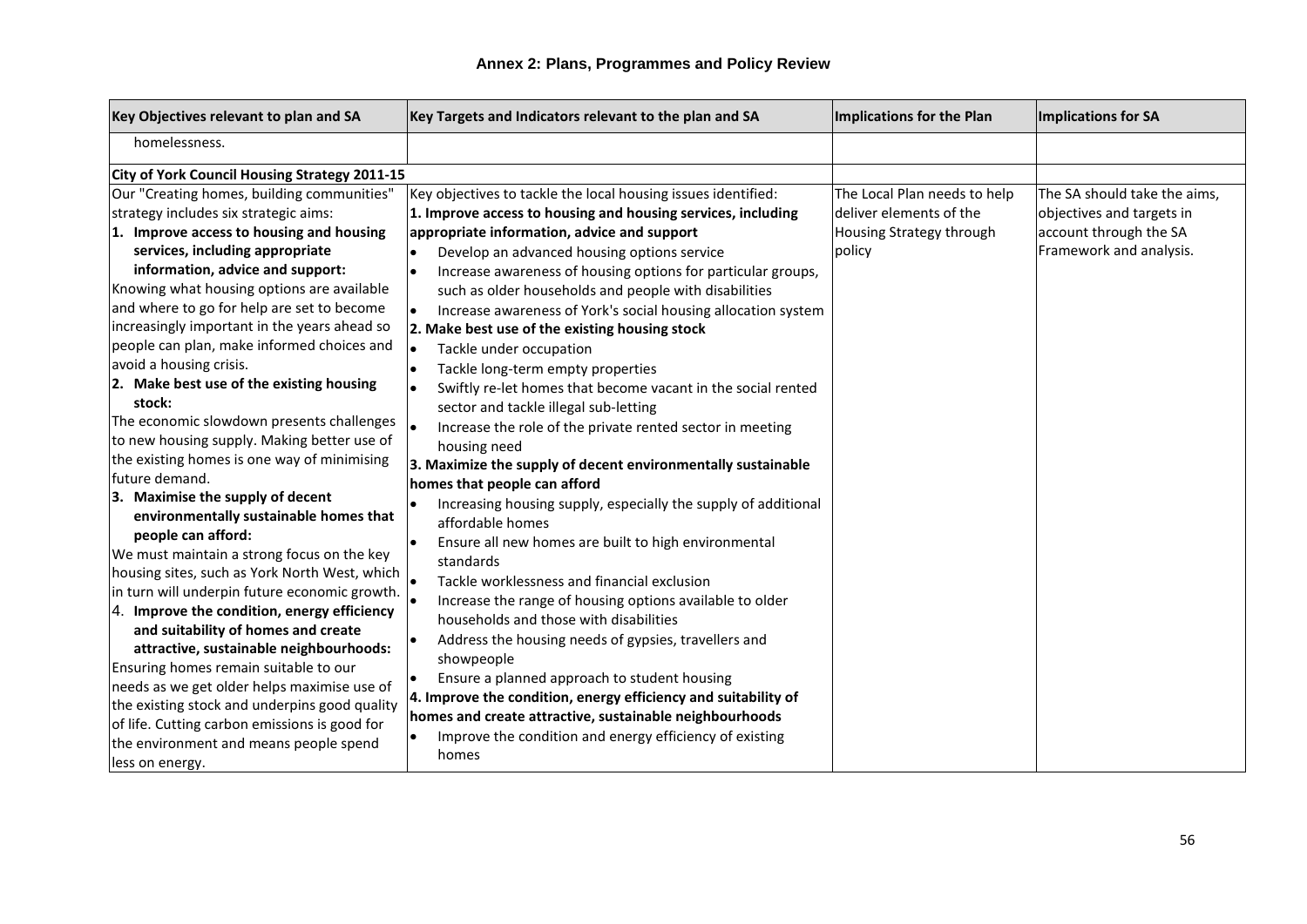| Key Objectives relevant to plan and SA                                                                                                                                                                                                                                                                                                                                                                                                                                                                                                                                                                               | Key Targets and Indicators relevant to the plan and SA                                                                                                                                                                                                                                                                                                                                                                                                                                                                                                                                                                                                                                                                                                                                                                                                                                                                                                                  | Implications for the Plan                                                                           | Implications for SA                                                                                               |
|----------------------------------------------------------------------------------------------------------------------------------------------------------------------------------------------------------------------------------------------------------------------------------------------------------------------------------------------------------------------------------------------------------------------------------------------------------------------------------------------------------------------------------------------------------------------------------------------------------------------|-------------------------------------------------------------------------------------------------------------------------------------------------------------------------------------------------------------------------------------------------------------------------------------------------------------------------------------------------------------------------------------------------------------------------------------------------------------------------------------------------------------------------------------------------------------------------------------------------------------------------------------------------------------------------------------------------------------------------------------------------------------------------------------------------------------------------------------------------------------------------------------------------------------------------------------------------------------------------|-----------------------------------------------------------------------------------------------------|-------------------------------------------------------------------------------------------------------------------|
| 5. Reduce homelessness and tackle the<br>causes of homelessness:<br>By preventing homelessness we can help<br>households avoid its damaging affects and<br>reduce overall<br>costs.<br>6. Develop effective partnership working:<br>Joint working on housing issues has been key<br>to the achievements made to date. We know<br>there are partnerships we can strengthen<br>further, particularly around housing and<br>health.                                                                                                                                                                                     | Tackle fuel poverty<br>$\bullet$<br>Help people remain in (or safely return to) their homes<br>$\bullet$<br>Reduce anti-social behaviour<br>l e<br>Improve home security<br>$\bullet$<br>Increase residents' involvement in decisions about their<br>I۰<br>homes and neighbourhoods<br>5. Reduce homelessness and tackle the causes of homelessness<br><b>Prevent homelessness</b><br>l o<br>Reduce the use of temporary accommodation<br>End rough sleeping<br>$\bullet$<br>Increase special provision for young people and teenage<br>parents<br>6. Develop effective partnership working                                                                                                                                                                                                                                                                                                                                                                             |                                                                                                     |                                                                                                                   |
|                                                                                                                                                                                                                                                                                                                                                                                                                                                                                                                                                                                                                      | Improve partnership working with the health sector                                                                                                                                                                                                                                                                                                                                                                                                                                                                                                                                                                                                                                                                                                                                                                                                                                                                                                                      |                                                                                                     |                                                                                                                   |
| Older Persons Housing Strategy 2011-2015 (CYC, 2011)                                                                                                                                                                                                                                                                                                                                                                                                                                                                                                                                                                 |                                                                                                                                                                                                                                                                                                                                                                                                                                                                                                                                                                                                                                                                                                                                                                                                                                                                                                                                                                         |                                                                                                     |                                                                                                                   |
| <b>Strategic Aims:</b><br>1. Ensure older people can make informed<br>choices and plan ahead by providing<br>accessible and clear information on their<br>housing options<br>Ensure older households are able to live in $\vert \bullet \vert$<br>12.<br>their own homes for longer, rather than<br>have to move to 'specialist'<br>accommodation to maintain their<br>independence and well being<br>Where there is a need for more specialist<br>13.<br>types of accommodation for frailer older<br>people and those with specific needs,<br>ensure it promotes and enables maximum  .<br>independence and choice. | Targets for Strategic Aims:<br>Strategic aim 1<br>$\bullet$<br>Comprehensive information about housing and support<br>options by Dec 2011. Annual older people information events<br>to raise awareness of options.<br>Update knowledge of older people's needs through a full<br>housing market assessment by Jul 2011. Complete customer<br>profiling of social housing tenants by Dec 2011.<br>Report progress on the strategy to the Older People's<br>$\bullet$<br>Partnership Board every six months.<br>Strategic aim 2<br>l.<br>100% of new homes built to lifetime standard (date to be<br>confirmed in Local Development Framework).<br>Continue to promote and administer disabled facilities grant in<br>light of cutbacks in funding for other help and assistance.<br>Register of adapted social rented properties by July 2012.<br>l e<br>Minimum of 98.6% of vulnerable people accessing services<br>helped to maintain independent living year on year | The Local Plan should make<br>provision for a mix of types of<br>accommodation to suit all<br>needs | The SA should reference the<br>targets and indicator for the<br>strategy and use this as a basis<br>for analysis. |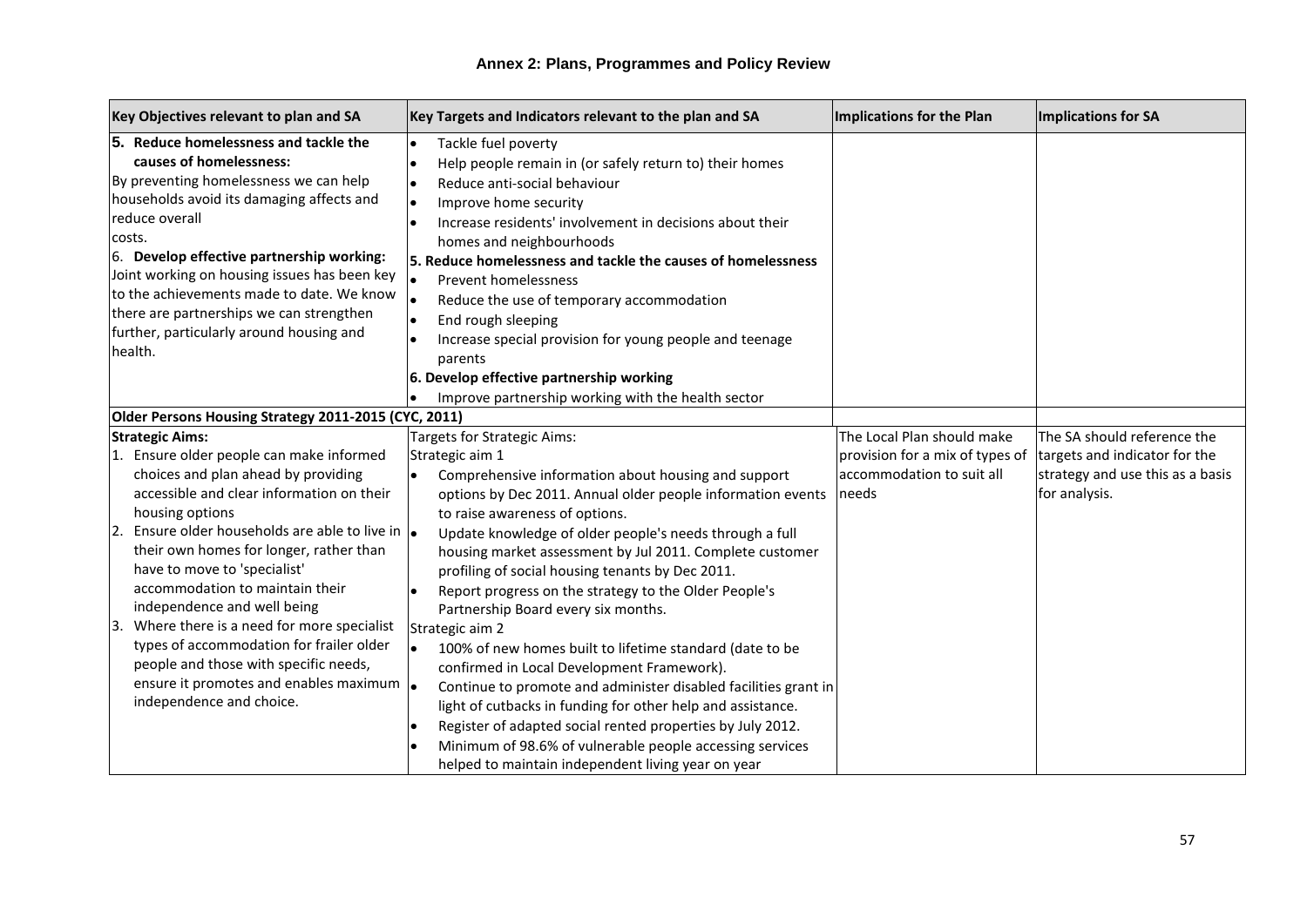| Key Objectives relevant to plan and SA                                          | Key Targets and Indicators relevant to the plan and SA                                                                                      | Implications for the Plan      | Implications for SA              |
|---------------------------------------------------------------------------------|---------------------------------------------------------------------------------------------------------------------------------------------|--------------------------------|----------------------------------|
|                                                                                 | Reduction on the proportion of older households spending<br>$\bullet$<br>more that 10% of their income on domestic energy bills by<br>2015. |                                |                                  |
|                                                                                 | Minimum of 6 households helped to downsize each year.<br>Strategic Aim 3:                                                                   |                                |                                  |
|                                                                                 | Increase in the proportion of new specialist housing that                                                                                   |                                |                                  |
|                                                                                 | offers a wider range of tenure options and bedroom sizes.                                                                                   |                                |                                  |
|                                                                                 | Complete stock options appraisal of older persons schemes                                                                                   |                                |                                  |
|                                                                                 | with recommendations for future provision - July 2011                                                                                       |                                |                                  |
|                                                                                 | Agreed equalities and diversity policy in place by April 2012.                                                                              |                                |                                  |
| York Supporting People Strategy 2005-2010, Supporting People Commissioning Body |                                                                                                                                             |                                |                                  |
|                                                                                 | The Supporting People Commissioning Body is The success of the programme will be measured by the following                                  | Ensure that the main targets   | Incorporate any relevant targets |
| a partnership of the Probation Service (North                                   | loutcomes:                                                                                                                                  | and indicators are taken into  | into sustainability framework    |
| Yorkshire), Selby and York Primary Care Trust                                   | Increased or maintained independence in everyday living                                                                                     | account when developing LDF    |                                  |
| and the City of York Council.                                                   | Improved or maintained capacity to secure and manage a home                                                                                 | policies                       |                                  |
| The purpose of the strategy is to determine                                     | Safer and more sustainable communities                                                                                                      |                                |                                  |
| the specific nature of the work to be                                           | Reduced isolation in the community and increased participation of                                                                           |                                |                                  |
| undertaken in the next 5 years in order to                                      | supporting people customers in everyday community activities.                                                                               |                                |                                  |
| achieve the maximum benefits from the                                           |                                                                                                                                             |                                |                                  |
| Supporting People Grant for as many                                             | These outcomes will be measured by a number of performance                                                                                  |                                |                                  |
| individuals and communities as possible. The                                    | indicators as detailed in the document                                                                                                      |                                |                                  |
| vision is that - Supporting People will help to                                 |                                                                                                                                             |                                |                                  |
| make York a place where all people:                                             |                                                                                                                                             |                                |                                  |
| Are able to achieve the greatest                                                |                                                                                                                                             |                                |                                  |
| independence                                                                    |                                                                                                                                             |                                |                                  |
| Feel secure and live in a safe environment                                      |                                                                                                                                             |                                |                                  |
| Are confident and feel good about themselves                                    |                                                                                                                                             |                                |                                  |
| Are encouraged to have aspirations and given                                    |                                                                                                                                             |                                |                                  |
| the best chance to achieve in life                                              |                                                                                                                                             |                                |                                  |
| Are listened to and have their views taken                                      |                                                                                                                                             |                                |                                  |
| seriously                                                                       |                                                                                                                                             |                                |                                  |
|                                                                                 | Let's Talk Rubbish: A Municipal Waste Management Strategy for City of York and North Yorkshire 2006-2026 (2006)                             |                                |                                  |
| This Strategy has the following objectives, to                                  | The Partnership aims to achieve the following targets, as a                                                                                 | The LDF should incorporate     | The SA should take               |
| enable us to achieve this vision:                                               | minimum:                                                                                                                                    | policies which aims to achieve | consideration of the objectives  |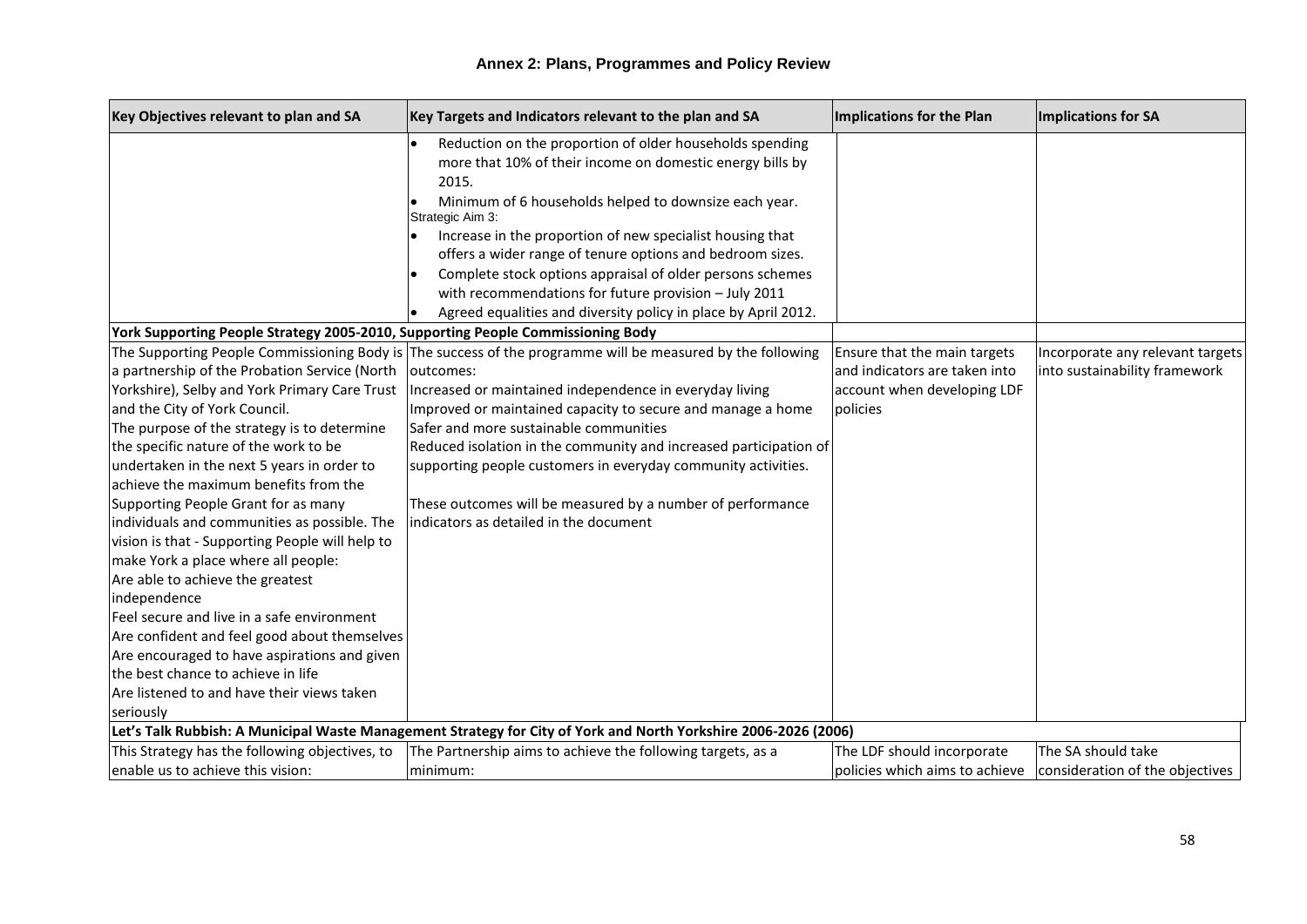| Key Objectives relevant to plan and SA           |                                          | Key Targets and Indicators relevant to the plan and SA                                                                     | <b>Implications for the Plan</b> | Implications for SA         |
|--------------------------------------------------|------------------------------------------|----------------------------------------------------------------------------------------------------------------------------|----------------------------------|-----------------------------|
|                                                  | Reduce the amount of waste produced in   | • Recycle or compost 40% of household waste by 2010                                                                        | the targets                      | and targets in the SA       |
| York and North Yorkshire so as to make           |                                          | . Recycle or compost 45% of household waste by 2013                                                                        |                                  | framework.                  |
| us one of the best performing areas5 in          |                                          | . Recycle or compost 50% of household waste by 2020                                                                        |                                  |                             |
| the country by 2013 (currently York and          |                                          |                                                                                                                            |                                  |                             |
|                                                  | North Yorkshire residents produce more   | Divert 75% of municipal waste from landfill by 2013                                                                        |                                  |                             |
| waste per person than in most other              |                                          |                                                                                                                            |                                  |                             |
|                                                  | areas). By 2008, we aim to produce less  |                                                                                                                            |                                  |                             |
|                                                  | per person than the average for England  |                                                                                                                            |                                  |                             |
| and Wales                                        |                                          |                                                                                                                            |                                  |                             |
| To promote the value of waste as a               |                                          |                                                                                                                            |                                  |                             |
| natural and viable resource, by:                 |                                          |                                                                                                                            |                                  |                             |
| Re-using, recycling and composting the           |                                          |                                                                                                                            |                                  |                             |
| maximum practicable amount of                    |                                          |                                                                                                                            |                                  |                             |
| household waste                                  |                                          |                                                                                                                            |                                  |                             |
| Maximising opportunities for re-use of           |                                          |                                                                                                                            |                                  |                             |
| unwanted items and waste by working              |                                          |                                                                                                                            |                                  |                             |
|                                                  | closely with community and other groups  |                                                                                                                            |                                  |                             |
| Maximising the recovery of materials<br>١o       |                                          |                                                                                                                            |                                  |                             |
|                                                  | and/or energy from waste that is not re- |                                                                                                                            |                                  |                             |
| used, recycled or composted so as to             |                                          |                                                                                                                            |                                  |                             |
|                                                  | further reduce the amount of waste sent  |                                                                                                                            |                                  |                             |
| to landfill                                      |                                          |                                                                                                                            |                                  |                             |
|                                                  |                                          | Contaminated Land Strategy, Environmental Protection Unit, City of York Council, (Adopted July 2001, revised January 2010) |                                  |                             |
| It is envisaged that this strategy will help the |                                          | Specific targets and indicators are detailed in the document                                                               | Ensure that the main targets     | Incorporate any relevant    |
| council to improve and protect the condition     |                                          |                                                                                                                            | and indicators are taken into    | targets into sustainability |
| of the environment and the health of             |                                          |                                                                                                                            | account when developing LDF      | framework                   |
| residents in York.                               |                                          |                                                                                                                            | policies                         |                             |
| Key Objectives:                                  |                                          |                                                                                                                            |                                  |                             |
|                                                  | to meet the requirements placed on the   |                                                                                                                            |                                  |                             |
| council to produce a strategy for the            |                                          |                                                                                                                            |                                  |                             |
| implementation of Part 2A;                       |                                          |                                                                                                                            |                                  |                             |
|                                                  | to document how the council intends to   |                                                                                                                            |                                  |                             |
| meet the criteria of the statutory               |                                          |                                                                                                                            |                                  |                             |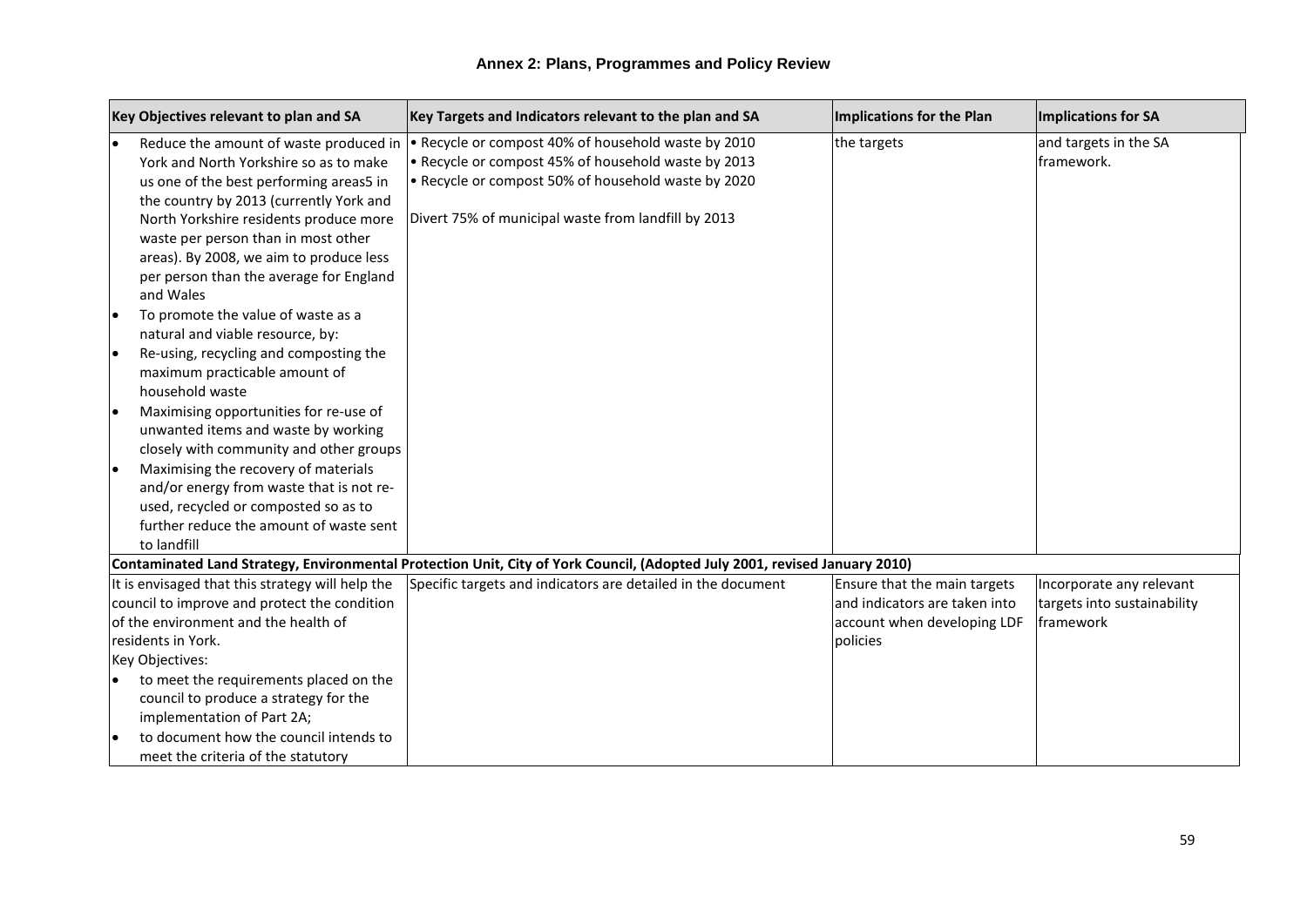|    | Key Objectives relevant to plan and SA                   | Key Targets and Indicators relevant to the plan and SA | <b>Implications for the Plan</b> | Implications for SA            |
|----|----------------------------------------------------------|--------------------------------------------------------|----------------------------------|--------------------------------|
|    | guidance;                                                |                                                        |                                  |                                |
| I۰ | to provide a framework for the                           |                                                        |                                  |                                |
|    | identification, prioritisation, assessment,              |                                                        |                                  |                                |
|    | determination and remediation of                         |                                                        |                                  |                                |
|    | contaminated land and to subsequently                    |                                                        |                                  |                                |
|    | reduce the risks posed to human health                   |                                                        |                                  |                                |
|    | and the environment;                                     |                                                        |                                  |                                |
| I۰ | to provide information to the                            |                                                        |                                  |                                |
|    | Environment Agency for the national                      |                                                        |                                  |                                |
|    | report on contaminated land;                             |                                                        |                                  |                                |
| ١. | To put into practice the 'suitable for use'              |                                                        |                                  |                                |
|    | and 'polluter pays' principles to ensure                 |                                                        |                                  |                                |
|    | suitable remediation is carried out on all               |                                                        |                                  |                                |
|    | necessary sites;                                         |                                                        |                                  |                                |
| ¦• | to provide a greater understanding for                   |                                                        |                                  |                                |
|    | the need to investigate and remediate                    |                                                        |                                  |                                |
|    | contaminated land;                                       |                                                        |                                  |                                |
| I۰ | to improve internal and external                         |                                                        |                                  |                                |
|    | communications with regard to                            |                                                        |                                  |                                |
|    | contaminated land; and City of York                      |                                                        |                                  |                                |
|    | Council Contaminated Land Strategy -                     |                                                        |                                  |                                |
|    | $2010 - 14 -$                                            |                                                        |                                  |                                |
| le | to inform land owners, the general public                |                                                        |                                  |                                |
|    | and stakeholders of the council's                        |                                                        |                                  |                                |
|    | intentions in relation to contaminated                   |                                                        |                                  |                                |
|    | land by the publication of this strategy                 |                                                        |                                  |                                |
|    | document.                                                |                                                        |                                  |                                |
|    |                                                          |                                                        |                                  |                                |
|    | Community Safety Plan, Safer York Partnership, 2011-2014 |                                                        |                                  |                                |
|    | The priorities for the Crime and Disoder                 |                                                        |                                  | The SA should consider the     |
|    | Reduction Partnership are based upon the                 |                                                        |                                  | implications from the strategy |
|    | Community Safety Strategy for York, and is               |                                                        |                                  | on the Local Plan policies.    |
|    | the product of both multi-agency data                    |                                                        |                                  |                                |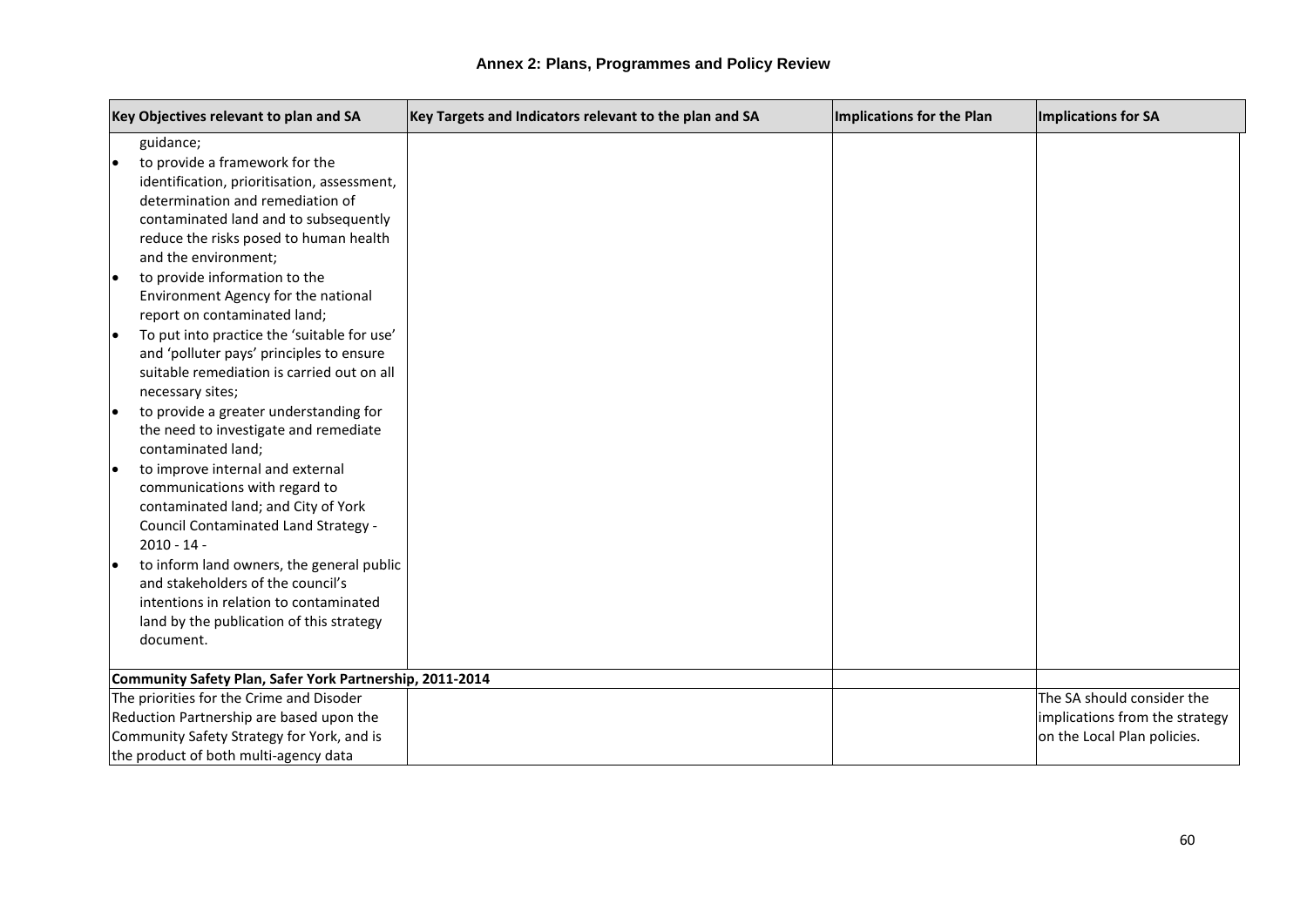| Key Objectives relevant to plan and SA                                                                                                                                                                                                                                                                                                                                                                                                                                                                                                                                                                                               | Key Targets and Indicators relevant to the plan and SA                                                                                                                                                                                                                                                                                                                         | Implications for the Plan                                                         | Implications for SA                                                                   |
|--------------------------------------------------------------------------------------------------------------------------------------------------------------------------------------------------------------------------------------------------------------------------------------------------------------------------------------------------------------------------------------------------------------------------------------------------------------------------------------------------------------------------------------------------------------------------------------------------------------------------------------|--------------------------------------------------------------------------------------------------------------------------------------------------------------------------------------------------------------------------------------------------------------------------------------------------------------------------------------------------------------------------------|-----------------------------------------------------------------------------------|---------------------------------------------------------------------------------------|
| analysis of crime and disorder intelligence, as<br>well as information and community<br>consultation conducted through the Police<br>Safer Neighbourhood Teams. The plan covers<br>the period 2011-2014 and outlines the<br>following key priorities:<br>Autocrime - reducing the volume of<br>vehicle-related offences<br>Burglary - reducing the number of house,<br>I۰<br>shed/garage and commercial burglaries<br>Cycle Theft - reducing the number of<br>١.<br>bikes stolen and number of cycle thieves<br>Drugs and Alcohol - reducing the harm<br>I۰<br>caused by substance misuse.<br>Safer Neighbourhoods - including<br>١e |                                                                                                                                                                                                                                                                                                                                                                                |                                                                                   |                                                                                       |
| tackling anti-social behaviour and road<br>safety<br>Violent Crime - including alcohol related<br>violence in the night time economy and<br>domestic violence                                                                                                                                                                                                                                                                                                                                                                                                                                                                        |                                                                                                                                                                                                                                                                                                                                                                                |                                                                                   |                                                                                       |
| Healthier lives: NHS North Yorkshire and York's Strategic Plan 2010-2015 (May 2010)                                                                                                                                                                                                                                                                                                                                                                                                                                                                                                                                                  |                                                                                                                                                                                                                                                                                                                                                                                |                                                                                   |                                                                                       |
| We aim by 2015 the people of North Yorkshire The goals for the next five years are:<br>and York will agree that:<br>They are supported to have healthier lifestyles Goal 2: Reduction in health inequalities<br>They are satisfied with the services available<br>to them<br>The services they receive meet their needs<br>Services are accessible<br>Our mission is to:<br>Reduce health inequalities<br>Empower individuals to manage their own<br>health                                                                                                                                                                          | Goal 1: Comprehensive services for our ageing population<br>Goal 3: Improved health and well-being of the population through developing LDF policies<br>the promotion of healthy lifestyles<br>Goal 4: Clinically and financially sustainable healthcare system<br>Goal 5: Highest quality care in the right settings<br>Goal 6: Strong partnerships focused on the individual | Ensure that any relevant<br>targets and indicators are<br>taken into account when | Incorporate relevant health<br>indicators into the development<br>of the SA framework |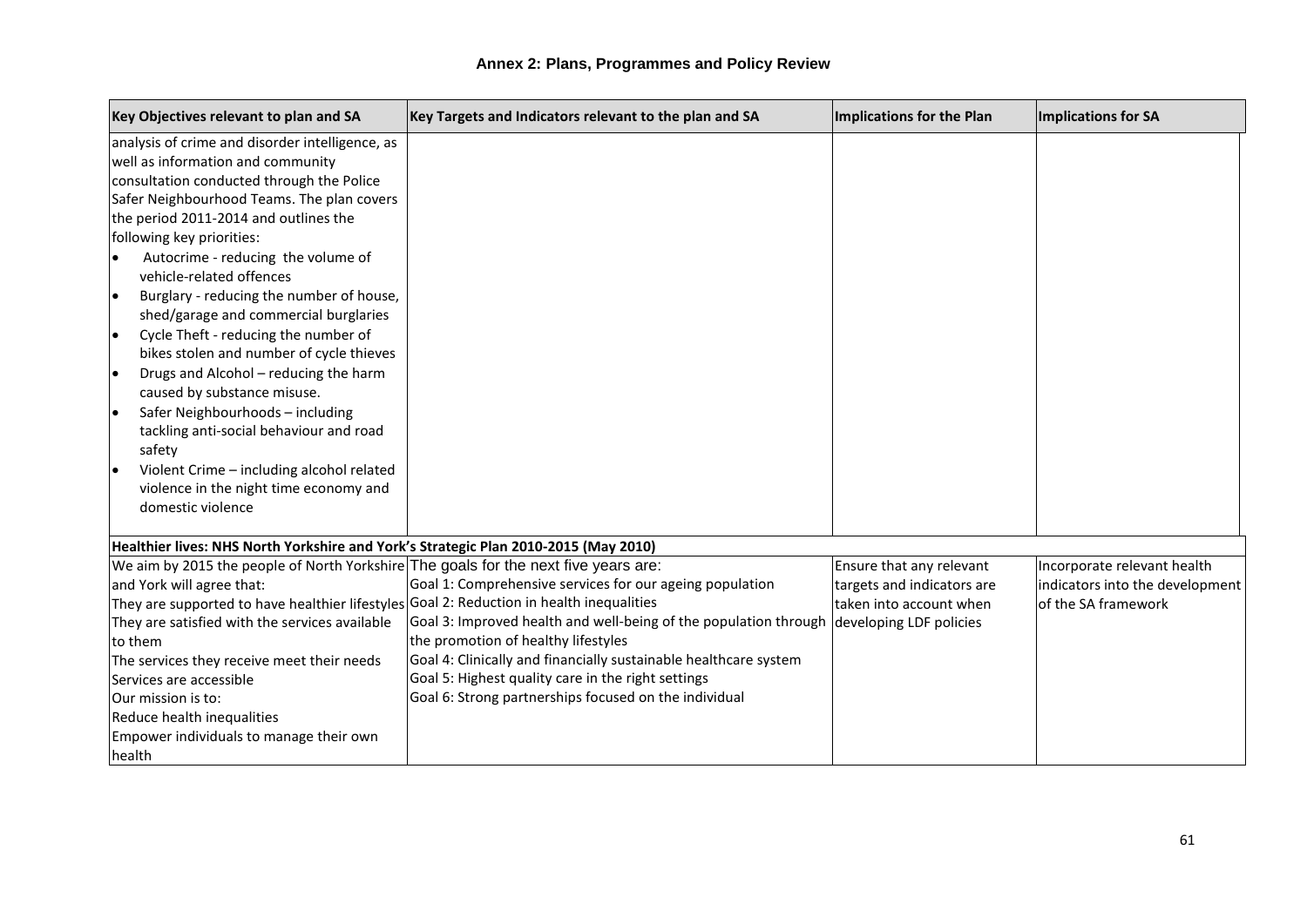| Key Objectives relevant to plan and SA                                          | Key Targets and Indicators relevant to the plan and SA                                                          | Implications for the Plan                                    | Implications for SA             |
|---------------------------------------------------------------------------------|-----------------------------------------------------------------------------------------------------------------|--------------------------------------------------------------|---------------------------------|
| Create seamless care with our partners which                                    |                                                                                                                 |                                                              |                                 |
| make best use of our allocated resources                                        |                                                                                                                 |                                                              |                                 |
| Reaching Further: York's Economic Strategy (CYC, 2012)                          |                                                                                                                 |                                                              |                                 |
| <b>The Vision</b>                                                               | In order to realise this vision, the city will achieve the following                                            | The Local Plan should support                                | The SA should use the themes,   |
| Our simple economic vision is for the City of                                   | five ambitions:                                                                                                 | the strategy through policy and priorities and indicators in |                                 |
| York to become an international and                                             | 1. A flexible and relevant workforce for the future, by unlocking                                               | delivery                                                     | scoping and analysis of the     |
| enterprising city, and in time, the most                                        | the potential of our existing and future workforce, building on                                                 |                                                              | policies.                       |
| competitive city of its size, not only in the UK                                | residents' skills to provide fairer opportunity for employment,                                                 |                                                              |                                 |
| but globally, leading to increased                                              | whilst attracting new skilled individuals to meet the needs of                                                  |                                                              |                                 |
| sustainable and inclusive growth in the overall businesses today and in future. |                                                                                                                 |                                                              |                                 |
| economy and jobs.                                                               | 2. A growing and dynamic business base competing on a global                                                    |                                                              |                                 |
|                                                                                 | stage, by encouraging entrepreneurship and the growth and                                                       |                                                              |                                 |
| On the way to achieving this vision, by 2015,                                   | internationalisation of existing business, as well as attracting new                                            |                                                              |                                 |
| the city will aim to become a top 5 UK city                                     | businesses.                                                                                                     |                                                              |                                 |
| economy that sustainably delivers both Gross                                    | 3. A globally connected, locally integrated knowledge base, by                                                  |                                                              |                                 |
| Value Added (GVA) and jobs growth, and a                                        | strengthening the city's higher and further education base, its                                                 |                                                              |                                 |
| top 10 European city, as measured against                                       | international connectivity and its connection to the wider city                                                 |                                                              |                                 |
| comparator cities                                                               | economy and business base.                                                                                      |                                                              |                                 |
|                                                                                 | 4. A world class place for business, communities, students and                                                  |                                                              |                                 |
|                                                                                 | visitors, by facilitating both better use of existing developments                                              |                                                              |                                 |
|                                                                                 | and infrastructure and the development of new spaces where                                                      |                                                              |                                 |
|                                                                                 | necessary.                                                                                                      |                                                              |                                 |
|                                                                                 | 5. A coordinated and efficient approach to attracting and retaining                                             |                                                              |                                 |
|                                                                                 | investment in the city, by building on these pillars to attract and                                             |                                                              |                                 |
|                                                                                 | retain investment fromlocal, regional, national and international                                               |                                                              |                                 |
|                                                                                 | markets.                                                                                                        |                                                              |                                 |
| <b>Science City York Strategy</b>                                               |                                                                                                                 |                                                              |                                 |
| Science City York is a business support                                         | Central to the delivery of Science City York's vision will include                                              | Ensure that the LDF policies                                 | Ensure that the key             |
| organisation that assists in the creation and                                   | investment in strategic areas and initiatives including:- Business                                              | reflect the aims and objectives                              | targets/outcomes of the         |
| growth of technology-based businesses. Its                                      | and Research Collaboration, Infrastructure and Life Long Learning.                                              | of the Science City York                                     | strategy are taken into account |
| mission is to create business and employment                                    | Science City York will pursue a number of workstreams to deliver                                                | strategy and are developed in                                | when developing the             |
|                                                                                 | opportunities in the York area through science further growth: Cluster Development Activities - the development | consultation with the                                        | sustainability framework        |
| and technology exploitation. Science City                                       | of new business clusters around the strengths of the University.                                                | Economic Development Unit.                                   |                                 |
| York's vision is to be a 'leading centre at the                                 | Science Infrastructure - one of the central components of the                                                   |                                                              |                                 |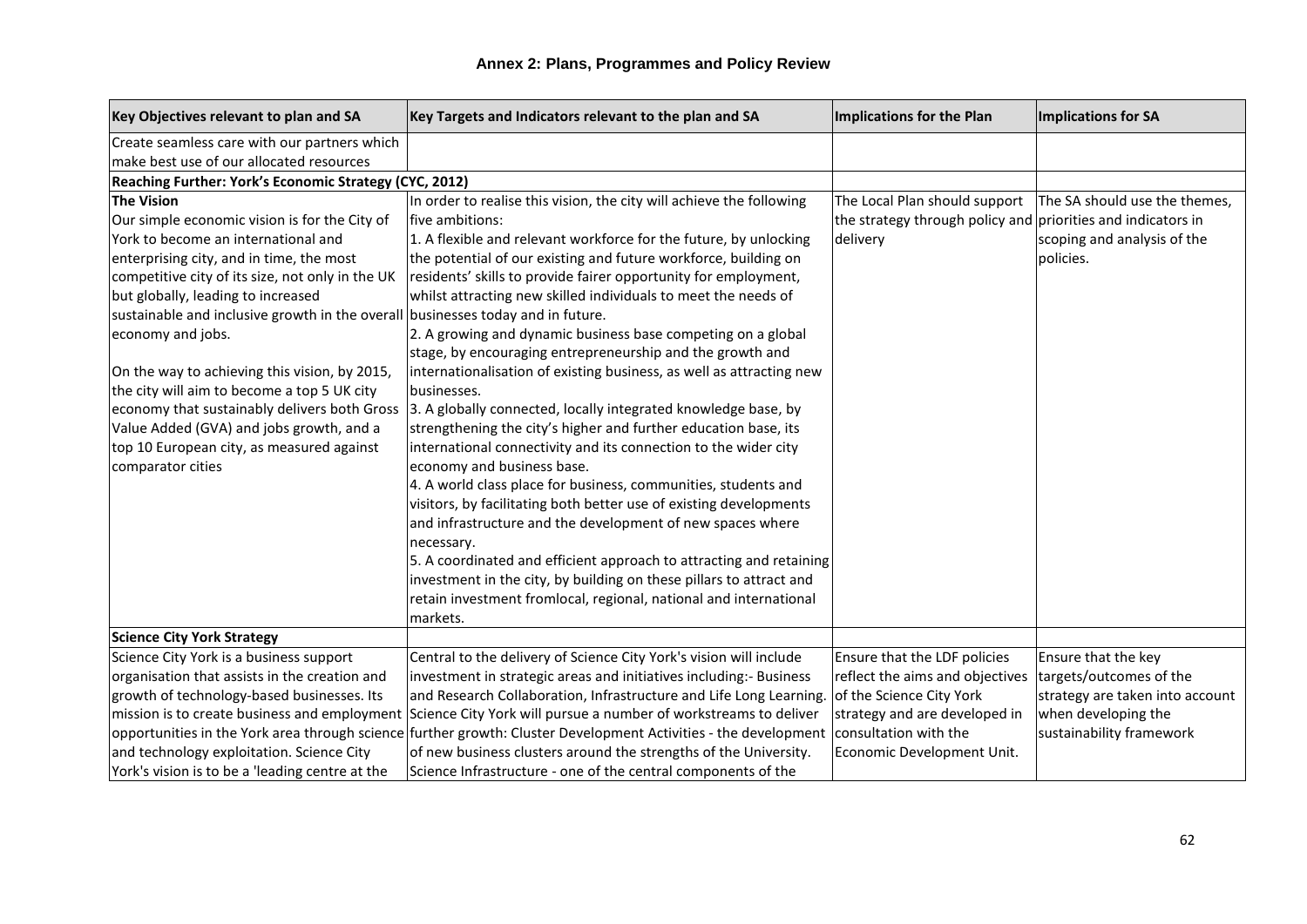| Key Objectives relevant to plan and SA            | Key Targets and Indicators relevant to the plan and SA                                                                     | <b>Implications for the Plan</b> | Implications for SA            |
|---------------------------------------------------|----------------------------------------------------------------------------------------------------------------------------|----------------------------------|--------------------------------|
| forefront of innovation, creativity and change    | development of Science City York's infrastructure is the                                                                   |                                  |                                |
| within a prosperous and thriving economy'.        | development of key strategic sites including - York Science Park,                                                          |                                  |                                |
| Science City York's concept is firmly             | Vangarde (a technology park on a key greenfield site which is                                                              |                                  |                                |
| embedded at the heart of the York and North       | being developed to support key technology and science                                                                      |                                  |                                |
| Yorkshire Economic strategy. Science City         | businesses), York Central, Hungate and Heslington East Campus.                                                             |                                  |                                |
| York's future vision is to generate an            |                                                                                                                            |                                  |                                |
| additional 15,000 jobs by 2021 achieved           |                                                                                                                            |                                  |                                |
| through developing an integrated approach to      |                                                                                                                            |                                  |                                |
| create a culture and infrastructure that allows   |                                                                                                                            |                                  |                                |
| creative, science and technology businesses to    |                                                                                                                            |                                  |                                |
| thrive.                                           |                                                                                                                            |                                  |                                |
| Visit York Strategic Plan 2009-2012               |                                                                                                                            |                                  |                                |
| Visit York has identified five key objectives     | By 2012 the York tourism sector will see:                                                                                  | The LDF should take into         | The SA should incorporate the  |
| that we will use to measure our success:          | Total visitor expenditure in excess of £400m (based on >5%                                                                 | consideration and support the    | aims and targets within the    |
| To position York as a leading domestic and        | growth pa)                                                                                                                 | aims and targets of this         | framework                      |
| international visitor destination.                | Average length of overnight stays sustained at 4 days (2008: 3.9                                                           | strategy                         |                                |
| To generate, support and manage investment days). |                                                                                                                            |                                  |                                |
| in tourism in York and the surrounding area.      | York Tourism supporting 12,000 jobs (2008: 10,600 jobs).                                                                   |                                  |                                |
|                                                   | To deliver from our activities an enhanced and $\vert$ A 3% increase in the ratio of visitors who intend to return to York |                                  |                                |
| sustainable return on investment for all our      | in the next two years (to 86%) based on visitor survey evidence.                                                           |                                  |                                |
| stakeholders                                      | £50 m investment in tourism over a three year period by public                                                             |                                  |                                |
|                                                   | To operate a commercially successful business and private sectors – including investment in training, public               |                                  |                                |
| and develop the company's corporate social        | realm and events activity as well as capital projects                                                                      |                                  |                                |
| responsibilities.                                 | 100 York tourism businesses signed up to the Green Tourism                                                                 |                                  |                                |
| To contribute fully to the development of the     | Business Scheme.                                                                                                           |                                  |                                |
| economy of York and Yorkshire.                    |                                                                                                                            |                                  |                                |
| <b>Biodiversity Audit and Action Plan</b>         |                                                                                                                            |                                  |                                |
|                                                   | The initial 'City of York Biodiversity Audit' in 1996 was commissioned by the then English Nature and City of York         | The Local Plan requires up to    | Incorporate relevant           |
|                                                   | Council as a first step towards implementing Government policy at the local level and was essentially a review of          | date and comprehensive           | biodiversity objectives and    |
|                                                   | the City's known wildlife resource. This audit has formed the basis of conserving sites of nature conservation             | information. Need to             | indicators into sustainability |
| interest in York since it was produced.           |                                                                                                                            | incorporate Action Plan when     | lframework                     |
|                                                   |                                                                                                                            | written as Supplementary         |                                |
|                                                   | A new Biodiversity Audit for York has been completed (2010) and this identifies new potential                              | Planning Document.               |                                |
|                                                   | Sites of Importance for Nature Conservation (SINC) and assesses these alongside existing ones to see if they have          |                                  |                                |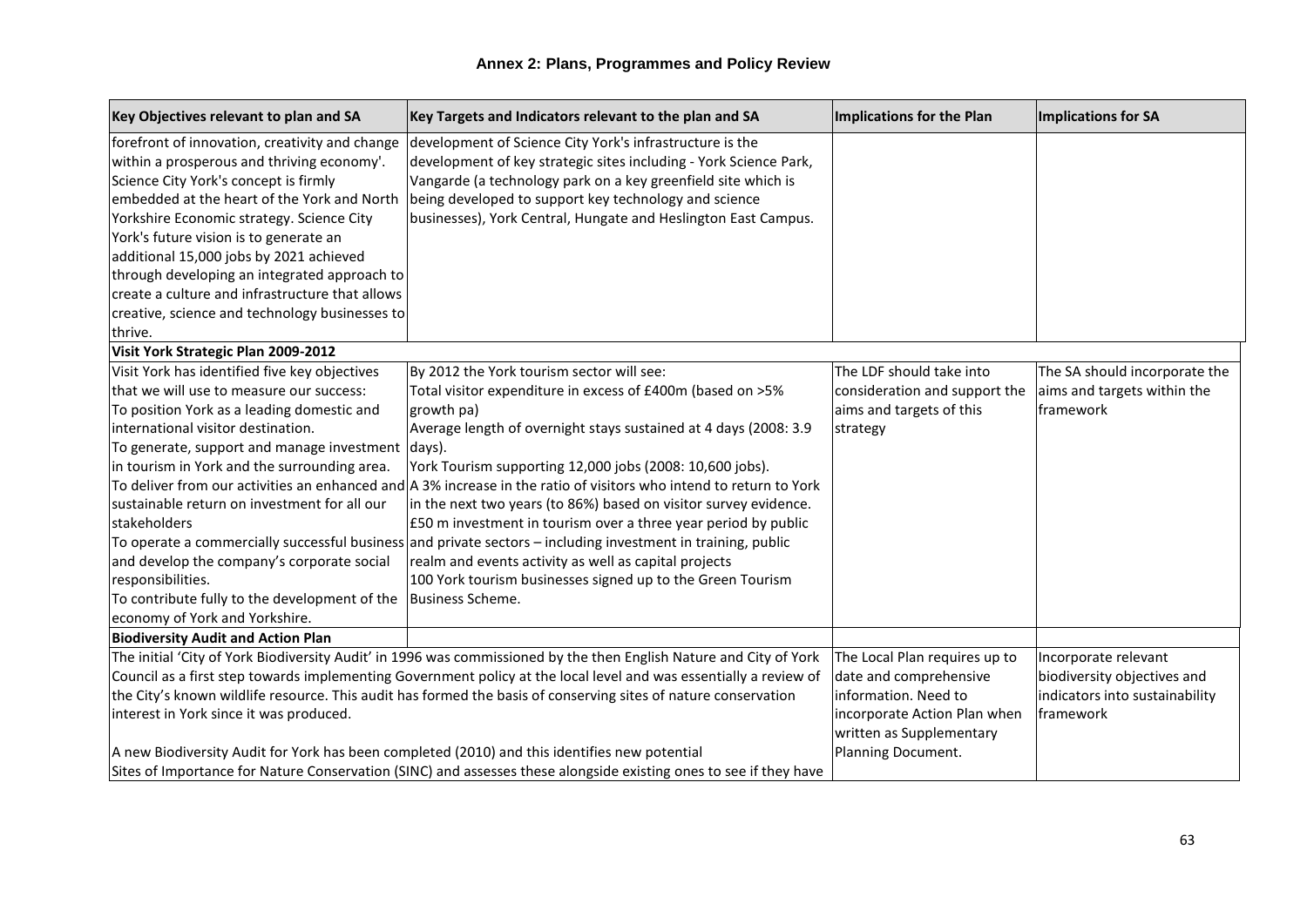| Key Objectives relevant to plan and SA                                                                                                                                                                                                   | Key Targets and Indicators relevant to the plan and SA                                                                                                                                                                                                                                                                                                                                                                                                                                                                                                                                                                                                                                                                                                                                                                                                                                                                                                                                                                                                                                                                                                                             | Implications for the Plan                                                                                                                                                                    | Implications for SA                                   |
|------------------------------------------------------------------------------------------------------------------------------------------------------------------------------------------------------------------------------------------|------------------------------------------------------------------------------------------------------------------------------------------------------------------------------------------------------------------------------------------------------------------------------------------------------------------------------------------------------------------------------------------------------------------------------------------------------------------------------------------------------------------------------------------------------------------------------------------------------------------------------------------------------------------------------------------------------------------------------------------------------------------------------------------------------------------------------------------------------------------------------------------------------------------------------------------------------------------------------------------------------------------------------------------------------------------------------------------------------------------------------------------------------------------------------------|----------------------------------------------------------------------------------------------------------------------------------------------------------------------------------------------|-------------------------------------------------------|
| LDF.<br>City of York Rights of Way Improvement Plan 2006-2011 (draft)<br>This report is a requirement of the<br>opportunities for exercise and other outdoor<br>way to the blind/partially sighted and people<br>with mobility problems. | sufficient value to be designated as a SINC. This has been accepted as part of the evidence base for the former<br>The ROWIP's Statement of Action is split down into 6 Aims:<br>Countryside and Rights of Way Act 2000 and Aim 1: To ensure that the council's rights of way network and<br>looks to evaluate to what extent local rights of wider network of access is open, well maintained and easy to use.<br>way meet the present and future needs of the $\text{Aim } 2$ : To provide an accurate, up to date and easily available<br>public; the extent to which rights of way offer  Definitive Map and Statement for the whole of the City of York<br>Council administrative area.<br>recreation and the accessibility of the rights of $\text{Aim } 3$ : To provide a more connected network of access for all<br>users.<br>Aim 4: To improve the provision of information about the<br>council's rights of way network and wider network of access and<br>to promote the benefits that its use can bring.<br>Aim 5: To work more closely with landowners, user groups and<br>volunteers to manage and enhance the current PROW network<br>and Wider Network of Access. | Ensure that the key actions and Incorporate any relevant<br>targets of the improvement<br>plan are taken into account<br>when developing the policies in sustainability framework<br>the LDF | targets and indicators into the<br>development of the |
|                                                                                                                                                                                                                                          | Aim 6: To improve the network to make it easier to use for<br>everyone especially those with mobility problems and visual<br>impairment.                                                                                                                                                                                                                                                                                                                                                                                                                                                                                                                                                                                                                                                                                                                                                                                                                                                                                                                                                                                                                                           |                                                                                                                                                                                              |                                                       |
| Ouse Flood Risk Management Strategy (Environment Agency, 2010)                                                                                                                                                                           |                                                                                                                                                                                                                                                                                                                                                                                                                                                                                                                                                                                                                                                                                                                                                                                                                                                                                                                                                                                                                                                                                                                                                                                    |                                                                                                                                                                                              |                                                       |
| The Ouse Flood Risk Management Strategy                                                                                                                                                                                                  | The primary objective of the study is to identify the preferred                                                                                                                                                                                                                                                                                                                                                                                                                                                                                                                                                                                                                                                                                                                                                                                                                                                                                                                                                                                                                                                                                                                    | Ensure that the key actions and Incorporate any relevant                                                                                                                                     |                                                       |
| focuses on the River Ouse and the rivers and                                                                                                                                                                                             | ways of managing flood risks in the long term, over the next 100                                                                                                                                                                                                                                                                                                                                                                                                                                                                                                                                                                                                                                                                                                                                                                                                                                                                                                                                                                                                                                                                                                                   | targets of the flood risk                                                                                                                                                                    | targets and indicators into the                       |
| streams which join it. The strategy puts the                                                                                                                                                                                             | years. The strategy adopts targets based on both national and                                                                                                                                                                                                                                                                                                                                                                                                                                                                                                                                                                                                                                                                                                                                                                                                                                                                                                                                                                                                                                                                                                                      | strategy are taken into account development of the                                                                                                                                           |                                                       |
| spotlight on people, properties and land at                                                                                                                                                                                              | local objectives. These targets reflect not only flood risk                                                                                                                                                                                                                                                                                                                                                                                                                                                                                                                                                                                                                                                                                                                                                                                                                                                                                                                                                                                                                                                                                                                        | when developing the policies in sustainability framework                                                                                                                                     |                                                       |
| risk from flooding along the River Ouse                                                                                                                                                                                                  | management objectives but also relevant wider issues and                                                                                                                                                                                                                                                                                                                                                                                                                                                                                                                                                                                                                                                                                                                                                                                                                                                                                                                                                                                                                                                                                                                           | the LDF                                                                                                                                                                                      |                                                       |
| between Linton Lock to the North West of                                                                                                                                                                                                 | concerns including the environment, sustainability and climate                                                                                                                                                                                                                                                                                                                                                                                                                                                                                                                                                                                                                                                                                                                                                                                                                                                                                                                                                                                                                                                                                                                     |                                                                                                                                                                                              |                                                       |
| York and Boothferry Bridge to the SE of Selby   change.                                                                                                                                                                                  |                                                                                                                                                                                                                                                                                                                                                                                                                                                                                                                                                                                                                                                                                                                                                                                                                                                                                                                                                                                                                                                                                                                                                                                    |                                                                                                                                                                                              |                                                       |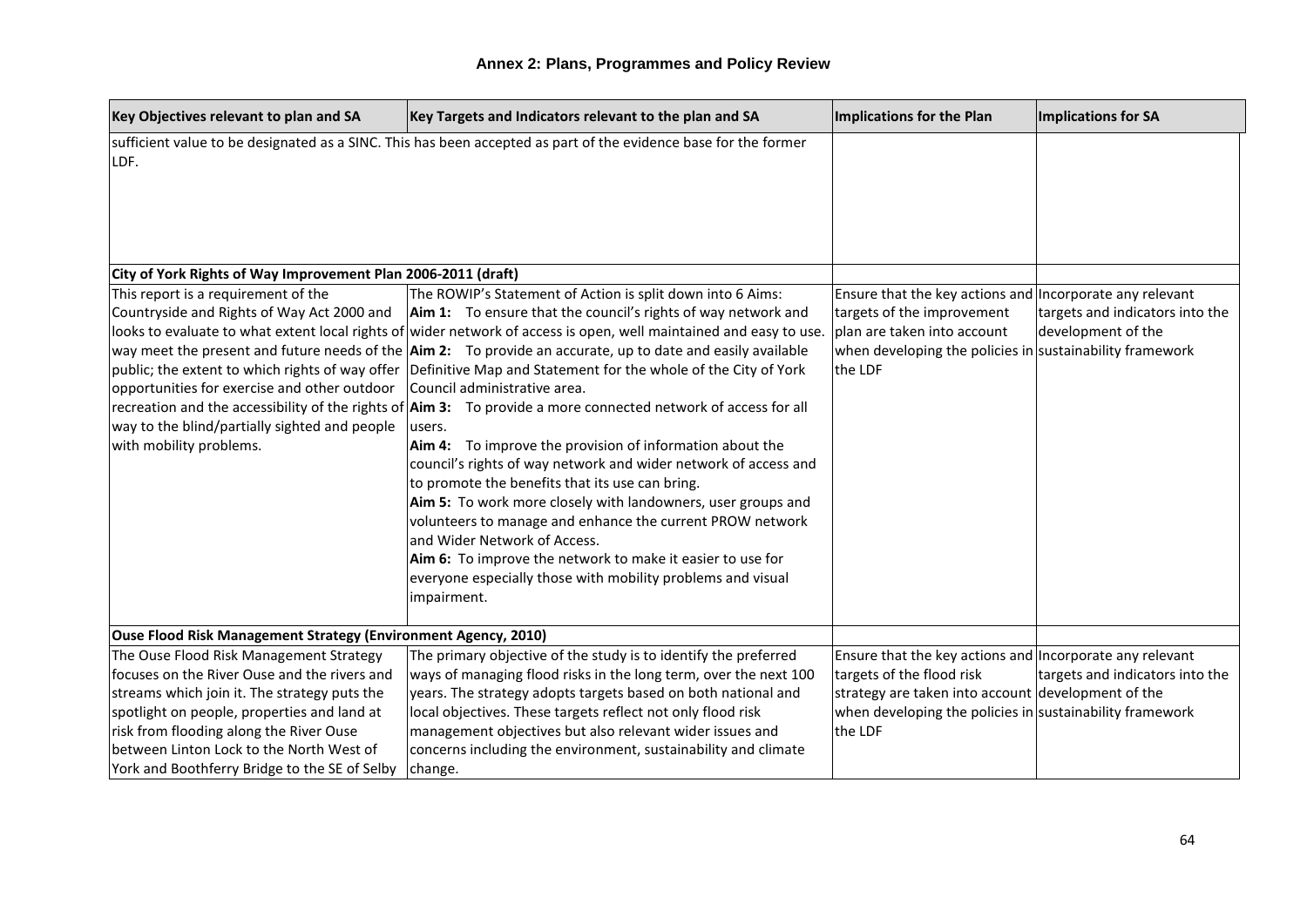| Key Objectives relevant to plan and SA                                          | Key Targets and Indicators relevant to the plan and SA                                                                                 | Implications for the Plan                                     | <b>Implications for SA</b>      |
|---------------------------------------------------------------------------------|----------------------------------------------------------------------------------------------------------------------------------------|---------------------------------------------------------------|---------------------------------|
| and the River Wharfe between the A64 bridge                                     |                                                                                                                                        |                                                               |                                 |
| at Tadcaster and where it joins with the Ouse                                   |                                                                                                                                        |                                                               |                                 |
| at Wharfe's mouth. It looks at various                                          |                                                                                                                                        |                                                               |                                 |
| methods of managing flood risk and suggests                                     |                                                                                                                                        |                                                               |                                 |
| the most appropriate ways of doing this in the                                  |                                                                                                                                        |                                                               |                                 |
| future.                                                                         |                                                                                                                                        |                                                               |                                 |
|                                                                                 | The Swale, Ure, Nidd and Upper Ouse Catchment Abstraction Management Strategy (CAMS) (Environment Agency, March 2004 and updated 2008) |                                                               |                                 |
| The vision for the Swale, Ure, Nidd and Upper                                   | Targets: to characterise and quantify pressures and impacts on all   Ensure that the key actions and   Incorporate any relevant        |                                                               |                                 |
| Ouse CAMS is to ensure that a sustainable                                       | surface waters and groundwater sources; reduce the likelihood of                                                                       | targets of the flood risk                                     | targets and indicators into the |
|                                                                                 | level of abstraction is achieved that meets the water supply shortages, whilst avoiding future environmental                           | strategy are taken into account development of the            |                                 |
| needs of the environment, economy and                                           | damage; ensure that plans are in place to adapt water supply                                                                           | when developing the policies in sustainability framework      |                                 |
| water users both now and in the future. CAMS systems to expected climate change |                                                                                                                                        | the LDF                                                       |                                 |
| are strategies for management of water                                          |                                                                                                                                        |                                                               |                                 |
| resources at a local level. The SUNO CAMS                                       |                                                                                                                                        |                                                               |                                 |
| covers an area of approximately 3,500km2                                        |                                                                                                                                        |                                                               |                                 |
| and includes the towns of Harrogate,                                            |                                                                                                                                        |                                                               |                                 |
| Knaresborough, Northallerton, Thirsk, Ripon,                                    |                                                                                                                                        |                                                               |                                 |
| Richmond and the City of York. The strategy                                     |                                                                                                                                        |                                                               |                                 |
| will apply to the significant rivers, tributaries                               |                                                                                                                                        |                                                               |                                 |
| and groundwater resources.                                                      |                                                                                                                                        |                                                               |                                 |
| Swale, Ure, Nidd and Upper Ouse abstraction licensing strategy (2013)           |                                                                                                                                        |                                                               |                                 |
|                                                                                 | Sets out how water resources are managed in Sets the requirement for a licence if more than 20m <sup>3</sup> /day (4400)               | The Local Plan should take                                    |                                 |
| the Stour area and when a licensing strategy is gallons of water)               |                                                                                                                                        | account of the Swale, Ure,                                    |                                 |
| required                                                                        |                                                                                                                                        | Nidd and Upper Ouse licensing                                 |                                 |
|                                                                                 |                                                                                                                                        | strategy as water abstraction is                              |                                 |
|                                                                                 |                                                                                                                                        | a key requirement of many                                     |                                 |
|                                                                                 |                                                                                                                                        | developments                                                  |                                 |
| York Central Transport Study Nov 2005                                           |                                                                                                                                        |                                                               |                                 |
| The Study considers the physical measures                                       | The study did not recommend any targets but outlined areas                                                                             | Ensure the work on the study is The study included an initial |                                 |
| required to allow access to the development                                     | where further work was required and provided feasibility work on taken into account when                                               |                                                               | assessment of the likely air    |
| and identifies the transport implications likely                                | alternative options to access the area. Five options were modelled developing more detailed                                            |                                                               | quality implications arising    |
| to arise from the development of the area on                                    | and key indicators used to assess the relative benefits of these.                                                                      | assessments and policies for                                  | from the development of the     |
| surrounding areas and citywide. More                                            |                                                                                                                                        | the Area Action Plan.                                         | site. A detailed assessment of  |
| detailed transport proposals for York Central                                   |                                                                                                                                        |                                                               | the additional air pollution    |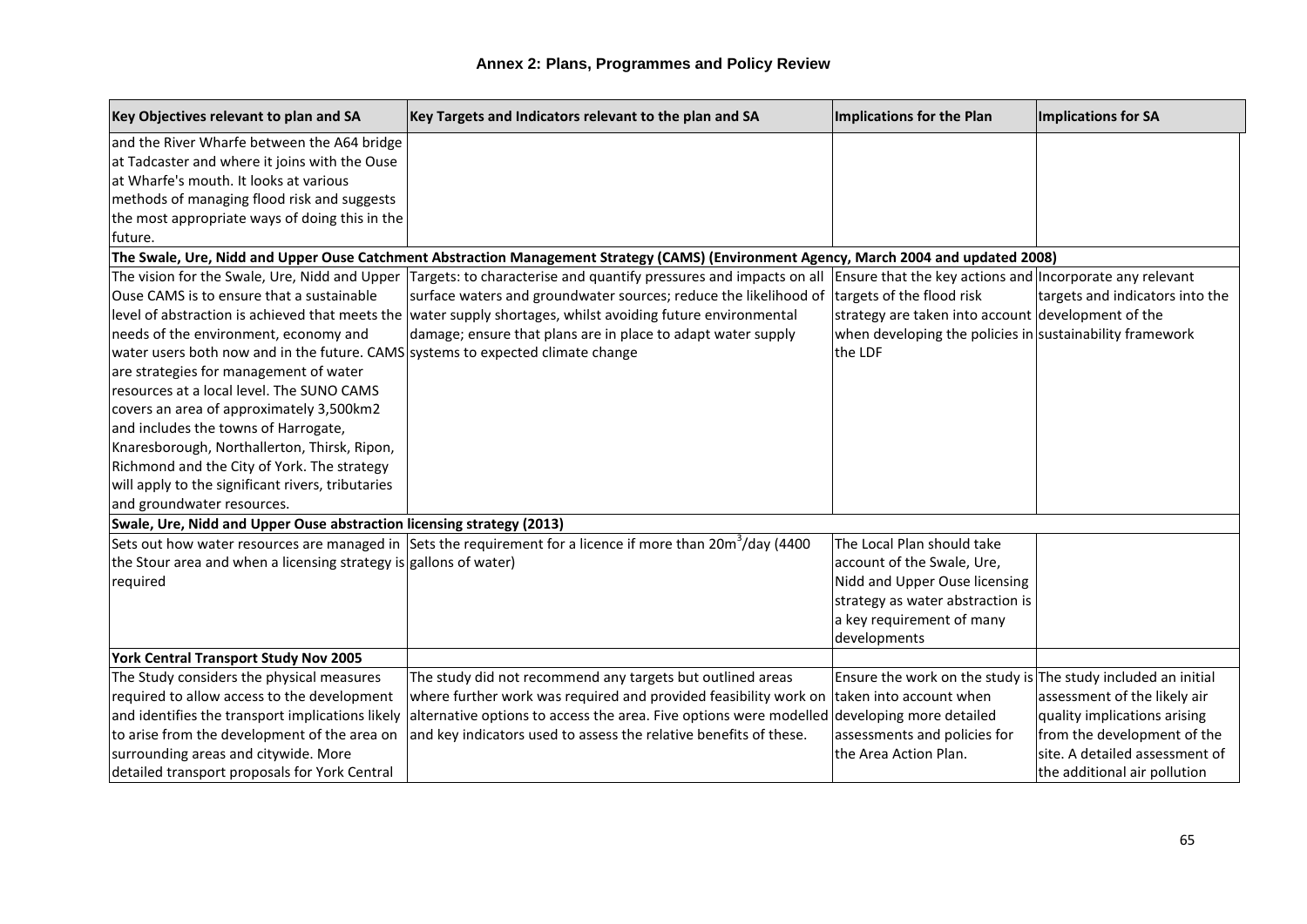| Key Objectives relevant to plan and SA                               | Key Targets and Indicators relevant to the plan and SA                                                             | Implications for the Plan       | <b>Implications for SA</b>     |
|----------------------------------------------------------------------|--------------------------------------------------------------------------------------------------------------------|---------------------------------|--------------------------------|
| will be produced in the master planning stage                        |                                                                                                                    |                                 | generated by the development   |
| and when development options are being                               |                                                                                                                    |                                 | will be needed, based on the   |
| prepared. The objective of the Study was to                          |                                                                                                                    |                                 | Transport Impact Assessment.   |
| identify options to address the poor                                 |                                                                                                                    |                                 |                                |
| accessibility into the area. A number of key                         |                                                                                                                    |                                 |                                |
| conclusions were provided and a report                               |                                                                                                                    |                                 |                                |
| commenting on the results of the study was                           |                                                                                                                    |                                 |                                |
| produced.                                                            |                                                                                                                    |                                 |                                |
|                                                                      | York and North Yorkshire Strategic Housing Market Assessment (North Yorkshire Strategic Housing Partnership, 2011) |                                 |                                |
| The purpose of the SHMA, as explored in                              | This document identifies that City of York will likely have an                                                     | The Local plan needs to take    | The SA should use this in the  |
| more detail in the context of Government                             | average household increase of 850 households per annum. It also                                                    | consideration for the provision | baseline and analysis of the   |
| guidance within the main report, is two-fold:                        | identifies that in order to address the backlog and future housing                                                 | of housing and addressing       | Policies.                      |
| To provide a SHMA undertaken in<br>l e                               | need, 790 affordable homes per annum are required.                                                                 | need                            |                                |
| accordance with Government guidance                                  |                                                                                                                    |                                 |                                |
| and meeting PPS3 requirements; and                                   |                                                                                                                    |                                 |                                |
| To assist in supporting the Council to fulfil<br>l.                  |                                                                                                                    |                                 |                                |
| their strategic housing role in planning for                         |                                                                                                                    |                                 |                                |
| housing investment that meets the needs                              |                                                                                                                    |                                 |                                |
| of the community.                                                    |                                                                                                                    |                                 |                                |
| Climate Change Strategy and Action Plan for York 2010-15 (CYC, 2010) |                                                                                                                    |                                 |                                |
| The Climate Change Framework is the                                  | Vision:                                                                                                            | The siam of this strategy       | The aims and targets should be |
|                                                                      | overarching document that will enable York to To reduce greenhouse gas emissions across York and better            | should be at the heart of the   | incorporated into the SA       |
|                                                                      | accelerate actions to reduce carbon emissions prepare and adapt York's communities and businesses for the          | Local Plan.                     | framework and Climate change   |
| across the city. It demonstrates the actions                         | likely impacts associated with climate change.                                                                     |                                 | should be a specific SA        |
| already on-going and highlights the key areas                        | Targets:                                                                                                           |                                 | objective.                     |
| the city needs to begin to drive forward for                         | Reduce CO2 emissions (end user) by 40 per cent by 2020<br>$\bullet$                                                |                                 |                                |
| coordinated action to tackle climate change.                         | (based on a 2005 baseline) and 80 per cent* by 2050 (based                                                         |                                 |                                |
| Key aims:                                                            | on a 1990 baseline).                                                                                               |                                 |                                |
| to reduce York's CO2 and other                                       | Reduce the average residents' carbon footprint from 12.61<br>I۰                                                    |                                 |                                |
| greenhouse gas emissions in line with                                | tonnes in 2006 by 80 per cent to 3.36 tonnes by 2050 (based                                                        |                                 |                                |
| government and local targets.                                        | on a 2006 baseline).                                                                                               |                                 |                                |
| to coordinate CO2 and other greenhouse •                             | City of York Council and the Without Walls Partnership to                                                          |                                 |                                |
| gas emission reduction initiatives across                            | have in place by 2050 effective measures that will better                                                          |                                 |                                |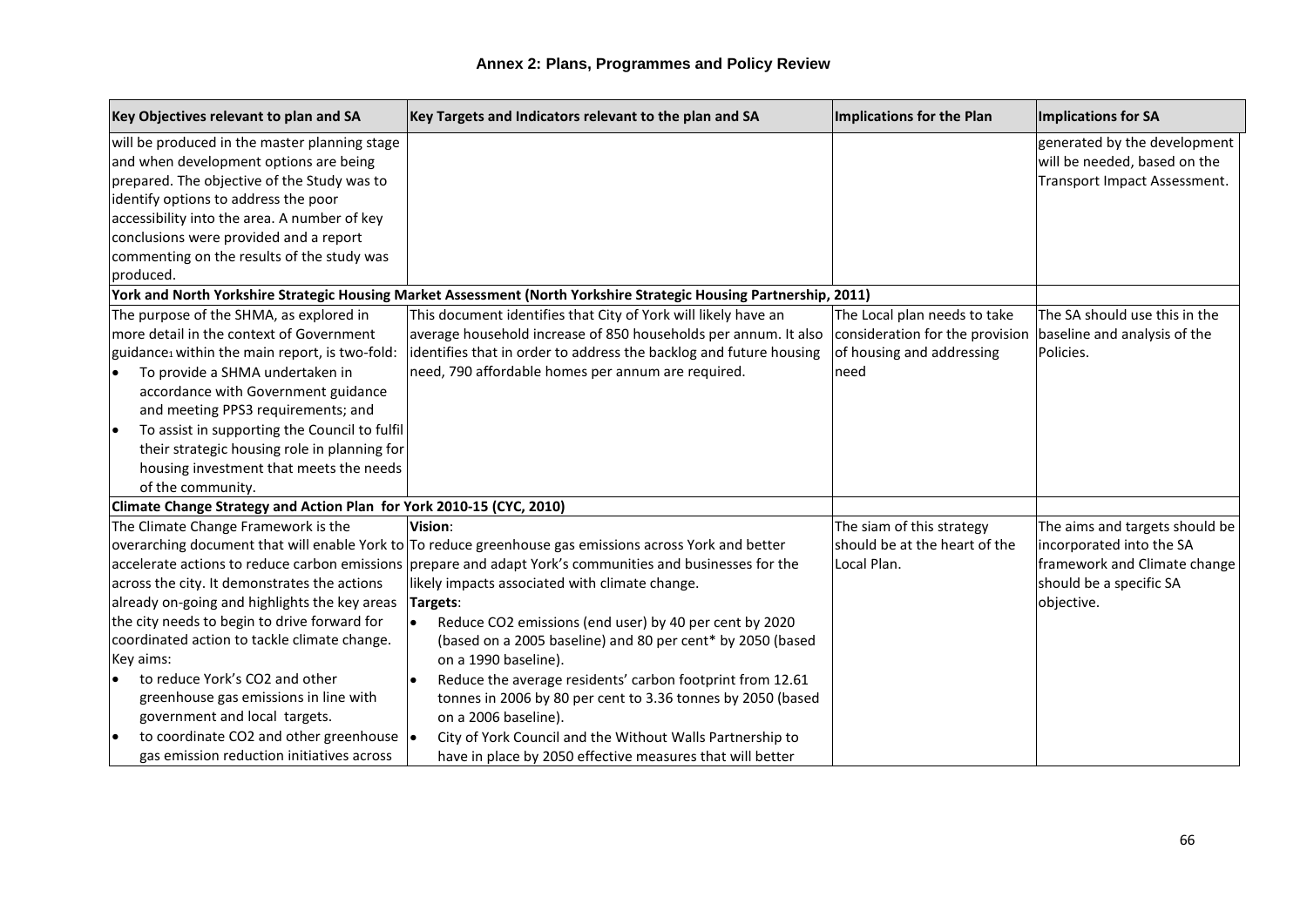| Key Objectives relevant to plan and SA                                   | Key Targets and Indicators relevant to the plan and SA                                                         | <b>Implications for the Plan</b> | Implications for SA              |
|--------------------------------------------------------------------------|----------------------------------------------------------------------------------------------------------------|----------------------------------|----------------------------------|
| York                                                                     | prepare York communities, businesses, organisations and vital                                                  |                                  |                                  |
| to coordinate actions to better prepare                                  | infrastructure from the effects of a changing climate.                                                         |                                  |                                  |
| York for future climate change.                                          | To exceed the following renewable energy targets of 39MW<br>$\bullet$                                          |                                  |                                  |
| to make full use of the potential for low<br>∣∙                          | of installed renewable electricity capacity and 15MW of                                                        |                                  |                                  |
| carbon, renewable, localised sources of                                  | installed renewable heat capacity by the year 2020 and                                                         |                                  |                                  |
| energy generation across York.                                           | 40MW of installed renewable electricity and 18MW of                                                            |                                  |                                  |
| to raise awareness and understanding of<br>١o                            | installed renewable heat capacity by the year 2031.                                                            |                                  |                                  |
| climate change throughout the Without                                    |                                                                                                                |                                  |                                  |
| Walls Partnership, City of York Council,                                 | The above targets for reductions in CO2 emissions by 2020 are in                                               |                                  |                                  |
| and within communities, businesses and                                   | line with the city's voluntary commitments to the Covenants of                                                 |                                  |                                  |
| organisations across York.                                               | Mayors2 and the Friends of the Earth (FoE) 'Get Serious'                                                       |                                  |                                  |
| contribute to the city's Sustainable                                     | campaigns. The Covenant of Mayors (CoM) is a European initiative                                               |                                  |                                  |
|                                                                          | Community Strategy and the creation of a to curb local authorities CO2 emissions. This requires the city to    |                                  |                                  |
|                                                                          | sustainable, environmentally friendly city. reduce its CO2 emissions by at least 20% by 2020. The FoE          |                                  |                                  |
| The Climate Change Action Plan for York will                             | campaign calls for council's to do their bit to tackleclimate change                                           |                                  |                                  |
| deliver coordinated actions across the city to                           | and create a greener future for everyone by reducing the city's                                                |                                  |                                  |
|                                                                          | meet the Climate Change Framework's targets CO2 emissions by 40% by 2020. (An additional Sustainable Energy    |                                  |                                  |
| and ambitions.                                                           | Action Plan, with details on the York's COM campaign is also                                                   |                                  |                                  |
|                                                                          | available from May 2011                                                                                        |                                  |                                  |
| The Climate Change Action Plan for York is a                             |                                                                                                                |                                  |                                  |
| combination of two specific action plans. The                            |                                                                                                                |                                  |                                  |
| plans are broken into mitigation - actions that                          |                                                                                                                |                                  |                                  |
| will reduce emissions from across York - and                             |                                                                                                                |                                  |                                  |
| adaptation - actions that will help York to                              |                                                                                                                |                                  |                                  |
| better prepare and adapt to the predicted                                |                                                                                                                |                                  |                                  |
| effects of a future changing climate.                                    |                                                                                                                |                                  |                                  |
| Renewable Energy Strategic Viability Study (AEA, 2010)                   |                                                                                                                |                                  |                                  |
| This report sets out the methodology and                                 | The study identifies a umber of technologies that have the                                                     | The Local Plan should            | The SA should understand and     |
| outputs from a renewable energy strategic                                | potential to be implemented within the city. The report does not                                               | incorporate provision for        | use the potential identified for |
|                                                                          | viability study for York. The aim of this study is set specific targets but recommendations for implementation | resource efficiency and          | form the basis for analysis of   |
| to inform City of York Council about the                                 |                                                                                                                | renewable energy provision       | policies and sites.              |
| potential, viability and deliverability of                               |                                                                                                                |                                  |                                  |
| renewable energy options within York.                                    |                                                                                                                |                                  |                                  |
| Green Streets: The Neighbourhood Carbon Footprint of York (October 2009) |                                                                                                                |                                  |                                  |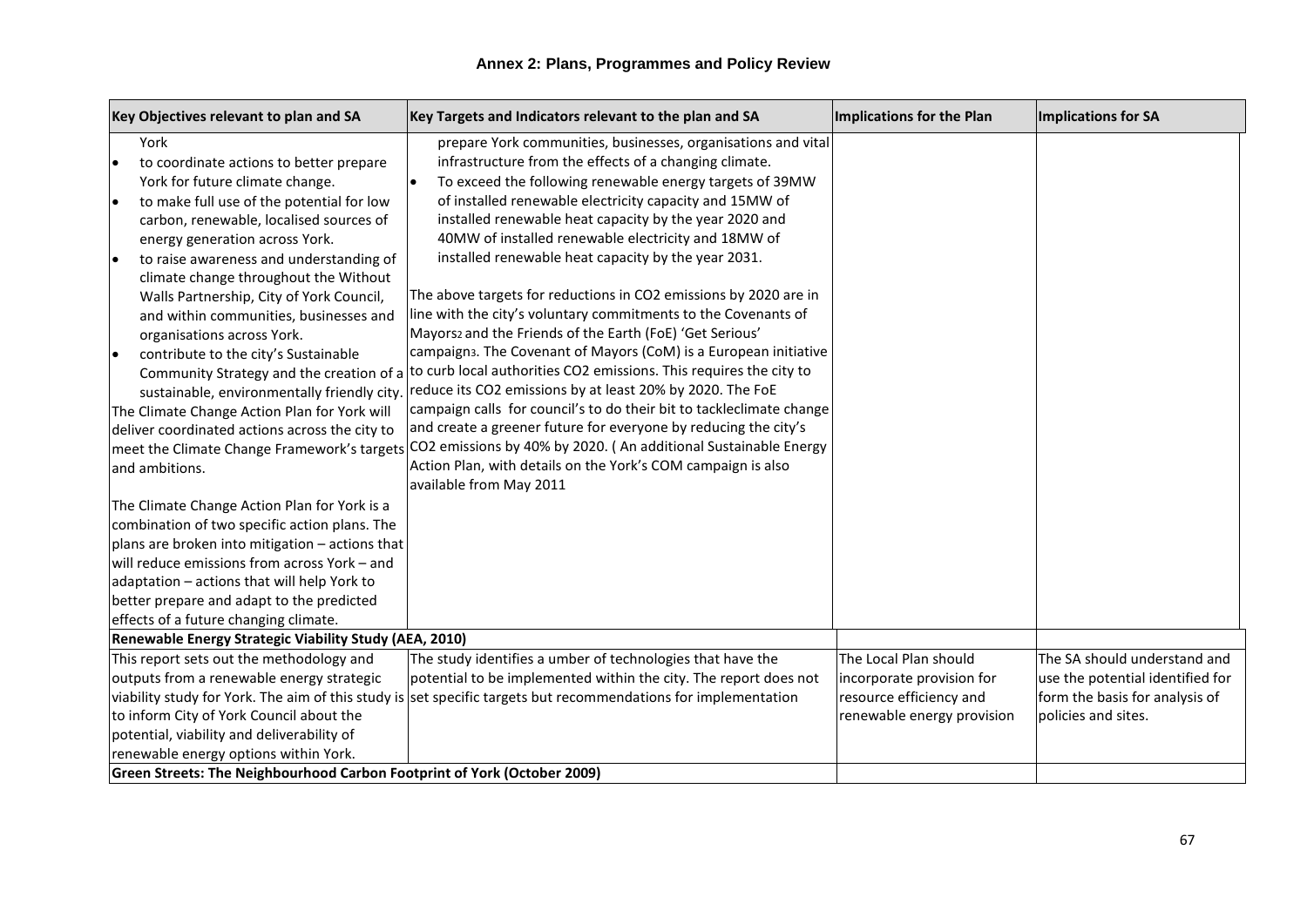| Key Objectives relevant to plan and SA         | Key Targets and Indicators relevant to the plan and SA              | Implications for the Plan  | <b>Implications for SA</b>      |
|------------------------------------------------|---------------------------------------------------------------------|----------------------------|---------------------------------|
| The aim of the study is to determine the       | Key recommendations                                                 | The LDF should support the | The SA should incorporate the   |
| carbon footprint of York residents and show    | Targeted campaigns should be conducted<br>$\Box$                    | to eaim to reduce carbon   | aims and objectives and targets |
| how this varies throughout the city. It builds | those neighbourhoods which have the highest potential               | footprints in York         | form this report in the SA      |
| upon a 2002 study to assess the ecological     | for behavioral change. Targeted campaigns would provide an          |                            | Framework. It should be used to |
| footprint of York. The study identifies those  | effective way to achieve a reduction in household CO2 emission in   |                            | support the headline objective. |
| York neighbourhoods that have the greatest     | York and contribute to meeting the objectives outlined in the draft |                            |                                 |
| potential to reduce their carbon footprint.    | York Climate Change Framework. The York Green Street Challenge      |                            |                                 |
| Based on carbon footprint data for each        | will test this approach and will work with about one hundred        |                            |                                 |
| neighbourhood, attitudes of residents to       | households in selected neighbourhoods which have been               |                            |                                 |
| green issues and the availability of local     | identified as having the highest potential to reduce their carbon   |                            |                                 |
| infrastructure it allows a more targeted       | footprint.                                                          |                            |                                 |
| approach to be a taken to reduce residential   |                                                                     |                            |                                 |
| Icarbon emissions in York.                     | In order to test the effectiveness of this approach the York Green  |                            |                                 |
|                                                | Street Challenge project has been developed to target up to one     |                            |                                 |
|                                                | hundred households in selected neighbourhoods identified as         |                            |                                 |
|                                                | having the highest potential to reduce their carbon footprint. The  |                            |                                 |
|                                                | Green Streets Challenge will be conducted in 2010. A group of       |                            |                                 |
|                                                | mentors will provide information and support to teams of            |                            |                                 |
|                                                | households who have pledged to cut their carbon emissions by 10     |                            |                                 |
|                                                | per cent in 2010. The project will provide the opportunity for      |                            |                                 |
|                                                | residents to save                                                   |                            |                                 |
|                                                | money, have fun and become part of a larger national movement       |                            |                                 |
|                                                | that is making a difference to prevent climate                      |                            |                                 |
|                                                | change. The results of the pilot project will feed into the Climate |                            |                                 |
|                                                | Change Framework and action plan to reduce greenhouse gas           |                            |                                 |
|                                                | emissions across the city.                                          |                            |                                 |
|                                                |                                                                     |                            |                                 |
| York Climate Change Impacts Profile (May 2010) |                                                                     |                            |                                 |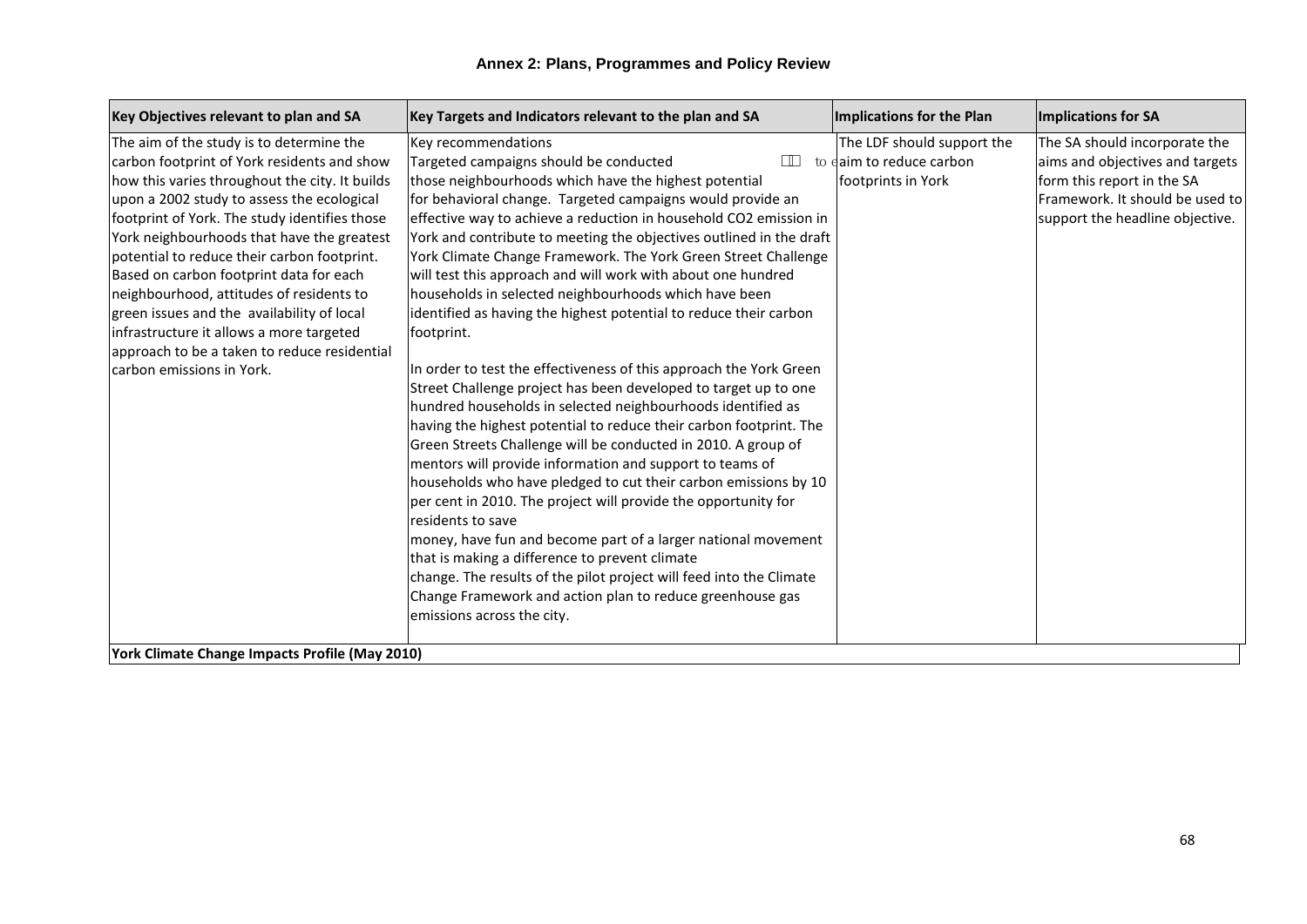| Key Objectives relevant to plan and SA                | Key Targets and Indicators relevant to the plan and SA              | Implications for the Plan       | Implications for SA               |
|-------------------------------------------------------|---------------------------------------------------------------------|---------------------------------|-----------------------------------|
| The overall aim of the CYCIP is to enable the         | National indicator 188 is included. The aim of NI188 is to:         | The LDF should embed climate    | The SA should use the findings    |
| Council and the Without Walls Partnership to          | "embed the management of climate risks and opportunities            | change adaptation and           | and targets for the SA            |
| understand how the City of York need to               | across the local authority and partners services, plans and estates | mitigation when developing      | framework and analysis.           |
| adapt to a changing climate. It should be             | and to take appropriate adaptive actions where required."           | planning policy                 |                                   |
| recognised that the CYCIP process itself is as        |                                                                     |                                 |                                   |
| important as the outputs. The programmes              | The Without Walls partnership has set the LAA Local Improvement     |                                 |                                   |
| purpose is to increase understanding of our           | Target for NI188 at:                                                |                                 |                                   |
| current vulnerability to weather, to                  | 2008-09: Level 1                                                    |                                 |                                   |
| understand how this is altering with a                | 2009-10: Level 1                                                    |                                 |                                   |
| changing climate both now and in the future           | 2010-11: Level 2                                                    |                                 |                                   |
| and to assess how we can take effective               |                                                                     |                                 |                                   |
| action now to protect our communities.                |                                                                     |                                 |                                   |
| Strategic Flood Risk Assessment (CYC, 2011)           |                                                                     |                                 |                                   |
| The City of York Council's Strategic Flood Risk       | The main target is to minimise flood risk for people and property   | The Local Plan needs to ensure  | The SA should incorporate         |
| Assessment assesses the different levels of           | in York through ensuring development is built in low risk areas     | policies minimise flood risk to | Flood risk into its objectives as |
| flood risk in the York area and provides maps         | and subject to sequential and exception tests where necessary.      | people and property             | a major sustainability            |
| of this information. The study also recognises        |                                                                     |                                 | consideration for the city.       |
| the increasing threat of global warming and           |                                                                     |                                 |                                   |
| explains how climate change could increase            |                                                                     |                                 |                                   |
| flood risk in York due to more intense rainfall,      |                                                                     |                                 |                                   |
| which would increase peak rivers flows.               |                                                                     |                                 |                                   |
| The study provides concise information on             |                                                                     |                                 |                                   |
| flood risk issues to aid planners in the              |                                                                     |                                 |                                   |
| preparation of the Development Plan and in            |                                                                     |                                 |                                   |
| the assessment of future planning                     |                                                                     |                                 |                                   |
| applications.                                         |                                                                     |                                 |                                   |
|                                                       |                                                                     |                                 |                                   |
| York's Adult Learning & Skills Strategy (2007 - 2010) |                                                                     |                                 |                                   |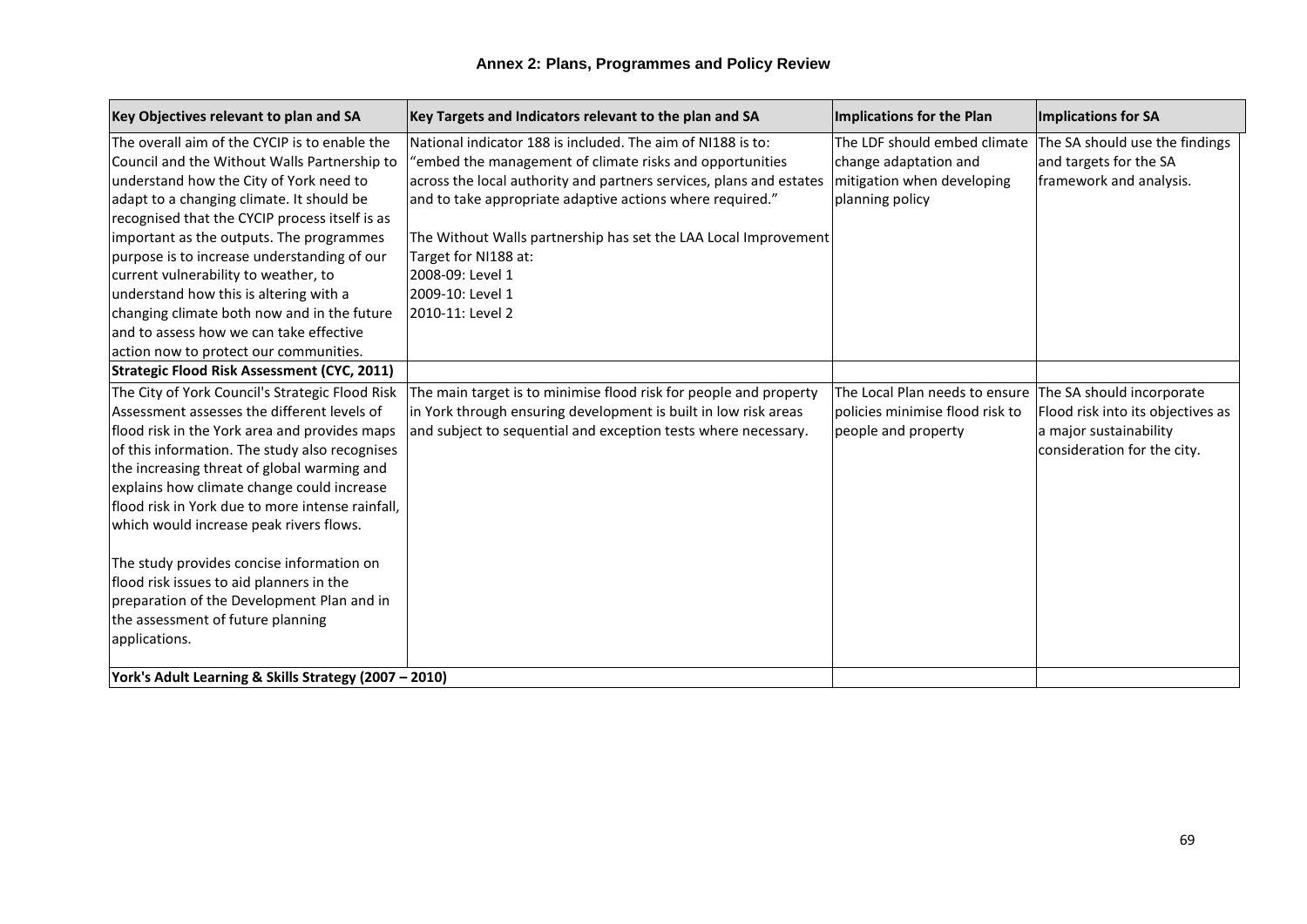| Key Objectives relevant to plan and SA                                                                                                                                                                                                                                                                                                                                                                                           | Key Targets and Indicators relevant to the plan and SA                                                                                                                                                                                                                                                                                                                                                                                                                                            | Implications for the Plan                                                                                                                                                     | <b>Implications for SA</b>                                                                                                              |
|----------------------------------------------------------------------------------------------------------------------------------------------------------------------------------------------------------------------------------------------------------------------------------------------------------------------------------------------------------------------------------------------------------------------------------|---------------------------------------------------------------------------------------------------------------------------------------------------------------------------------------------------------------------------------------------------------------------------------------------------------------------------------------------------------------------------------------------------------------------------------------------------------------------------------------------------|-------------------------------------------------------------------------------------------------------------------------------------------------------------------------------|-----------------------------------------------------------------------------------------------------------------------------------------|
| Aims to:<br>Respond to the needs of individuals,<br>$\bullet$<br>families, communities and employers<br>Take account of national, regional and<br>le<br>local strategies and respond to future<br>economic needs and forecasts<br>Maximize the contribution of learning to<br>l e<br>social cohesion, local regeneration and<br>economic growth                                                                                  | York City Vision and Community Strategy (2004-2024), entitled<br>'Without Walls', has a learning vision for the City of York:<br>'To ensure all those who live and work in York have the education<br>and skill that will enable them to play an active part in society and<br>contribute to the life of the city. To ensure that the city is seen as<br>an internationally recognised centre for education with a<br>commitment to lifelong learning and creativity which is second to<br>none.' | The Local Plan should aim to<br>support all education and skill<br>development                                                                                                | The SA should asses the plan<br>for supporting education and<br>skills development.                                                     |
| Heritage Topics Paper (CYC, 2011)                                                                                                                                                                                                                                                                                                                                                                                                |                                                                                                                                                                                                                                                                                                                                                                                                                                                                                                   |                                                                                                                                                                               |                                                                                                                                         |
| This paper sets out to consider existing<br>evidence relating to the City of York's historic<br>environment and how the evidence is<br>translated into our understanding of the city's<br>special qualities and its complex 2000 year<br>history. This evidence and understanding is<br>then used to explain the six principle<br>characteristics of the historic environment<br>that help define the special qualities of York. | This paper does not have any targets but sets out a number of<br>factors, theme and characteristics to be taken into account<br>throughout the plan's preparation.<br>The characteristics in this report also for the basis for a 'Heritage<br>Impact Assessment" for the development plan and it's policies.                                                                                                                                                                                     | The Local plan should use this<br>document to understand the<br>importance of York's historic<br>assets and character. This<br>should be factored into policy<br>development. | The SA will use the topic paper<br>and its impact assessment<br>directly to assess a policy's<br>impact on the historic<br>environment. |
| Greenbelt Appraisal 2003 and Technical paper 2011                                                                                                                                                                                                                                                                                                                                                                                |                                                                                                                                                                                                                                                                                                                                                                                                                                                                                                   |                                                                                                                                                                               |                                                                                                                                         |
| The Appraisal identifies:<br>Strays;<br>$\bullet$<br>Green Wedges;<br>$\bullet$<br>Extensions to the Green Wedges;<br>$\bullet$<br>River Corridors;<br>$\bullet$<br>Areas retaining the rural setting of the City;<br>$\bullet$<br><b>Village Settings;</b><br>$\bullet$<br>Areas preventing coalescence.<br>$\bullet$<br>York's Landscape Appraisal (1996)                                                                      | The Appraisal examines the policy context surrounding the Green Belt. It then draws on this analysis to define the Planning for sites and the<br>purpose of York's Green Belt, before going on to indicate in map form where its most valuable components lie.                                                                                                                                                                                                                                    | spatial development of York<br>should consider this evidence                                                                                                                  | The SA should use this as<br>baseline and constraints to<br>analyse the policies and<br>allocation of sites.                            |
|                                                                                                                                                                                                                                                                                                                                                                                                                                  | In order to understand more about York, an assessment of York's landscape character was undertaken to                                                                                                                                                                                                                                                                                                                                                                                             | Planning for sites and the                                                                                                                                                    | The SA should use this as                                                                                                               |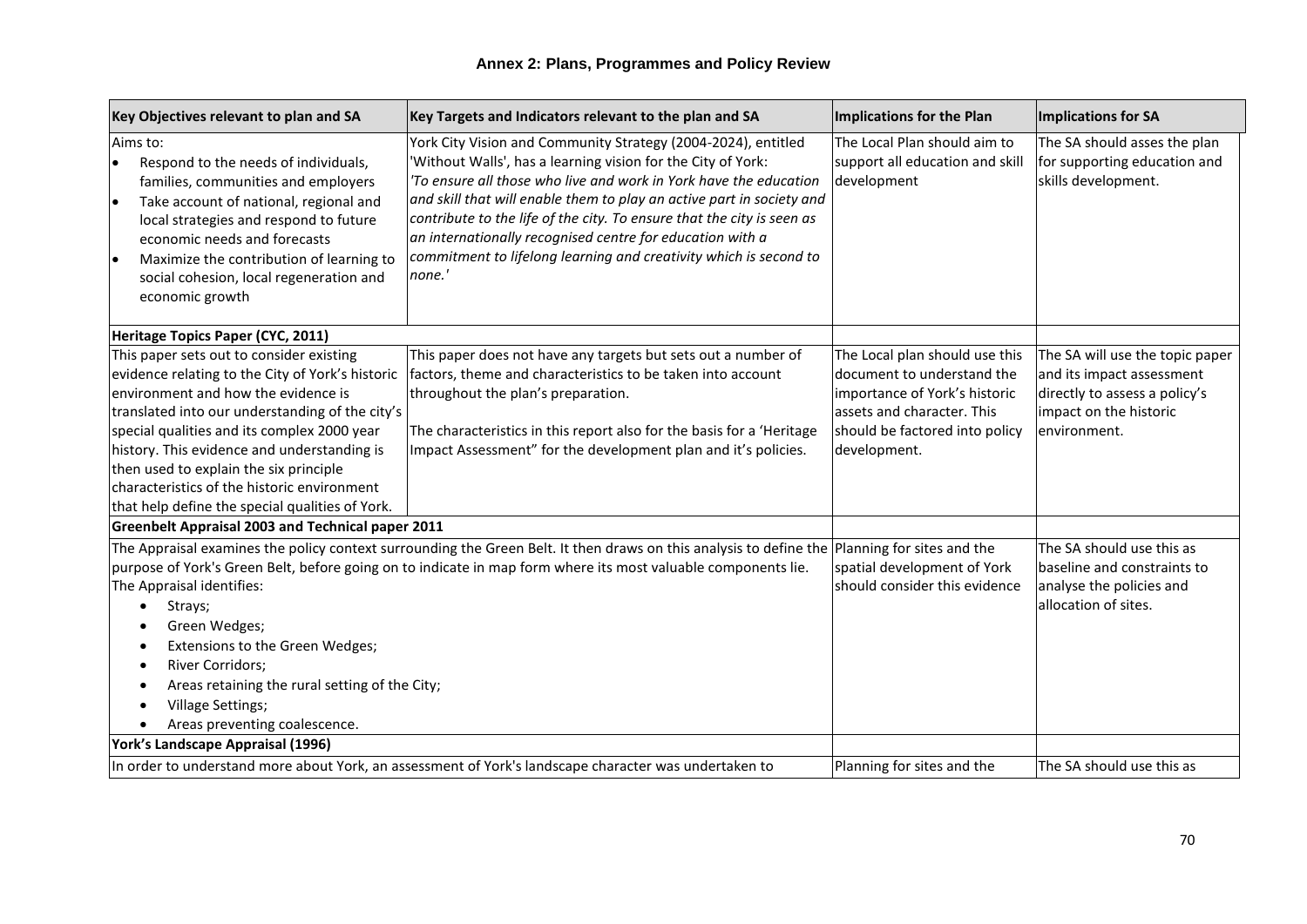| Key Objectives relevant to plan and SA                                                                                                                                                                                                                          | Key Targets and Indicators relevant to the plan and SA                                                                                                                                                                                                                                                                                                                         | Implications for the Plan                                                                                                                                                                     | Implications for SA                               |
|-----------------------------------------------------------------------------------------------------------------------------------------------------------------------------------------------------------------------------------------------------------------|--------------------------------------------------------------------------------------------------------------------------------------------------------------------------------------------------------------------------------------------------------------------------------------------------------------------------------------------------------------------------------|-----------------------------------------------------------------------------------------------------------------------------------------------------------------------------------------------|---------------------------------------------------|
| establish landscape character types together with strategies for their management.                                                                                                                                                                              |                                                                                                                                                                                                                                                                                                                                                                                | spatial development of York                                                                                                                                                                   | baseline and constraints to                       |
|                                                                                                                                                                                                                                                                 | The York Landscape Appraisal was prepared by the Environmental Consultancy, University of Sheffield. The<br>document addressed the following key objectives, which were set out by the City of York Council:                                                                                                                                                                   | should consider this evidence                                                                                                                                                                 | analyse the policies and<br>allocation of sites.  |
|                                                                                                                                                                                                                                                                 | To broadly survey, analyse and describe the landscape character of the areas outside the built up areas of the<br>City, identifying individual landscape characteristics which contribute to the setting of each settlement;                                                                                                                                                   |                                                                                                                                                                                               |                                                   |
| l e<br>landscape framework;                                                                                                                                                                                                                                     | To look at the landscape quality in the context of the development needs of the City and the formation of a                                                                                                                                                                                                                                                                    |                                                                                                                                                                                               |                                                   |
| $\bullet$                                                                                                                                                                                                                                                       | To provide a means of assessing the relative merits of potential development sites in relation to each other.                                                                                                                                                                                                                                                                  |                                                                                                                                                                                               |                                                   |
|                                                                                                                                                                                                                                                                 | Houses in Multiple Occupation Technical Paper and HMO Supplementary Planning Guidance (2012)                                                                                                                                                                                                                                                                                   |                                                                                                                                                                                               |                                                   |
| This technical paper sets out the background<br>information to the Article 4 Direction and<br>HMO SPD for the city.                                                                                                                                             | This paper sets out a need for balanced communities and involves<br>planning applications being subject to calculations to determine<br>the concentration of HMOs in an area. The SPD advocates that a<br>high concentration would be over 20% and further change of use<br>in these areas would be resisted.                                                                  | The Local Plan has to plan for II The SA should be aware for the<br>types and mix of households. It need of different household<br>should also aim for balanced<br>and inclusive communities. | types and need throughout the<br>policy analysis. |
|                                                                                                                                                                                                                                                                 | North Yorkshire Accommodation Requirements of Showmen (North Yorkshire Strategic Housing Partnership, 2009)                                                                                                                                                                                                                                                                    |                                                                                                                                                                                               |                                                   |
| To establish the accommodation needs of<br>Showpeople in North Yorkshire a study was<br>commissioned and the results published in<br>December 2009.                                                                                                             | The research findings revealed that across North Yorkshire there is The Local Plan has to plan for II The SA should be aware for the<br>a shortfall of 54 pitches for showpeople. Because of travelling<br>patterns this shortfall is greatest in York, Hambleton and Selby.<br>York has been identified as having a shortfall of 13 permanent<br>pitches.                     | types and mix of households. It need of different household<br>should also aim for balanced<br>and inclusive communities.                                                                     | types and need throughout the<br>policy analysis. |
|                                                                                                                                                                                                                                                                 | North Yorkshire Gyspy and Traveller Accommodation Assessment (North Yorkshire Strategic Housing Partnership, 2008)                                                                                                                                                                                                                                                             |                                                                                                                                                                                               |                                                   |
| To understand the accommodation needs of<br>was commissioned and the results published<br>in August 2008. The purpose of this research<br>was to assist Local Authorities within North<br>Yorkshire to develop a Gypsy and Traveller<br>Accommodation Strategy. | The research estimated that there are about 888 Gypsy Traveller<br>our communities the North Yorkshire Gypsy & nouseholds living across the sub region. Our Gypsy and Traveller<br>Traveller Accommodation Assessment (GTAA) communities live both in bricks and mortar and on sites, 11 of<br>which are owned by local authorities and 4 of which are in private<br>ownership | The Local Plan has to plan for II The SA should be aware for the<br>types and mix of households. It need of different household<br>should also aim for balanced<br>and inclusive communities. | types and need throughout the<br>policy analysis. |
| Openspace, Sport and Recreation Study (2008)                                                                                                                                                                                                                    |                                                                                                                                                                                                                                                                                                                                                                                |                                                                                                                                                                                               |                                                   |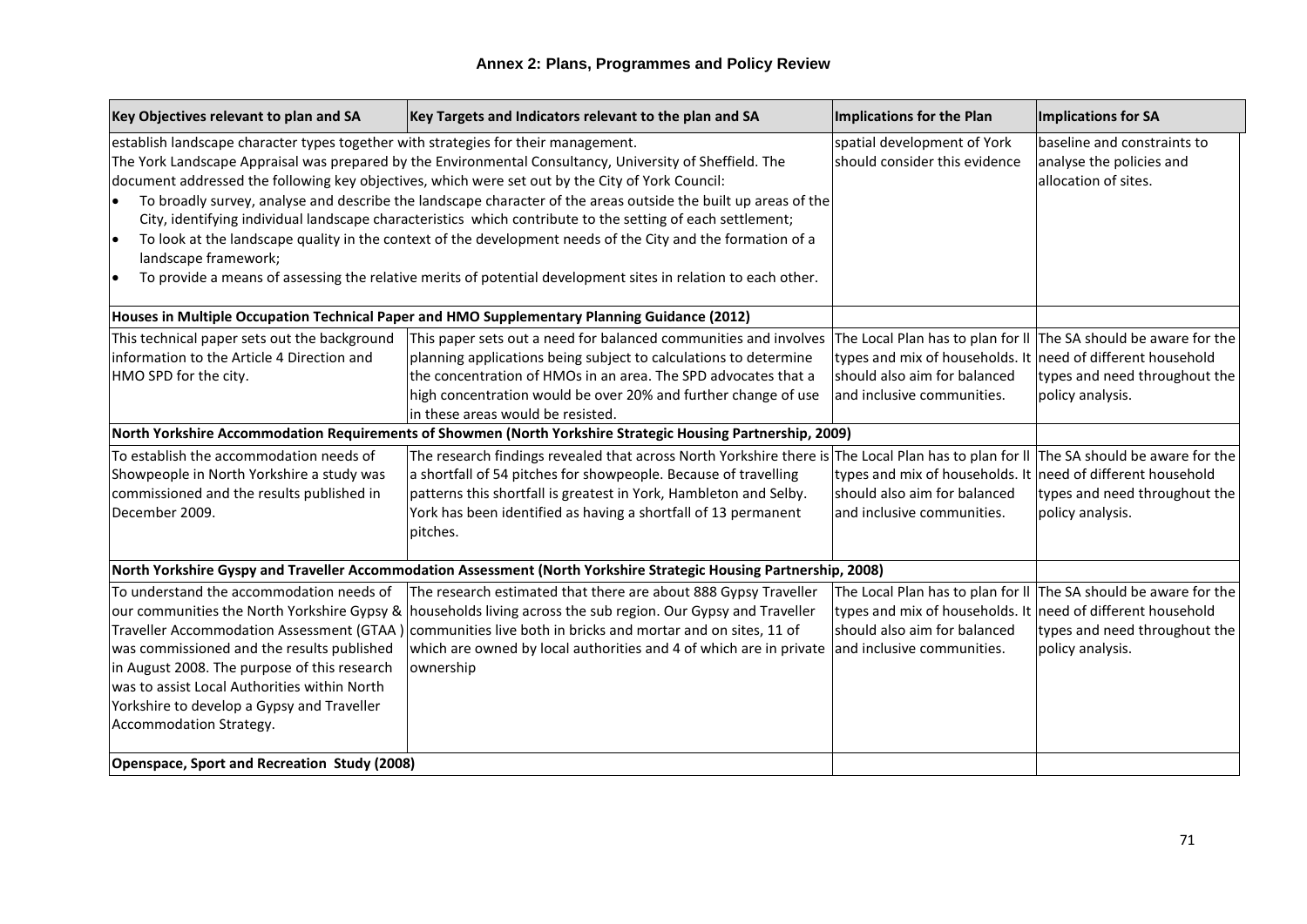| Key Objectives relevant to plan and SA                 | Key Targets and Indicators relevant to the plan and SA         | Implications for the Plan                                  | Implications for SA |
|--------------------------------------------------------|----------------------------------------------------------------|------------------------------------------------------------|---------------------|
| The Open Space, Sport and Recreation Study             |                                                                | The Local Plan should ensure                               |                     |
| outlines the proposed local standards for              |                                                                | that provision and access to                               |                     |
| open space.                                            |                                                                | openspace is considered as<br>part of the development plan |                     |
| It assesses open spaces of public value which          |                                                                |                                                            |                     |
| offer important opportunities for sport and            |                                                                |                                                            |                     |
| recreation. The Study includes the                     |                                                                |                                                            |                     |
| background to the process, methodology for             |                                                                |                                                            |                     |
| undertaking the study, strategic context, and          |                                                                |                                                            |                     |
| then addresses the quantity, quality and               |                                                                |                                                            |                     |
| accessibility for each type of open space, as          |                                                                |                                                            |                     |
| part of the PPG17 Assessment. Finally, the             |                                                                |                                                            |                     |
| study considers the strategy, key priorities           |                                                                |                                                            |                     |
| and implementation of the outcomes                     |                                                                |                                                            |                     |
|                                                        |                                                                |                                                            |                     |
| NEIGHBOURING DISTRICT COUNCIL DOCUMENTS                |                                                                |                                                            |                     |
| Selby District Council Core Strategy Local Plan (2013) |                                                                |                                                            |                     |
| The Selby Core Strategy Local Plan aims to             | The strategy has a focus on economic and housing growth with a | There is the potential for                                 |                     |
| provide a spatial strategy for future                  | target of delivering 450 dwellings per annum                   | interaction between this                                   |                     |
| development within Selby for the plan period           |                                                                | strategy and York Local Plan                               |                     |
| up to 2027.                                            |                                                                | leading to cumulative effects                              |                     |
| The Core Strategy sets the following aims to           |                                                                |                                                            |                     |
| try and ensure the Council's vision of creating        |                                                                |                                                            |                     |
| a distinctive rural District will be delivered in a    |                                                                |                                                            |                     |
| sustainable manner.                                    |                                                                |                                                            |                     |
| Establish a spatial context for<br>$\bullet$           |                                                                |                                                            |                     |
| meeting the housing, economic,                         |                                                                |                                                            |                     |
| recreational. Infrastructure and social                |                                                                |                                                            |                     |
| needs of Selby District                                |                                                                |                                                            |                     |
| Ensure that new development is<br>$\bullet$            |                                                                |                                                            |                     |
| sustainable and that it contributes to                 |                                                                |                                                            |                     |
| mitigating and adapting to the future                  |                                                                |                                                            |                     |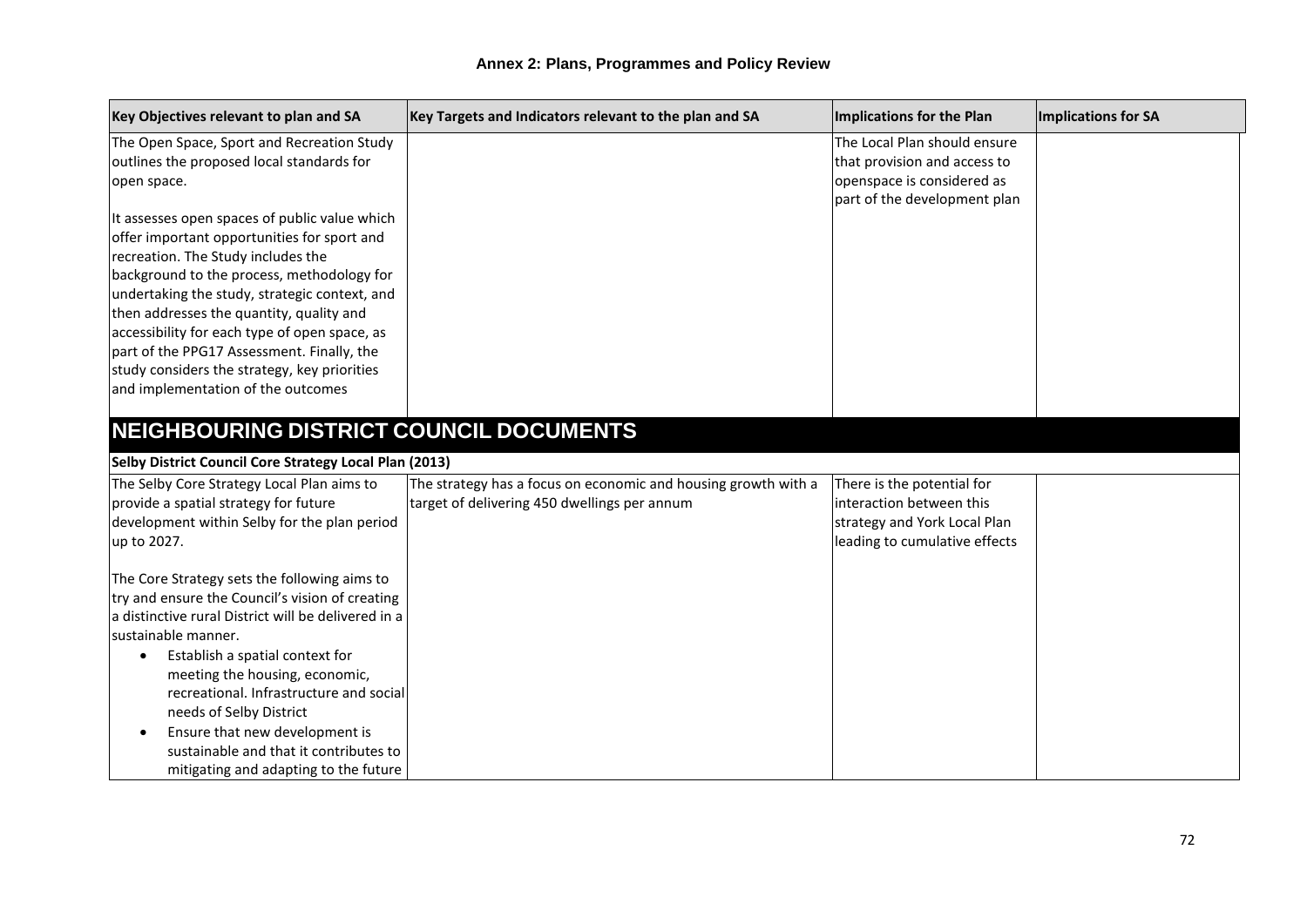| Key Objectives relevant to plan and SA                                                                                                                                                                                                                                                                                                                                                                                       | Key Targets and Indicators relevant to the plan and SA                                                                                                                                                                                                | <b>Implications for the Plan</b> | Implications for SA                                                             |
|------------------------------------------------------------------------------------------------------------------------------------------------------------------------------------------------------------------------------------------------------------------------------------------------------------------------------------------------------------------------------------------------------------------------------|-------------------------------------------------------------------------------------------------------------------------------------------------------------------------------------------------------------------------------------------------------|----------------------------------|---------------------------------------------------------------------------------|
| impacts of climate change<br>Ensure that new development and<br>$\bullet$<br>other actions protects and enhances<br>the built and natural environment,<br>reinforces the distinct identity of<br>towns and villages, and supports<br>community health and wellbeing.<br>Including new communities.                                                                                                                           |                                                                                                                                                                                                                                                       |                                  |                                                                                 |
| Harrogate District Core Strategy (2009) (currently being reviewed)                                                                                                                                                                                                                                                                                                                                                           |                                                                                                                                                                                                                                                       |                                  |                                                                                 |
| The Harrogate Core Strategy sets out the<br>direction and strategy for development and<br>conservation in the District up to the year<br>2021.<br>The Core Strategy has identified objectives<br>under six key themes which include<br>settlement growth, homes for local people,<br>jobs and business, travel, environment and<br>communities.                                                                              | The strategy has a focus on housing growth with a target of 390<br>dwellings per annum.                                                                                                                                                               |                                  |                                                                                 |
| Harrogate District Sustainable Community Strategy (2008)                                                                                                                                                                                                                                                                                                                                                                     |                                                                                                                                                                                                                                                       |                                  |                                                                                 |
| The Sustainable Community Strategy for<br>Harrogate has the following aims:<br>Provide a common vision<br>$\bullet$<br>Create a sense of purpose<br>I۰<br>Enjoy widespread support from the<br>I۰<br>community<br>Allow the diversity of peoples<br>I۰<br>backgrounds to be appreciated and<br>valued<br>Offer opportunities for all<br>I۰<br>Ensure flexibility and an ability to<br>respond and adapt to circumstances and | The Community Strategy presents indicators in six thematic blocks<br>which include the community and cohesion, stronger<br>communities, safer communities, children and young people,<br>adults and healthier communities and economy and enterprise. |                                  | The SA should be aware of the<br>key indicators and targets of<br>the strategy. |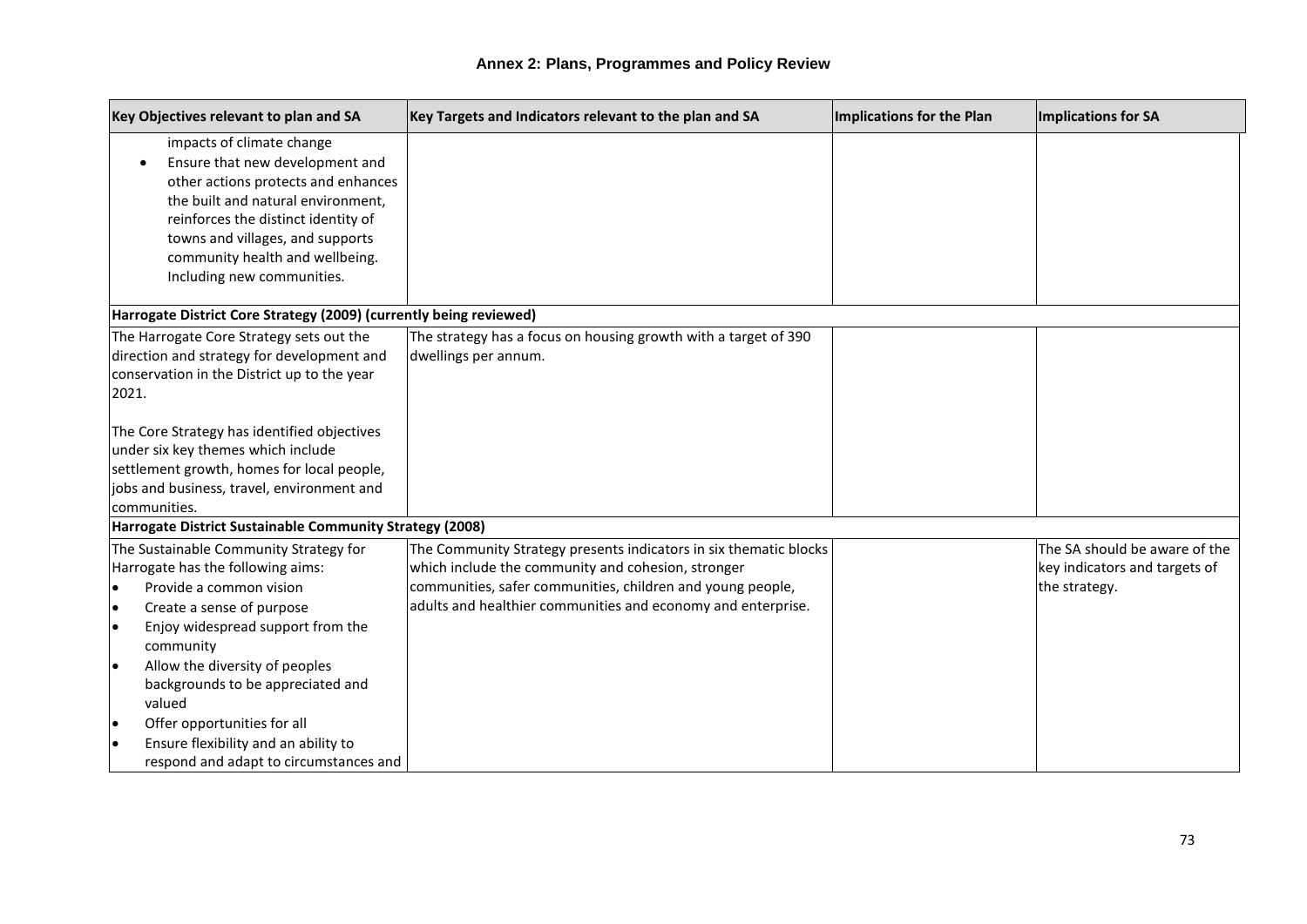| Key Objectives relevant to plan and SA                                                                                                                                                                                                                                                                     | Key Targets and Indicators relevant to the plan and SA                                                                                                                                                                                         | Implications for the Plan                                                                                               | Implications for SA |  |  |
|------------------------------------------------------------------------------------------------------------------------------------------------------------------------------------------------------------------------------------------------------------------------------------------------------------|------------------------------------------------------------------------------------------------------------------------------------------------------------------------------------------------------------------------------------------------|-------------------------------------------------------------------------------------------------------------------------|---------------------|--|--|
| issues as they arise<br>Establish a platform on which strong and<br>positive relationships between agencies<br>and the community they serve can be<br>built.<br>The Strategy is built upon four principles,                                                                                                |                                                                                                                                                                                                                                                |                                                                                                                         |                     |  |  |
| sustainability, inclusion, partnership and<br>equality.                                                                                                                                                                                                                                                    |                                                                                                                                                                                                                                                |                                                                                                                         |                     |  |  |
| Ryedale District Council Local Plan Strategy (2013)                                                                                                                                                                                                                                                        |                                                                                                                                                                                                                                                |                                                                                                                         |                     |  |  |
| Ryedale Local Plan Strategy aims to create<br>opportunities to retain and create jobs, skills<br>and prosperity, to work towards rebalancing<br>the age structure of the District, protect and<br>enhance the safety and well-being of local<br>communities and to protect and enhance the<br>environment. | The strategy has a focus on economic and housing growth and<br>aims to deliver at least 3000 new homes over the plan period to<br>2027.                                                                                                        | There is the potential for<br>interaction between this<br>strategy and York Local Plan<br>leading to cumulative effects |                     |  |  |
|                                                                                                                                                                                                                                                                                                            | East Riding Emerging Local Plan (Proposed Submission Version January 2014)                                                                                                                                                                     |                                                                                                                         |                     |  |  |
| strategic direction for the Local Plan,<br>providing strategic policies to guide decisions<br>on planning applications for the plan period<br>up to 2029.                                                                                                                                                  | East Riding Local Plan Strategy sets the overall The strategy has a focus on economic growth with the allocation<br>of 235 ha of employment land and on housing growth making<br>provision for at least 23,800 dwellings between 2012 and 2029 | There is the potential for<br>interaction between this<br>strategy and York Local Plan<br>leading to cumulative effects |                     |  |  |
| The Strategy sets out 21 objectives which are<br>categorised by the following themes, spatial<br>strategy, a healthy and balanced housing<br>market, a prosperous economy, a high quality<br>environment and a strong and healthy<br>community.                                                            |                                                                                                                                                                                                                                                |                                                                                                                         |                     |  |  |
| The Site Allocations Documents allocates sites<br>for specific uses including housing,                                                                                                                                                                                                                     |                                                                                                                                                                                                                                                |                                                                                                                         |                     |  |  |